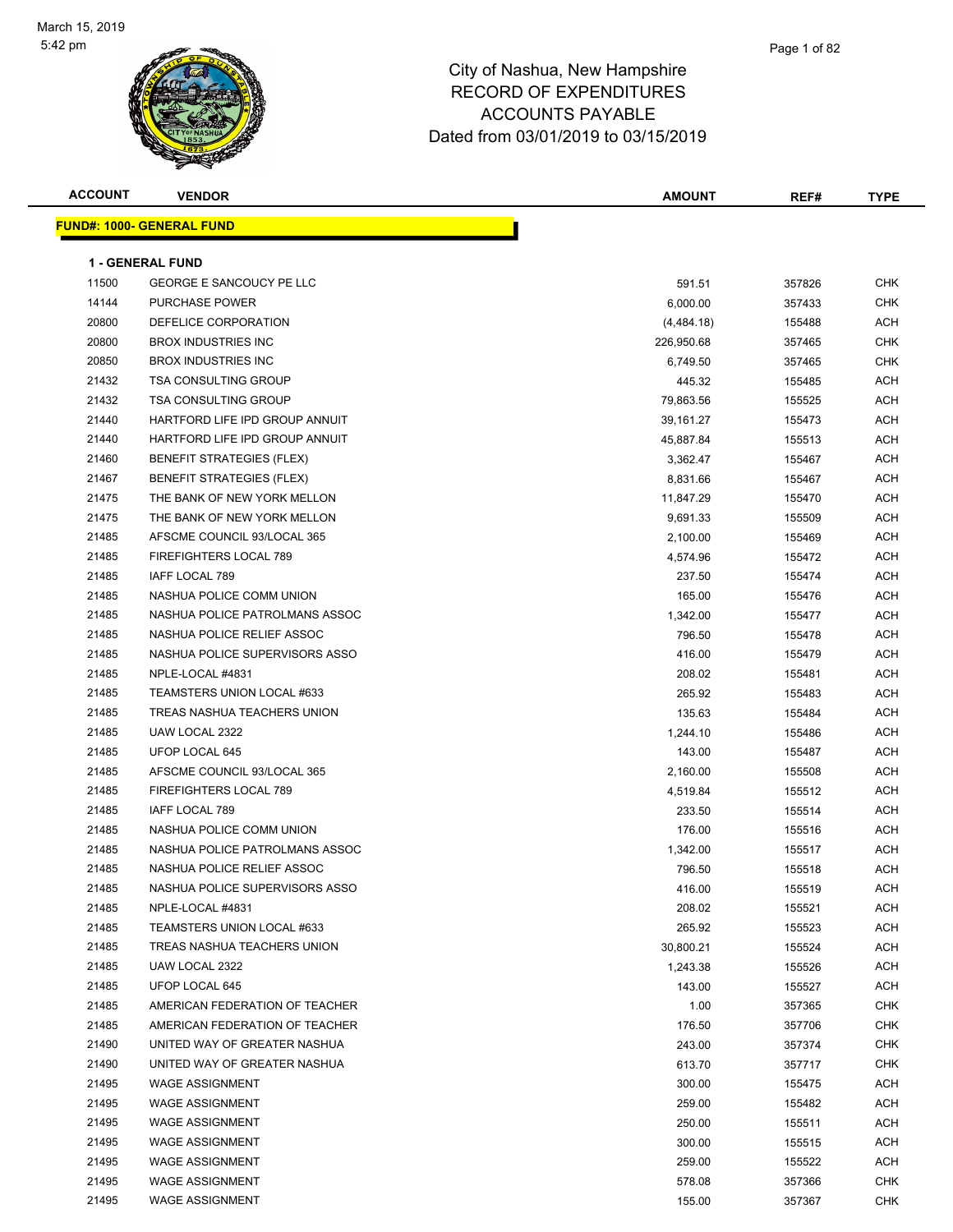#### Page 2 of 82

#### City of Nashua, New Hampshire RECORD OF EXPENDITURES ACCOUNTS PAYABLE Dated from 03/01/2019 to 03/15/2019

| <b>ACCOUNT</b> | <b>VENDOR</b>                     | <b>AMOUNT</b> | REF#   | <b>TYPE</b> |
|----------------|-----------------------------------|---------------|--------|-------------|
|                | <u> FUND#: 1000- GENERAL FUND</u> |               |        |             |
|                | <b>1 - GENERAL FUND</b>           |               |        |             |
| 21495          | <b>WAGE ASSIGNMENT</b>            | 104.00        | 357368 | <b>CHK</b>  |
| 21495          | <b>WAGE ASSIGNMENT</b>            | 1,364.70      | 357369 | <b>CHK</b>  |
| 21495          | <b>WAGE ASSIGNMENT</b>            | 11.54         | 357370 | <b>CHK</b>  |
| 21495          | <b>WAGE ASSIGNMENT</b>            | 60.00         | 357371 | <b>CHK</b>  |
| 21495          | <b>WAGE ASSIGNMENT</b>            | 311.88        | 357372 | <b>CHK</b>  |
| 21495          | <b>WAGE ASSIGNMENT</b>            | 25.00         | 357373 | <b>CHK</b>  |
| 21495          | <b>WAGE ASSIGNMENT</b>            | 88.90         | 357375 | <b>CHK</b>  |
| 21495          | <b>WAGE ASSIGNMENT</b>            | 171.42        | 357376 | <b>CHK</b>  |
| 21495          | <b>WAGE ASSIGNMENT</b>            | 578.07        | 357707 | <b>CHK</b>  |
| 21495          | <b>WAGE ASSIGNMENT</b>            | 61.07         | 357708 | <b>CHK</b>  |
| 21495          | <b>WAGE ASSIGNMENT</b>            | 149.76        | 357709 | <b>CHK</b>  |
| 21495          | <b>WAGE ASSIGNMENT</b>            | 155.00        | 357710 | <b>CHK</b>  |
| 21495          | <b>WAGE ASSIGNMENT</b>            | 104.00        | 357711 | <b>CHK</b>  |
| 21495          | <b>WAGE ASSIGNMENT</b>            | 1,674.74      | 357712 | <b>CHK</b>  |
| 21495          | <b>WAGE ASSIGNMENT</b>            | 11.54         | 357713 | <b>CHK</b>  |
| 21495          | <b>WAGE ASSIGNMENT</b>            | 60.00         | 357714 | <b>CHK</b>  |
| 21495          | <b>WAGE ASSIGNMENT</b>            | 311.88        | 357715 | <b>CHK</b>  |
| 21495          | <b>WAGE ASSIGNMENT</b>            | 75.00         | 357716 | <b>CHK</b>  |
| 21495          | <b>WAGE ASSIGNMENT</b>            | 88.90         | 357718 | <b>CHK</b>  |
| 21495          | <b>WAGE ASSIGNMENT</b>            | 892.86        | 357719 | <b>CHK</b>  |
| 21495          | <b>WAGE ASSIGNMENT</b>            | 195.80        | 357720 | <b>CHK</b>  |
| 21538          | NASHUA TEACHERS UNION             | 46.75         | 155480 | <b>ACH</b>  |
| 21538          | NASHUA TEACHERS UNION             | 3,114.54      | 155520 | <b>ACH</b>  |
| 21780          | <b>GREAT EAST TITLE SERVICES</b>  | 1,961.52      | 357725 | <b>CHK</b>  |
| 21780          | MARKET STREET SETTLEMENT GRP.     | 178.20        | 357726 | <b>CHK</b>  |
| 21780          | <b>CORELOGIC TAX SERVICES</b>     | 1,495.78      | 358096 | <b>CHK</b>  |
| 21921          | STATE OF NH-MV                    | 21,020.94     | 155459 | <b>ACH</b>  |
| 21921          | STATE OF NH-MV                    | 21,738.13     | 155463 | <b>ACH</b>  |
| 21921          | STATE OF NH-MV                    | 17,620.98     | 155465 | ACH         |
| 21921          | STATE OF NH-MV                    | 13,190.23     | 155468 | ACH         |
| 21921          | STATE OF NH-MV                    | 12,785.73     | 155489 | ACH         |
| 21921          | STATE OF NH-MV                    | 22,236.46     | 155498 | ACH         |
| 21921          | STATE OF NH -MV                   | 23,378.84     | 155500 | ACH         |
| 21921          | STATE OF NH-MV                    | 20,995.23     | 155501 | <b>ACH</b>  |
| 21921          | STATE OF NH-MV                    | 13,537.79     | 155504 | ACH         |
| 21921          | STATE OF NH-MV                    | 29,679.33     | 155528 | <b>ACH</b>  |
| 21921          | STATE OF NH-MV                    | 19,673.93     | 155537 | <b>ACH</b>  |
|                | <b>TOTAL 1 - GENERAL FUND</b>     | \$721,116.97  |        |             |
|                |                                   |               |        |             |

#### **101 - MAYOR**

| 55400 | CITIZENS BANK CREDIT CARD | American Airlines | 183.30 | 9201908 | ACH |
|-------|---------------------------|-------------------|--------|---------|-----|
| 55400 | CITIZENS BANK CREDIT CARD | Uber              | 12.14  | 9201908 | ACH |
| 55400 | CITIZENS BANK CREDIT CARD | Uber              | 11.83  | 9201908 | ACH |
| 55400 | CITIZENS BANK CREDIT CARD | Taqueria Habanero | 32.22  | 9201908 | ACH |
| 55400 | CITIZENS BANK CREDIT CARD | American Airlines | 30.00  | 9201908 | ACH |
| 55400 | CITIZENS BANK CREDIT CARD | Uber              | 8.67   | 9201908 | ACH |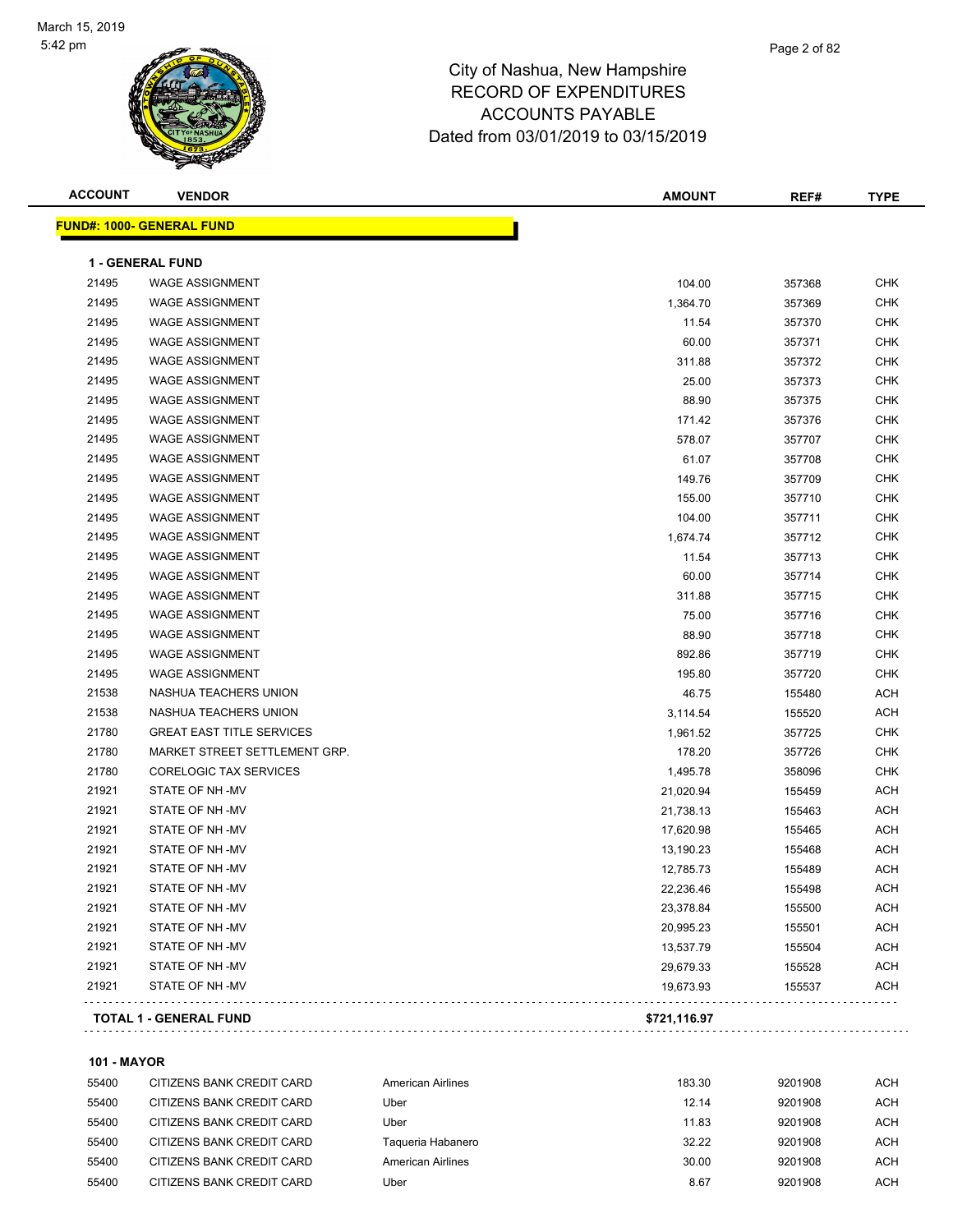

| <b>ACCOUNT</b>     | <b>VENDOR</b>                                 |                                | <b>AMOUNT</b> | REF#              | <b>TYPE</b> |
|--------------------|-----------------------------------------------|--------------------------------|---------------|-------------------|-------------|
|                    | <u> FUND#: 1000- GENERAL FUND</u>             |                                |               |                   |             |
| <b>101 - MAYOR</b> |                                               |                                |               |                   |             |
| 55400              | CITIZENS BANK CREDIT CARD                     | <b>Tiger Fork</b>              | 47.15         | 9201908           | <b>ACH</b>  |
| 55400              | CITIZENS BANK CREDIT CARD                     | Uber                           | 8.67          | 9201908           | <b>ACH</b>  |
| 55400              | CITIZENS BANK CREDIT CARD                     | Uber                           | 8.67          | 9201908           | <b>ACH</b>  |
| 55400              | CITIZENS BANK CREDIT CARD                     | Le Diplomate                   | 60.00         | 9201908           | <b>ACH</b>  |
| 55400              | CITIZENS BANK CREDIT CARD                     | Uber                           | 14.66         | 9201908           | <b>ACH</b>  |
| 55400              | CITIZENS BANK CREDIT CARD                     | Uber                           | 8.67          | 9201908           | <b>ACH</b>  |
| 55400              | CITIZENS BANK CREDIT CARD                     | <b>Kinship Metier</b>          | 60.00         | 9201908           | <b>ACH</b>  |
| 55400              | CITIZENS BANK CREDIT CARD                     | City of Manchester             | 76.00         | 9201908           | <b>ACH</b>  |
| 55400              | CITIZENS BANK CREDIT CARD                     | Uber                           | 19.42         | 9201908           | <b>ACH</b>  |
| 55400              | CITIZENS BANK CREDIT CARD                     | Paradies                       | 35.68         | 9201908           | ACH         |
| 55400              | CITIZENS BANK CREDIT CARD                     | <b>American Airlines</b>       | 30.00         | 9201908           | <b>ACH</b>  |
| 55400              | CITIZENS BANK CREDIT CARD                     | <b>Hilton Capital</b>          | 1,452.96      | 9201908           | <b>ACH</b>  |
| 61100              | WB MASON CO INC                               |                                | 60.12         | 357894            | <b>CHK</b>  |
| 61910              | WB MASON CO INC                               |                                | 166.92        | 357574            | <b>CHK</b>  |
| 61910              | WB MASON CO INC                               |                                | 6.10          | 357894            | <b>CHK</b>  |
|                    |                                               |                                | 186.28        |                   | <b>CHK</b>  |
| 68300<br>68300     | KIMBERLY KLEINER<br>CITIZENS BANK CREDIT CARD |                                | 1.50          | 357733<br>9201908 | ACH         |
| 68350              | <b>GREATER NASHUA CHAMBER OF COMM</b>         | City of Concord                |               |                   | <b>CHK</b>  |
|                    |                                               |                                | 30.00         | 357395            | <b>CHK</b>  |
| 68350              | KIMBERLY KLEINER                              |                                | 73.88         | 357733            |             |
|                    | <b>TOTAL 101 - MAYOR</b>                      |                                | \$2,624.84    |                   |             |
|                    |                                               |                                |               |                   |             |
| 53428              | 102 - BOARD OF ALDERMEN<br>DONNA L GRAHAM     |                                | 225.00        | 357495            | <b>CHK</b>  |
| 61100              | ANCO SIGNS & STAMPS INC                       |                                | 88.00         | 357784            | CHK         |
|                    |                                               |                                |               |                   |             |
|                    | <b>TOTAL 102 - BOARD OF ALDERMEN</b>          |                                | \$313.00      |                   |             |
| <b>103 - LEGAL</b> |                                               |                                |               |                   |             |
| 55300              | STEVEN A BOLTON                               |                                | 33.52         | 357730            | <b>CHK</b>  |
| 55614              | <b>HILLSBOROUGH COUNTY REGISTRY</b>           |                                | 98.00         | 357501            | <b>CHK</b>  |
| 61807              | CITIZENS BANK CREDIT CARD                     | New Hampshire Municipal Associ | 96.00         | 9201908           | ACH         |
|                    |                                               |                                |               |                   |             |
|                    | TOTAL 103 - LEGAL                             |                                | \$227.52      |                   |             |
|                    | <b>107 - CITY CLERK</b>                       |                                |               |                   |             |
| 42508              | TREASURER STATE OF NH                         |                                | 516.00        | 357438            | <b>CHK</b>  |
| 44149              | TREASURER STATE OF NH                         |                                | 7,727.00      | 357438            | <b>CHK</b>  |
| 55118              | <b>SPRINT</b>                                 |                                | 46.53         | 357767            | <b>CHK</b>  |
| 55600              | <b>GENERAL CODE LLC</b>                       |                                | 1,195.00      | 357492            | <b>CHK</b>  |
| 55699              | NASHUA FIREMAN'S RELIEF ASSOC                 |                                | 100.00        | 357383            | <b>CHK</b>  |
| 61100              | WB MASON CO INC                               |                                | 143.43        | 357894            | <b>CHK</b>  |
| 61650              | WB MASON CO INC                               |                                | 33.50         | 357894            | <b>CHK</b>  |
|                    | <b>TOTAL 107 - CITY CLERK</b>                 |                                | \$9,761.46    |                   |             |
|                    |                                               |                                |               |                   |             |

**109 - CIVIC & COMMUNITY ACTIVITIES**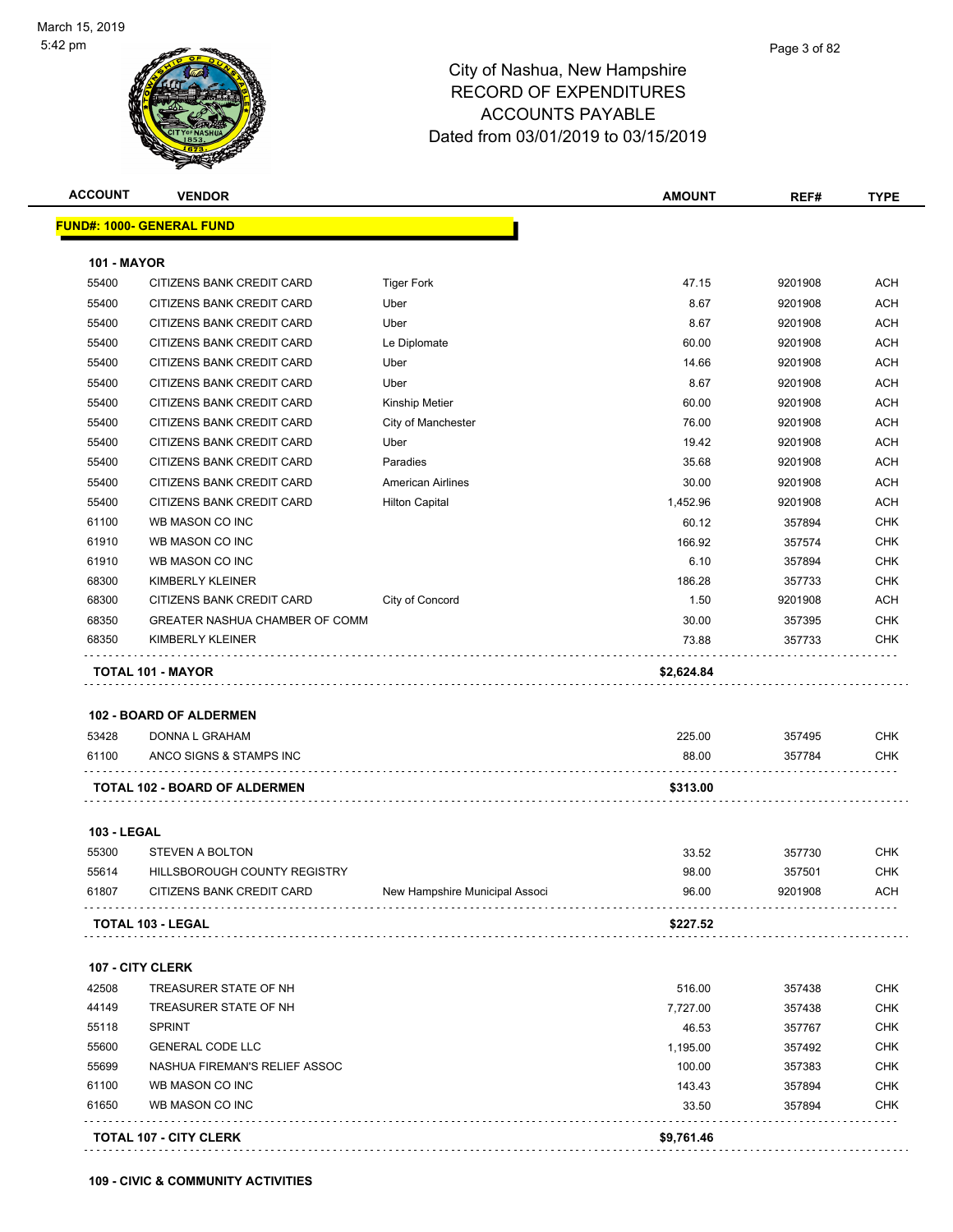

| <b>ACCOUNT</b> | <b>VENDOR</b>                                 |                                | <b>AMOUNT</b> | REF#    | <b>TYPE</b> |
|----------------|-----------------------------------------------|--------------------------------|---------------|---------|-------------|
|                | <b>FUND#: 1000- GENERAL FUND</b>              |                                |               |         |             |
|                | <b>109 - CIVIC &amp; COMMUNITY ACTIVITIES</b> |                                |               |         |             |
| 56200          | KIMBERLY KLEINER                              |                                | 317.96        | 357733  | <b>CHK</b>  |
| 56200          | CITIZENS BANK CREDIT CARD                     | EB 19th Annual Ground          | 546.70        | 9201908 | <b>ACH</b>  |
| 56200          | CITIZENS BANK CREDIT CARD                     | EB 3rd Annual First Responders | 500.00        | 9201908 | <b>ACH</b>  |
| 56214          | HUMANE SOCIETY FOR GREATER                    |                                | 8,256.75      | 357841  | <b>CHK</b>  |
|                | TOTAL 109 - CIVIC & COMMUNITY ACTIVITIES      |                                | \$9,621.41    |         |             |
|                | <b>111 - HUMAN RESOURCES</b>                  |                                |               |         |             |
| 55421          | CITIZENS BANK CREDIT CARD                     | American Payroll Association   | 550.00        | 9201908 | <b>ACH</b>  |
| 55425          | PEOPLEFACTS LLC                               |                                | 106.94        | 357430  | <b>CHK</b>  |
| 61100          | WB MASON CO INC                               |                                | 16.99         | 357574  | <b>CHK</b>  |
| 61235          | <b>FREEDOM PRINTERS LLC</b>                   |                                | 2,800.51      | 357823  | <b>CHK</b>  |
|                | <b>TOTAL 111 - HUMAN RESOURCES</b>            |                                | \$3,474.44    |         |             |
|                | <b>120 - TELECOMMUNICATIONS</b>               |                                |               |         |             |
| 55109          | PACIFIC TELEMANAGEMENT SERVICE                |                                | 75.00         | 357544  | <b>CHK</b>  |
| 55109          | LANGUAGE LINE SERVICES                        |                                | 428.25        | 357848  | <b>CHK</b>  |
| 55118          | VERIZON WIRELESS 342053899-001                |                                | 760.19        | 357771  | <b>CHK</b>  |
|                | TOTAL 120 - TELECOMMUNICATIONS                |                                | \$1,263.44    |         |             |
|                | <b>122 - INFORMATION TECHNOLOGY</b>           |                                |               |         |             |
| 54407          | CITIZENS BANK CREDIT CARD                     | NLI*SHAREFILE                  | 139.80        | 9201908 | <b>ACH</b>  |
| 54407          | CITIZENS BANK CREDIT CARD                     | LOGMEIN*GOTOMEETING            | 55.00         | 9201908 | <b>ACH</b>  |
| 54407          | CITIZENS BANK CREDIT CARD                     | DNH*GODADDY.COM                | 127.73        | 9201908 | <b>ACH</b>  |
| 54421          | CONWAY OFFICE SOLUTIONS                       |                                | 236.60        | 357471  | <b>CHK</b>  |
| 54428          | <b>CLEARSKY CONSULTING</b>                    |                                | 7,500.00      | 357801  | <b>CHK</b>  |
| 55118          | VERIZON WIRELESS-985557535                    |                                | 40.01         | 357442  | <b>CHK</b>  |
| 55118          | <b>SPRINT</b>                                 |                                | 21.05         | 357767  | <b>CHK</b>  |
| 61615          | CONWAY OFFICE SOLUTIONS                       |                                | 8,097.29      | 357471  | <b>CHK</b>  |
| 71221          | AMAZON.COM LLC                                |                                | 26.97         | 155490  | <b>ACH</b>  |
| 71221          | AMAZON.COM LLC                                |                                | 93.98         | 155529  | <b>ACH</b>  |
| 71221          | <b>FLASHBAY INC</b>                           |                                | 660.00        | 357489  | <b>CHK</b>  |
| 71221          | CITIZENS BANK CREDIT CARD                     | <b>BESTBUYCOM</b>              | 849.99        | 9201908 | <b>ACH</b>  |
|                | TOTAL 122 - INFORMATION TECHNOLOGY            |                                | \$17,848.42   |         |             |
|                | <b>126 - FINANCIAL SERVICES</b>               |                                |               |         |             |
| 41307          | HILLSBOROUGH COUNTY REGISTRY                  |                                | 39.50         | 357501  | CHK         |

| 42200 | SANDRA BABIARZ            | 627.20   | 357406 | <b>CHK</b> |
|-------|---------------------------|----------|--------|------------|
| 42200 | <b>CHARLES R DONNELLY</b> | 55.20    | 357480 | CHK        |
| 42200 | <b>RUTH MERRIMAN</b>      | 7.80     | 357727 | <b>CHK</b> |
| 42200 | RONALD WELLIVER           | 20.00    | 357728 | <b>CHK</b> |
| 42200 | A-1 EXTERMINATORS         | 3.466.12 | 357774 | CHK.       |
| 42200 | AXENICS INC               | 65.00    | 357785 | CHK        |
| 42200 | DOUGLAS A CHACON FLORES   | 62.00    | 357798 | CHK        |
| 42200 | <b>KAREN HIGGINS</b>      | 366.20   | 357835 | CHK        |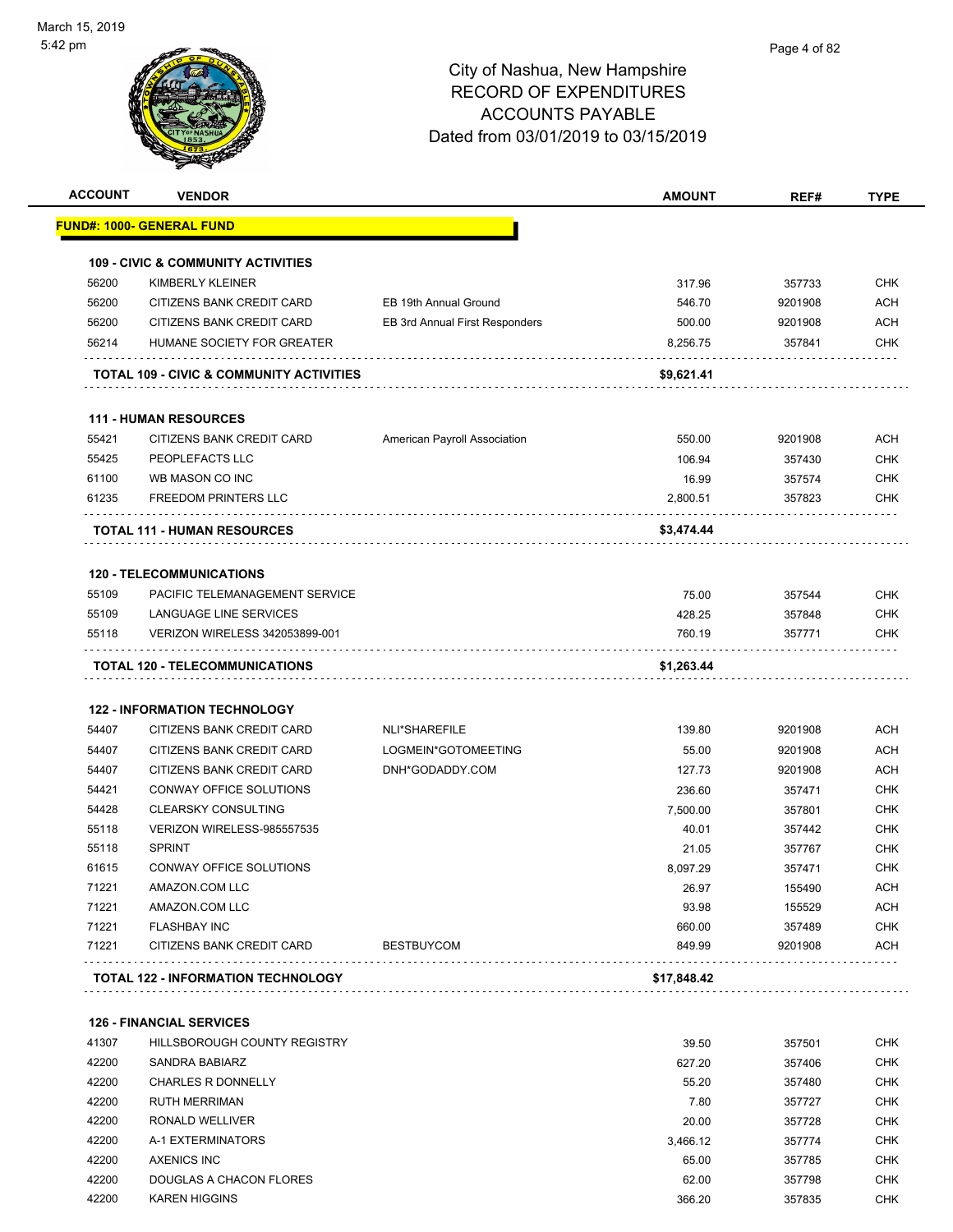

| <b>ACCOUNT</b> | <b>VENDOR</b>                         |                     | <b>AMOUNT</b> | REF#    | <b>TYPE</b> |
|----------------|---------------------------------------|---------------------|---------------|---------|-------------|
|                | <u> FUND#: 1000- GENERAL FUND</u>     |                     |               |         |             |
|                | <b>126 - FINANCIAL SERVICES</b>       |                     |               |         |             |
| 42200          | L & R RENTALS                         |                     | 112.00        | 357847  | <b>CHK</b>  |
| 42200          | <b>STEPHEN ROSS</b>                   |                     | 15.00         | 357873  | <b>CHK</b>  |
| 42200          | <b>JOHN S WILLIAMSON</b>              |                     | 177.00        | 357895  | <b>CHK</b>  |
| 55421          | NH TAX COLLECTORS ASSOCIATION         |                     | 120.00        | 357759  | <b>CHK</b>  |
| 55607          | <b>MAILINGS UNLIMITED - MVR</b>       |                     | 1,908.00      | 155464  | <b>ACH</b>  |
| 61235          | <b>FREEDOM PRINTERS LLC</b>           |                     | 560.16        | 357823  | <b>CHK</b>  |
| 61830          | CITIZENS BANK CREDIT CARD             | Wall Street Journal | 131.25        | 9201908 | <b>ACH</b>  |
|                | <b>TOTAL 126 - FINANCIAL SERVICES</b> |                     | \$7,732.43    |         |             |
|                | <b>129 - CITY BUILDINGS</b>           |                     |               |         |             |
| 52150          | NH RETIREMENT SYSTEM                  |                     | 149.49        | 357702  | <b>CHK</b>  |
| 54114          | <b>LIBERTY UTILITIES - NH</b>         |                     | 1,264.88      | 357358  | <b>CHK</b>  |
| 54114          | <b>DIRECT ENERGY BUSINESS</b>         |                     | 1,256.01      | 357479  | <b>CHK</b>  |
| 54141          | PENNICHUCK WATER WORKS INC            |                     | 551.48        | 357429  | <b>CHK</b>  |
| 54228          | <b>BAIN PEST CONTROL SERVICE INC</b>  |                     | 164.00        | 357786  | <b>CHK</b>  |
| 54280          | HUFF & GAUTHIER INC                   |                     | 843.50        | 357507  | <b>CHK</b>  |
| 54280          | PROTECTION ONE ALARM MONTORING        |                     | 184.00        | 357548  | <b>CHK</b>  |
| 54280          | HOME DEPOT CREDIT SERVICE 3065        |                     | 315.00        | 357837  | <b>CHK</b>  |
| 54280          | HUFF & GAUTHIER INC                   |                     | 324.07        | 357840  | <b>CHK</b>  |
| 55118          | <b>SPRINT</b>                         |                     | 73.87         | 357767  | <b>CHK</b>  |
| 61428          | NEW ENGLAND PAPER & SUPPLY            |                     | 836.26        | 357541  | <b>CHK</b>  |
| 61499          | AMAZON.COM LLC                        |                     | 34.72         | 155490  | ACH         |
|                | <b>TOTAL 129 - CITY BUILDINGS</b>     |                     | \$5,997.28    |         |             |
|                | <b>130 - PURCHASING</b>               |                     |               |         |             |
| 55500          | UNION LEADER CORPORATION              |                     | 528.80        | 357440  | <b>CHK</b>  |
|                |                                       |                     | 27.00         | 357433  | CHK         |
| 55607          | <b>PURCHASE POWER</b>                 |                     |               |         |             |
|                | <b>TOTAL 130 - PURCHASING</b>         |                     | \$555.80      |         |             |
|                | 132 - ASSESSING                       |                     |               |         |             |
| 55307          | MICHAEL MANDILE                       |                     | 112.52        | 357397  | <b>CHK</b>  |
| 55307          | <b>GARY TURGISS</b>                   |                     | 111.94        | 357411  | <b>CHK</b>  |
| 55307          | <b>GREG TURGISS</b>                   |                     | 173.42        | 357743  | CHK         |
| 55421          | <b>NHAAO</b>                          |                     | 680.00        | 357760  | CHK         |
| 61100          | AMAZON.COM LLC                        |                     | 27.18         | 155490  | ACH         |
| 61100          | WB MASON CO INC                       |                     | 84.99         | 357894  | <b>CHK</b>  |
|                | <b>TOTAL 132 - ASSESSING</b>          |                     | \$1,190.05    |         |             |
|                |                                       |                     |               |         |             |
| 134 - GIS      |                                       |                     | 505.35        | 357382  | <b>CHK</b>  |
| 55421          | ANGELO MARINO                         |                     |               |         |             |
| 55421          | PAMELA ANDRUSKEVICH                   |                     | 769.00        | 357387  | <b>CHK</b>  |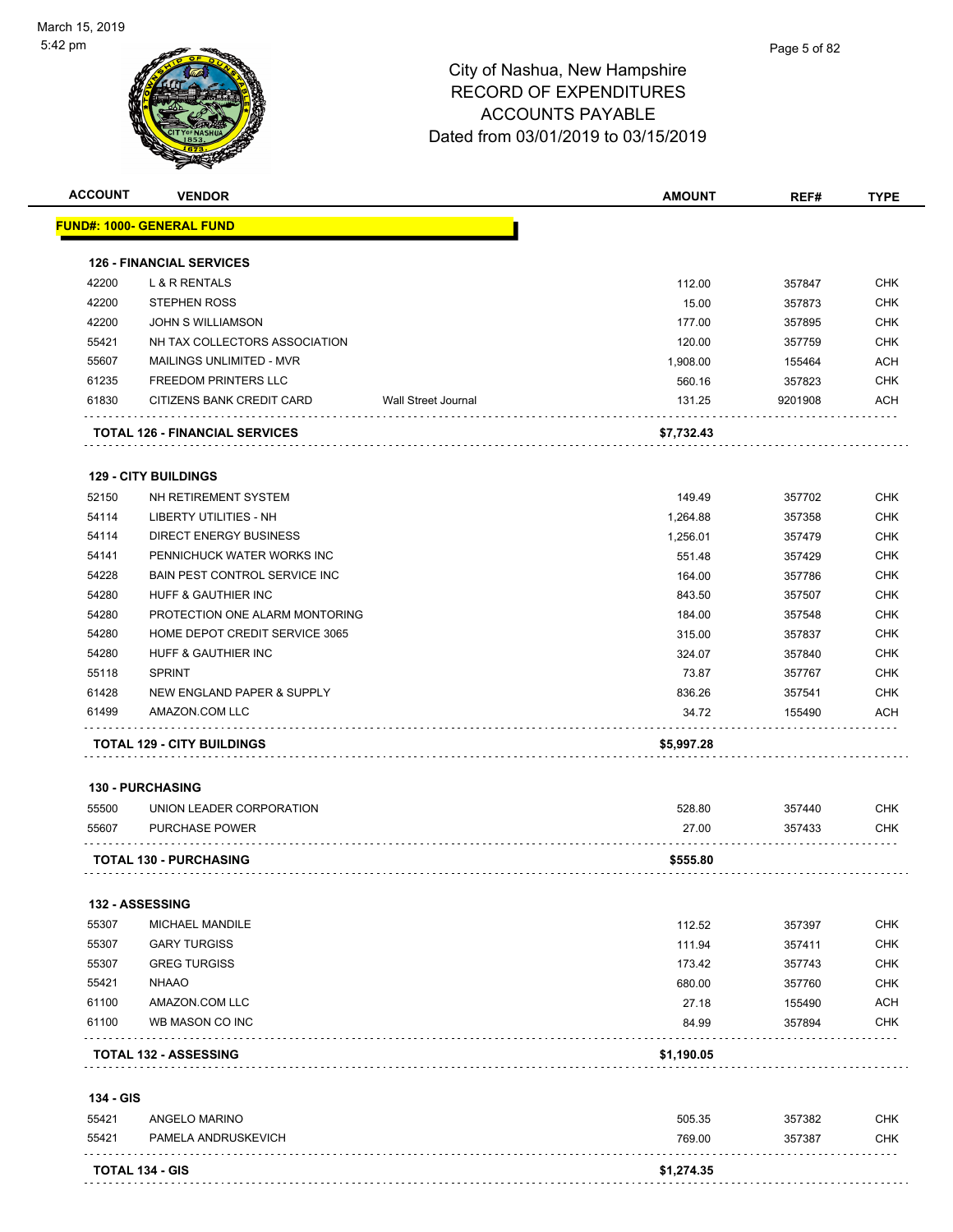

| <b>ACCOUNT</b> | <b>VENDOR</b>                                   |                      | <b>AMOUNT</b> | REF#    | <b>TYPE</b> |
|----------------|-------------------------------------------------|----------------------|---------------|---------|-------------|
|                | FUND#: 1000- GENERAL FUND                       |                      |               |         |             |
|                | <b>142 - WOODLAWN CEMETERY</b>                  |                      |               |         |             |
| 54107          | <b>MCLAUGHLIN OIL CO</b>                        |                      | 403.97        | 357530  | <b>CHK</b>  |
| 54114          | <b>LIBERTY UTILITIES - NH</b>                   |                      | 435.28        | 357355  | <b>CHK</b>  |
| 54114          | DIRECT ENERGY BUSINESS                          |                      | 519.92        | 357811  | CHK         |
| 54399          | <b>HUFF &amp; GAUTHIER INC</b>                  |                      | 757.95        | 357507  | <b>CHK</b>  |
| 61300          | DENNIS K BURKE INC                              |                      | 220.82        | 357478  | CHK         |
| 61428          | NEW ENGLAND PAPER & SUPPLY                      |                      | 93.01         | 357541  | <b>CHK</b>  |
| 61549          | J P BARTLETT CO INC                             |                      | 2,009.50      | 357512  | <b>CHK</b>  |
| 61549          | <b>GRIFFIN GREENHOUSE SUPPLIES</b>              |                      | 1,424.43      | 357831  | <b>CHK</b>  |
|                | TOTAL 142 - WOODLAWN CEMETERY                   |                      | \$5,864.88    |         |             |
|                | <b>144 - EDGEWOOD &amp; SUBURBAN CEMETERIES</b> |                      |               |         |             |
| 54114          | <b>BOT L GAS INC</b>                            |                      | 131.16        | 357792  | <b>CHK</b>  |
| 54141          | PENNICHUCK WATER WORKS INC                      |                      | 182.33        | 357764  | <b>CHK</b>  |
| 54280          | HOME DEPOT CREDIT SERVICE 3065                  |                      | 111.53        | 357502  | CHK         |
| 54280          | HOME DEPOT CREDIT SERVICE 3065                  |                      | 41.15         | 357837  | <b>CHK</b>  |
| 54487          | AEBI NEW ENGLAND LLC                            |                      | 274.39        | 357781  | CHK         |
| 54487          | NASHUA OUTDOOR POWER EQUIPMENT                  |                      | 7.16          | 357863  | <b>CHK</b>  |
| 55400          | <b>NHCA</b>                                     |                      | 60.00         | 357761  | <b>CHK</b>  |
| 61300          | DENNIS K BURKE INC                              |                      | 455.24        | 357478  | <b>CHK</b>  |
|                |                                                 |                      |               |         |             |
|                |                                                 |                      |               |         |             |
| 150 - POLICE   |                                                 |                      |               |         |             |
| 42520          | NASHUA POLICE DEPARTMENT                        |                      | 4.99          | 357735  | CHK         |
| 53135          | WARREN D FITZGERALD PHD                         |                      | 1,425.00      | 357822  | <b>CHK</b>  |
| 53149          | <b>BROOKLINE ANIMAL HOSPITAL</b>                |                      | 584.15        | 357464  | CHK         |
| 53450          | <b>IPMA-HR</b>                                  |                      | 2,426.55      | 357843  | <b>CHK</b>  |
| 53999          | AAA CREDIT SCREENING SERV LLC                   |                      | 150.00        | 357775  | CHK         |
| 54100          | EVERSOUCE-POWER SUPPLY                          |                      | 13,033.42     | 357345  | <b>CHK</b>  |
| 54100          | <b>EVERSOURCE</b>                               |                      | 738.98        | 357350  | <b>CHK</b>  |
| 54107          | SHATTUCK MALONE OIL CO                          |                      | 578.66        | 357436  | <b>CHK</b>  |
| 54107          | SHATTUCK MALONE OIL CO                          |                      | 289.59        | 357765  | <b>CHK</b>  |
| 54114          | LIBERTY UTILITIES - NH                          |                      | 77.17         | 357353  | <b>CHK</b>  |
| 54114          | <b>DIRECT ENERGY BUSINESS</b>                   |                      | 4,704.07      | 357479  | CHK         |
| 54114          | <b>DIRECT ENERGY BUSINESS</b>                   |                      | 51.64         | 357811  | CHK         |
| 54141          | PENNICHUCK WATER WORKS INC                      |                      | 726.59        | 357429  | <b>CHK</b>  |
| 54141          | PENNICHUCK WATER WORKS INC                      |                      | 27.11         | 357764  | <b>CHK</b>  |
| 54243          | J LAWRENCE HALL INC                             |                      | 2,098.30      | 357511  | <b>CHK</b>  |
| 54280          | <b>GRAINGER</b>                                 |                      | 238.23        | 357496  | <b>CHK</b>  |
| 54280          | NASHUA WALLPAPER & PAINT CO                     |                      | 89.97         | 357538  | <b>CHK</b>  |
| 54280          | DUST-AWAY                                       |                      | 678.50        | 357813  | <b>CHK</b>  |
| 54280          | HOME DEPOT CREDIT SERVICE 3073                  |                      | 27.76         | 357838  | <b>CHK</b>  |
| 54280          | METRO GROUP INC                                 |                      | 246.50        | 357857  | <b>CHK</b>  |
| 54280          | CITIZENS BANK CREDIT CARD                       | Amazon               | 134.77        | 9201908 | ACH         |
| 54407          | RELX INC DBA LEXISNEXIS                         |                      | 165.00        | 357552  | <b>CHK</b>  |
| 54407          | CITIZENS BANK CREDIT CARD                       | BLS*KBPublisher      | 199.00        | 9201908 | <b>ACH</b>  |
| 54407          | CITIZENS BANK CREDIT CARD                       | Foreign Exchange fee | 5.58          | 9201908 | ACH         |
|                |                                                 |                      |               |         |             |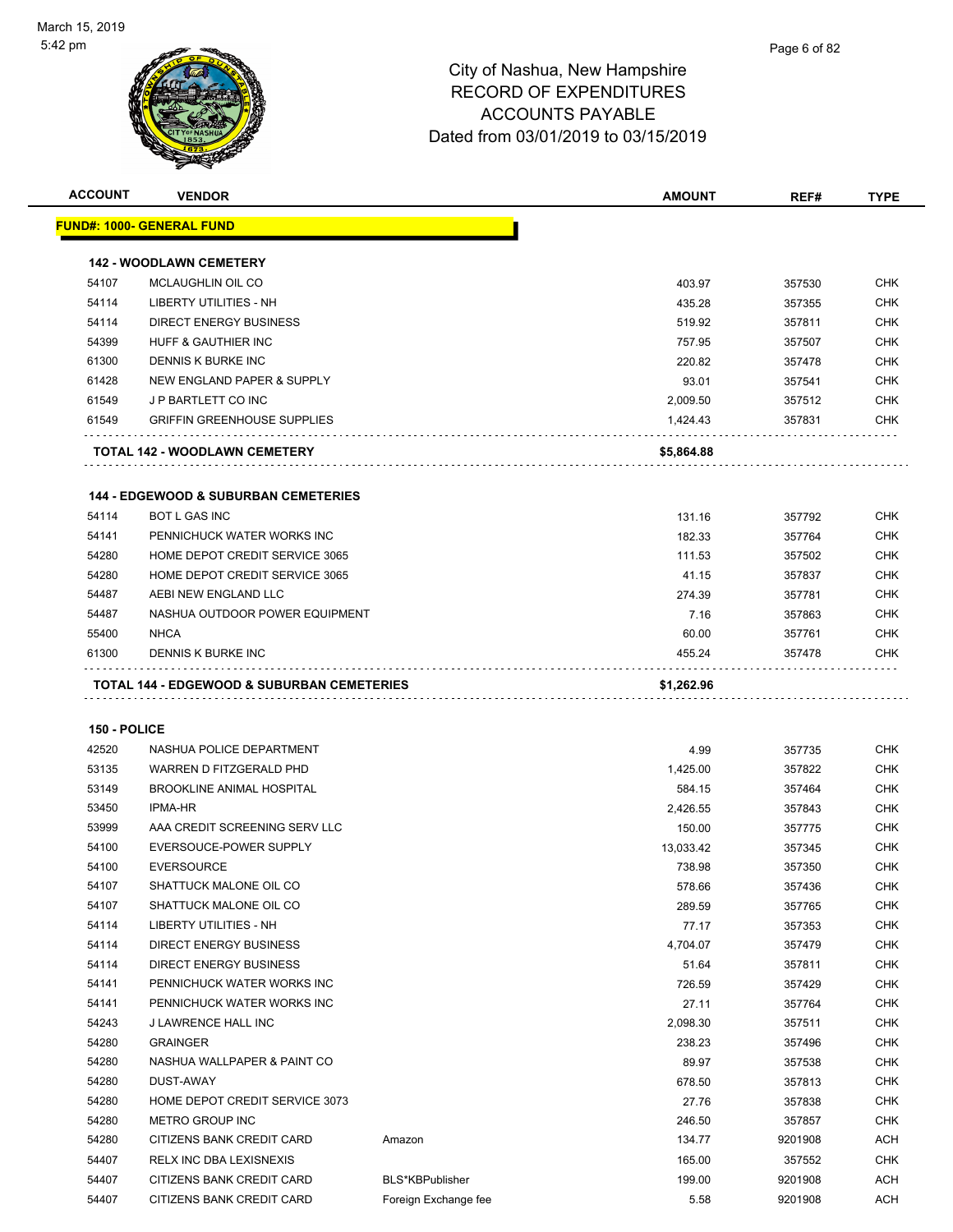

| <b>ACCOUNT</b> | <b>VENDOR</b>                     |                  | <b>AMOUNT</b> | REF#    | <b>TYPE</b> |
|----------------|-----------------------------------|------------------|---------------|---------|-------------|
|                | <u> FUND#: 1000- GENERAL FUND</u> |                  |               |         |             |
|                |                                   |                  |               |         |             |
| 150 - POLICE   |                                   |                  |               |         |             |
| 54600          | DAVE ILLGS COLLISION REPAIR CE    |                  | 64.60         | 357806  | <b>CHK</b>  |
| 54600          | MACMULKIN CHEVROLET INC           |                  | 927.50        | 357851  | <b>CHK</b>  |
| 54600          | SULLIVAN TIRE COMPANY             |                  | 84.00         | 357882  | CHK         |
| 54842          | PITNEY BOWES GLOBAL FIN SVCS      |                  | 292.68        | 357432  | <b>CHK</b>  |
| 54849          | <b>CAITLIN BOUCHER</b>            |                  | 45.96         | 357389  | CHK         |
| 54849          | PETER CINFO                       |                  | 45.96         | 357390  | CHK         |
| 54849          | <b>JOSHUA ST ONGE</b>             |                  | 45.96         | 357408  | CHK         |
| 54849          | CONSOLIDATED COMMUNICATIONS       |                  | 36.43         | 357418  | CHK         |
| 54849          | VERIZON WIRELESS-286546928        |                  | 1,094.88      | 357443  | CHK         |
| 54849          | <b>COMCAST</b>                    |                  | 176.85        | 357748  | CHK         |
| 55200          | NH ASSOC OF CHIEFS OF POLICE      |                  | 150.00        | 357425  | <b>CHK</b>  |
| 55200          | <b>NTOA</b>                       |                  | 150.00        | 357763  | CHK         |
| 55307          | ANDREW OTHOT                      |                  | 43.60         | 357384  | CHK         |
| 55307          | <b>JEFFREY DILLON</b>             |                  | 46.40         | 357392  | CHK         |
| 55400          | <b>MATTHEW DUNCAN</b>             |                  | 210.00        | 357379  | CHK         |
| 55400          | DAVID BAILEY                      |                  | 450.22        | 357388  | CHK         |
| 55400          | <b>NJHIA</b>                      |                  | 1,350.00      | 357428  | CHK         |
| 55400          | DAIGLE LAW GROUP LLC              |                  | 2,780.00      | 357477  | CHK         |
| 55400          | <b>ROSS DESMET</b>                |                  | 105.00        | 357731  | CHK         |
| 55400          | ROBERT POWERS                     |                  | 449.48        | 357740  | CHK         |
| 55400          | <b>JAMES STONE</b>                |                  | 315.00        | 357742  | CHK         |
| 55400          | SIG SAUER INC                     |                  | 1,000.00      | 357876  | CHK         |
| 55400          | STEVEN C VARNELL                  |                  | 225.00        | 357892  | CHK         |
| 55400          | CITIZENS BANK CREDIT CARD         | FEB LEEDA Inc    | 695.00        | 9201908 | ACH         |
| 55400          | CITIZENS BANK CREDIT CARD         | American         | 363.00        | 9201908 | ACH         |
| 55400          | CITIZENS BANK CREDIT CARD         | FBI LEEDA Inc    | 695.00        | 9201908 | ACH         |
| 55400          | CITIZENS BANK CREDIT CARD         | FBI LEEDA Inc    | 695.00        | 9201908 | ACH         |
| 55400          | CITIZENS BANK CREDIT CARD         | CALEA Inc        | 675.00        | 9201908 | ACH         |
| 55400          | CITIZENS BANK CREDIT CARD         | United           | 502.00        | 9201908 | ACH         |
| 55400          | CITIZENS BANK CREDIT CARD         | <b>IACP</b>      | 550.00        | 9201908 | ACH         |
| 55400          | CITIZENS BANK CREDIT CARD         | American         | 256.60        | 9201908 | ACH         |
| 55400          | CITIZENS BANK CREDIT CARD         | FBI LEEDA Inc    | 695.00        | 9201908 | ACH         |
| 55421          | CALEA                             |                  | 5,530.00      | 357795  | <b>CHK</b>  |
| 55421          | CITIZENS BANK CREDIT CARD         | United           | 445.00        | 9201908 | ACH         |
| 55421          | CITIZENS BANK CREDIT CARD         | United           | 445.00        | 9201908 | ACH         |
| 55421          | CITIZENS BANK CREDIT CARD         | United           | 30.00         | 9201908 | ACH         |
| 55421          | CITIZENS BANK CREDIT CARD         | United           | 30.00         | 9201908 | ACH         |
| 55421          | CITIZENS BANK CREDIT CARD         | United           | 30.00         | 9201908 | ACH         |
| 55421          | CITIZENS BANK CREDIT CARD         | United           | 30.00         | 9201908 | ACH         |
| 55421          | CITIZENS BANK CREDIT CARD         | <b>CALEA</b> Inc | 1,350.00      | 9201908 | ACH         |
| 55607          | UNITED PARCEL SERVICE             |                  | 10.03         | 357441  | CHK         |
| 55699          | NASHUA MILLYARD ASSOC INC         |                  | 388.46        | 357537  | <b>CHK</b>  |
| 55699          | ABSOLUTE DATA DESTRUCTION         |                  | 227.90        | 357777  | CHK         |
| 55699          | CANAL ART & FRAMING               |                  | 788.36        | 357796  | CHK         |
| 61100          | WB MASON CO INC                   |                  | 193.47        | 357574  | CHK         |
| 61100          | WB MASON CO INC                   |                  | 1,300.78      | 357894  | CHK         |
| 61107          | <b>BEN'S UNIFORMS</b>             |                  | 950.00        | 357454  | CHK         |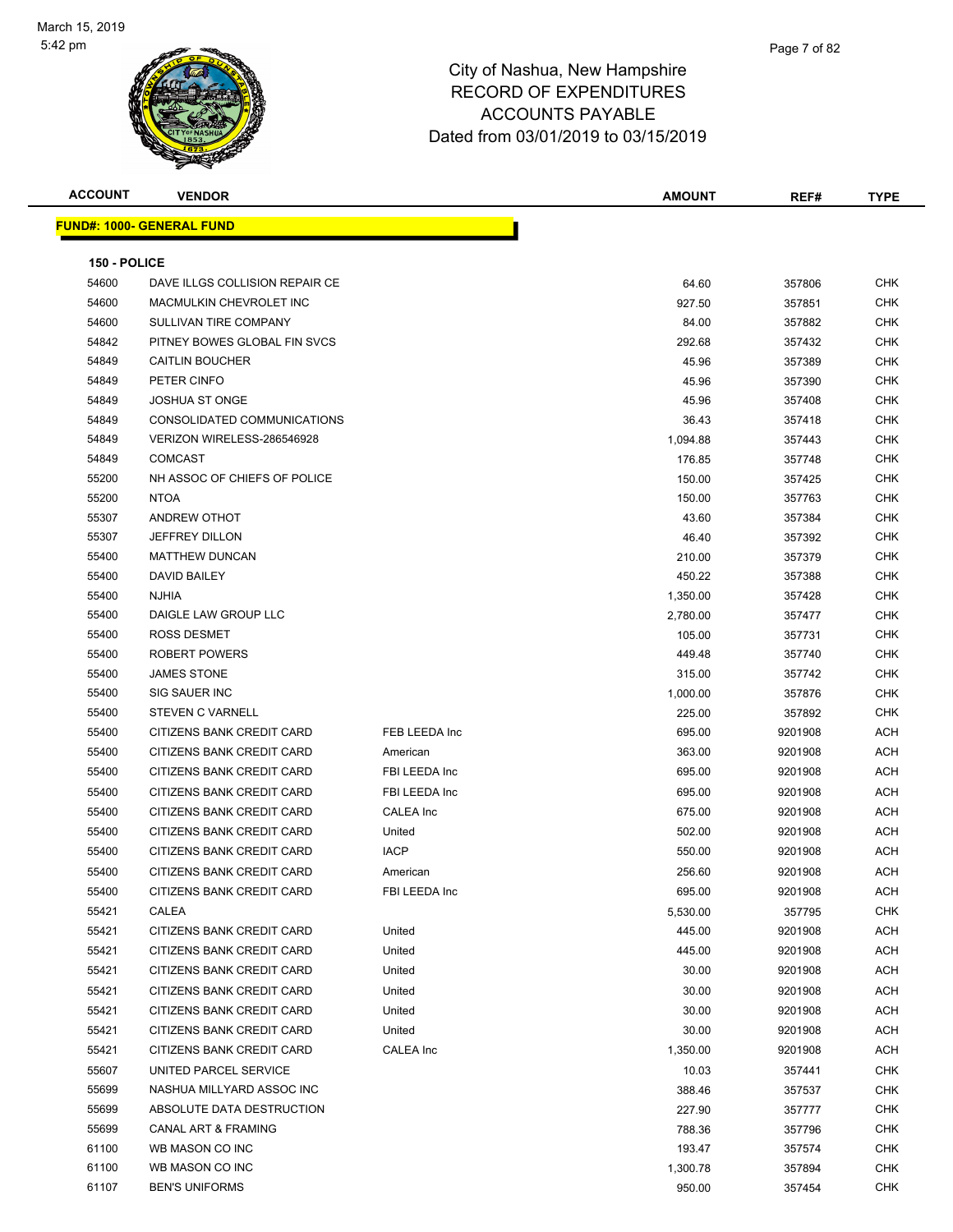

| <b>FUND#: 1000- GENERAL FUND</b><br>150 - POLICE<br>617.65<br><b>CHK</b><br>61107<br>ALECS SHOE STORE INC<br>357783<br>61107<br><b>BEN'S UNIFORMS</b><br>598.00<br>357788<br>61110<br>AMERICAN DIVING SUPPLY<br>47.00<br><b>CHK</b><br>357449<br>61110<br><b>BEN'S UNIFORMS</b><br>192.00<br>357454<br>61110<br>STAR PACKER BADGES<br>650.36<br>357881<br>61121<br>AAA POLICE SUPPLY<br>CHK<br>450.00<br>357776<br>61121<br>THE GUN SHOP<br>4,547.20<br>357833<br>61121<br>LAW ENFORCEMENT TARGETS INC<br>168.52<br>357849<br>61121<br>CITIZENS BANK CREDIT CARD<br><b>Harbor Frght Tools</b><br>106.97<br>9201908<br>61185<br>CRIME SCENE SUPPLY INC<br>127.40<br>357474<br>61185<br>ADORAMA CAMERA INC<br>99.04<br>357779<br>61185<br>TRI-TECH FORENSICS INC<br>260.00<br><b>CHK</b><br>357884<br>61185<br><b>ULINE</b><br>207.95<br>357886<br>61299<br>PETTY CASH<br>64.90<br>357404<br>61299<br><b>ERIC WALKER</b><br>46.98<br>357413<br>61299<br>HOME DEPOT CREDIT SERVICE 3073<br>36.98<br>357503<br>61299<br>HOME DEPOT CREDIT SERVICE 3073<br>36.98<br>357838<br>61428<br>HOME DEPOT CREDIT SERVICE 3073<br>34.85<br>357503<br>61428<br><b>IMPERIAL DADE</b><br>772.57<br>357508<br>61428<br>REXEL OF AMERICA LLC<br>125.95<br>357553<br>61428<br>HOME DEPOT CREDIT SERVICE 3073<br>53.49<br>357838<br>61650<br>WB MASON CO INC<br>165.23<br>357574<br>61650<br>WB MASON CO INC<br>481.85<br>357894<br>61705<br>MAYNARD & LESIEUR INC<br>969.23<br>357524<br>61705<br>SULLIVAN TIRE COMPANY<br>1,064.16<br>357566<br>61799<br><b>FACTORY MOTOR PARTS</b><br>555.09<br>155492<br>61799<br><b>FACTORY MOTOR PARTS</b><br>142.85<br>155530<br>61799<br><b>BEST FORD</b><br>336.40<br>357457<br>61799<br>CARPARTS DISTRIBUTION CENTER,<br>57.50<br>357467<br>61799<br>DONOVAN EQUIPMENT CO INC<br>331.98<br>357481<br>61799<br><b>QUIRK GM PARTS DEPOT</b><br>189.32<br>357549<br>61799<br><b>BEST FORD</b><br>(97.09)<br>357790<br>61799<br>MACMULKIN CHEVROLET INC<br>(165.49)<br>357851<br>61799<br>530.32<br>NORTHERN FOREIGN CAR PARTS INC<br>357865<br>61799<br><b>QUIRK GM PARTS DEPOT</b><br>926.27<br>357871<br>61910<br>132.97<br>PETTY CASH<br>357404<br>61910<br><b>BOYS &amp; GIRLS CLUB OF</b><br>300.00<br>357747<br>71025<br><b>SNAP ON TOOLS</b><br>238.50<br>357878<br>71221<br><b>GOVCONNECTION INC</b><br>475.00<br>357494<br>71221<br><b>GOVCONNECTION INC</b><br>659.29<br>357828<br>71400<br><b>BEN'S UNIFORMS</b><br>519.96<br>357454<br>71999<br>HOME DEPOT CREDIT SERVICE 3073<br>53.29<br>357503<br>71999<br><b>K2 ENERGY SOLUTIONS</b><br>461.69<br>357516<br>71999<br>HOME DEPOT CREDIT SERVICE 3073<br>42.99<br>357838<br><b>TOTAL 150 - POLICE</b> | <b>ACCOUNT</b> | <b>VENDOR</b> | <b>AMOUNT</b> | REF# | <b>TYPE</b> |
|---------------------------------------------------------------------------------------------------------------------------------------------------------------------------------------------------------------------------------------------------------------------------------------------------------------------------------------------------------------------------------------------------------------------------------------------------------------------------------------------------------------------------------------------------------------------------------------------------------------------------------------------------------------------------------------------------------------------------------------------------------------------------------------------------------------------------------------------------------------------------------------------------------------------------------------------------------------------------------------------------------------------------------------------------------------------------------------------------------------------------------------------------------------------------------------------------------------------------------------------------------------------------------------------------------------------------------------------------------------------------------------------------------------------------------------------------------------------------------------------------------------------------------------------------------------------------------------------------------------------------------------------------------------------------------------------------------------------------------------------------------------------------------------------------------------------------------------------------------------------------------------------------------------------------------------------------------------------------------------------------------------------------------------------------------------------------------------------------------------------------------------------------------------------------------------------------------------------------------------------------------------------------------------------------------------------------------------------------------------------------------------------------------------------------------------------------------------------------------------------------------------------------------------------------------------------------------------------------------------------------------------------------------------------------------------|----------------|---------------|---------------|------|-------------|
|                                                                                                                                                                                                                                                                                                                                                                                                                                                                                                                                                                                                                                                                                                                                                                                                                                                                                                                                                                                                                                                                                                                                                                                                                                                                                                                                                                                                                                                                                                                                                                                                                                                                                                                                                                                                                                                                                                                                                                                                                                                                                                                                                                                                                                                                                                                                                                                                                                                                                                                                                                                                                                                                                       |                |               |               |      |             |
|                                                                                                                                                                                                                                                                                                                                                                                                                                                                                                                                                                                                                                                                                                                                                                                                                                                                                                                                                                                                                                                                                                                                                                                                                                                                                                                                                                                                                                                                                                                                                                                                                                                                                                                                                                                                                                                                                                                                                                                                                                                                                                                                                                                                                                                                                                                                                                                                                                                                                                                                                                                                                                                                                       |                |               |               |      |             |
|                                                                                                                                                                                                                                                                                                                                                                                                                                                                                                                                                                                                                                                                                                                                                                                                                                                                                                                                                                                                                                                                                                                                                                                                                                                                                                                                                                                                                                                                                                                                                                                                                                                                                                                                                                                                                                                                                                                                                                                                                                                                                                                                                                                                                                                                                                                                                                                                                                                                                                                                                                                                                                                                                       |                |               |               |      |             |
|                                                                                                                                                                                                                                                                                                                                                                                                                                                                                                                                                                                                                                                                                                                                                                                                                                                                                                                                                                                                                                                                                                                                                                                                                                                                                                                                                                                                                                                                                                                                                                                                                                                                                                                                                                                                                                                                                                                                                                                                                                                                                                                                                                                                                                                                                                                                                                                                                                                                                                                                                                                                                                                                                       |                |               |               |      | <b>CHK</b>  |
|                                                                                                                                                                                                                                                                                                                                                                                                                                                                                                                                                                                                                                                                                                                                                                                                                                                                                                                                                                                                                                                                                                                                                                                                                                                                                                                                                                                                                                                                                                                                                                                                                                                                                                                                                                                                                                                                                                                                                                                                                                                                                                                                                                                                                                                                                                                                                                                                                                                                                                                                                                                                                                                                                       |                |               |               |      |             |
|                                                                                                                                                                                                                                                                                                                                                                                                                                                                                                                                                                                                                                                                                                                                                                                                                                                                                                                                                                                                                                                                                                                                                                                                                                                                                                                                                                                                                                                                                                                                                                                                                                                                                                                                                                                                                                                                                                                                                                                                                                                                                                                                                                                                                                                                                                                                                                                                                                                                                                                                                                                                                                                                                       |                |               |               |      | <b>CHK</b>  |
|                                                                                                                                                                                                                                                                                                                                                                                                                                                                                                                                                                                                                                                                                                                                                                                                                                                                                                                                                                                                                                                                                                                                                                                                                                                                                                                                                                                                                                                                                                                                                                                                                                                                                                                                                                                                                                                                                                                                                                                                                                                                                                                                                                                                                                                                                                                                                                                                                                                                                                                                                                                                                                                                                       |                |               |               |      | <b>CHK</b>  |
|                                                                                                                                                                                                                                                                                                                                                                                                                                                                                                                                                                                                                                                                                                                                                                                                                                                                                                                                                                                                                                                                                                                                                                                                                                                                                                                                                                                                                                                                                                                                                                                                                                                                                                                                                                                                                                                                                                                                                                                                                                                                                                                                                                                                                                                                                                                                                                                                                                                                                                                                                                                                                                                                                       |                |               |               |      |             |
|                                                                                                                                                                                                                                                                                                                                                                                                                                                                                                                                                                                                                                                                                                                                                                                                                                                                                                                                                                                                                                                                                                                                                                                                                                                                                                                                                                                                                                                                                                                                                                                                                                                                                                                                                                                                                                                                                                                                                                                                                                                                                                                                                                                                                                                                                                                                                                                                                                                                                                                                                                                                                                                                                       |                |               |               |      | <b>CHK</b>  |
|                                                                                                                                                                                                                                                                                                                                                                                                                                                                                                                                                                                                                                                                                                                                                                                                                                                                                                                                                                                                                                                                                                                                                                                                                                                                                                                                                                                                                                                                                                                                                                                                                                                                                                                                                                                                                                                                                                                                                                                                                                                                                                                                                                                                                                                                                                                                                                                                                                                                                                                                                                                                                                                                                       |                |               |               |      | <b>CHK</b>  |
|                                                                                                                                                                                                                                                                                                                                                                                                                                                                                                                                                                                                                                                                                                                                                                                                                                                                                                                                                                                                                                                                                                                                                                                                                                                                                                                                                                                                                                                                                                                                                                                                                                                                                                                                                                                                                                                                                                                                                                                                                                                                                                                                                                                                                                                                                                                                                                                                                                                                                                                                                                                                                                                                                       |                |               |               |      | ACH         |
|                                                                                                                                                                                                                                                                                                                                                                                                                                                                                                                                                                                                                                                                                                                                                                                                                                                                                                                                                                                                                                                                                                                                                                                                                                                                                                                                                                                                                                                                                                                                                                                                                                                                                                                                                                                                                                                                                                                                                                                                                                                                                                                                                                                                                                                                                                                                                                                                                                                                                                                                                                                                                                                                                       |                |               |               |      | CHK         |
|                                                                                                                                                                                                                                                                                                                                                                                                                                                                                                                                                                                                                                                                                                                                                                                                                                                                                                                                                                                                                                                                                                                                                                                                                                                                                                                                                                                                                                                                                                                                                                                                                                                                                                                                                                                                                                                                                                                                                                                                                                                                                                                                                                                                                                                                                                                                                                                                                                                                                                                                                                                                                                                                                       |                |               |               |      | CHK         |
|                                                                                                                                                                                                                                                                                                                                                                                                                                                                                                                                                                                                                                                                                                                                                                                                                                                                                                                                                                                                                                                                                                                                                                                                                                                                                                                                                                                                                                                                                                                                                                                                                                                                                                                                                                                                                                                                                                                                                                                                                                                                                                                                                                                                                                                                                                                                                                                                                                                                                                                                                                                                                                                                                       |                |               |               |      |             |
|                                                                                                                                                                                                                                                                                                                                                                                                                                                                                                                                                                                                                                                                                                                                                                                                                                                                                                                                                                                                                                                                                                                                                                                                                                                                                                                                                                                                                                                                                                                                                                                                                                                                                                                                                                                                                                                                                                                                                                                                                                                                                                                                                                                                                                                                                                                                                                                                                                                                                                                                                                                                                                                                                       |                |               |               |      | <b>CHK</b>  |
|                                                                                                                                                                                                                                                                                                                                                                                                                                                                                                                                                                                                                                                                                                                                                                                                                                                                                                                                                                                                                                                                                                                                                                                                                                                                                                                                                                                                                                                                                                                                                                                                                                                                                                                                                                                                                                                                                                                                                                                                                                                                                                                                                                                                                                                                                                                                                                                                                                                                                                                                                                                                                                                                                       |                |               |               |      | <b>CHK</b>  |
|                                                                                                                                                                                                                                                                                                                                                                                                                                                                                                                                                                                                                                                                                                                                                                                                                                                                                                                                                                                                                                                                                                                                                                                                                                                                                                                                                                                                                                                                                                                                                                                                                                                                                                                                                                                                                                                                                                                                                                                                                                                                                                                                                                                                                                                                                                                                                                                                                                                                                                                                                                                                                                                                                       |                |               |               |      | <b>CHK</b>  |
|                                                                                                                                                                                                                                                                                                                                                                                                                                                                                                                                                                                                                                                                                                                                                                                                                                                                                                                                                                                                                                                                                                                                                                                                                                                                                                                                                                                                                                                                                                                                                                                                                                                                                                                                                                                                                                                                                                                                                                                                                                                                                                                                                                                                                                                                                                                                                                                                                                                                                                                                                                                                                                                                                       |                |               |               |      | <b>CHK</b>  |
|                                                                                                                                                                                                                                                                                                                                                                                                                                                                                                                                                                                                                                                                                                                                                                                                                                                                                                                                                                                                                                                                                                                                                                                                                                                                                                                                                                                                                                                                                                                                                                                                                                                                                                                                                                                                                                                                                                                                                                                                                                                                                                                                                                                                                                                                                                                                                                                                                                                                                                                                                                                                                                                                                       |                |               |               |      | <b>CHK</b>  |
|                                                                                                                                                                                                                                                                                                                                                                                                                                                                                                                                                                                                                                                                                                                                                                                                                                                                                                                                                                                                                                                                                                                                                                                                                                                                                                                                                                                                                                                                                                                                                                                                                                                                                                                                                                                                                                                                                                                                                                                                                                                                                                                                                                                                                                                                                                                                                                                                                                                                                                                                                                                                                                                                                       |                |               |               |      | <b>CHK</b>  |
|                                                                                                                                                                                                                                                                                                                                                                                                                                                                                                                                                                                                                                                                                                                                                                                                                                                                                                                                                                                                                                                                                                                                                                                                                                                                                                                                                                                                                                                                                                                                                                                                                                                                                                                                                                                                                                                                                                                                                                                                                                                                                                                                                                                                                                                                                                                                                                                                                                                                                                                                                                                                                                                                                       |                |               |               |      | CHK         |
|                                                                                                                                                                                                                                                                                                                                                                                                                                                                                                                                                                                                                                                                                                                                                                                                                                                                                                                                                                                                                                                                                                                                                                                                                                                                                                                                                                                                                                                                                                                                                                                                                                                                                                                                                                                                                                                                                                                                                                                                                                                                                                                                                                                                                                                                                                                                                                                                                                                                                                                                                                                                                                                                                       |                |               |               |      | <b>CHK</b>  |
|                                                                                                                                                                                                                                                                                                                                                                                                                                                                                                                                                                                                                                                                                                                                                                                                                                                                                                                                                                                                                                                                                                                                                                                                                                                                                                                                                                                                                                                                                                                                                                                                                                                                                                                                                                                                                                                                                                                                                                                                                                                                                                                                                                                                                                                                                                                                                                                                                                                                                                                                                                                                                                                                                       |                |               |               |      | CHK         |
|                                                                                                                                                                                                                                                                                                                                                                                                                                                                                                                                                                                                                                                                                                                                                                                                                                                                                                                                                                                                                                                                                                                                                                                                                                                                                                                                                                                                                                                                                                                                                                                                                                                                                                                                                                                                                                                                                                                                                                                                                                                                                                                                                                                                                                                                                                                                                                                                                                                                                                                                                                                                                                                                                       |                |               |               |      | CHK         |
|                                                                                                                                                                                                                                                                                                                                                                                                                                                                                                                                                                                                                                                                                                                                                                                                                                                                                                                                                                                                                                                                                                                                                                                                                                                                                                                                                                                                                                                                                                                                                                                                                                                                                                                                                                                                                                                                                                                                                                                                                                                                                                                                                                                                                                                                                                                                                                                                                                                                                                                                                                                                                                                                                       |                |               |               |      | <b>CHK</b>  |
|                                                                                                                                                                                                                                                                                                                                                                                                                                                                                                                                                                                                                                                                                                                                                                                                                                                                                                                                                                                                                                                                                                                                                                                                                                                                                                                                                                                                                                                                                                                                                                                                                                                                                                                                                                                                                                                                                                                                                                                                                                                                                                                                                                                                                                                                                                                                                                                                                                                                                                                                                                                                                                                                                       |                |               |               |      | <b>CHK</b>  |
|                                                                                                                                                                                                                                                                                                                                                                                                                                                                                                                                                                                                                                                                                                                                                                                                                                                                                                                                                                                                                                                                                                                                                                                                                                                                                                                                                                                                                                                                                                                                                                                                                                                                                                                                                                                                                                                                                                                                                                                                                                                                                                                                                                                                                                                                                                                                                                                                                                                                                                                                                                                                                                                                                       |                |               |               |      | <b>CHK</b>  |
|                                                                                                                                                                                                                                                                                                                                                                                                                                                                                                                                                                                                                                                                                                                                                                                                                                                                                                                                                                                                                                                                                                                                                                                                                                                                                                                                                                                                                                                                                                                                                                                                                                                                                                                                                                                                                                                                                                                                                                                                                                                                                                                                                                                                                                                                                                                                                                                                                                                                                                                                                                                                                                                                                       |                |               |               |      | <b>ACH</b>  |
|                                                                                                                                                                                                                                                                                                                                                                                                                                                                                                                                                                                                                                                                                                                                                                                                                                                                                                                                                                                                                                                                                                                                                                                                                                                                                                                                                                                                                                                                                                                                                                                                                                                                                                                                                                                                                                                                                                                                                                                                                                                                                                                                                                                                                                                                                                                                                                                                                                                                                                                                                                                                                                                                                       |                |               |               |      | ACH         |
|                                                                                                                                                                                                                                                                                                                                                                                                                                                                                                                                                                                                                                                                                                                                                                                                                                                                                                                                                                                                                                                                                                                                                                                                                                                                                                                                                                                                                                                                                                                                                                                                                                                                                                                                                                                                                                                                                                                                                                                                                                                                                                                                                                                                                                                                                                                                                                                                                                                                                                                                                                                                                                                                                       |                |               |               |      | <b>CHK</b>  |
|                                                                                                                                                                                                                                                                                                                                                                                                                                                                                                                                                                                                                                                                                                                                                                                                                                                                                                                                                                                                                                                                                                                                                                                                                                                                                                                                                                                                                                                                                                                                                                                                                                                                                                                                                                                                                                                                                                                                                                                                                                                                                                                                                                                                                                                                                                                                                                                                                                                                                                                                                                                                                                                                                       |                |               |               |      | <b>CHK</b>  |
|                                                                                                                                                                                                                                                                                                                                                                                                                                                                                                                                                                                                                                                                                                                                                                                                                                                                                                                                                                                                                                                                                                                                                                                                                                                                                                                                                                                                                                                                                                                                                                                                                                                                                                                                                                                                                                                                                                                                                                                                                                                                                                                                                                                                                                                                                                                                                                                                                                                                                                                                                                                                                                                                                       |                |               |               |      | CHK         |
|                                                                                                                                                                                                                                                                                                                                                                                                                                                                                                                                                                                                                                                                                                                                                                                                                                                                                                                                                                                                                                                                                                                                                                                                                                                                                                                                                                                                                                                                                                                                                                                                                                                                                                                                                                                                                                                                                                                                                                                                                                                                                                                                                                                                                                                                                                                                                                                                                                                                                                                                                                                                                                                                                       |                |               |               |      | <b>CHK</b>  |
|                                                                                                                                                                                                                                                                                                                                                                                                                                                                                                                                                                                                                                                                                                                                                                                                                                                                                                                                                                                                                                                                                                                                                                                                                                                                                                                                                                                                                                                                                                                                                                                                                                                                                                                                                                                                                                                                                                                                                                                                                                                                                                                                                                                                                                                                                                                                                                                                                                                                                                                                                                                                                                                                                       |                |               |               |      | <b>CHK</b>  |
|                                                                                                                                                                                                                                                                                                                                                                                                                                                                                                                                                                                                                                                                                                                                                                                                                                                                                                                                                                                                                                                                                                                                                                                                                                                                                                                                                                                                                                                                                                                                                                                                                                                                                                                                                                                                                                                                                                                                                                                                                                                                                                                                                                                                                                                                                                                                                                                                                                                                                                                                                                                                                                                                                       |                |               |               |      | CHK         |
|                                                                                                                                                                                                                                                                                                                                                                                                                                                                                                                                                                                                                                                                                                                                                                                                                                                                                                                                                                                                                                                                                                                                                                                                                                                                                                                                                                                                                                                                                                                                                                                                                                                                                                                                                                                                                                                                                                                                                                                                                                                                                                                                                                                                                                                                                                                                                                                                                                                                                                                                                                                                                                                                                       |                |               |               |      | <b>CHK</b>  |
|                                                                                                                                                                                                                                                                                                                                                                                                                                                                                                                                                                                                                                                                                                                                                                                                                                                                                                                                                                                                                                                                                                                                                                                                                                                                                                                                                                                                                                                                                                                                                                                                                                                                                                                                                                                                                                                                                                                                                                                                                                                                                                                                                                                                                                                                                                                                                                                                                                                                                                                                                                                                                                                                                       |                |               |               |      | CHK         |
|                                                                                                                                                                                                                                                                                                                                                                                                                                                                                                                                                                                                                                                                                                                                                                                                                                                                                                                                                                                                                                                                                                                                                                                                                                                                                                                                                                                                                                                                                                                                                                                                                                                                                                                                                                                                                                                                                                                                                                                                                                                                                                                                                                                                                                                                                                                                                                                                                                                                                                                                                                                                                                                                                       |                |               |               |      | CHK         |
|                                                                                                                                                                                                                                                                                                                                                                                                                                                                                                                                                                                                                                                                                                                                                                                                                                                                                                                                                                                                                                                                                                                                                                                                                                                                                                                                                                                                                                                                                                                                                                                                                                                                                                                                                                                                                                                                                                                                                                                                                                                                                                                                                                                                                                                                                                                                                                                                                                                                                                                                                                                                                                                                                       |                |               |               |      | <b>CHK</b>  |
|                                                                                                                                                                                                                                                                                                                                                                                                                                                                                                                                                                                                                                                                                                                                                                                                                                                                                                                                                                                                                                                                                                                                                                                                                                                                                                                                                                                                                                                                                                                                                                                                                                                                                                                                                                                                                                                                                                                                                                                                                                                                                                                                                                                                                                                                                                                                                                                                                                                                                                                                                                                                                                                                                       |                |               |               |      | CHK         |
|                                                                                                                                                                                                                                                                                                                                                                                                                                                                                                                                                                                                                                                                                                                                                                                                                                                                                                                                                                                                                                                                                                                                                                                                                                                                                                                                                                                                                                                                                                                                                                                                                                                                                                                                                                                                                                                                                                                                                                                                                                                                                                                                                                                                                                                                                                                                                                                                                                                                                                                                                                                                                                                                                       |                |               |               |      | <b>CHK</b>  |
|                                                                                                                                                                                                                                                                                                                                                                                                                                                                                                                                                                                                                                                                                                                                                                                                                                                                                                                                                                                                                                                                                                                                                                                                                                                                                                                                                                                                                                                                                                                                                                                                                                                                                                                                                                                                                                                                                                                                                                                                                                                                                                                                                                                                                                                                                                                                                                                                                                                                                                                                                                                                                                                                                       |                |               |               |      | <b>CHK</b>  |
|                                                                                                                                                                                                                                                                                                                                                                                                                                                                                                                                                                                                                                                                                                                                                                                                                                                                                                                                                                                                                                                                                                                                                                                                                                                                                                                                                                                                                                                                                                                                                                                                                                                                                                                                                                                                                                                                                                                                                                                                                                                                                                                                                                                                                                                                                                                                                                                                                                                                                                                                                                                                                                                                                       |                |               |               |      | CHK         |
|                                                                                                                                                                                                                                                                                                                                                                                                                                                                                                                                                                                                                                                                                                                                                                                                                                                                                                                                                                                                                                                                                                                                                                                                                                                                                                                                                                                                                                                                                                                                                                                                                                                                                                                                                                                                                                                                                                                                                                                                                                                                                                                                                                                                                                                                                                                                                                                                                                                                                                                                                                                                                                                                                       |                |               |               |      | CHK         |
|                                                                                                                                                                                                                                                                                                                                                                                                                                                                                                                                                                                                                                                                                                                                                                                                                                                                                                                                                                                                                                                                                                                                                                                                                                                                                                                                                                                                                                                                                                                                                                                                                                                                                                                                                                                                                                                                                                                                                                                                                                                                                                                                                                                                                                                                                                                                                                                                                                                                                                                                                                                                                                                                                       |                |               |               |      | CHK         |
|                                                                                                                                                                                                                                                                                                                                                                                                                                                                                                                                                                                                                                                                                                                                                                                                                                                                                                                                                                                                                                                                                                                                                                                                                                                                                                                                                                                                                                                                                                                                                                                                                                                                                                                                                                                                                                                                                                                                                                                                                                                                                                                                                                                                                                                                                                                                                                                                                                                                                                                                                                                                                                                                                       |                |               |               |      | CHK         |
|                                                                                                                                                                                                                                                                                                                                                                                                                                                                                                                                                                                                                                                                                                                                                                                                                                                                                                                                                                                                                                                                                                                                                                                                                                                                                                                                                                                                                                                                                                                                                                                                                                                                                                                                                                                                                                                                                                                                                                                                                                                                                                                                                                                                                                                                                                                                                                                                                                                                                                                                                                                                                                                                                       |                |               | \$73,282.75   |      |             |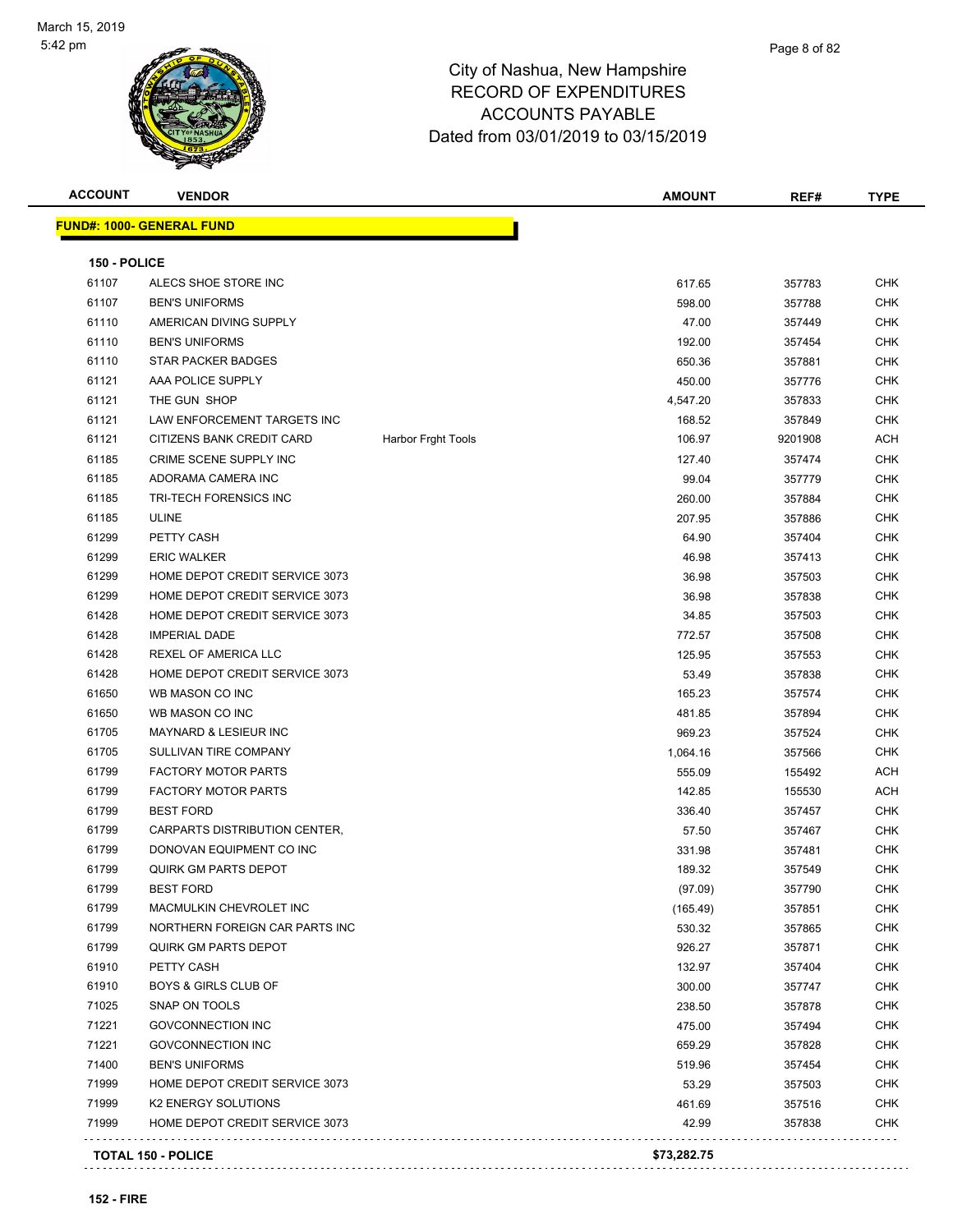

| <b>ACCOUNT</b>    | <b>VENDOR</b>                    |        | <b>AMOUNT</b> | REF#    | TYPE       |
|-------------------|----------------------------------|--------|---------------|---------|------------|
|                   | <b>FUND#: 1000- GENERAL FUND</b> |        |               |         |            |
| <b>152 - FIRE</b> |                                  |        |               |         |            |
| 54100             | <b>EVERSOURCE</b>                |        | 870.10        | 357350  | <b>CHK</b> |
| 54114             | LIBERTY UTILITIES - NH           |        | 1,464.58      | 357351  | <b>CHK</b> |
| 54114             | LIBERTY UTILITIES - NH           |        | 367.48        | 357352  | <b>CHK</b> |
| 54114             | <b>LIBERTY UTILITIES - NH</b>    |        | 690.05        | 357361  | <b>CHK</b> |
| 54114             | LIBERTY UTILITIES - NH           |        | 533.27        | 357363  | <b>CHK</b> |
| 54114             | <b>DIRECT ENERGY BUSINESS</b>    |        | 3,925.52      | 357479  | <b>CHK</b> |
| 54114             | DIRECT ENERGY BUSINESS           |        | 1,056.58      | 357811  | <b>CHK</b> |
| 54141             | PENNICHUCK WATER WORKS INC       |        | 965.98        | 357429  | <b>CHK</b> |
| 54141             | PENNICHUCK WATER WORKS INC       |        | 520.56        | 357764  | <b>CHK</b> |
| 54228             | J P PEST SERVICES INC            |        | 89.00         | 357513  | <b>CHK</b> |
| 54243             | AE MECHANICAL INC                |        | 834.88        | 357780  | <b>CHK</b> |
| 54280             | <b>FIMBEL GARAGE DOORS</b>       |        | 205.00        | 357820  | <b>CHK</b> |
| 54280             | HOME DEPOT CREDIT SERVICE 3065   |        | 59.92         | 357837  | <b>CHK</b> |
| 54280             | CITIZENS BANK CREDIT CARD        | Michco | 94.21         | 9201908 | <b>ACH</b> |
| 54414             | <b>MINUTEMAN TRUCKS INC</b>      |        | 1,513.59      | 357860  | <b>CHK</b> |
| 54487             | AMAZON.COM LLC                   |        | 490.76        | 155529  | <b>ACH</b> |
| 54600             | <b>FACTORY MOTOR PARTS</b>       |        | 681.84        | 155492  | ACH        |
| 54600             | <b>FACTORY MOTOR PARTS</b>       |        | 135.10        | 155530  | <b>ACH</b> |
| 54600             | <b>FASTENAL CO</b>               |        | 3.04          | 357486  | <b>CHK</b> |
| 54600             | <b>SANEL NAPA</b>                |        | 135.40        | 357561  | <b>CHK</b> |
| 54600             | NASHUA OUTDOOR POWER EQUIPMENT   |        | 40.46         | 357863  | <b>CHK</b> |
| 55118             | <b>SPRINT</b>                    |        | 80.09         | 357767  | <b>CHK</b> |
| 55699             | TRUE BLUE CLEANERS               |        | 296.50        | 357885  | <b>CHK</b> |
| 61100             | AMAZON.COM LLC                   |        | 48.77         | 155529  | <b>ACH</b> |
| 61110             | BERGERON PROTECTIVE CLOTHING     |        | 1,053.42      | 357455  | <b>CHK</b> |
| 61110             | BERGERON PROTECTIVE CLOTHING     |        | 140.02        | 357789  | <b>CHK</b> |
| 61299             | <b>BATTERIES PLUS</b>            |        | 106.08        | 357453  | <b>CHK</b> |
| 61428             | NEW ENGLAND PAPER & SUPPLY       |        | 650.31        | 357541  | <b>CHK</b> |
| 61699             | <b>ENDURA LLC</b>                |        | 2,584.00      | 357817  | <b>CHK</b> |
| 61699             | HOME DEPOT CREDIT SERVICE 3065   |        | 184.32        | 357837  | <b>CHK</b> |
| 61799             | <b>TST HYDRAULICS INC</b>        |        | 450.00        | 357569  | <b>CHK</b> |
| 61799             | <b>MILTON CAT</b>                |        | 66.91         | 357757  | <b>CHK</b> |
| 61799             | <b>FASTENAL CO</b>               |        | 248.29        | 357819  | <b>CHK</b> |
| 61799             | MINUTEMAN TRUCKS INC             |        | 1,837.77      | 357860  | <b>CHK</b> |
| 61799             | NEW ENGLAND KENWORTH             |        | 297.46        | 357864  | <b>CHK</b> |
| 71400             | FIRE TECH & SAFETY OF NEW ENGL   |        | 361.50        | 357821  | <b>CHK</b> |
| 71432             | FIRE TECH & SAFETY OF NEW ENGL   |        | 64.50         | 357488  | <b>CHK</b> |
| 71432             | HOME DEPOT CREDIT SERVICE 3065   |        | 29.00         | 357837  | <b>CHK</b> |
|                   |                                  |        |               |         |            |
|                   | <b>TOTAL 152 - FIRE</b>          |        | \$23,176.26   |         |            |

#### **153 - BUILDING INSPECTION**

| 55307 | TIMOTHY DUPONT               | 373.42 | 357394 | снк |
|-------|------------------------------|--------|--------|-----|
| 55307 | RUSS MARCUM                  | 290.12 | 357398 | СНК |
| 55307 | <b>JEFFREY RICHARD</b>       | 360.18 | 357405 | снк |
| 71999 | EDUCATIONAL OUTFITTERS OF NH | 59.00  | 357816 | снк |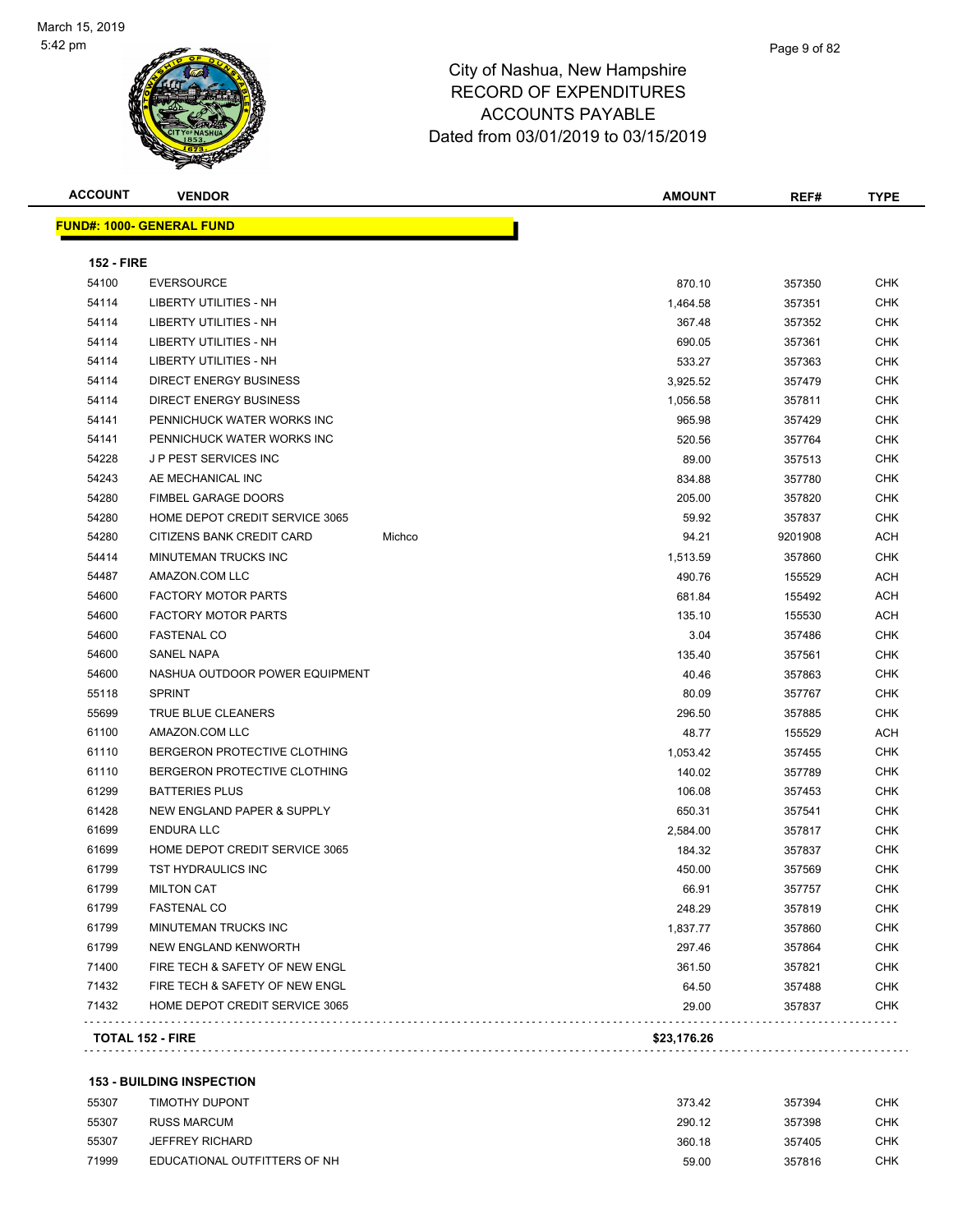| <b>ACCOUNT</b> | <b>VENDOR</b>                                         |        | <b>AMOUNT</b> | REF#    | <b>TYPE</b> |
|----------------|-------------------------------------------------------|--------|---------------|---------|-------------|
|                | FUND#: 1000- GENERAL FUND                             |        |               |         |             |
|                | <b>TOTAL 153 - BUILDING INSPECTION</b>                |        | \$1,082.72    |         |             |
|                |                                                       |        |               |         |             |
| 55307          | <b>155 - CODE ENFORCEMENT</b><br><b>NELSON ORTEGA</b> |        | 233.62        | 357402  | <b>CHK</b>  |
|                |                                                       |        |               |         |             |
|                | <b>TOTAL 155 - CODE ENFORCEMENT</b>                   |        | \$233.62      |         |             |
|                | <b>157 - CITYWIDE COMMUNICATIONS</b>                  |        |               |         |             |
| 54100          | <b>EVERSOURCE</b>                                     |        | 328.58        | 357349  | <b>CHK</b>  |
| 55607          | UNITED PARCEL SERVICE                                 |        | 17.48         | 357441  | <b>CHK</b>  |
| 61299          | PETTY CASH                                            |        | 6.00          | 357404  | <b>CHK</b>  |
| 61299          | CITIZENS BANK CREDIT CARD                             | Amazon | 39.00         | 9201908 | ACH         |
|                | TOTAL 157 - CITYWIDE COMMUNICATIONS                   |        | \$391.06      |         |             |
|                | <b>159 - OTHER PUBLIC SAFETY</b>                      |        |               |         |             |
| 54835          | PENNICHUCK WATER WORKS INC                            |        | 245.356.94    | 357429  | <b>CHK</b>  |
|                | <b>TOTAL 159 - OTHER PUBLIC SAFETY</b>                |        | \$245,356.94  |         |             |
|                |                                                       |        |               |         |             |
|                | <b>160 - PW-ADMIN &amp; ENGINEERING</b>               |        |               |         |             |
| 54114          | <b>DIRECT ENERGY BUSINESS</b>                         |        | 283.37        | 357479  | <b>CHK</b>  |
| 54114          | LIBERTY UTILITIES - NH                                |        | 3,009.51      | 357754  | <b>CHK</b>  |
| 54141          | PENNICHUCK WATER WORKS INC                            |        | 91.47         | 357429  | <b>CHK</b>  |
| 55118          | <b>SPRINT</b>                                         |        | 111.66        | 357767  | <b>CHK</b>  |
| 55118          | VERIZON WIRELESS-542088278                            |        | 692.57        | 357770  | <b>CHK</b>  |
| 55307          | <b>ROBERT MEUNIER</b>                                 |        | 131.66        | 357400  | <b>CHK</b>  |
| 55307          | <b>WILLIAM TOOMEY</b>                                 |        | 174.00        | 357410  | <b>CHK</b>  |
| 55307          | <b>WAYNE HUSBAND</b>                                  |        | 56.26         | 357414  | <b>CHK</b>  |
| 55607          | <b>FEDEX</b>                                          |        | 56.12         | 357753  | <b>CHK</b>  |
| 55699          | LFRT CLEANING SERVICES INC                            |        | 665.00        | 357850  | <b>CHK</b>  |
| 61100          | NEW ENGLAND PAPER & SUPPLY                            |        | 111.87        | 357541  | <b>CHK</b>  |
| 61100          | WB MASON CO INC                                       |        | 38.60         | 357894  | <b>CHK</b>  |
|                | TOTAL 160 - PW-ADMIN & ENGINEERING                    |        | \$5,422.09    |         |             |
| 161 - STREETS  |                                                       |        |               |         |             |
| 54100          | <b>EVERSOURCE</b>                                     |        | 353.18        | 357349  | <b>CHK</b>  |
| 54100          | <b>EVERSOURCE</b>                                     |        | 1,462.66      | 357350  | <b>CHK</b>  |
| 54100          | <b>EVERSOURCE</b>                                     |        | 1,210.00      | 357750  | <b>CHK</b>  |
| 54100          | <b>EVERSOURCE</b>                                     |        | 1,449.72      | 357751  | <b>CHK</b>  |
| 54114          | DIRECT ENERGY BUSINESS                                |        | 5,668.71      | 357479  | <b>CHK</b>  |
| 54141          | PENNICHUCK WATER WORKS INC                            |        | 932.52        | 357429  | <b>CHK</b>  |
| 54200          | LFRT CLEANING SERVICES INC                            |        | 855.00        | 357850  | <b>CHK</b>  |
| 54207          | LYDIA E BELTRAN                                       |        | 337.50        | 357415  | <b>CHK</b>  |
| 54207          | <b>BEN SENTER TRUCKING</b>                            |        | 1,007.50      | 357416  | <b>CHK</b>  |
| 54207          | S L DIONNE LANDSCAPING                                |        | 2,437.50      | 357434  | <b>CHK</b>  |
| 54207          | LYDIA E BELTRAN                                       |        | 587.50        | 357745  | <b>CHK</b>  |
|                |                                                       |        |               |         |             |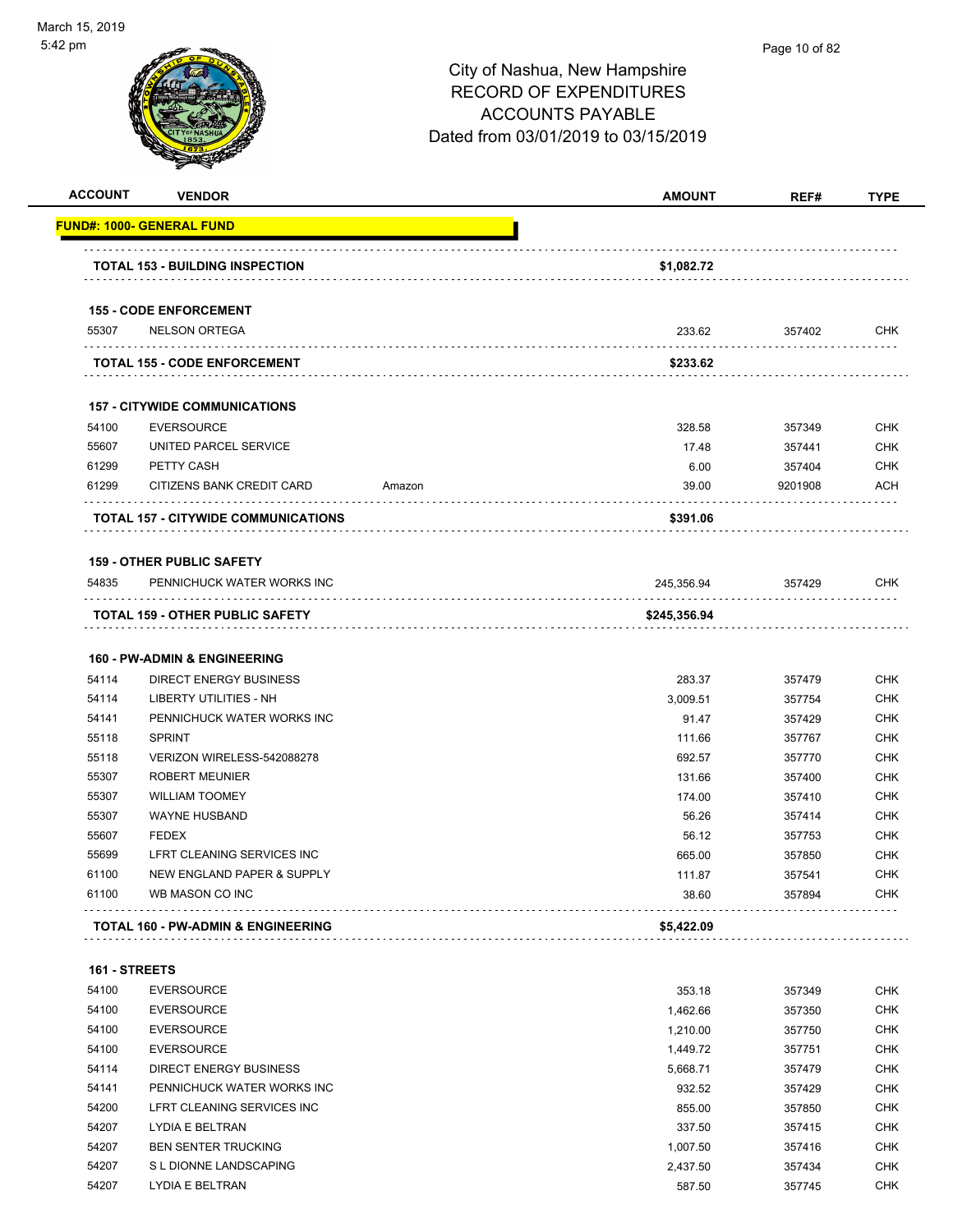| <b>ACCOUNT</b> | <b>VENDOR</b>                       | <b>AMOUNT</b> | REF#             | <b>TYPE</b> |
|----------------|-------------------------------------|---------------|------------------|-------------|
|                | <b>FUND#: 1000- GENERAL FUND</b>    |               |                  |             |
|                |                                     |               |                  |             |
| 161 - STREETS  |                                     |               |                  |             |
| 54207          | <b>BEN SENTER TRUCKING</b>          | 747.50        | 357746           | CHK         |
| 54305          | <b>MARLIN CONTROLS INC</b>          | 1,200.00      | 357853           | CHK         |
| 54600          | <b>FACTORY MOTOR PARTS</b>          | 134.53        | 155492           | ACH         |
| 54600          | <b>MILTON CAT</b>                   | 847.09        | 357421           | CHK         |
| 54600          | CARPARTS DISTRIBUTION CENTER,       | 234.00        | 357467           | <b>CHK</b>  |
| 54600          | <b>FASTENAL CO</b>                  | 7.50          | 357486           | <b>CHK</b>  |
| 54600          | <b>GRANITE STATE HYDRAULICS INC</b> | 825.00        | 357497           | CHK         |
| 54600          | HOWARD P FAIRFIELD LLC              | 3,289.13      | 357505           | <b>CHK</b>  |
| 54600          | <b>JORDAN EQUIPMENT CO</b>          | 1,107.26      | 357514           | CHK         |
| 54600          | <b>MAYNARD &amp; LESIEUR INC</b>    | 39.95         | 357527           | CHK         |
| 54600          | MCDEVITT TRUCKS INC                 | 132.19        | 357529           | CHK         |
| 54600          | <b>MILL METALS CORP</b>             | 637.00        | 357535           | CHK         |
| 54600          | SANEL NAPA                          | 1,140.71      | 357560           | CHK         |
| 54600          | CARPARTS DISTRIBUTION CENTER,       | 32.13         | 357797           | CHK         |
| 54600          | <b>FASTENAL CO</b>                  | 42.46         | 357819           | CHK         |
| 54600          | FREIGHTLINER OF NH INC              | 97.35         | 357824           | <b>CHK</b>  |
| 54600          | MCDEVITT TRUCKS INC                 | 193.98        | 357854           | <b>CHK</b>  |
| 54625          | <b>BROADSIDE COLLISION LLC</b>      | 690.00        | 357463           | CHK         |
| 54625          | <b>D &amp; R TOWING INC</b>         | 1,610.00      | 357476           | <b>CHK</b>  |
| 54625          | 1ST PRIORITY TOWING & RECOVERY      | 1,840.00      | 357773           | <b>CHK</b>  |
| 54625          | BROADSIDE COLLISION LLC             | 920.00        | 357793           | CHK         |
| 54625          | D & R TOWING INC                    | 2,760.00      | 357805           | <b>CHK</b>  |
| 55118          | VERIZON WIRELESS 242253167          | 160.04        | 357445           | CHK         |
| 55118          | <b>SPOK INC</b>                     | 188.16        | 357766           | CHK         |
| 55118          | <b>SPRINT</b>                       | 63.15         | 357767           | CHK         |
| 55400          | <b>SKILLPATH SEMINARS</b>           | 149.00        | 357437           | CHK         |
| 55421          | <b>NEIMSA INC</b>                   | 520.00        | 357758           | <b>CHK</b>  |
| 61100          | AMAZON.COM LLC                      | (57.95)       | 155490           | ACH         |
| 61107          | UNIFIRST CORPORATION                | 379.03        | 357570           | CHK         |
| 61107          | ALECS SHOE STORE INC                | 109.95        | 357783           | CHK         |
| 61107          | UNIFIRST CORPORATION                | 402.84        | 357887           | CHK         |
| 61166          | AIRGAS USA LLC                      | 37.00         | 357782           | CHK         |
| 61299          | <b>HOP SALES &amp; SERVICE</b>      | 200.89        | 357504           | <b>CHK</b>  |
| 61299          | MILL METALS CORP                    | 862.00        | 357535           | CHK         |
| 61300          | DENNIS K BURKE INC                  | 12,074.70     | 357809           | CHK         |
| 61307          | SHATTUCK MALONE OIL CO              | 29,035.06     | 357436           | <b>CHK</b>  |
| 61428          | NEW ENGLAND PAPER & SUPPLY          | 129.64        | 357541           | CHK         |
| 61507          | <b>BROX INDUSTRIES INC</b>          | 2,121.21      | 357466           | <b>CHK</b>  |
| 61507          | <b>BROX INDUSTRIES INC</b>          | 2,141.22      | 357794           | CHK         |
| 61514          | <b>EASTERN MINERALS INC</b>         | 29,923.29     | 357483           | CHK         |
| 61514          | FUTURE SUPPLY CO                    |               |                  | <b>CHK</b>  |
| 61514          | <b>EASTERN MINERALS INC</b>         | 1,582.60      | 357490<br>357815 | <b>CHK</b>  |
|                |                                     | 13,395.71     |                  |             |
| 61514          | <b>GRANITE STATE MINERALS, INC.</b> | 9,897.04      | 357830           | CHK         |
| 61542          | PERMA LINE CORP OF NEW ENGLAND      | 261.75        | 357545           | CHK         |
| 61542          | PERMA LINE CORP OF NEW ENGLAND      | 72.70         | 357868           | CHK         |
| 61560          | <b>FASTENAL CO</b>                  | 91.34         | 357486           | CHK         |
| 61560          | HOME DEPOT CREDIT SERVICE 3065      | 176.97        | 357502           | CHK         |
| 61560          | HOME DEPOT CREDIT SERVICE 3065      | 155.32        | 357837           | CHK         |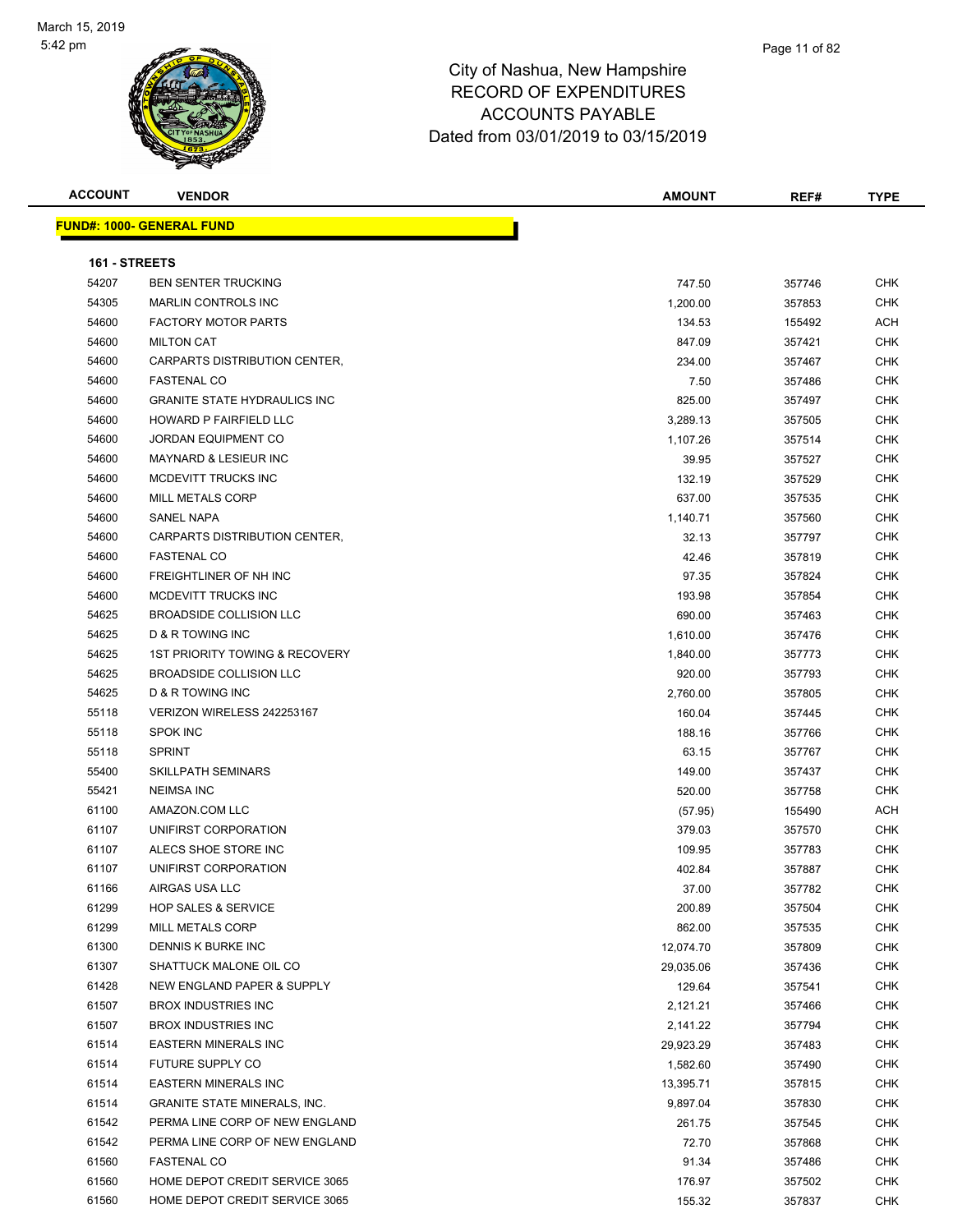

| <b>ACCOUNT</b> | <b>VENDOR</b>                                                 |                    | <b>AMOUNT</b> | REF#    | <b>TYPE</b>              |
|----------------|---------------------------------------------------------------|--------------------|---------------|---------|--------------------------|
|                | <b>FUND#: 1000- GENERAL FUND</b>                              |                    |               |         |                          |
|                |                                                               |                    |               |         |                          |
| 161 - STREETS  |                                                               |                    |               |         |                          |
| 61705          | <b>MAYNARD &amp; LESIEUR INC</b>                              |                    | 748.20        | 357526  | <b>CHK</b>               |
| 61705          | MAYNARD & LESIEUR INC                                         |                    | 30.00         | 357527  | <b>CHK</b>               |
| 61705          | <b>GCR TIRES AND SERVICE</b><br>BRENNTAG LUBRICANTS NORTHEAST |                    | 1,354.08      | 357825  | <b>CHK</b>               |
| 61709          |                                                               |                    | 1,973.05      | 357462  | <b>CHK</b>               |
| 61709          | IRVING BLENDING AND PACKAGING                                 |                    | 656.60        | 357844  | <b>CHK</b>               |
| 71025<br>71999 | <b>GRAINGER</b><br>AMAZON.COM LLC                             |                    | 44.05         | 357496  | <b>CHK</b><br><b>ACH</b> |
|                |                                                               |                    | 459.98        | 155529  |                          |
|                | <b>TOTAL 161 - STREETS</b>                                    |                    | \$144,168.19  |         |                          |
|                | <b>162 - STREET LIGHTING</b>                                  |                    |               |         |                          |
| 54100          | <b>EVERSOURCE</b>                                             |                    | 386.20        | 357350  | <b>CHK</b>               |
| 54276          | <b>EVERSOURCE</b>                                             |                    | 115.00        | 357752  | <b>CHK</b>               |
|                | <b>TOTAL 162 - STREET LIGHTING</b>                            |                    | \$501.20      |         |                          |
|                |                                                               |                    |               |         |                          |
| 54100          | <b>166 - PARKING OPERATIONS</b><br><b>EVERSOURCE</b>          |                    | 454.39        | 357350  | <b>CHK</b>               |
| 54141          | PENNICHUCK WATER WORKS INC                                    |                    | 90.86         | 357429  | <b>CHK</b>               |
| 54207          | THE DOTY GROUP INC                                            |                    | 2,475.00      | 357812  | <b>CHK</b>               |
| 54487          | CITIZENS BANK CREDIT CARD                                     | PAYPAL*D9412       | 49.95         | 9201908 | <b>ACH</b>               |
| 55421          | CITIZENS BANK CREDIT CARD                                     | <b>NEPARKINGCO</b> | 600.00        | 9201908 | <b>ACH</b>               |
| 61428          | NASHUA WALLPAPER & PAINT CO                                   |                    | 17.99         | 357538  | <b>CHK</b>               |
|                |                                                               |                    |               |         |                          |
|                | <b>TOTAL 166 - PARKING OPERATIONS</b>                         |                    | \$3,688.19    |         |                          |
|                | <b>170 - HYDROELECTRIC OPERATIONS</b>                         |                    |               |         |                          |
| 54100          | EVERSOUCE-POWER SUPPLY                                        |                    | 502.07        | 357347  | <b>CHK</b>               |
| 54100          | <b>EVERSOURCE</b>                                             |                    | 32.51         | 357350  | <b>CHK</b>               |
| 54221          | WASTE MANAGMENT OF                                            |                    | 78.44         | 357772  | <b>CHK</b>               |
| 54821          | TRIANGLE PORTABLE SERVICES INC                                |                    | 88.00         | 357568  | <b>CHK</b>               |
| 54821          | DAVES SEPTIC SERVICE INC                                      |                    | 93.76         | 357807  | <b>CHK</b>               |
| 55109          | CONSOLIDATED COMMUNICATIONS                                   |                    | 252.32        | 357418  | <b>CHK</b>               |
|                | <b>TOTAL 170 - HYDROELECTRIC OPERATIONS</b>                   |                    | \$1,047.10    |         |                          |
|                | <b>171 - COMMUNITY SERVICES</b>                               |                    |               |         |                          |
| 54107          | SHATTUCK MALONE OIL CO                                        |                    | 1,280.20      | 357436  | <b>CHK</b>               |
| 54141          | PENNICHUCK WATER WORKS INC                                    |                    | 375.66        | 357429  | <b>CHK</b>               |
| 61100          | AMAZON.COM LLC                                                |                    | 28.00         | 155529  | <b>ACH</b>               |
| 61100          | WB MASON CO INC                                               |                    | 66.20         | 357894  | <b>CHK</b>               |
| 61135          | <b>GIANTMICROBES INC</b>                                      |                    | 60.13         | 357493  | <b>CHK</b>               |
|                |                                                               |                    |               |         |                          |
|                | <b>TOTAL 171 - COMMUNITY SERVICES</b>                         |                    | \$1,810.19    |         |                          |

| 55307 | <b>JACQUELINE AGUILAR</b>  | 5.67   | 357377 | СНК |
|-------|----------------------------|--------|--------|-----|
| 55307 | <b>PATRICIA GLASTETTER</b> | 195.22 | 357732 | СНК |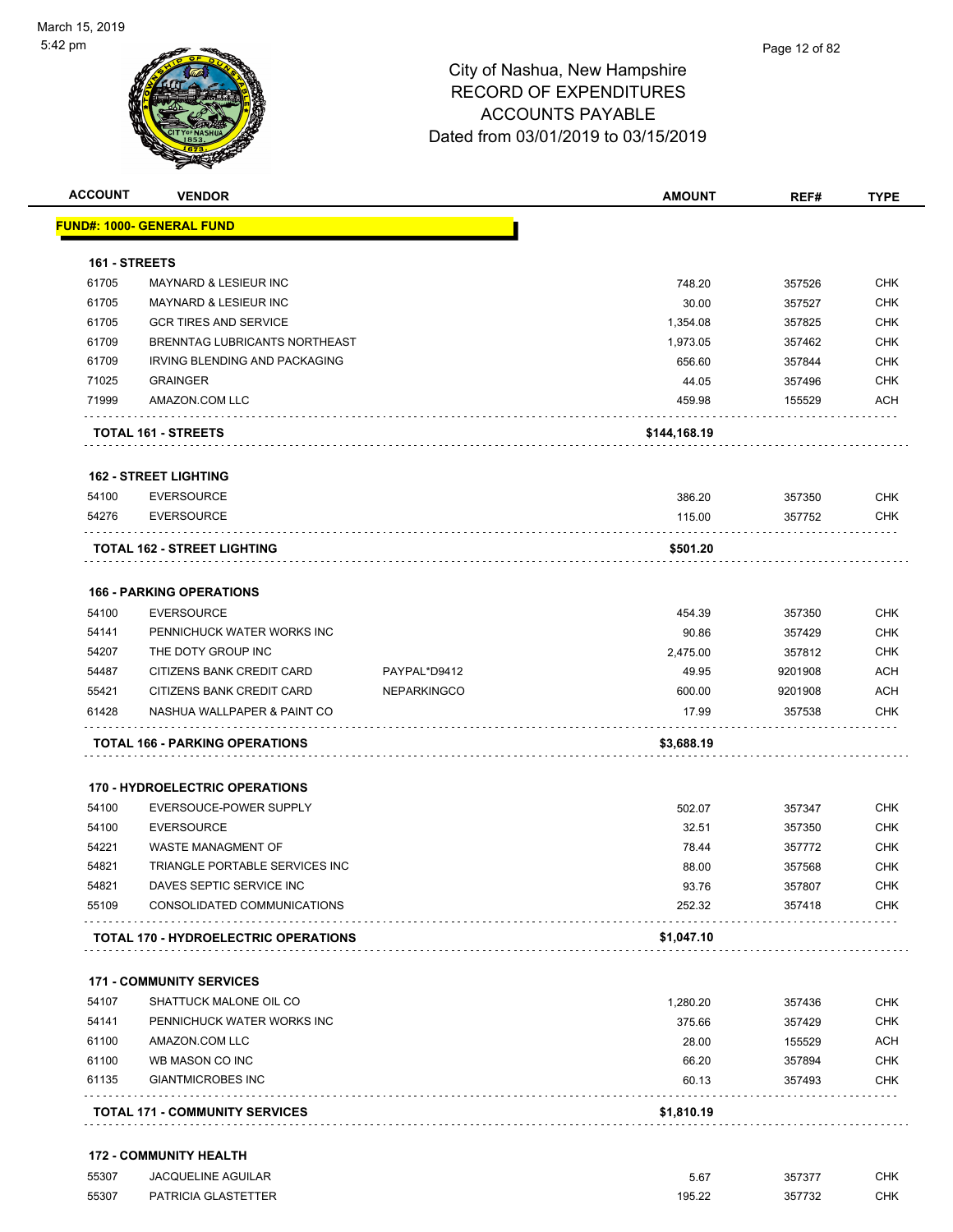

#### Page 13 of 82

| <b>ACCOUNT</b> | <b>VENDOR</b>                             |         | <b>AMOUNT</b> | REF#    | <b>TYPE</b> |
|----------------|-------------------------------------------|---------|---------------|---------|-------------|
|                | <b>FUND#: 1000- GENERAL FUND</b>          |         |               |         |             |
|                | <b>172 - COMMUNITY HEALTH</b>             |         |               |         |             |
| 55307          | SASCHA POTZKA                             |         | 192.90        | 357739  | <b>CHK</b>  |
| 55400          | THE EVENT CENTER AT COURTYARD             |         | 1,000.00      | 357409  | <b>CHK</b>  |
| 55400          | NH NURSE PRACTITIONER ASSOC               |         |               |         | <b>CHK</b>  |
| 55400          | <b>SAINT ANSELM COLLEGE</b>               |         | 275.00        | 357426  | <b>CHK</b>  |
|                |                                           |         | 770.00        | 357435  |             |
|                | TOTAL 172 - COMMUNITY HEALTH              |         | \$2,438.79    |         |             |
|                | <b>173 - ENVIRONMENTAL HEALTH</b>         |         |               |         |             |
| 54600          | <b>BEST FORD</b>                          |         | 129.36        | 357457  | <b>CHK</b>  |
|                | TOTAL 173 - ENVIRONMENTAL HEALTH          |         | \$129.36      |         |             |
|                | <b>174 - WELFARE ADMINISTRATION</b>       |         |               |         |             |
| 55307          | <b>JOANNE PEREZ</b>                       |         | 46.88         | 357736  | <b>CHK</b>  |
|                | <b>TOTAL 174 - WELFARE ADMINISTRATION</b> |         | \$46.88       |         |             |
|                |                                           |         |               |         |             |
|                | <b>175 - WELFARE ASSISTANCE</b>           |         |               |         |             |
| 55810          | 17 HOBBS AVE LLC                          |         | 1,200.00      | 357671  | <b>CHK</b>  |
| 55810          | 188 CONCORD ST LLC                        |         | 744.48        | 357672  | <b>CHK</b>  |
| 55810          | 28-34 RAILROAD SQUARE LLC                 |         | 575.00        | 357673  | <b>CHK</b>  |
| 55810          | ARLINGTON ARMS LLC                        |         | 1,050.00      | 357674  | <b>CHK</b>  |
| 55810          | <b>BCAD PROPERTIES</b>                    |         | 400.00        | 357675  | <b>CHK</b>  |
| 55810          | <b>STEPHEN BONNETTE</b>                   |         | 575.00        | 357676  | <b>CHK</b>  |
| 55810          | CENTRAL REALTY INC                        |         | 1,395.00      | 357677  | <b>CHK</b>  |
| 55810          | <b>FLAGLER PROPERTIES INC</b>             |         | 1,095.00      | 357678  | <b>CHK</b>  |
| 55810          | <b>GREGORY J KYER</b>                     |         | 1,400.00      | 357679  | <b>CHK</b>  |
| 55810          | <b>RUBIN LACOMBE</b>                      |         | 1,100.00      | 357680  | <b>CHK</b>  |
| 55810          | 188 CONCORD ST LLC                        |         | 738.52        | 358097  | <b>CHK</b>  |
| 55810          | 28-34 RAILROAD SQUARE LLC                 |         | 675.00        | 358098  | <b>CHK</b>  |
| 55810          | <b>JOSE A AGUILAR</b>                     |         | 800.00        | 358099  | <b>CHK</b>  |
| 55810          | <b>CLOCKTOWER PLACE</b>                   |         | 1,022.00      | 358100  | <b>CHK</b>  |
| 55810          | <b>COUNTRY BARN MOTEL</b>                 |         | 809.18        | 358101  | CHK         |
| 55810          | ANIL D'SILVA                              |         | 875.00        | 358102  | <b>CHK</b>  |
| 55810          | J2RP LLC                                  |         | 900.00        | 358103  | <b>CHK</b>  |
| 55810          | LAMERAND ENTERPRISES                      |         | 360.00        | 358104  | <b>CHK</b>  |
| 55810          | <b>MARYANN PAQUIN</b>                     |         | 640.00        | 358105  | <b>CHK</b>  |
| 55810          | <b>VICTOR A PEPI</b>                      |         | 550.00        | 358106  | <b>CHK</b>  |
| 55810          | RONALD R TREMBLAY                         |         | 450.00        | 358107  | <b>CHK</b>  |
|                |                                           |         |               |         |             |
| 55810          | CITIZENS BANK CREDIT CARD                 | Motel 6 | 462.14        | 9201908 | <b>ACH</b>  |
| 55810          | CITIZENS BANK CREDIT CARD                 | Motel 6 | 485.03        | 9201908 | <b>ACH</b>  |
| 55810          | CITIZENS BANK CREDIT CARD                 | Motel 6 | 501.33        | 9201908 | <b>ACH</b>  |
|                | CITIZENS BANK CREDIT CARD                 | Motel 6 | 485.03        | 9201908 | <b>ACH</b>  |
| 55810          |                                           |         | 462.14        | 9201908 | <b>ACH</b>  |
| 55810          | CITIZENS BANK CREDIT CARD                 | Motel 6 |               |         |             |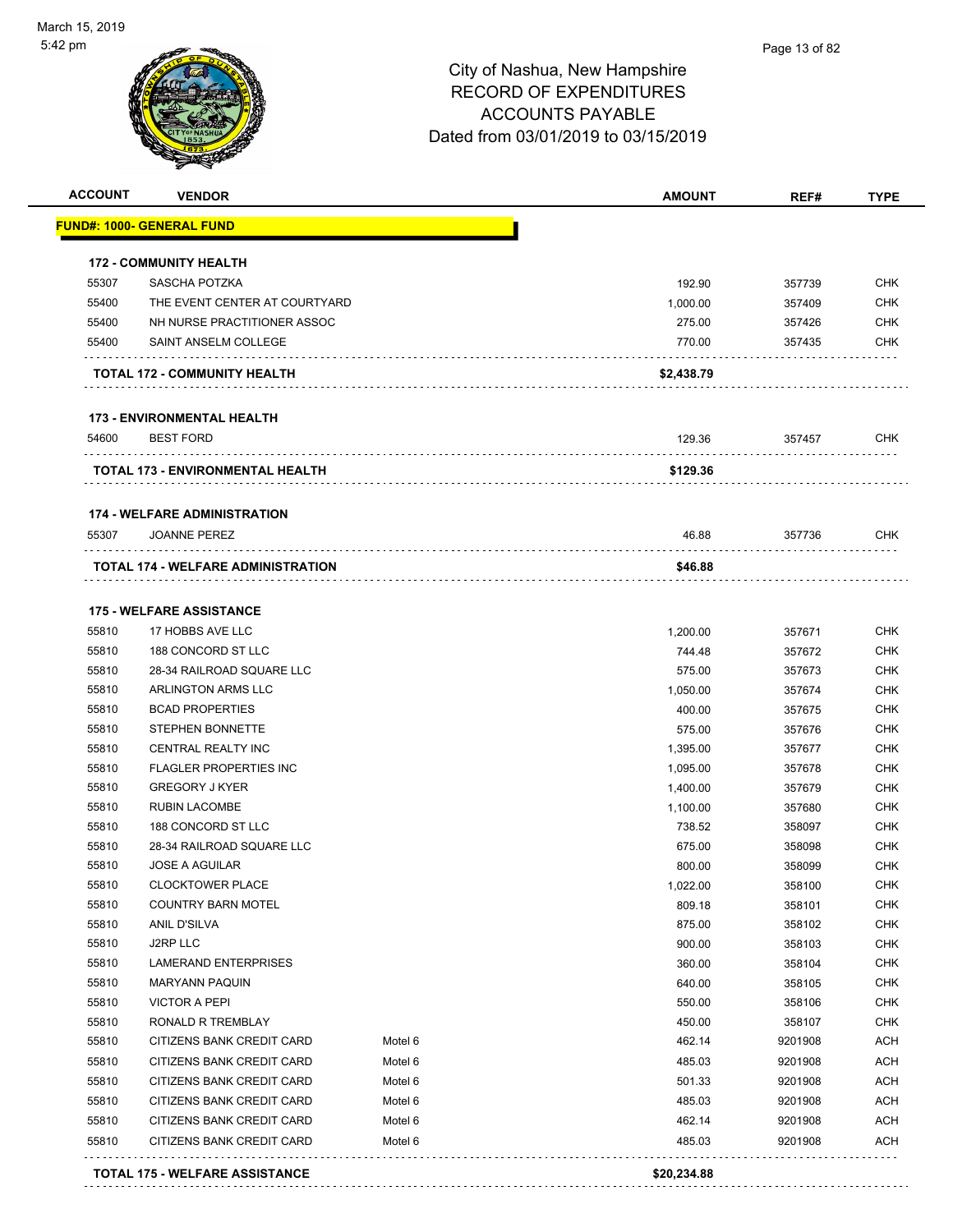

| <b>ACCOUNT</b> | <b>VENDOR</b>                             | <b>AMOUNT</b> | REF#   | <b>TYPE</b> |
|----------------|-------------------------------------------|---------------|--------|-------------|
|                | <b>FUND#: 1000- GENERAL FUND</b>          |               |        |             |
|                | <b>177 - PARKS &amp; RECREATION</b>       |               |        |             |
| 54100          | EVERSOUCE-POWER SUPPLY                    | 2,911.01      | 357346 | <b>CHK</b>  |
| 54100          | <b>EVERSOURCE</b>                         | 29.78         | 357349 | <b>CHK</b>  |
| 54100          | <b>EVERSOURCE</b>                         | 5,088.90      | 357750 | <b>CHK</b>  |
| 54114          | <b>LIBERTY UTILITIES - NH</b>             | 59.39         | 357357 | <b>CHK</b>  |
| 54114          | <b>LIBERTY UTILITIES - NH</b>             | 1,024.18      | 357362 | <b>CHK</b>  |
| 54114          | <b>DIRECT ENERGY BUSINESS</b>             | 797.39        | 357811 | <b>CHK</b>  |
| 54141          | PENNICHUCK WATER WORKS INC                | 415.83        | 357429 | <b>CHK</b>  |
| 54141          | PENNICHUCK WATER WORKS INC                | 670.06        | 357764 | <b>CHK</b>  |
| 54280          | HOME DEPOT CREDIT SERVICE 3065            | 90.02         | 357502 | <b>CHK</b>  |
| 54280          | J P PEST SERVICES INC                     | 68.60         | 357513 | <b>CHK</b>  |
| 54280          | M & M ELECTRICAL SUPPLY CO INC            | 232.43        | 357519 | <b>CHK</b>  |
| 54280          | NASHUA WALLPAPER & PAINT CO               | 1,030.02      | 357538 | <b>CHK</b>  |
| 54280          | <b>BOT L GAS INC</b>                      | 118.47        | 357792 | <b>CHK</b>  |
| 54280          | DEPENDABLE LOCK SERVICE INC               | 34.00         | 357810 | <b>CHK</b>  |
| 54280          | HOME DEPOT CREDIT SERVICE 3065            | 245.91        | 357837 | <b>CHK</b>  |
| 54280          | LFRT CLEANING SERVICES INC                | 300.00        | 357850 | <b>CHK</b>  |
| 54280          | OMEGA INDUSTRIAL SUPPLY                   | 119.80        | 357866 | <b>CHK</b>  |
| 55118          | <b>SPRINT</b>                             | 93.14         | 357767 | <b>CHK</b>  |
| 55200          | NEW ENGLAND PARK ASSOCIATION              | 175.00        | 357424 | <b>CHK</b>  |
| 55400          | PETTY CASH                                | 15.00         | 357737 | <b>CHK</b>  |
| 55607          | PETTY CASH                                | 26.18         | 357737 | <b>CHK</b>  |
| 55654          | DAVID GERALD ENTERPRISES                  | 900.00        | 357808 | <b>CHK</b>  |
| 61100          | AMAZON.COM LLC                            | 28.14         | 155529 | <b>ACH</b>  |
| 61100          | PETTY CASH                                | 20.97         | 357737 | <b>CHK</b>  |
| 61705          | <b>MAYNARD &amp; LESIEUR INC</b>          | 359.90        | 357525 | <b>CHK</b>  |
| 61799          | <b>FACTORY MOTOR PARTS</b>                | 201.00        | 155492 | <b>ACH</b>  |
| 61799          | <b>MILTON CAT</b>                         | 569.94        | 357421 | <b>CHK</b>  |
| 61799          | CARPARTS DISTRIBUTION CENTER,             | 143.06        | 357467 | <b>CHK</b>  |
| 61799          | <b>SANEL NAPA</b>                         | 158.21        | 357557 | <b>CHK</b>  |
| 61799          | <b>SANEL NAPA</b>                         | 1,263.73      | 357560 | <b>CHK</b>  |
| 61799          | <b>BEST FORD</b>                          | 117.84        | 357790 | <b>CHK</b>  |
| 61799          | CARPARTS DISTRIBUTION CENTER,             | 130.52        | 357797 | <b>CHK</b>  |
| 71900          | AMAZON.COM LLC                            | 119.99        | 155490 | <b>ACH</b>  |
| 71999          | <b>CHAPPELL TRACTOR SALES INC</b>         | 3,300.00      | 357799 | <b>CHK</b>  |
|                | <b>TOTAL 177 - PARKS &amp; RECREATION</b> | \$20,858.41   |        |             |
|                |                                           |               |        |             |

#### **179 - LIBRARY**

| 54100 | EVERSOUCE-POWER SUPPLY         | 6,193.60 | 357348 | <b>CHK</b> |
|-------|--------------------------------|----------|--------|------------|
| 54114 | DIRECT ENERGY BUSINESS         | 1.634.53 | 357479 | <b>CHK</b> |
| 54114 | LIBERTY UTILITIES - NH         | 1.300.48 | 357755 | <b>CHK</b> |
| 54280 | HOME DEPOT CREDIT SERVICE 3065 | 111.96   | 357502 | <b>CHK</b> |
| 54280 | <b>JP PEST SERVICES INC.</b>   | 114.00   | 357513 | <b>CHK</b> |
| 54280 | PETTY CASH                     | 20.76    | 357738 | <b>CHK</b> |
| 54280 | HOME DEPOT CREDIT SERVICE 3065 | 38.76    | 357837 | <b>CHK</b> |
| 54428 | OCLC INC                       | 197.67   | 155533 | <b>ACH</b> |
| 54428 | PACIFIC TELEMANAGEMENT SERVICE | 53.00    | 357867 | <b>CHK</b> |
| 54428 | <b>SIRSIDYNIX</b>              | 700.00   | 357877 | <b>CHK</b> |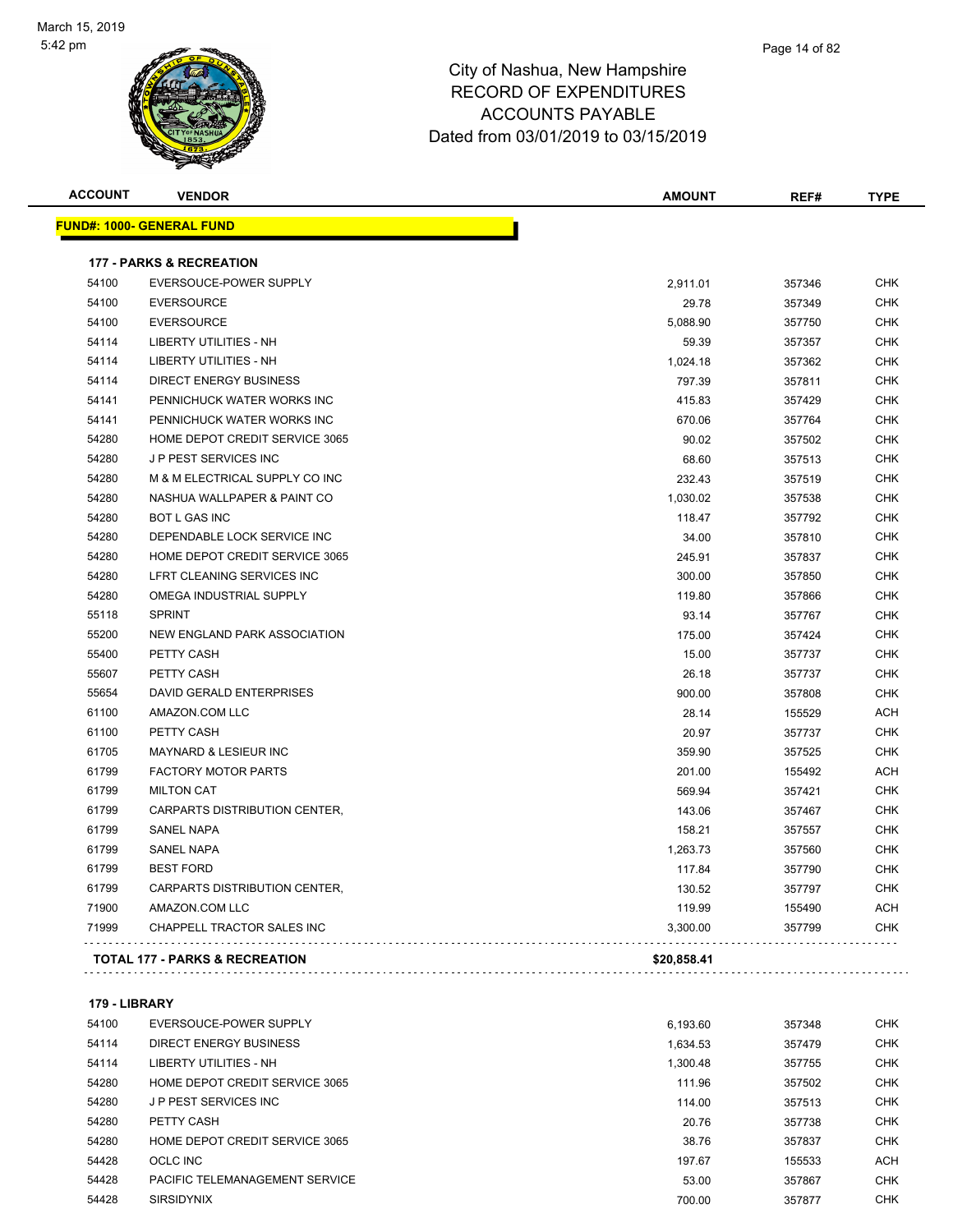

| <b>ACCOUNT</b> | <b>VENDOR</b>                    |                      | <b>AMOUNT</b> | REF#    | <b>TYPE</b> |
|----------------|----------------------------------|----------------------|---------------|---------|-------------|
|                | <b>FUND#: 1000- GENERAL FUND</b> |                      |               |         |             |
| 179 - LIBRARY  |                                  |                      |               |         |             |
| 54428          | CITIZENS BANK CREDIT CARD        | ADOBE SYSTEMS, INC   | 29.99         | 9201908 | <b>ACH</b>  |
| 54428          | CITIZENS BANK CREDIT CARD        | DREAMHOST DH-FEE.COM | 15.00         | 9201908 | ACH         |
| 54487          | PIANOARTS INC                    |                      | 99.00         | 357869  | <b>CHK</b>  |
| 55109          | <b>SPRINT</b>                    |                      | 49.98         | 357767  | <b>CHK</b>  |
| 55200          | <b>NHLA</b>                      |                      | 15.00         | 357427  | <b>CHK</b>  |
| 55307          | <b>LARRY CASE</b>                |                      | 45.24         | 357468  | <b>CHK</b>  |
| 55307          | <b>KRISTEN GURCIULLO</b>         |                      | 27.83         | 357734  | <b>CHK</b>  |
| 55400          | NEW ENGLAND LIBRARY ASSOC        |                      | 180.00        | 357423  | <b>CHK</b>  |
| 55400          | <b>NHLA</b>                      |                      | 20.00         | 357762  | <b>CHK</b>  |
| 55607          | PITNEY BOWES                     |                      | 273.60        | 357431  | <b>CHK</b>  |
| 55607          | PETTY CASH                       |                      | 5.55          | 357738  | <b>CHK</b>  |
| 61100          | AMAZON.COM LLC                   |                      | 29.98         | 155490  | ACH         |
| 61100          | AMAZON.COM LLC                   |                      | 48.19         | 155529  | ACH         |
| 61100          | WB MASON CO INC                  |                      | 29.71         | 357574  | <b>CHK</b>  |
| 61299          | AMAZON.COM LLC                   |                      | 24.47         | 155490  | ACH         |
| 61299          | AMAZON.COM LLC                   |                      | 65.20         | 155529  | ACH         |
| 61299          | THE COPY SHOP                    |                      | 765.00        | 357472  | <b>CHK</b>  |
| 61299          | PETTY CASH                       |                      | 75.41         | 357738  | <b>CHK</b>  |
| 61650          | WB MASON CO INC                  |                      | 69.59         | 357574  | CHK         |
| 61807          | AMAZON.COM LLC                   |                      | 28.71         | 155529  | ACH         |
| 61807          | <b>BAKER &amp; TAYLOR</b>        |                      | 217.45        | 357452  | <b>CHK</b>  |
| 61807          | <b>INGRAM LIBRARY SERVICES</b>   |                      | 71.34         | 357509  | CHK         |
| 61807          | <b>ASHLEE NORWOOD</b>            |                      | 75.61         | 357721  | <b>CHK</b>  |
| 61807          | <b>BAKER &amp; TAYLOR</b>        |                      | 1,976.26      | 357787  | <b>CHK</b>  |
| 61807          | <b>INGRAM LIBRARY SERVICES</b>   |                      | 697.99        | 357842  | <b>CHK</b>  |
| 61814          | <b>BLACKSTONE PUBLISHING</b>     |                      | 35.00         | 357460  | <b>CHK</b>  |
| 61814          | <b>MIDWEST TAPE</b>              |                      | 409.64        | 357534  | <b>CHK</b>  |
| 61814          | RANDOM HOUSE LLC                 |                      | 93.75         | 357551  | <b>CHK</b>  |
| 61814          | <b>BAKER &amp; TAYLOR</b>        |                      | 62.59         | 357787  | <b>CHK</b>  |
| 61814          | <b>MIDWEST TAPE</b>              |                      | 705.65        | 357859  | <b>CHK</b>  |
| 61814          | MULTICULTURAL BOOKS & VIDEOS     |                      | 128.14        | 357862  | <b>CHK</b>  |
| 61816          | INGRAM LIBRARY SERVICES          |                      | 73.27         | 357842  | <b>CHK</b>  |
| 61819          | <b>INGRAM LIBRARY SERVICES</b>   |                      | 56.98         | 357842  | CHK         |
| 61821          | <b>WORLD JOURNAL</b>             |                      | 216.00        | 357896  | CHK         |
| 68322          | AMAZON.COM LLC                   |                      | 40.39         | 155529  | ACH         |
| 68322          | <b>KRISTEN GURCIULLO</b>         |                      | 8.96          | 357380  | <b>CHK</b>  |
| 68322          | AC MOORE INC                     |                      | 13.98         | 357447  | <b>CHK</b>  |
| 68322          | WB MASON CO INC                  |                      | 18.70         | 357574  | <b>CHK</b>  |
| 68322          | PETTY CASH                       |                      | 147.41        | 357738  | <b>CHK</b>  |
| 68322          | AC MOORE INC                     |                      | 14.99         | 357778  | <b>CHK</b>  |
|                |                                  |                      |               |         |             |
|                | TOTAL 179 - LIBRARY              |                      | \$17,326.31   |         |             |

#### **181 - COMMUNITY DEVELOPMENT**

| 55200 | CITIZENS BANK CREDIT CARD | NH Clean Energy               | 250.00 | 9201908 | АСН |
|-------|---------------------------|-------------------------------|--------|---------|-----|
| 55421 | CITIZENS BANK CREDIT CARD | American Planning Association | 115.00 | 9201908 | АСН |
| 61100 | WB MASON CO INC           |                               | 82.30  | 357574  | СНК |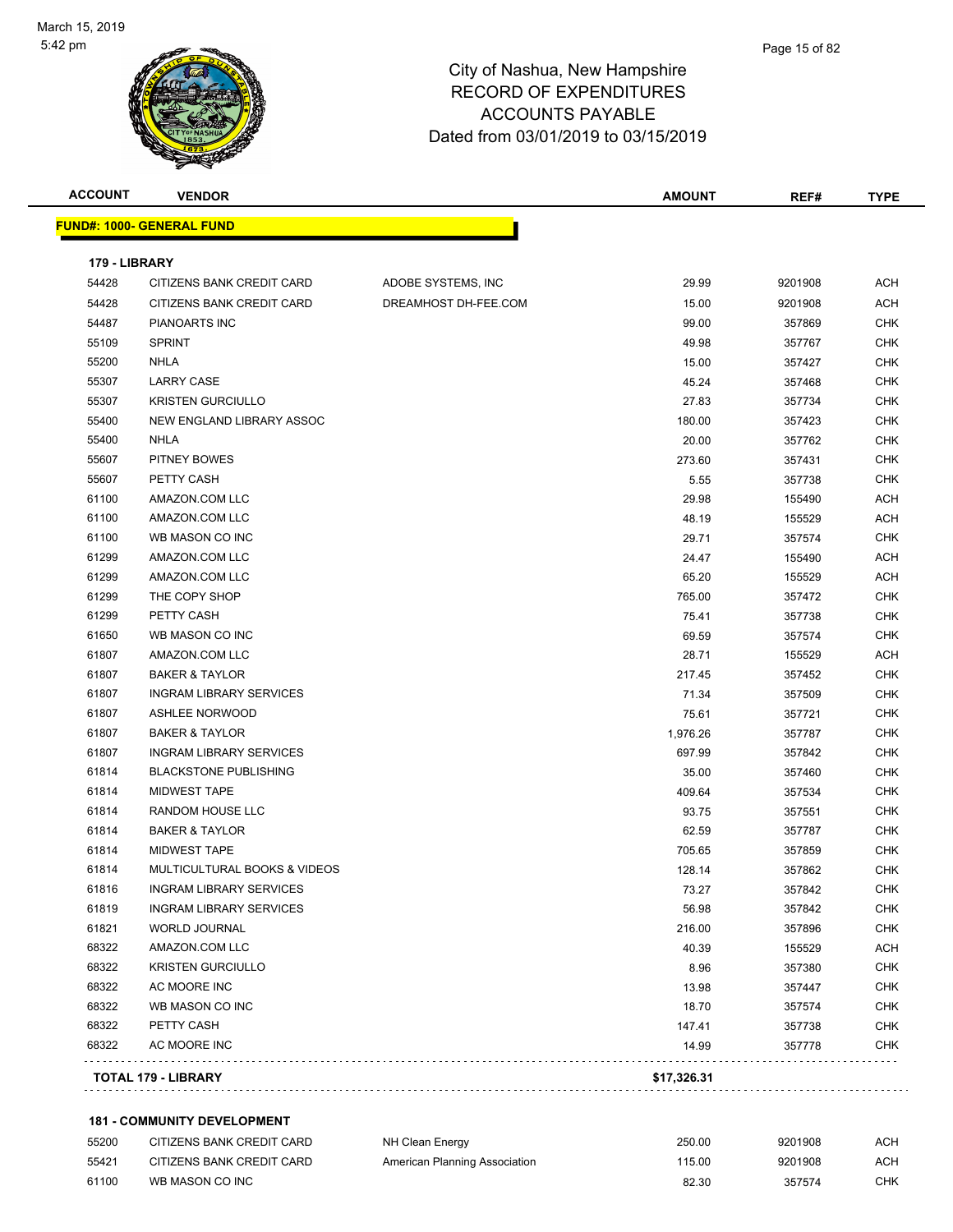

| <b>ACCOUNT</b>      | <b>VENDOR</b>                            | <b>AMOUNT</b> | REF#   | <b>TYPE</b> |
|---------------------|------------------------------------------|---------------|--------|-------------|
|                     | <u> FUND#: 1000- GENERAL FUND</u>        |               |        |             |
|                     | <b>181 - COMMUNITY DEVELOPMENT</b>       |               |        |             |
| 61100               | ANCO SIGNS & STAMPS INC                  | 9.25          | 357784 | <b>CHK</b>  |
| 61100               | WB MASON CO INC                          | 26.69         | 357894 | <b>CHK</b>  |
| 61650               | WB MASON CO INC                          | 29.03         | 357574 | CHK         |
|                     | <b>TOTAL 181 - COMMUNITY DEVELOPMENT</b> | \$512.27      |        |             |
|                     | <b>182 - PLANNING AND ZONING</b>         |               |        |             |
| 55307               | <b>ROGER HOUSTON</b>                     | 165.88        | 357396 | <b>CHK</b>  |
| 55307               | DONALD SCOTT MCPHIE                      | 88.16         | 357399 | <b>CHK</b>  |
| 55614               | HILLSBOROUGH COUNTY REGISTRY             | 72.00         | 357836 | <b>CHK</b>  |
|                     | <b>TOTAL 182 - PLANNING AND ZONING</b>   | \$326.04      |        |             |
|                     | <b>183 - ECONOMIC DEVELOPMENT</b>        |               |        |             |
| 55200               | NASHUA MILLYARD ASSOC INC                | 373.13        | 357537 | <b>CHK</b>  |
| 61100               | AMAZON.COM LLC                           | 355.76        | 155490 | <b>ACH</b>  |
| 61830               | COSTAR REALTY INFORMATION                | 1,525.70      | 357473 | CHK         |
|                     | <b>TOTAL 183 - ECONOMIC DEVELOPMENT</b>  | \$2,254.59    |        |             |
|                     |                                          |               |        |             |
| <b>191 - SCHOOL</b> |                                          |               |        |             |
| 52150               | NH RETIREMENT SYSTEM                     | 132.22        | 357702 | <b>CHK</b>  |
| 53600               | LEARNWELL                                | 837.90        | 357627 | CHK         |
| 53600               | NASHUA YOUTH COUNCIL                     | 6,132.50      | 358093 | <b>CHK</b>  |
| 53607               | <b>COMMON GOAL SYSTEMS INC</b>           | 1,000.00      | 357944 | <b>CHK</b>  |
| 53607               | RIBAS ASSOCIATES AND PUB.                | 1,000.00      | 358060 | <b>CHK</b>  |
| 53614               | AMY MCCARTNEY                            | 9,392.50      | 357582 | <b>CHK</b>  |
| 53614               | HEAVEN SENT HOME CARE LLC                | 275.00        | 357614 | CHK         |
| 53614               | <b>EMILY B TIMM</b>                      | 528.16        | 357661 | <b>CHK</b>  |
| 53614               | HEAVEN SENT HOME CARE LLC                | 385.00        | 357981 | <b>CHK</b>  |
| 53628               | AMERICAN SECURITY & FIRE PROTE           | 170.00        | 357581 | <b>CHK</b>  |
| 53628               | ASAP FIRE & SAFETY CORP                  | 310.00        | 357583 | CHK         |
| 53628               | METRO GROUP INC                          | 500.00        | 357635 | <b>CHK</b>  |
| 53628               | MSB CONSULTING GROUP LLC                 | 2,536.21      | 357637 | <b>CHK</b>  |
| 53628               | PERFORMANCE REHAB INC                    | 5,532.88      | 357647 | <b>CHK</b>  |
| 53628               | SECURADYNE SYSTEMS                       | 4,135.00      | 357657 | <b>CHK</b>  |
| 53628               | THERAPY TRAVELERS LLC                    | 2,592.00      | 357660 | <b>CHK</b>  |
| 53628               | NASHUA YOUTH COUNCIL                     | 5,000.00      | 357669 | <b>CHK</b>  |
| 53628               | LYDIA BELANGER                           | 91.00         | 357926 | <b>CHK</b>  |
| 53628               | CUSTOM COMPUTER SPECIALIST INC           | 10,702.38     | 357950 | <b>CHK</b>  |
| 53628               | <b>METRO GROUP INC</b>                   | 829.00        | 358026 | <b>CHK</b>  |
| 53628               | MSB CONSULTING GROUP LLC                 | 2,309.55      | 358031 | <b>CHK</b>  |
| 53628               | KATELYN MULLIKIN                         | 50.00         | 358032 | <b>CHK</b>  |
| 53628               | NORTHEAST PRO-CON SOLUTIONS              | 793.00        | 358040 | <b>CHK</b>  |
| 53628               | EDWARD SCHEU                             | 1,108.00      | 358065 | <b>CHK</b>  |
| 54100               | <b>EVERSOURCE</b>                        | 41,949.83     | 357910 | <b>CHK</b>  |
| 54114               | LIBERTY UTILITIES                        | 19,551.04     | 357912 | <b>CHK</b>  |
| 54114               | <b>DIRECT ENERGY BUSINESS</b>            | 25,342.47     | 357955 | <b>CHK</b>  |
|                     |                                          |               |        |             |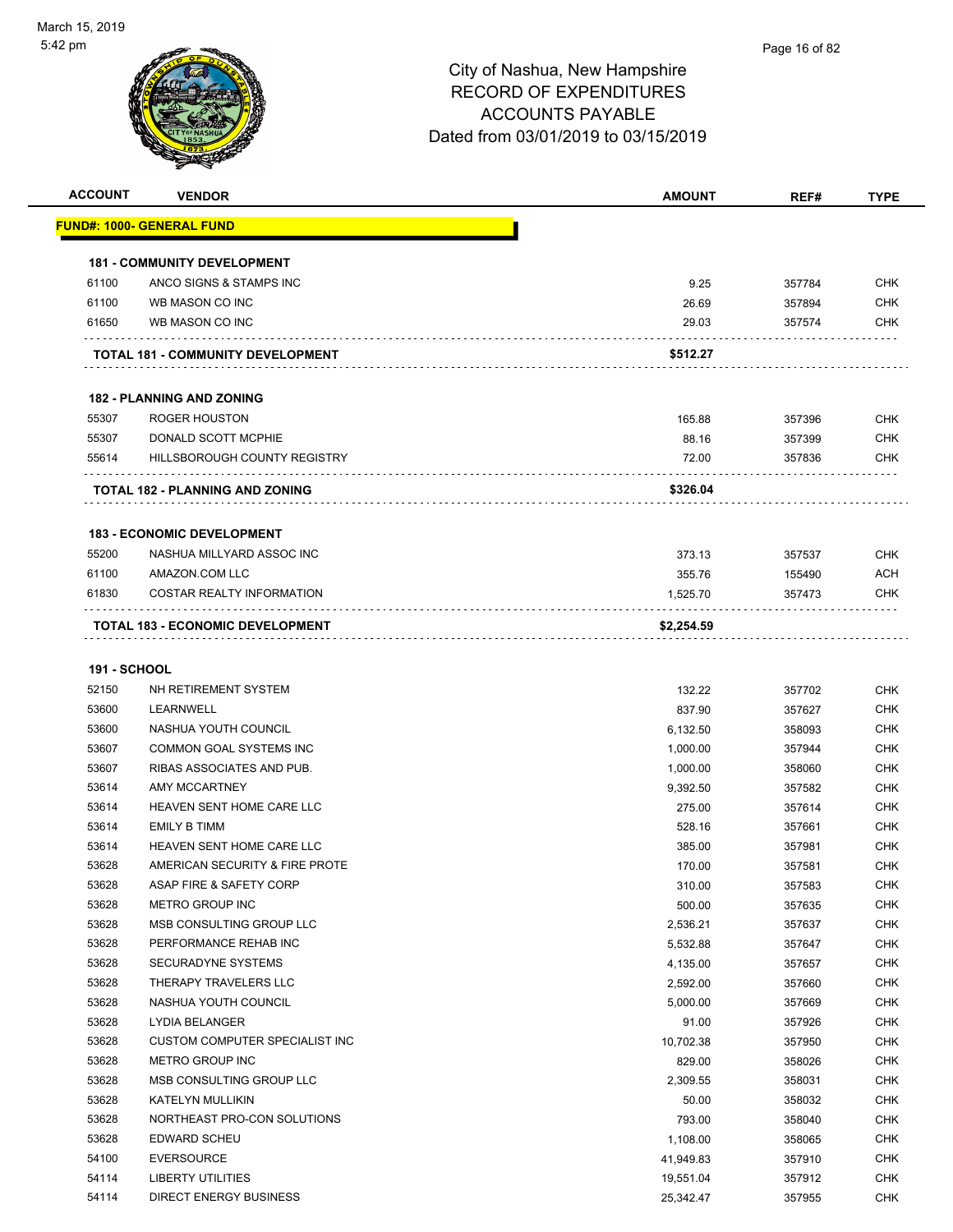

| <b>ACCOUNT</b>      | <b>VENDOR</b>                     |            | <b>AMOUNT</b> | REF#    | <b>TYPE</b> |
|---------------------|-----------------------------------|------------|---------------|---------|-------------|
|                     | <u> FUND#: 1000- GENERAL FUND</u> |            |               |         |             |
|                     |                                   |            |               |         |             |
| <b>191 - SCHOOL</b> |                                   |            |               |         |             |
| 54114               | <b>ENERGY NORTH PROPANE</b>       |            | 1,740.02      | 357962  | <b>CHK</b>  |
| 54141               | PENNICHUCK WATER WORKS INC        |            | 3,285.17      | 357913  | CHK         |
| 54280               | <b>BELLETETES INC</b>             |            | 267.06        | 357588  | CHK         |
| 54280               | <b>BSC INDUSTRIES INC</b>         |            | 354.72        | 357592  | <b>CHK</b>  |
| 54280               | HOME DEPOT CREDIT SERVICES        |            | 62.94         | 357616  | CHK         |
| 54280               | NASHUA WALLPAPER & PAINT CO       |            | 452.03        | 357642  | CHK         |
| 54280               | <b>PASEK CORP</b>                 |            | 96.77         | 357645  | CHK         |
| 54280               | STANLEY ELEVATOR CO INC           |            | 335.00        | 357659  | CHK         |
| 54280               | <b>VIKING ROOFING INC</b>         |            | 713.18        | 357662  | CHK         |
| 54280               | TREASURER STATE OF NH             |            | 876.16        | 357916  | CHK         |
| 54280               | <b>B &amp; S LOCKSMITHS INC</b>   |            | 265.00        | 357920  | <b>CHK</b>  |
| 54280               | <b>BELLETETES INC</b>             |            | 251.99        | 357928  | <b>CHK</b>  |
| 54280               | <b>MARVELL PLATE GLASS INC</b>    |            | 491.88        | 358019  | CHK         |
| 54280               | NASHUA WALLPAPER & PAINT CO       |            | 48.84         | 358034  | CHK         |
| 54280               | <b>PASEK CORP</b>                 |            | 1,103.64      | 358048  | CHK         |
| 54280               | STANLEY ELEVATOR CO INC           |            | 362.76        | 358076  | CHK         |
| 54280               | DONALD M THERIAULT                |            | 1,100.00      | 358083  | CHK         |
| 54487               | D R GUILBEAULT AIR COMP LLC       |            | 373.63        | 357951  | CHK         |
| 54487               | <b>HOBART SERVICE</b>             |            | 392.74        | 357984  | CHK         |
| 54487               | <b>MB TRACTOR &amp; EQUIPMENT</b> |            | 1,064.90      | 358021  | CHK         |
| 54600               | SANEL NAPA                        |            | 61.04         | 357653  | CHK         |
| 54600               | <b>BEST FORD</b>                  |            | 28.31         | 357930  | <b>CHK</b>  |
| 54600               | SANEL NAPA                        |            | 12.60         | 358063  | <b>CHK</b>  |
| 54899               | PATS PEAK                         |            | 6,501.00      | 357646  | CHK         |
| 55109               | CONSOLIDATED COMMUNICATIONS       |            | 36.43         | 357576  | <b>CHK</b>  |
| 55109               | <b>COMCAST</b>                    |            | 4,451.77      | 357906  | <b>CHK</b>  |
| 55109               | CONSOLIDATED COMMUNICATIONS       |            | 104.38        | 357907  | CHK         |
| 55109               | <b>EARTHLINK BUSINESS</b>         |            | 952.11        | 357908  | <b>CHK</b>  |
| 55109               | <b>EARTHLINK BUSINESS</b>         |            | 427.10        | 357909  | CHK         |
| 55109               | <b>FIRSTLIGHT FIBER</b>           |            | 2,249.23      | 357911  | CHK         |
| 55200               | PETTY CASH                        |            | 9.86          | 357914  | <b>CHK</b>  |
| 55200               | NSTA                              |            | 79.00         | 358042  | CHK         |
| 55200               | CITIZENS BANK CREDIT CARD         | Mail Chimp | 45.00         | 9201908 | ACH         |
| 55300               | NASHUA SCHOOL DISTRICT 42         |            | 977.30        | 155536  | ACH         |
| 55307               | <b>MARCIA BAGLEY</b>              |            | 100.71        | 357585  | <b>CHK</b>  |
| 55307               | KIMBERLY CALLAN                   |            | 98.03         | 357593  | <b>CHK</b>  |
| 55307               | DONNA FITZPATRICK                 |            | 118.61        | 357607  | <b>CHK</b>  |
| 55307               | <b>LISA GINGRAS</b>               |            | 308.67        | 357610  | <b>CHK</b>  |
| 55307               | <b>MARK LUCAS</b>                 |            | 41.47         | 357629  | <b>CHK</b>  |
| 55307               | <b>GARTH MCKINNEY</b>             |            | 18.53         | 357634  | CHK         |
| 55307               | <b>JESSICA WOJCIK</b>             |            | 93.61         | 357667  | <b>CHK</b>  |
| 55307               | <b>JESSICA WOJCIK</b>             |            | 124.97        | 357905  | <b>CHK</b>  |
| 55307               | AMANDA BASTONI                    |            | 305.66        | 357924  | CHK         |
| 55307               | <b>BRENDA CROCKER</b>             |            | 16.47         | 357949  | <b>CHK</b>  |
| 55307               | <b>HANNAH DEPIETRO</b>            |            | 143.43        | 357953  | CHK         |
| 55307               | <b>MARISA DONATI</b>              |            | 40.60         | 357958  | CHK         |
| 55307               | DANIEL DONOVAN                    |            | 14.50         | 357959  | <b>CHK</b>  |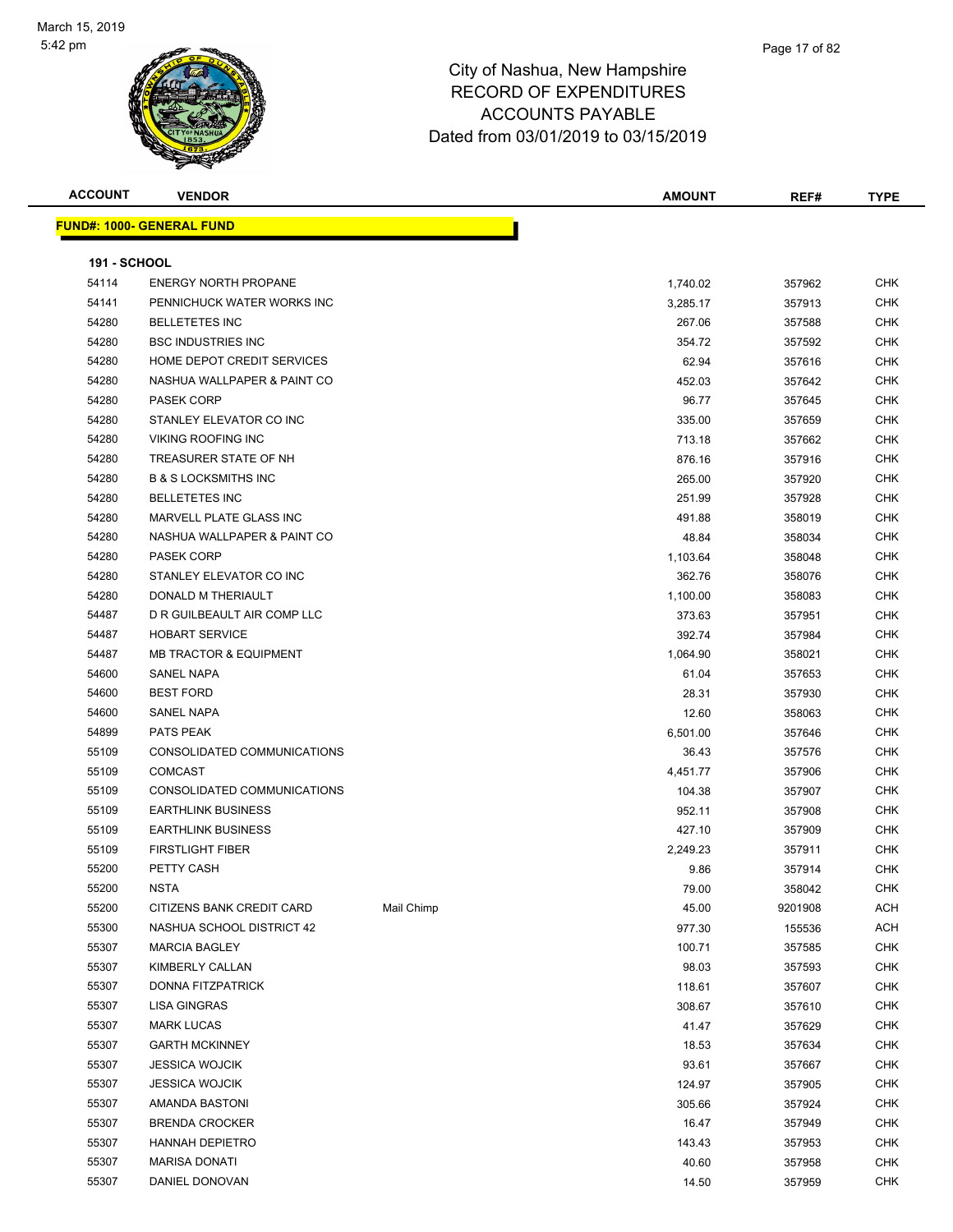

| <b>ACCOUNT</b>      | <b>VENDOR</b>                    |                      | <b>AMOUNT</b> | REF#    | <b>TYPE</b> |
|---------------------|----------------------------------|----------------------|---------------|---------|-------------|
|                     | <b>FUND#: 1000- GENERAL FUND</b> |                      |               |         |             |
|                     |                                  |                      |               |         |             |
| <b>191 - SCHOOL</b> |                                  |                      |               |         |             |
| 55307               | <b>KELLSEY DONOVAN</b>           |                      | 23.49         | 357960  | <b>CHK</b>  |
| 55307               | <b>CHELSEY GILLIS</b>            |                      | 114.75        | 357975  | <b>CHK</b>  |
| 55307               | LISA JANOSIK                     |                      | 18.27         | 357995  | CHK         |
| 55307               | <b>MARCIA JONES</b>              |                      | 3.59          | 357999  | <b>CHK</b>  |
| 55307               | <b>CARMEN KOSOW</b>              |                      | 14.35         | 358004  | <b>CHK</b>  |
| 55307               | <b>HOLLY LAVINE</b>              |                      | 41.76         | 358007  | CHK         |
| 55307               | <b>SUSAN A LEWIS</b>             |                      | 4.78          | 358010  | <b>CHK</b>  |
| 55307               | <b>JUDITH LOFTUS</b>             |                      | 51.76         | 358013  | CHK         |
| 55307               | NATHAN MAZEROLLE                 |                      | 141.76        | 358020  | CHK         |
| 55307               | <b>GARTH MCKINNEY</b>            |                      | 23.35         | 358023  | <b>CHK</b>  |
| 55307               | MICHAEL MCQUILKIN                |                      | 30.74         | 358024  | CHK         |
| 55307               | <b>JAHMAL MOSLEY</b>             |                      | 52.49         | 358029  | <b>CHK</b>  |
| 55307               | <b>WILLIAM NELSON</b>            |                      | 10.44         | 358037  | <b>CHK</b>  |
| 55307               | <b>ASHLEY ODIERNO</b>            |                      | 238.49        | 358044  | CHK         |
| 55307               | PAULA PAPANICOLAOU               |                      | 136.15        | 358046  | <b>CHK</b>  |
| 55307               | <b>DENISE PETZ</b>               |                      | 28.53         | 358053  | CHK         |
| 55307               | S.K. TAXI INC                    |                      | 13.00         | 358062  | CHK         |
| 55307               | MICHAEL SCARPATO                 |                      | 38.28         | 358064  | <b>CHK</b>  |
| 55307               | <b>MEGHAN STAPLES</b>            |                      | 4.36          | 358077  | CHK         |
| 55400               | ZAHOUREK SYSTEMS INC             |                      | 450.00        | 358094  | CHK         |
| 55500               | CITIZENS BANK CREDIT CARD        | <b>INDEED</b>        | 500.33        | 9201908 | ACH         |
| 55500               | CITIZENS BANK CREDIT CARD        | <b>SCHOOL SPRING</b> | 500.00        | 9201908 | ACH         |
| 55500               | CITIZENS BANK CREDIT CARD        | <b>INDEED</b>        | 499.67        | 9201908 | <b>ACH</b>  |
| 55600               | <b>JOSTENS INC</b>               |                      | 12.00         | 358000  | <b>CHK</b>  |
| 55607               | <b>MAILFINANCE</b>               |                      | 158.85        | 358017  | <b>CHK</b>  |
| 55635               | NASHUA SCHOOL DISTRICT 42        |                      | 770.00        | 155536  | ACH         |
| 55642               | <b>JEFFREY BARNARD</b>           |                      | 156.00        | 357921  | CHK         |
| 55642               | <b>WILLIAM CARTER</b>            |                      | 88.00         | 357938  | <b>CHK</b>  |
| 55642               | DAVE CHESTNUTT                   |                      | 68.00         | 357940  | CHK         |
| 55642               | DONALD HURLEY                    |                      | 34.00         | 357957  | CHK         |
| 55642               | <b>KEITH FRONK</b>               |                      | 73.00         | 357970  | <b>CHK</b>  |
| 55642               | STEVE GREENWOOD                  |                      | 88.00         | 357978  | СНК         |
| 55642               | ROBERT W JOHNSON JR              |                      | 136.00        | 357997  | <b>CHK</b>  |
| 55642               | <b>BRIAN J KENNEDY</b>           |                      | 136.00        | 358002  | <b>CHK</b>  |
| 55642               | <b>LANCE LAVERRIERE</b>          |                      | 88.00         | 358006  | <b>CHK</b>  |
| 55642               | LINDY LAMBERT                    |                      | 68.00         | 358012  | <b>CHK</b>  |
| 55642               | <b>JAMES LOWTHER</b>             |                      | 68.00         | 358014  | <b>CHK</b>  |
| 55642               | PATRICK MCCARTHY                 |                      | 161.00        | 358022  | <b>CHK</b>  |
| 55642               | MICHAEL MORGAN                   |                      | 68.00         | 358027  | CHK         |
| 55642               | <b>JAMES MOYLAN</b>              |                      | 87.00         | 358030  | CHK         |
| 55642               | <b>COLIN O'MEARA</b>             |                      | 88.00         | 358043  | CHK         |
| 55642               | <b>JIM PAIVA</b>                 |                      | 88.00         | 358045  | CHK         |
| 55642               | <b>MARIO PENA</b>                |                      | 161.00        | 358049  | CHK         |
| 55642               | EDWARD PETERSON                  |                      | 73.00         | 358052  | <b>CHK</b>  |
| 55642               | RONALD PINCENCE                  |                      | 68.00         | 358054  | CHK         |
| 55642               | PETER SIMONEAU                   |                      | 88.00         | 358071  | <b>CHK</b>  |
| 55642               | DAVID SIMPSON                    |                      | 88.00         | 358072  | <b>CHK</b>  |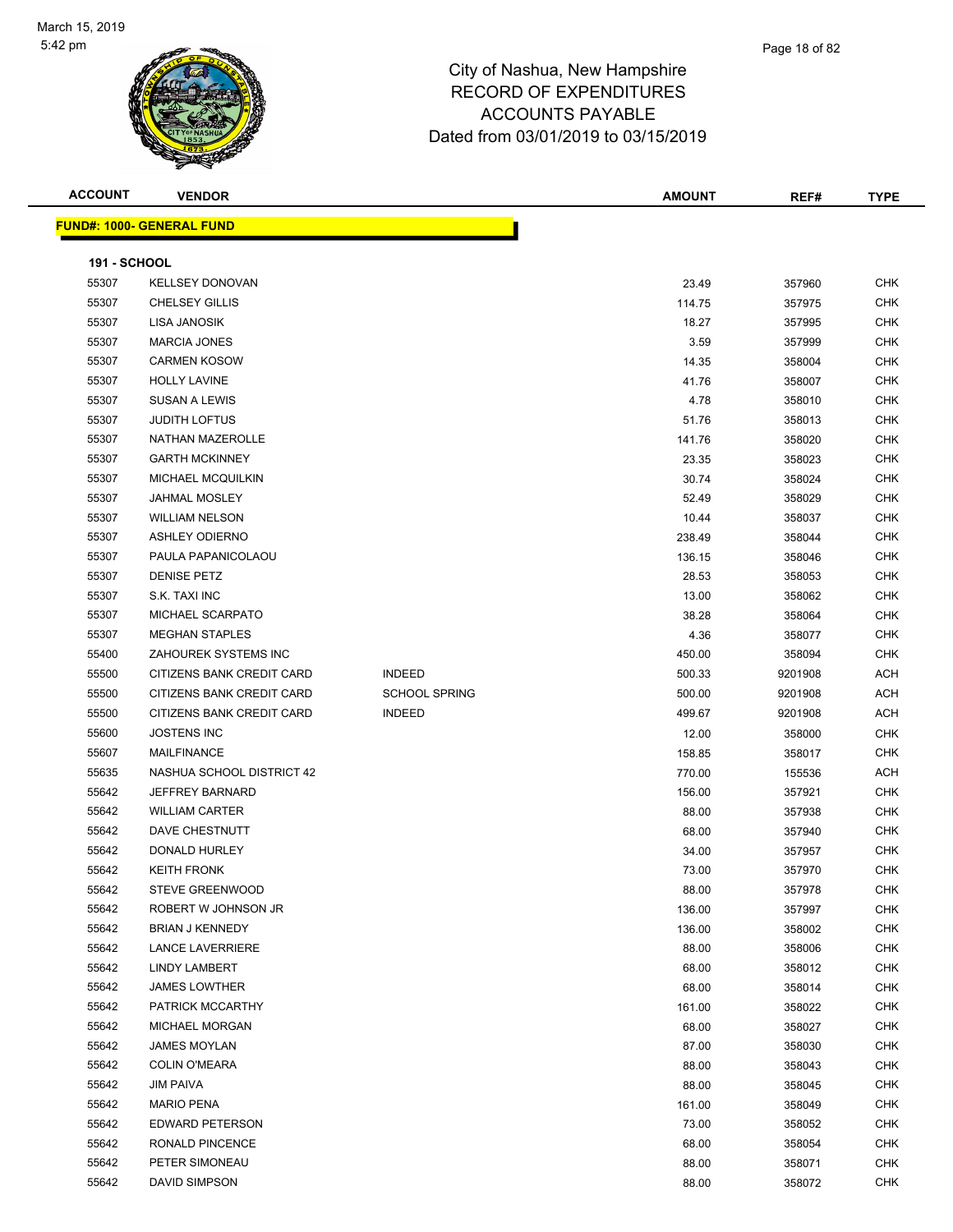

#### Page 19 of 82

#### City of Nashua, New Hampshire RECORD OF EXPENDITURES ACCOUNTS PAYABLE Dated from 03/01/2019 to 03/15/2019

**FUND#: 1000- GENERAL FUND**

| <b>ACCOUNT</b> | <b>VENDOR</b>       |  | <b>AMOUNT</b><br>__ | REF# | <b>TYPE</b> |
|----------------|---------------------|--|---------------------|------|-------------|
|                |                     |  |                     |      |             |
| JND#: 1000-    | <b>GENERAL FUND</b> |  |                     |      |             |

| <b>191 - SCHOOL</b> |                                          |            |        |            |
|---------------------|------------------------------------------|------------|--------|------------|
| 55642               | <b>TAYLOR SIMPSON</b>                    | 180.00     | 358073 | <b>CHK</b> |
| 55642               | <b>ANDREW STERLING</b>                   | 88.00      | 358078 | <b>CHK</b> |
| 55642               | <b>MATT STRONG</b>                       | 92.00      | 358079 | <b>CHK</b> |
| 55642               | DANIEL A SULLIVAN                        | 88.00      | 358080 | <b>CHK</b> |
| 55642               | DAVE YATES                               | 88.00      | 358092 | <b>CHK</b> |
| 55642               | <b>BRAD ZAPENAS</b>                      | 73.00      | 358095 | <b>CHK</b> |
| 55690               | FIRST STUDENT INC                        | 330,627.53 | 357966 | <b>CHK</b> |
| 55691               | <b>SARAH WINSLOW</b>                     | 464.00     | 357666 | <b>CHK</b> |
| 55691               | <b>BRAD CANFIELD</b>                     | 870.00     | 357935 | <b>CHK</b> |
| 55691               | CARING HANDS TRANSPORTATION LL           | 8,905.00   | 357937 | <b>CHK</b> |
| 55691               | FIRST STUDENT INC                        | 300,357.88 | 357966 | <b>CHK</b> |
| 55691               | <b>JESSICA FLAGLER</b>                   | 870.00     | 357967 | <b>CHK</b> |
| 55694               | <b>CREST</b>                             | 25,065.00  | 357601 | <b>CHK</b> |
| 55694               | LEARNING PREP SCHOOL                     | 4,570.80   | 357624 | <b>CHK</b> |
| 55694               | LEARNING SKILLS ACADEMY                  | 4,220.64   | 357626 | <b>CHK</b> |
| 55694               | NASHOBA LEARNING GROUP                   | 15,053.70  | 357639 | <b>CHK</b> |
| 55694               | NASHUA CHILDRENS HOME                    | 15,674.40  | 357640 | <b>CHK</b> |
| 55694               | <b>REGIONAL SERVICES &amp; EDUCATION</b> | 30,309.60  | 357650 | <b>CHK</b> |
| 55694               | <b>VERMONT PERMANENCY INITIATIVE</b>     | 4,682.79   | 357917 | <b>CHK</b> |
| 55694               | <b>COMPASS INNOVATIVE BEHAVIOR</b>       | 2,425.00   | 357945 | <b>CHK</b> |
| 55694               | <b>CREST</b>                             | 2,548.00   | 357948 | <b>CHK</b> |
| 55694               | DOCTOR FRANKLIN PERKINS SCH              | 9,783.90   | 357956 | <b>CHK</b> |
| 55694               | EASTER SEALS OF NEW HAMPSHIRE            | 439.06     | 357961 | <b>CHK</b> |
| 55694               | <b>GATEWAYS COMMUNITY SERVICES</b>       | 761.40     | 357973 | <b>CHK</b> |
| 55694               | HERE THIS NOW LLC                        | 1,524.40   | 357982 | <b>CHK</b> |
| 55694               | LIGHTHOUSE SCHOOL INC                    | 119,863.80 | 358011 | <b>CHK</b> |
| 55694               | <b>MELMARK NEW ENGLAND</b>               | 44,769.51  | 358025 | <b>CHK</b> |
| 55694               | PARKER EDUCATION                         | 9,756.48   | 358047 | <b>CHK</b> |
| 55694               | <b>REGIONAL SERVICES &amp; EDUCATION</b> | 4,585.44   | 358059 | <b>CHK</b> |
| 55694               | SEACOAST LEARNING COLLABORATIV           | 404.24     | 358070 | <b>CHK</b> |
| 55694               | WINDHAM ACADEMY                          | 765.00     | 358091 | <b>CHK</b> |
| 55699               | EXTRA DUTY SOLUTIONS                     | 265.12     | 155535 | ACH        |
| 61100               | <b>SCHOOL SPECIALTY</b>                  | 33.95      | 357656 | <b>CHK</b> |
| 61100               | WB MASON CO INC                          | 934.74     | 357665 | <b>CHK</b> |
| 61100               | SCHOOL SPECIALTY                         | 320.64     | 358069 | <b>CHK</b> |
| 61100               | WB MASON CO INC                          | 9,181.83   | 358089 | <b>CHK</b> |
| 61107               | <b>MACH 5 GROUP</b>                      | 846.48     | 358016 | <b>CHK</b> |
| 61135               | AMAZON.COM LLC                           | 2,590.61   | 155496 | <b>ACH</b> |
| 61135               | <b>MAKERBOT INDUSTRIES LLC</b>           | 366.79     | 155497 | <b>ACH</b> |
| 61135               | AMAZON.COM LLC                           | 249.11     | 155534 | <b>ACH</b> |
| 61135               | <b>BAILEY POTTERY EQUIP CORP</b>         | 39.88      | 357586 | <b>CHK</b> |
| 61135               | <b>BLICK ART MATERIALS</b>               | 492.79     | 357590 | <b>CHK</b> |
| 61135               | <b>CARLEX INC</b>                        | 76.80      | 357596 | <b>CHK</b> |
| 61135               | <b>CARPARTS OF NASHUA</b>                | 65.98      | 357597 | <b>CHK</b> |
| 61135               | D A BUCCI & SONS INC                     | 54.00      | 357603 | <b>CHK</b> |
| 61135               | <b>DEMCO</b>                             | 545.55     | 357604 | <b>CHK</b> |
| 61135               | <b>HANNAFORD</b>                         | 75.94      | 357613 | <b>CHK</b> |
| 61135               | J W PEPPER & SONS INC                    | 294.99     | 357620 | <b>CHK</b> |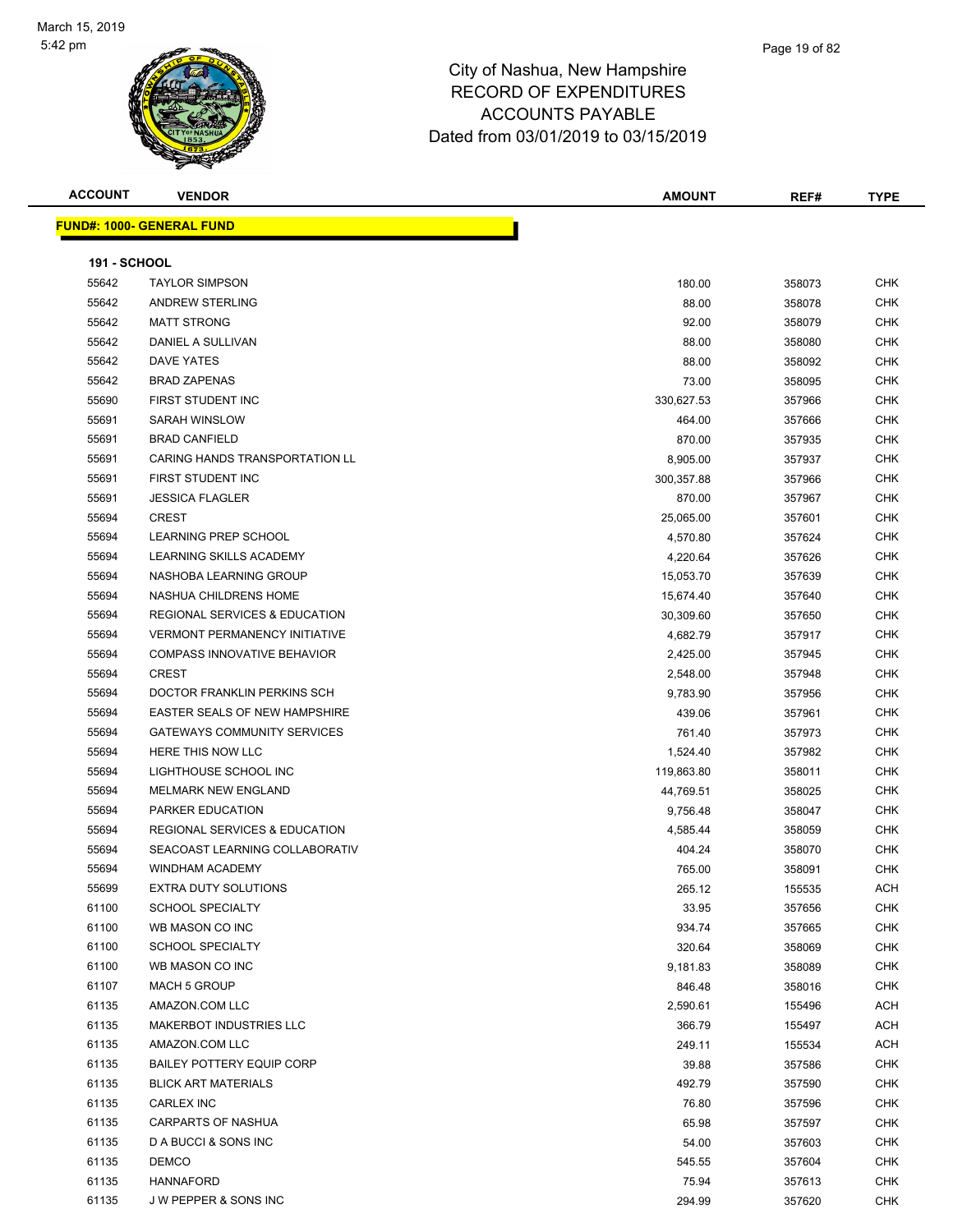

| <b>ACCOUNT</b>      | <b>VENDOR</b>                     | <b>AMOUNT</b> | REF#   | <b>TYPE</b> |
|---------------------|-----------------------------------|---------------|--------|-------------|
|                     | <u> FUND#: 1000- GENERAL FUND</u> |               |        |             |
|                     |                                   |               |        |             |
| <b>191 - SCHOOL</b> |                                   |               |        |             |
| 61135               | KONICA MINOLTA BUSINESS           | 72.08         | 357622 | <b>CHK</b>  |
| 61135               | LAKESHORE LEARNING MATERIALS      | 80.47         | 357623 | <b>CHK</b>  |
| 61135               | MARKET BASKET ACCT 2589096        | 84.71         | 357633 | <b>CHK</b>  |
| 61135               | <b>NASCO</b>                      | 118.96        | 357638 | <b>CHK</b>  |
| 61135               | <b>NCS PEARSON</b>                | 190.01        | 357644 | <b>CHK</b>  |
| 61135               | PHILADELPHIA SECURITY PRODUCTS    | 510.95        | 357648 | <b>CHK</b>  |
| 61135               | SANE                              | 519.34        | 357652 | <b>CHK</b>  |
| 61135               | <b>SARGENT WELCH</b>              | 67.55         | 357654 | <b>CHK</b>  |
| 61135               | <b>SCHOOL SPECIALTY</b>           | 1,067.26      | 357656 | CHK         |
| 61135               | <b>WAL-MART</b>                   | 124.65        | 357663 | <b>CHK</b>  |
| 61135               | <b>WARD'S NATURAL SCIENCE</b>     | 154.15        | 357664 | <b>CHK</b>  |
| 61135               | WB MASON CO INC                   | 5,033.32      | 357665 | <b>CHK</b>  |
| 61135               | <b>CYNTHIA BANNON</b>             | 102.35        | 357898 | <b>CHK</b>  |
| 61135               | CITY OF NASHUA - TREASURER        | 600.00        | 357899 | <b>CHK</b>  |
| 61135               | <b>KAREN KARIGER</b>              | 51.13         | 357902 | CHK         |
| 61135               | <b>RITA LEWANDOWSKI</b>           | 11.68         | 357903 | <b>CHK</b>  |
| 61135               | CATHERINE BELANGER                | 74.02         | 357925 | CHK         |
| 61135               | <b>BELLETETES INC</b>             | 153.44        | 357928 | <b>CHK</b>  |
| 61135               | CEN-COM                           | 115.50        | 357939 | <b>CHK</b>  |
| 61135               | PATRICIA DAVIDSON                 | 21.00         | 357952 | CHK         |
| 61135               | <b>GENERAL LINEN SERVICE INC</b>  | 349.94        | 357974 | <b>CHK</b>  |
| 61135               | <b>HANNAFORD</b>                  | 279.48        | 357980 | <b>CHK</b>  |
| 61135               | HOME DEPOT CREDIT SERVICES        | 25.45         | 357987 | <b>CHK</b>  |
| 61135               | HOME DEPOT CREDIT SERVICE         | 48.84         | 357988 | <b>CHK</b>  |
| 61135               | <b>JW PEPPER &amp; SONS INC</b>   | 42.00         | 357994 | <b>CHK</b>  |
| 61135               | <b>JIST PUBLISHING</b>            | 149.49        | 357996 | <b>CHK</b>  |
| 61135               | <b>KELVIN</b>                     | 175.73        | 358001 | <b>CHK</b>  |
| 61135               | KONICA MINOLTA BUSINESS           | 249.14        | 358003 | <b>CHK</b>  |
| 61135               | MARKET BASKET ACCT 2589096        | 502.12        | 358018 | <b>CHK</b>  |
| 61135               | NORTHCENTER FOODS                 | (1.36)        | 358039 | <b>CHK</b>  |
| 61135               | PROJECTOR LAMP SOURCE DIRECT      | 101.35        | 358057 | CHK         |
| 61135               | DAVID QUIMBY                      | 49.55         | 358058 | <b>CHK</b>  |
| 61135               | SCHOLASTIC BOOK CLUBS INC         | 170.00        | 358066 | <b>CHK</b>  |
| 61135               | <b>SCHOLASTIC INC</b>             | 58.85         | 358067 | <b>CHK</b>  |
| 61135               | <b>SCHOOL SPECIALTY</b>           | 3,332.80      | 358069 | <b>CHK</b>  |
| 61135               | US FOODS INC                      | 1,070.97      | 358084 | <b>CHK</b>  |
| 61135               | <b>WAL-MART</b>                   | 18.89         | 358086 | <b>CHK</b>  |
| 61135               | <b>WARD'S NATURAL SCIENCE</b>     | 273.49        | 358087 | <b>CHK</b>  |
| 61135               | <b>WAYSIDE PUBLISHING</b>         | 305.00        | 358088 | <b>CHK</b>  |
| 61135               | WB MASON CO INC                   | 1,699.17      | 358089 | <b>CHK</b>  |
| 61142               | SCHOOL NURSE SUPPLY INC           | 310.76        | 357655 | <b>CHK</b>  |
| 61142               | SCHOOL NURSE SUPPLY INC           | 299.49        | 358068 | <b>CHK</b>  |
| 61299               | PETE JOHNSON                      | 11.99         | 357575 | <b>CHK</b>  |
| 61299               | <b>FASTENAL CO</b>                | 744.80        | 357606 | <b>CHK</b>  |
| 61299               | <b>JOSTENS INC</b>                | 644.57        | 357621 | <b>CHK</b>  |
| 61299               | <b>CATHERINE LUI</b>              | 11.94         | 357904 | <b>CHK</b>  |
| 61299               | <b>FASTENAL CO</b>                | 214.70        | 357963 | <b>CHK</b>  |
| 61299               | PERFORMANCE HEALTH SUPPLY INC     | 108.80        | 358050 | <b>CHK</b>  |
|                     |                                   |               |        |             |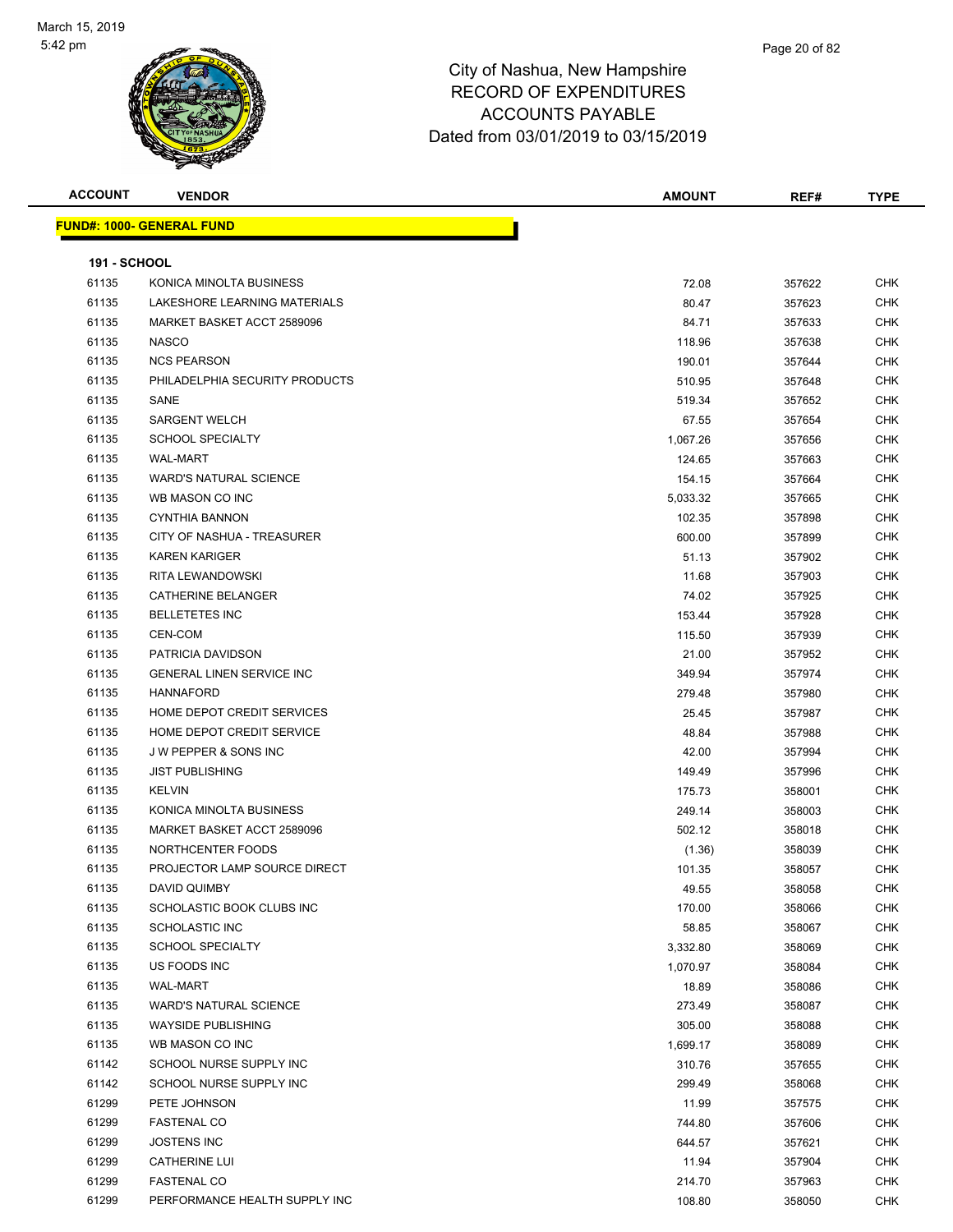

| <b>ACCOUNT</b>      | <b>VENDOR</b>                           | <b>AMOUNT</b> | REF#   | <b>TYPE</b> |
|---------------------|-----------------------------------------|---------------|--------|-------------|
|                     | <u> FUND#: 1000- GENERAL FUND</u>       |               |        |             |
|                     |                                         |               |        |             |
| <b>191 - SCHOOL</b> |                                         |               |        |             |
| 61299               | THERAPRO INC                            | 53.45         | 358082 | <b>CHK</b>  |
| 61299               | <b>WAL-MART</b>                         | 62.68         | 358086 | <b>CHK</b>  |
| 61407               | <b>ALARMAX</b>                          | 468.66        | 357580 | CHK         |
| 61407               | <b>GRAINGER</b>                         | 1,943.87      | 357611 | CHK         |
| 61407               | INTERSTATE ALL BATTERY CENTER           | 46.49         | 357618 | <b>CHK</b>  |
| 61407               | M & M ELECTRICAL SUPPLY CO INC          | 396.26        | 357631 | CHK         |
| 61407               | REXEL OF AMERICA LLC                    | 97.90         | 357651 | CHK         |
| 61407               | INTERSTATE ALL BATTERY CENTER           | 186.60        | 357992 | CHK         |
| 61414               | F W WEBB COMPANY                        | 394.69        | 357605 | <b>CHK</b>  |
| 61414               | <b>HAJOCA CORPORATION</b>               | 4,622.80      | 357612 | <b>CHK</b>  |
| 61414               | <b>HAJOCA CORPORATION</b>               | 6.29          | 357979 | <b>CHK</b>  |
| 61421               | <b>CAPP INC</b>                         | 340.00        | 357594 | <b>CHK</b>  |
| 61421               | SIEMENS INDUSTRY INC                    | 1,212.50      | 357658 | CHK         |
| 61421               | <b>CAPP INC</b>                         | 4,699.00      | 357936 | CHK         |
| 61421               | FILTER SALES & SERVICE INC              | 444.60        | 357964 | CHK         |
| 61421               | JOMAR DISTRIBUTORS INC                  | 30.99         | 357998 | CHK         |
| 61428               | <b>CROSS-COUNTRY MAINT &amp; SUPPLY</b> | 3,251.53      | 357598 | <b>CHK</b>  |
| 61428               | CLEAN-O-RAMA                            | 821.06        | 357599 | CHK         |
| 61428               | CLEAN-O-RAMA                            | 275.00        | 357942 | CHK         |
| 61428               | <b>IMPERIAL DADE</b>                    | 2,320.00      | 357991 | CHK         |
| 61428               | NATIONWIDE SALES & SERVICE              | 1,147.36      | 358035 | CHK         |
| 61599               | NASHUA OUTDOOR POWER EQUIPMENT          | 112.74        | 357641 | CHK         |
| 61599               | NASHUA OUTDOOR POWER EQUIPMENT          | 267.42        | 358033 | <b>CHK</b>  |
| 61599               | SPORTS TURF IRRIGATION                  | 841.50        | 358075 | CHK         |
| 61607               | AMAZON.COM LLC                          | 31.84         | 155496 | ACH         |
| 61607               | CUSTOM COMPUTER SPECIALIST INC          | 166.48        | 357602 | <b>CHK</b>  |
| 61607               | COMPUTER HUT dba IT INSIDERS            | 229.70        | 357619 | CHK         |
| 61607               | COMPUTER HUT dba IT INSIDERS            | 469.75        | 357993 | <b>CHK</b>  |
| 61814               | <b>BARNES &amp; NOBLE INC</b>           | 47.49         | 357587 | CHK         |
| 61814               | <b>DEMCO</b>                            | 175.89        | 357604 | CHK         |
| 61814               | FOLLETT SCHOOL SOLUTIONS INC            | 410.54        | 357608 | CHK         |
| 61814               | FOLLETT SCHOOL SOLUTIONS INC            | 81.24         | 357968 | <b>CHK</b>  |
| 61814               | FOLLETT SCHOOL SOLUTIONS INC            | 183.60        | 357969 | CHK         |
| 61814               | PERMA-BOUND                             | 42.92         | 358051 | CHK         |
| 61821               | THE NASHUA TELEGRAPH                    | 213.20        | 357915 | CHK         |
| 61875               | AMAZON.COM LLC                          | 268.20        | 155496 | ACH         |
| 61875               | <b>BARNES &amp; NOBLE INC</b>           | 1,061.90      | 357922 | CHK         |
| 61875               | <b>BOOK DEPOT</b>                       | 464.73        | 357933 | <b>CHK</b>  |
| 61875               | <b>BRODART CO</b>                       | 54.60         | 357934 | CHK         |
| 61875               | ELIZABETH COUGHLIN                      | 194.89        | 357947 | <b>CHK</b>  |
| 61875               | <b>BECKY LEEDS</b>                      | 187.14        | 358008 | CHK         |
| 71221               | AMAZON.COM LLC                          | 39.90         | 155534 | ACH         |
| 71221               | COMPUTER HUT dba IT INSIDERS            | 1,679.72      | 357993 | CHK         |
| 71999               | AMAZON.COM LLC                          | 98.95         | 155496 | ACH         |
| 71999               | <b>ACP DIRECT</b>                       | 237.70        | 357579 | CHK         |
| 71999               | COMPUTER HUT dba IT INSIDERS            | 84.99         | 357619 | <b>CHK</b>  |
| 71999               | PRO AV SYSTEMS INC                      | 1,239.00      | 358056 | <b>CHK</b>  |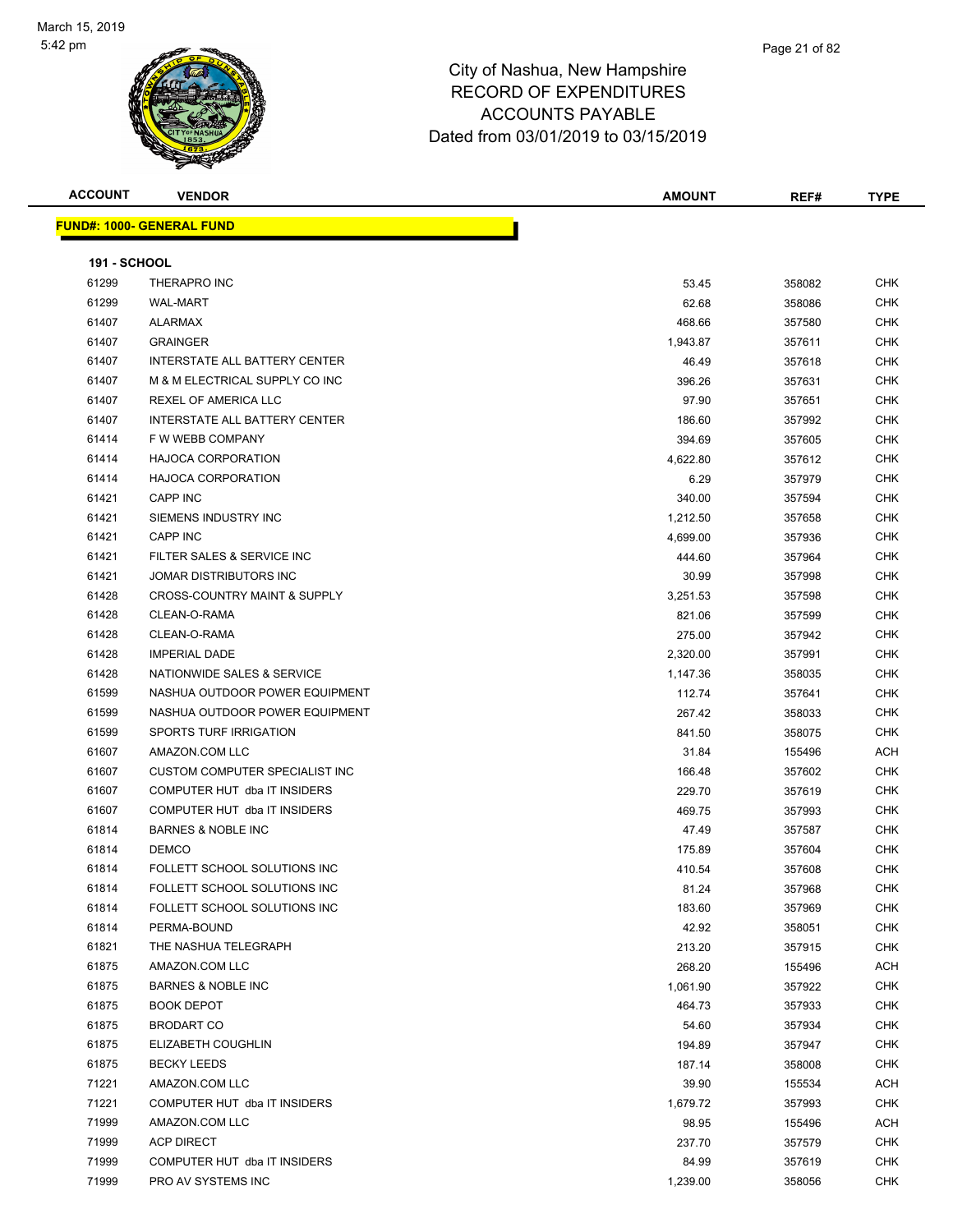| <b>ACCOUNT</b><br><b>VENDOR</b>                                        |                         | <b>AMOUNT</b>             | REF#             | <b>TYPE</b>              |
|------------------------------------------------------------------------|-------------------------|---------------------------|------------------|--------------------------|
| <b>FUND#: 1000- GENERAL FUND</b>                                       |                         |                           |                  |                          |
| <b>TOTAL 191 - SCHOOL</b>                                              |                         | \$1,188,488.70            |                  |                          |
| 193 - DEBT SERVICE                                                     |                         |                           |                  |                          |
|                                                                        |                         |                           |                  |                          |
| 75100<br>US BANK N.A. (091000022)<br>75100<br>US BANK N.A. (091000022) |                         | 195,000.00                | 155505<br>155506 | <b>ACH</b><br><b>ACH</b> |
| 75100<br>US BANK N.A. (091000022)                                      |                         | 493,000.00                | 155507           | <b>ACH</b>               |
| 75200<br>US BANK N.A. (091000022)                                      |                         | 2,215,000.00<br>60,970.00 | 155505           | <b>ACH</b>               |
| 75200<br>US BANK N.A. (091000022)                                      |                         | 137,855.00                | 155506           | <b>ACH</b>               |
| 75200<br>US BANK N.A. (091000022)                                      |                         | 334,375.00                | 155507           | <b>ACH</b>               |
|                                                                        |                         |                           |                  |                          |
| <b>TOTAL 193 - DEBT SERVICE</b>                                        |                         | \$3,436,200.00            |                  |                          |
| <b>TOTAL FUND 1000 - GENERAL FUND</b>                                  |                         | \$5,979,105.79            |                  |                          |
| <b>FUND#: 1001- GF-CAPITAL IMPROVEMENTS</b>                            |                         |                           |                  |                          |
| <b>152 - FIRE</b>                                                      |                         |                           |                  |                          |
| 81100<br>FIMBEL GARAGE DOORS                                           |                         | 722.80                    | 357487           | <b>CHK</b>               |
| <b>TOTAL 152 - FIRE</b>                                                |                         | \$722.80                  |                  |                          |
| 161 - STREETS                                                          |                         |                           |                  |                          |
| 81100<br>HOME DEPOT CREDIT SERVICE 3065                                |                         | 42.42                     | 357502           | <b>CHK</b>               |
| 81100<br>NASHUA WALLPAPER & PAINT CO                                   |                         | 19.90                     | 357538           | <b>CHK</b>               |
| TOTAL 161 - STREETS                                                    |                         | \$62.32                   |                  |                          |
|                                                                        |                         |                           |                  |                          |
| <b>183 - ECONOMIC DEVELOPMENT</b>                                      |                         |                           |                  |                          |
| 81100<br>L & H SIGN COMPANY INC                                        |                         | 65,521.00                 | 155532           | <b>ACH</b>               |
| TOTAL 183 - ECONOMIC DEVELOPMENT                                       |                         | \$65,521.00               |                  |                          |
|                                                                        |                         |                           |                  |                          |
| <b>TOTAL FUND 1001 - GF-CAPITAL IMPROVEMENTS</b>                       |                         | \$66,306.12               |                  |                          |
| <b>FUND#: 1010- GF-PRIOR YEAR ENC &amp; ESCROWS</b>                    |                         |                           |                  |                          |
|                                                                        |                         |                           |                  |                          |
| <b>102 - BOARD OF ALDERMEN</b>                                         |                         |                           |                  |                          |
| TREASURER STATE OF NH<br>61299                                         |                         | 17.00                     | 357439           | <b>CHK</b>               |
| 61299<br>WB MASON CO INC                                               |                         | 8.79                      | 357894           | <b>CHK</b>               |
| 61299<br>CITIZENS BANK CREDIT CARD                                     | Laser Engraved Memories | 272.15                    | 9201908          | <b>ACH</b>               |
| TOTAL 102 - BOARD OF ALDERMEN                                          |                         | \$297.94                  |                  |                          |
| <b>111 - HUMAN RESOURCES</b>                                           |                         |                           |                  |                          |
| 53142<br>RK PAYROLL SOLUTIONS INC                                      |                         | 82.00                     | 357554           | <b>CHK</b>               |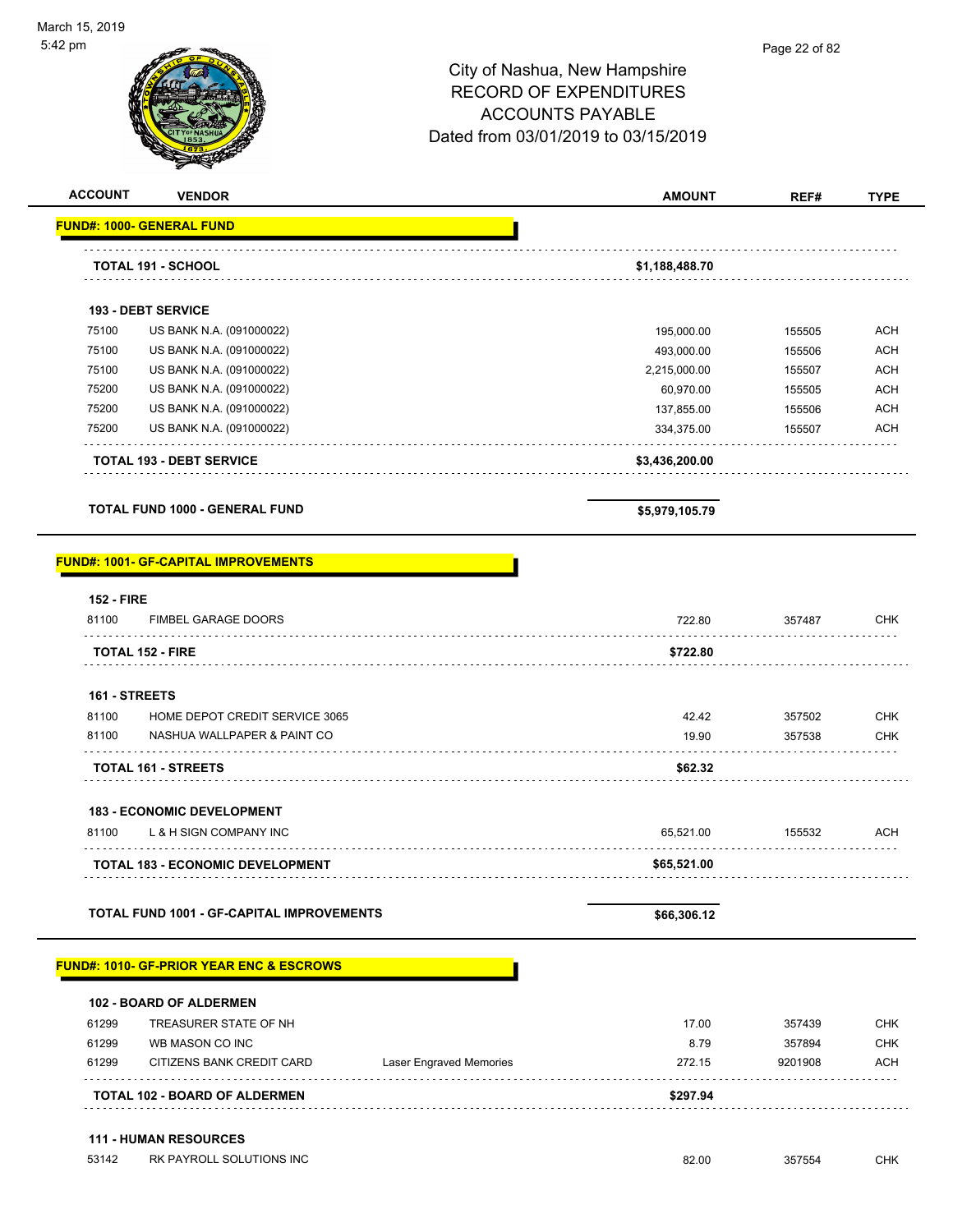| City of Nashua, New Hampshire       |
|-------------------------------------|
| RECORD OF EXPENDITURES              |
| ACCOUNTS PAYABLE                    |
| Dated from 03/01/2019 to 03/15/2019 |

| <b>ACCOUNT</b> | <b>VENDOR</b>                                            |                          | <b>AMOUNT</b> | REF#    | <b>TYPE</b> |
|----------------|----------------------------------------------------------|--------------------------|---------------|---------|-------------|
|                | <b>FUND#: 1010- GF-PRIOR YEAR ENC &amp; ESCROWS</b>      |                          |               |         |             |
|                | <b>TOTAL 111 - HUMAN RESOURCES</b>                       |                          | \$82.00       |         |             |
|                |                                                          |                          |               |         |             |
|                | <b>177 - PARKS &amp; RECREATION</b>                      |                          |               |         |             |
| 71625          | <b>GROW NASHUA</b>                                       |                          | 825.00        | 357832  | <b>CHK</b>  |
|                | <b>TOTAL 177 - PARKS &amp; RECREATION</b>                |                          | \$825.00      |         |             |
|                | <b>183 - ECONOMIC DEVELOPMENT</b>                        |                          |               |         |             |
| 55421          | CITIZENS BANK CREDIT CARD                                | <b>Travel Insurance</b>  | 41.47         | 9201908 | ACH         |
| 55421          | CITIZENS BANK CREDIT CARD                                | <b>American Airlines</b> | 638.00        | 9201908 | <b>ACH</b>  |
| 55421          | CITIZENS BANK CREDIT CARD                                | <b>Travel Insurance</b>  | 41.47         | 9201908 | <b>ACH</b>  |
| 55421          | CITIZENS BANK CREDIT CARD                                | <b>American Airlines</b> | 638.00        | 9201908 | <b>ACH</b>  |
| 55421          | CITIZENS BANK CREDIT CARD                                | Oakland Marriott         | 962.88        | 9201908 | ACH         |
|                | <b>TOTAL 183 - ECONOMIC DEVELOPMENT</b>                  |                          | \$2,321.82    |         |             |
|                |                                                          |                          |               |         |             |
|                | <b>TOTAL FUND 1010 - GF-PRIOR YEAR ENC &amp; ESCROWS</b> |                          | \$3,526.76    |         |             |
|                |                                                          |                          |               |         |             |
|                | <b>FUND#: 2100- FOOD SERVICES FUND</b>                   |                          |               |         |             |
| 52150          | NH RETIREMENT SYSTEM                                     |                          | 102.05        | 357702  | <b>CHK</b>  |
| 53628          | ASAP FIRE & SAFETY CORP                                  |                          | 2,916.00      | 357583  | <b>CHK</b>  |
| 54487          | BASSETT SERVICES CORPORATION                             |                          | 1,001.52      | 357923  | <b>CHK</b>  |
| 55400          | PAMELA CORREA                                            |                          | 152.92        | 357946  | <b>CHK</b>  |
| 55400          | HOSPITALITY RECRUITERS OF NH                             |                          | 2,258.95      | 357989  | <b>CHK</b>  |
| 61214          | <b>BIMBO FOODS BAKERIES INC</b>                          |                          | 1,030.14      | 357589  | <b>CHK</b>  |
| 61214          | COCA COLA BOTTLING CO                                    |                          | 563.50        | 357600  | <b>CHK</b>  |
| 61214          | <b>GARELICK FARMS LLC</b>                                |                          | 3,426.33      | 357609  | <b>CHK</b>  |
| 61214          | <b>HERSHEY'S ICE CREAM</b>                               |                          | 320.40        | 357615  | <b>CHK</b>  |
| 61214          | M SAUNDERS INC                                           |                          | 2,856.84      | 357632  | <b>CHK</b>  |
| 61214          | NATIVE MAINE PRODUCE & SPEC                              |                          | 867.06        | 357643  | <b>CHK</b>  |
| 61214          | BELLAVANCE BEVERAGE CO INC                               |                          | 1,214.40      | 357927  | CHK         |
| 61214          | <b>BIMBO FOODS BAKERIES INC</b>                          |                          | 1,737.62      | 357931  | <b>CHK</b>  |
| 61214          | COCA COLA BOTTLING CO                                    |                          | 1,533.50      | 357943  | <b>CHK</b>  |
| 61214          | <b>GARELICK FARMS LLC</b>                                |                          | 6,946.99      | 357972  | <b>CHK</b>  |
| 61214          | GILLS PIZZA CO                                           |                          | 997.50        | 357976  | <b>CHK</b>  |
| 61214          | HERSHEY'S ICE CREAM                                      |                          | 1,491.72      | 357983  | <b>CHK</b>  |
| 61214          | <b>M SAUNDERS INC</b>                                    |                          | 6,361.48      | 358015  | CHK         |
| 61214          | NATIVE MAINE PRODUCE & SPEC                              |                          | 622.84        | 358036  | <b>CHK</b>  |
| 61214          | NORTHCENTER FOODS                                        |                          | 24,197.53     | 358039  | <b>CHK</b>  |
| 61299          | <b>IMPERIAL DADE</b>                                     |                          | 8,578.41      | 357991  | <b>CHK</b>  |
|                | <b>TOTAL FUND 2100 - FOOD SERVICES FUND</b>              |                          | \$69,177.70   |         |             |

**FUND#: 2204- SUMMER SCHOOL**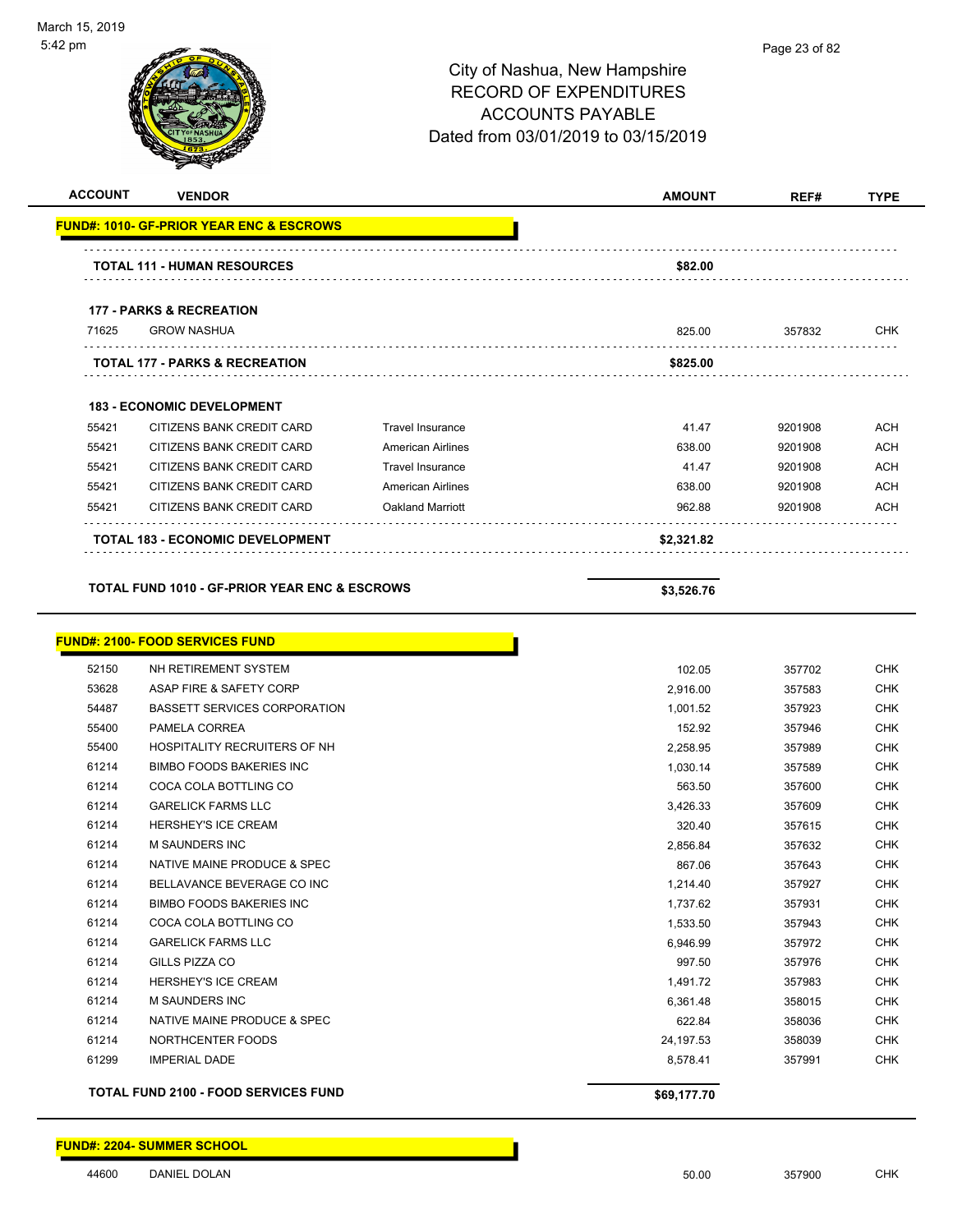| <b>ACCOUNT</b><br><b>VENDOR</b>                         | <b>AMOUNT</b> | REF#   | <b>TYPE</b> |
|---------------------------------------------------------|---------------|--------|-------------|
| <b>TOTAL FUND 2204 - SUMMER SCHOOL</b>                  | \$50.00       |        |             |
| <b>FUND#: 2207- ADULT ED/CONTINUING ED</b>              |               |        |             |
| 61299<br><b>WILLIAM HICKS</b>                           | 54.77         | 357901 | <b>CHK</b>  |
| <b>TOTAL FUND 2207 - ADULT ED/CONTINUING ED</b>         | \$54.77       |        |             |
| <b>FUND#: 2212- ATHLETICS REVENUE FUND</b>              |               |        |             |
| 61299<br>HUDSON TROPHY COMPANY                          | 780.00        | 357990 | <b>CHK</b>  |
| 61299<br>NIXON CO INC                                   | 611.00        | 358038 | <b>CHK</b>  |
| TOTAL FUND 2212 - ATHLETICS REVENUE FUND                | \$1,391.00    |        |             |
| <b>FUND#: 2217- SCHOOL FACILITIES RENTAL</b>            |               |        |             |
| WORK IT DANCE CHALLENGE<br>44590                        | 1,025.00      | 357668 | <b>CHK</b>  |
| <b>TOTAL FUND 2217 - SCHOOL FACILITIES RENTAL</b>       | \$1,025.00    |        |             |
| <b>FUND#: 2222- AFTER SCHOOL PROGRAM</b>                |               |        |             |
| 61299<br><b>GARELICK FARMS LLC</b>                      | 75.07         | 357609 | <b>CHK</b>  |
| 61299<br>HOME DEPOT CREDIT SERV                         | 164.05        | 357617 | <b>CHK</b>  |
| 61299<br>AC MOORE INC                                   | 54.34         | 357918 | <b>CHK</b>  |
| 61299<br>MARKET BASKET ACCT 2589096                     | 6.99          | 358018 | <b>CHK</b>  |
| 61299<br>WB MASON CO INC                                | 515.64        | 358089 | <b>CHK</b>  |
| TOTAL FUND 2222 - AFTER SCHOOL PROGRAM                  | \$816.09      |        |             |
| <b>FUND#: 2247- CULINARY ARTS</b>                       |               |        |             |
| 61135<br>MARKET BASKET ACCT 2589096                     | 36.34         | 357633 | <b>CHK</b>  |
| 61135<br>MARKET BASKET ACCT 2589096                     | 115.57        | 358018 | CHK         |
| 61135<br>US FOODS INC                                   | 148.40        | 358084 | <b>CHK</b>  |
| <b>TOTAL FUND 2247 - CULINARY ARTS</b>                  | \$300.31      |        |             |
| <b>FUND#: 2501- PUBLIC HEALTH CLIENT FEES FUND</b>      |               |        |             |
| 55514<br>TREASURER STATE OF NH                          | 400.00        | 357386 | <b>CHK</b>  |
| <b>TOTAL FUND 2501 - PUBLIC HEALTH CLIENT FEES FUND</b> | \$400.00      |        |             |
| <b>FUND#: 2503- PARKS &amp; REC PROGRAMS FUND</b>       |               |        |             |
| 44549<br><b>BROOKE BAKHIT</b>                           | 50.00         | 357722 | <b>CHK</b>  |
| 44549<br>STELLA BHATTACHARYA                            | 90.00         | 357723 | <b>CHK</b>  |
| 44549<br>DIVYA RAMANIKLAL                               | 190.00        | 357670 | <b>CHK</b>  |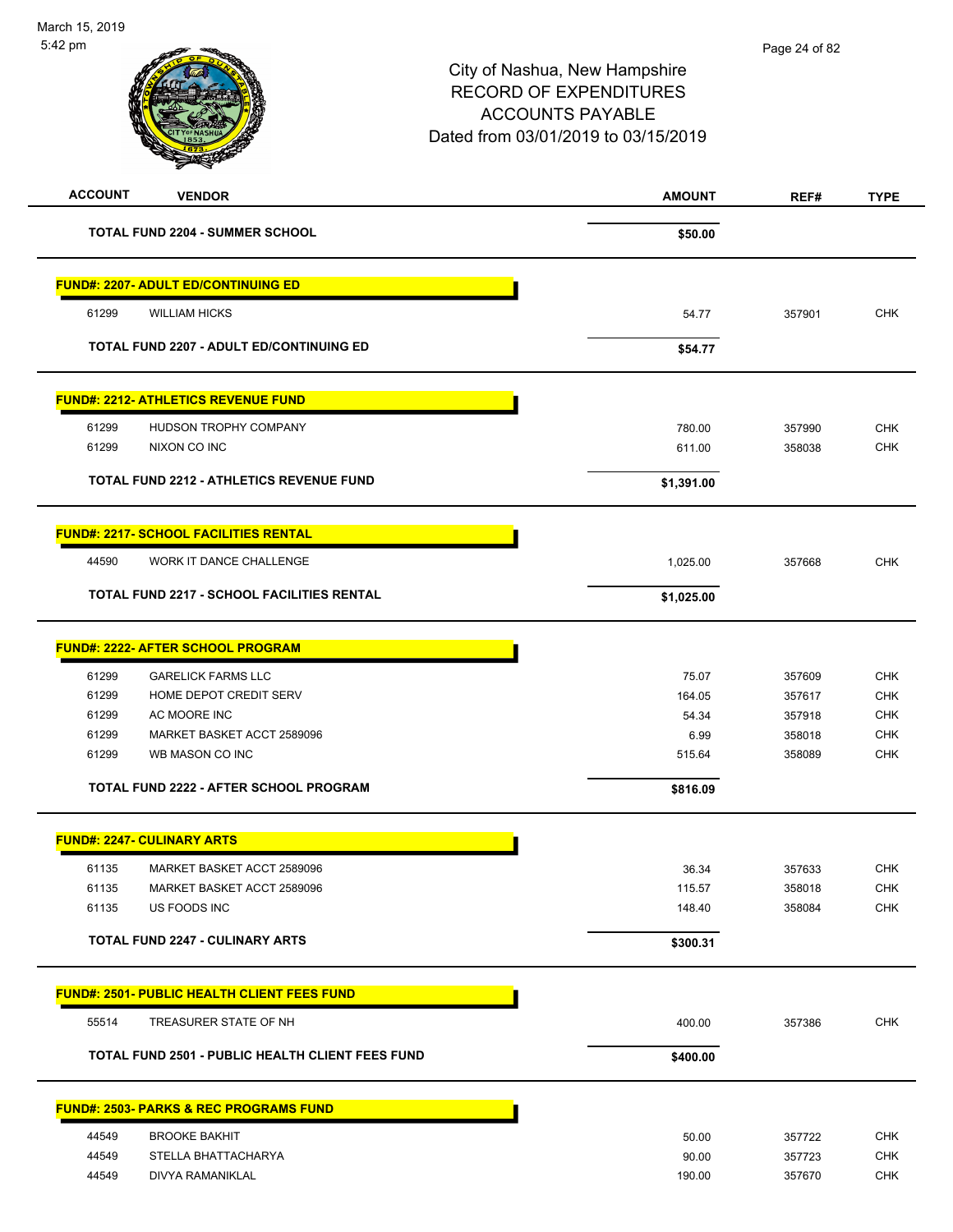| <b>ACCOUNT</b> | <b>VENDOR</b>                                           | <b>AMOUNT</b> | REF#    | <b>TYPE</b> |
|----------------|---------------------------------------------------------|---------------|---------|-------------|
|                | <b>TOTAL FUND 2503 - PARKS &amp; REC PROGRAMS FUND</b>  | \$330.00      |         |             |
|                | <b>FUND#: 2504- HOLMAN STADIUM EVENTS FUND</b>          |               |         |             |
| 54280          | SEVERANCE FAMILY FLOORING LLC                           | 9,427.07      | 357563  | <b>CHK</b>  |
|                | <b>TOTAL FUND 2504 - HOLMAN STADIUM EVENTS FUND</b>     | \$9,427.07    |         |             |
|                | <u> FUND#: 2505- PEG ACCESS CHANNELS FUND</u>           |               |         |             |
| 54114          | DIRECT ENERGY BUSINESS                                  | 78.71         | 357479  | <b>CHK</b>  |
| 54141          | PENNICHUCK WATER WORKS INC                              | 24.94         | 357429  | <b>CHK</b>  |
| 55699          | <b>COMCAST</b>                                          | 10.34         | 357417  | <b>CHK</b>  |
| 55699          | AARDVARK THE DEAN OF CLEAN                              | 195.00        | 357446  | <b>CHK</b>  |
| 61100          | AMAZON.COM LLC                                          | 37.22         | 155529  | <b>ACH</b>  |
| 61299          | AMAZON.COM LLC                                          | 221.54        | 155529  | <b>ACH</b>  |
|                | <b>TOTAL FUND 2505 - PEG ACCESS CHANNELS FUND</b>       | \$567.75      |         |             |
|                | <b>FUND#: 2506- HUNT BLDG FACILITY RENTAL FUND</b>      |               |         |             |
| 54114          | LIBERTY UTILITIES - NH                                  | 602.08        | 357356  | <b>CHK</b>  |
| 54200          | <b>MERRY MAIDS</b>                                      | 392.00        | 357856  | <b>CHK</b>  |
| 54236          | PROTECTION ONE ALARM MONTORING                          | 60.09         | 357548  | <b>CHK</b>  |
| 54280          | SOUTHERN NH PEST CONTROL                                | 53.00         | 357565  | <b>CHK</b>  |
| 61100          | ANCO SIGNS & STAMPS INC                                 | 24.95         | 357784  | <b>CHK</b>  |
|                | <b>TOTAL FUND 2506 - HUNT BLDG FACILITY RENTAL FUND</b> | \$1,132.12    |         |             |
|                | <b>FUND#: 2507- FIRE TRAINING FACILITY RENTAL</b>       |               |         |             |
| 54821          | UNITED SITE SERVICES NORTHEAST                          | 91.92         | 357888  | <b>CHK</b>  |
|                |                                                         |               |         |             |
|                | <b>TOTAL FUND 2507 - FIRE TRAINING FACILITY RENTAL</b>  | \$91.92       |         |             |
|                | <b>FUND#: 2511-201 MAIN STREET RENTAL FUND</b>          |               |         |             |
| 54114          | <b>LIBERTY UTILITIES - NH</b>                           | 2,459.80      | 357359  | <b>CHK</b>  |
| 54141          | PENNICHUCK WATER WORKS INC                              | 378.48        | 357429  | CHK         |
|                | <b>TOTAL FUND 2511 - 201 MAIN STREET RENTAL FUND</b>    | \$2,838.28    |         |             |
|                | <u> FUND#: 3050- POLICE GRANTS FUND</u>                 |               |         |             |
| 55400          | <b>ACT*NYTOA</b><br>CITIZENS BANK CREDIT CARD           | 1,399.96      | 9201908 | ACH         |
|                | <b>TOTAL FUND 3050 - POLICE GRANTS FUND</b>             | \$1,399.96    |         |             |
|                | <u> FUND#: 3068- COMMUNITY SERVICES GRANTS FUND</u>     |               |         |             |
|                |                                                         |               |         |             |
| 55100          | <b>SPRINT</b>                                           | 75.98         | 357767  | <b>CHK</b>  |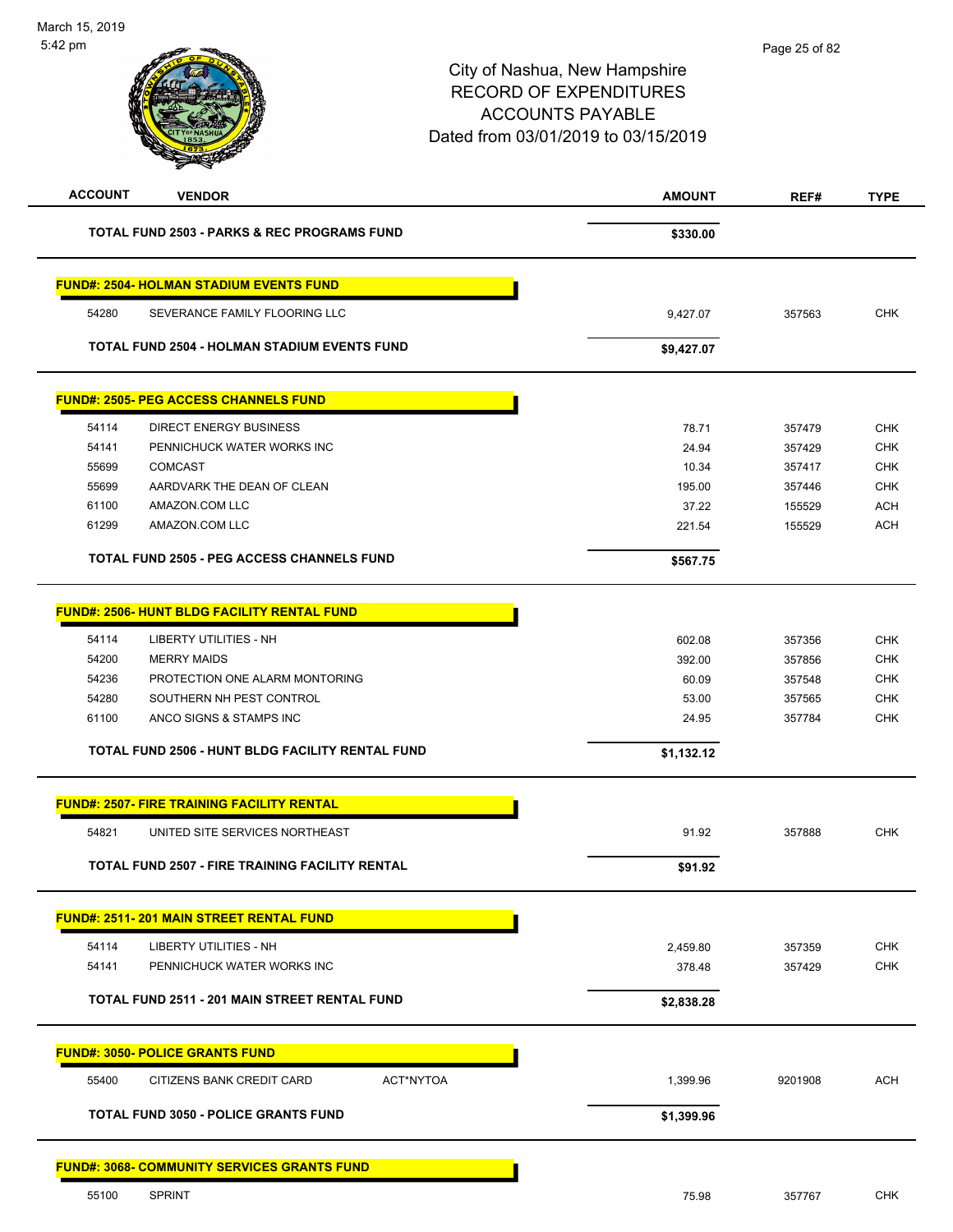

| <b>ACCOUNT</b> | <b>VENDOR</b>                                           | <b>AMOUNT</b>   | REF#             | <b>TYPE</b>              |
|----------------|---------------------------------------------------------|-----------------|------------------|--------------------------|
|                | <b>FUND#: 3068- COMMUNITY SERVICES GRANTS FUND</b>      |                 |                  |                          |
| 55300          | CHELSEA ST GEORGE                                       | 59.10           | 357407           | <b>CHK</b>               |
| 55300          | <b>NICOLE VIAU</b>                                      | 92.94           | 357412           | <b>CHK</b>               |
| 55300          | <b>NICOLE VIAU</b>                                      | 55.10           | 357412           | <b>CHK</b>               |
| 55421          | <b>FOUNDATION FOR HEALTHY</b>                           | 75.00           | 357419           | <b>CHK</b>               |
| 55421          | <b>SKILLPATH SEMINARS</b>                               | 348.00          | 357437           | <b>CHK</b>               |
| 55421          | SAINT ANSELM COLLEGE                                    | 385.00          | 357435           | <b>CHK</b>               |
| 55699          | SOUTHERN NH HIV AIDS                                    | 6,323.00        | 357879           | <b>CHK</b>               |
| 61100          | AMAZON.COM LLC                                          | 134.47          | 155490           | ACH                      |
| 61250          | <b>MARCO</b>                                            | 741.84          | 357852           | <b>CHK</b>               |
| 61917          | WB MASON CO INC                                         | 16.17           | 357894           | <b>CHK</b>               |
| 68235          | SOUTHERN NH HIV AIDS                                    | 562.00          | 357879           | <b>CHK</b>               |
| 68350          | UNITED WAY OF GREATER NASHUA                            | 250.00          | 357889           | <b>CHK</b>               |
| 69025          | SOUTHERN NH HIV AIDS                                    | 1,700.00        | 357879           | <b>CHK</b>               |
|                | <b>TOTAL FUND 3068 - COMMUNITY SERVICES GRANTS FUND</b> | \$10,818.60     |                  |                          |
|                | <b>FUND#: 3070- COMMUNITY HEALTH GRANTS FUND</b>        |                 |                  |                          |
|                |                                                         |                 |                  |                          |
| 55300          | PATRICIA GLASTETTER                                     | 4.18            | 357732           | <b>CHK</b>               |
| 55300          | <b>JESSICA AYALA</b>                                    | 42.92           | 357729           | <b>CHK</b>               |
| 55421          | SAINT ANSELM COLLEGE                                    | 385.00          | 357435           | <b>CHK</b>               |
| 55421          | NH NURSE PRACTITIONER ASSOC                             | 275.00          | 357426           | <b>CHK</b>               |
| 55421<br>55600 | SAINT ANSELM COLLEGE<br><b>ALPHAGRAPHICS</b>            | 385.00          | 357435           | <b>CHK</b><br><b>CHK</b> |
| 61100          | AMAZON.COM LLC                                          | 268.94<br>84.85 | 357448<br>155490 | ACH                      |
| 61100          | AMAZON.COM LLC                                          |                 |                  | <b>ACH</b>               |
| 61142          | AMAZON.COM LLC                                          | 80.44<br>496.57 | 155490<br>155529 | ACH                      |
|                |                                                         |                 |                  |                          |
|                | TOTAL FUND 3070 - COMMUNITY HEALTH GRANTS FUND          | \$2,022.90      |                  |                          |
|                | <b>FUND#: 3080- COMMUNITY DEVELOPMENT GRANTS</b>        |                 |                  |                          |
| 53999          | HOYLE TANNER & ASSOCIATES INC                           | 1,181.92        | 357506           | CHK                      |
|                | TOTAL FUND 3080 - COMMUNITY DEVELOPMENT GRANTS          | \$1,181.92      |                  |                          |
|                | <b>FUND#: 3090- URBAN PROGRAM GRANTS FUND</b>           |                 |                  |                          |
|                |                                                         |                 |                  |                          |
| 55614          | HILLSBOROUGH COUNTY REGISTRY                            | 9.65            | 357501           | <b>CHK</b>               |
| 55614          | HILLSBOROUGH COUNTY REGISTRY                            | 60.00           | 357501           | <b>CHK</b>               |
| 61100          | <b>BLUE RESERVE WATER</b>                               | 74.85           | 357791           | <b>CHK</b>               |
| 61100          | AMAZON.COM LLC<br><b>OVSPEED</b>                        | 26.35           | 155490           | ACH                      |
| 69025<br>69025 | MUNOZ CONSTRUCTION                                      | 1,700.00        | 357403           | <b>CHK</b><br><b>CHK</b> |
|                |                                                         | 20,575.00       | 357401           |                          |
|                | TOTAL FUND 3090 - URBAN PROGRAM GRANTS FUND             | \$22,445.85     |                  |                          |
|                |                                                         |                 |                  |                          |

#### **FUND#: 3120- TRANSIT GRANTS FUND**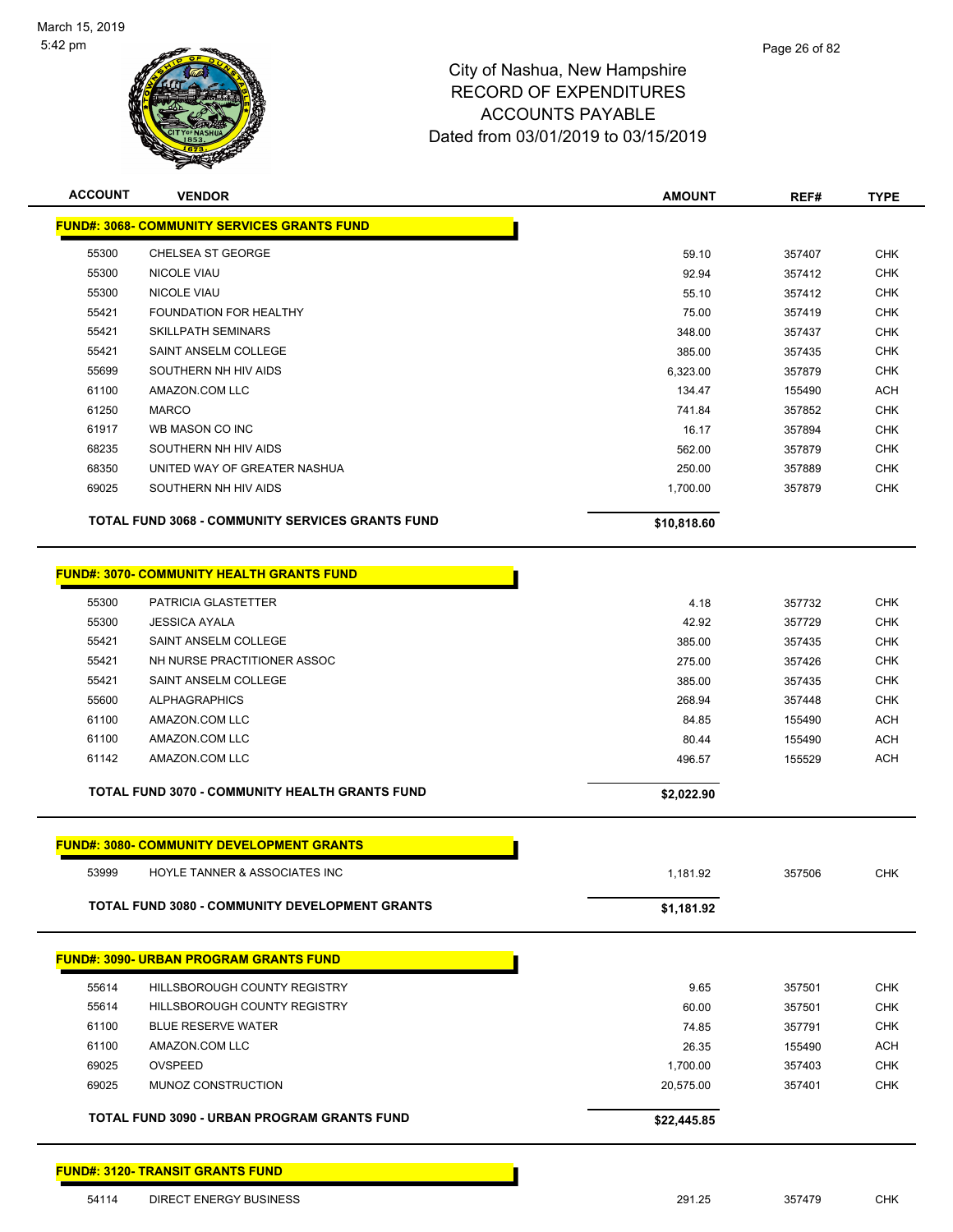

| <b>ACCOUNT</b> | <b>VENDOR</b>                                |                    | <b>AMOUNT</b> | REF#    | <b>TYPE</b> |
|----------------|----------------------------------------------|--------------------|---------------|---------|-------------|
|                | <b>FUND#: 3120- TRANSIT GRANTS FUND</b>      |                    |               |         |             |
| 54114          | <b>DIRECT ENERGY BUSINESS</b>                |                    | 982.87        | 357479  | <b>CHK</b>  |
| 54114          | LIBERTY UTILITIES - NH                       |                    | 211.24        | 357360  | <b>CHK</b>  |
| 54141          | PENNICHUCK WATER WORKS INC                   |                    | 91.47         | 357429  | <b>CHK</b>  |
| 54141          | PENNICHUCK WATER WORKS INC                   |                    | 254.13        | 357429  | <b>CHK</b>  |
| 54141          | PENNICHUCK WATER WORKS INC                   |                    | 139.70        | 357429  | <b>CHK</b>  |
| 54280          | BILLS WORLD CLASS CLEANING SER               |                    | 550.00        | 357459  | <b>CHK</b>  |
| 54280          | F W WEBB COMPANY                             |                    | 1.15          | 357485  | <b>CHK</b>  |
| 54280          | JOYCE COOLING & HEATING INC                  |                    | 89.00         | 357515  | <b>CHK</b>  |
| 54600          | D & R TOWING INC                             |                    | 495.00        | 357476  | <b>CHK</b>  |
| 55109          | CONSOLIDATED COMMUNICATIONS                  |                    | 50.00         | 357418  | <b>CHK</b>  |
| 55118          | <b>SPRINT</b>                                |                    | 21.05         | 357767  | <b>CHK</b>  |
| 55200          | <b>PLAN NH</b>                               |                    | 50.00         | 357546  | <b>CHK</b>  |
| 55400          | CITIZENS BANK CREDIT CARD                    | Southwest Airlines | 1,063.98      | 9201908 | <b>ACH</b>  |
| 55607          | UNITED PARCEL SERVICE                        |                    | 9.90          | 357769  | <b>CHK</b>  |
| 61100          | WB MASON CO INC                              |                    | 113.56        | 357574  | <b>CHK</b>  |
| 61107          | CINTAS #016                                  |                    | 104.26        | 357470  | <b>CHK</b>  |
| 61107          | CINTAS#016                                   |                    | 41.27         | 357800  | <b>CHK</b>  |
| 61299          | <b>ALPHAGRAPHICS</b>                         |                    | 127.39        | 357448  | <b>CHK</b>  |
| 61299          | <b>FASTENAL CO</b>                           |                    | 50.28         | 357486  | <b>CHK</b>  |
| 61299          | <b>FASTENAL CO</b>                           |                    | 4.66          | 357819  | <b>CHK</b>  |
| 61299          | RYDER FLEET PRODUCTS                         |                    | 73.52         | 357874  | <b>CHK</b>  |
| 61799          | SEON SYSTEM SALES INC                        |                    | 197.00        | 155494  | <b>ACH</b>  |
| 61799          | <b>CUMMINS NORTHEAST LLC</b>                 |                    | 2,193.21      | 357475  | <b>CHK</b>  |
| 61799          | <b>GILLIG LLC</b>                            |                    | 474.07        | 357827  | <b>CHK</b>  |
| 61799          | AMAZON.COM LLC                               |                    | 543.08        | 155490  | <b>ACH</b>  |
| 61799          | <b>QUIRK GM PARTS DEPOT</b>                  |                    | 71.80         | 357550  | <b>CHK</b>  |
| 61799          | <b>SANEL NAPA</b>                            |                    | 200.74        | 357559  | <b>CHK</b>  |
| 61799          | <b>QUIRK GM PARTS DEPOT</b>                  |                    | 133.75        | 357872  | <b>CHK</b>  |
| 61799          | NEW ENGLAND KENWORTH                         |                    | 134.00        | 357539  | <b>CHK</b>  |
| 61799          | <b>SANEL NAPA</b>                            |                    | 903.63        | 357559  | <b>CHK</b>  |
| 61799          | <b>CUMMINS NORTHEAST LLC</b>                 |                    | 3,682.25      | 357804  | <b>CHK</b>  |
| 61799          | <b>SANEL NAPA</b>                            |                    | 84.80         | 357559  | <b>CHK</b>  |
| 61799          | <b>SANEL NAPA</b>                            |                    | 18.49         | 357559  | <b>CHK</b>  |
|                | <b>TOTAL FUND 3120 - TRANSIT GRANTS FUND</b> |                    | \$13,452.50   |         |             |

#### **FUND#: 3800- SCHOOL GRANTS FUND**

| 53607 | PETER PRADO                  |                | 280.00   | 358055  | <b>CHK</b> |
|-------|------------------------------|----------------|----------|---------|------------|
| 53614 | <b>JEFF LEVIN</b>            |                | 4.464.00 | 358009  | <b>CHK</b> |
| 53614 | <b>STEVE BLUNT</b>           |                | 600.00   | 357591  | <b>CHK</b> |
| 53614 | <b>STEVE BLUNT</b>           |                | 200.00   | 357932  | <b>CHK</b> |
| 53628 | ROBERT F LUKASIAK JR         |                | 4,110.00 | 357630  | <b>CHK</b> |
| 53628 | <b>CHRISTINE MORRIS</b>      |                | 750.00   | 358028  | <b>CHK</b> |
| 53628 | KATHERINE S GOLTSOV          |                | 25.00    | 357977  | <b>CHK</b> |
| 53628 | ASCENTRIA COMMUNITY SERVICES |                | 106.00   | 357919  | <b>CHK</b> |
| 55200 | NATALIE LAFLAMME             |                | 125.00   | 358005  | <b>CHK</b> |
| 55300 | CITIZENS BANK CREDIT CARD    | <b>JETBLUE</b> | 701.16   | 9201908 | <b>ACH</b> |
| 55300 | ROBERT CLAUSS                |                | 1.424.75 | 357941  | <b>CHK</b> |
|       |                              |                |          |         |            |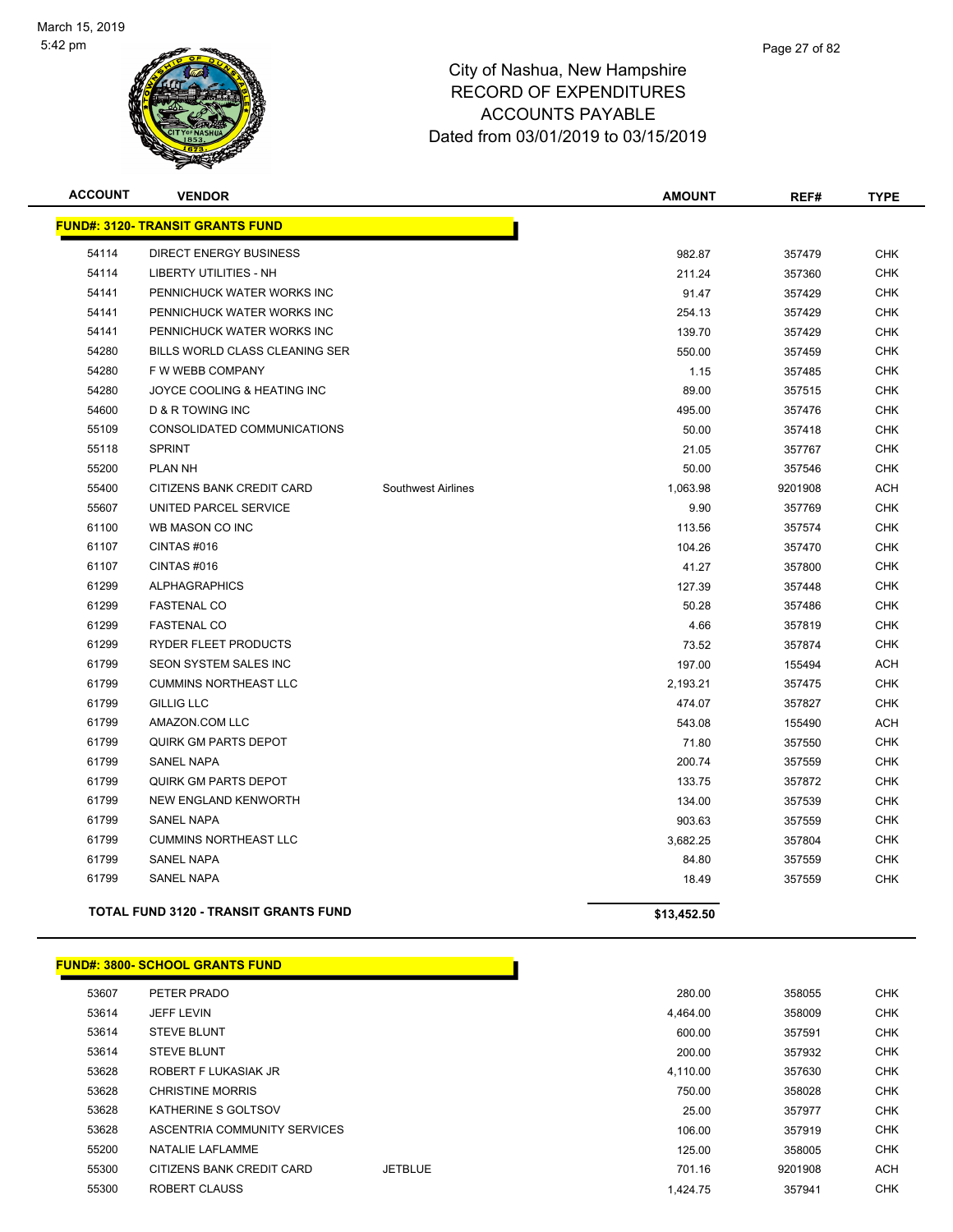

#### Page 28 of 82

### City of Nashua, New Hampshire RECORD OF EXPENDITURES ACCOUNTS PAYABLE Dated from 03/01/2019 to 03/15/2019

| <b>ACCOUNT</b> | <b>VENDOR</b>                               |                              | <b>AMOUNT</b> | REF#    | <b>TYPE</b> |
|----------------|---------------------------------------------|------------------------------|---------------|---------|-------------|
|                | <b>FUND#: 3800- SCHOOL GRANTS FUND</b>      |                              |               |         |             |
| 55400          | CITIZENS BANK CREDIT CARD                   | <b>Southwest Airlines</b>    | 1,656.00      | 9201908 | <b>ACH</b>  |
| 55400          | CITIZENS BANK CREDIT CARD                   | Southwest Airlines           | 240.00        | 9201908 | ACH         |
| 55400          | CITIZENS BANK CREDIT CARD                   | <b>HYATT REGENCY ATLANTA</b> | 712.89        | 9201908 | <b>ACH</b>  |
| 55690          | NASHUA TRANSIT SYSTEM                       |                              | 500.00        | 357578  | <b>CHK</b>  |
| 55690          | CARING HANDS TRANSPORTATION LL              |                              | 6,800.00      | 357595  | <b>CHK</b>  |
| 55690          | CARING HANDS TRANSPORTATION LL              |                              | 4,000.00      | 357937  | CHK         |
| 55690          | DERRY COOPERATIVE SCHOOL DISTR              |                              | 202.20        | 357954  | <b>CHK</b>  |
| 55690          | <b>HOLLIS SCHOOL DISTRICT</b>               |                              | 583.00        | 357985  | <b>CHK</b>  |
| 55690          | HOLLIS-BROOKLINE COOPERATIVE                |                              | 583.00        | 357986  | <b>CHK</b>  |
| 55690          | <b>NRT BUS INC</b>                          |                              | 1,725.00      | 358041  | <b>CHK</b>  |
| 55690          | VAN POOL TRANSPORTATION                     |                              | 616.00        | 358085  | <b>CHK</b>  |
| 55690          | FIRST STUDENT INC                           |                              | 220.68        | 357966  | <b>CHK</b>  |
| 61135          | PRO-ED                                      |                              | 80.30         | 357649  | <b>CHK</b>  |
| 61135          | CYNTHIA MICHAUD                             |                              | 93.48         | 357636  | <b>CHK</b>  |
| 61135          | <b>SCHOOL SPECIALTY</b>                     |                              | 37.95         | 357656  | <b>CHK</b>  |
| 61135          | <b>MAKERBOT INDUSTRIES LLC</b>              |                              | 325.44        | 155497  | <b>ACH</b>  |
| 61299          | <b>FIRST</b>                                |                              | 186.90        | 357965  | <b>CHK</b>  |
| 61299          | LEARNING RESOURCES/ED INSIGHTS              |                              | 109.99        | 357625  | <b>CHK</b>  |
| 61299          | <b>SCHOOL SPECIALTY</b>                     |                              | 161.70        | 357656  | <b>CHK</b>  |
| 61299          | WB MASON CO INC                             |                              | 182.56        | 358089  | <b>CHK</b>  |
| 61299          | WB MASON CO INC                             |                              | 494.83        | 357665  | <b>CHK</b>  |
| 61299          | SONOVA USA INC                              |                              | 219.99        | 358074  | <b>CHK</b>  |
| 61875          | <b>KAREN BENZEKRI</b>                       |                              | 290.67        | 357929  | <b>CHK</b>  |
| 61875          | ASME                                        |                              | 281.50        | 357584  | <b>CHK</b>  |
| 61875          | AMAZON.COM LLC                              |                              | 40.78         | 155496  | <b>ACH</b>  |
| 61875          | <b>WILSON LANGUAGE</b>                      |                              | 701.78        | 358090  | <b>CHK</b>  |
| 71221          | COMPUTER HUT dba IT INSIDERS                |                              | 26,692.50     | 357619  | <b>CHK</b>  |
| 71221          | AMAZON.COM LLC                              |                              | 429.98        | 155496  | <b>ACH</b>  |
| 71221          | COMPUTER HUT dba IT INSIDERS                |                              | 6,146.25      | 357619  | <b>CHK</b>  |
| 71228          | COMPUTER HUT dba IT INSIDERS                |                              | 3,600.00      | 357619  | <b>CHK</b>  |
| 71228          | <b>GALE/CENGAGE LEARNING</b>                |                              | 250.00        | 357971  | <b>CHK</b>  |
| 71999          | HOME DEPOT CREDIT SERVICE                   |                              | 1,472.60      | 357577  | <b>CHK</b>  |
| 71999          | PRO AV SYSTEMS INC                          |                              | 3,652.00      | 358056  | <b>CHK</b>  |
| 71999          | RICE MACHINERY INC                          |                              | 6,575.00      | 358061  | <b>CHK</b>  |
| 71999          | <b>TEQUIPMENT.NET</b>                       |                              | 242.35        | 358081  | <b>CHK</b>  |
|                | <b>TOTAL FUND 3800 - SCHOOL GRANTS FUND</b> |                              | \$82,893.23   |         |             |

## **FUND#: 3810- FOOD SERVICE GRANTS FUND**

| 61214 | M SAUNDERS INC        |  |
|-------|-----------------------|--|
| 61214 | <b>M SAUNDERS INC</b> |  |
| 61214 | M SAUNDERS INC        |  |
| 61214 | <b>M SAUNDERS INC</b> |  |
| 61214 | <b>M SAUNDERS INC</b> |  |
| 61214 | <b>M SAUNDERS INC</b> |  |
| 61214 | <b>M SAUNDERS INC</b> |  |
| 61214 | M SAUNDERS INC        |  |
| 61214 | <b>M SAUNDERS INC</b> |  |
|       |                       |  |

n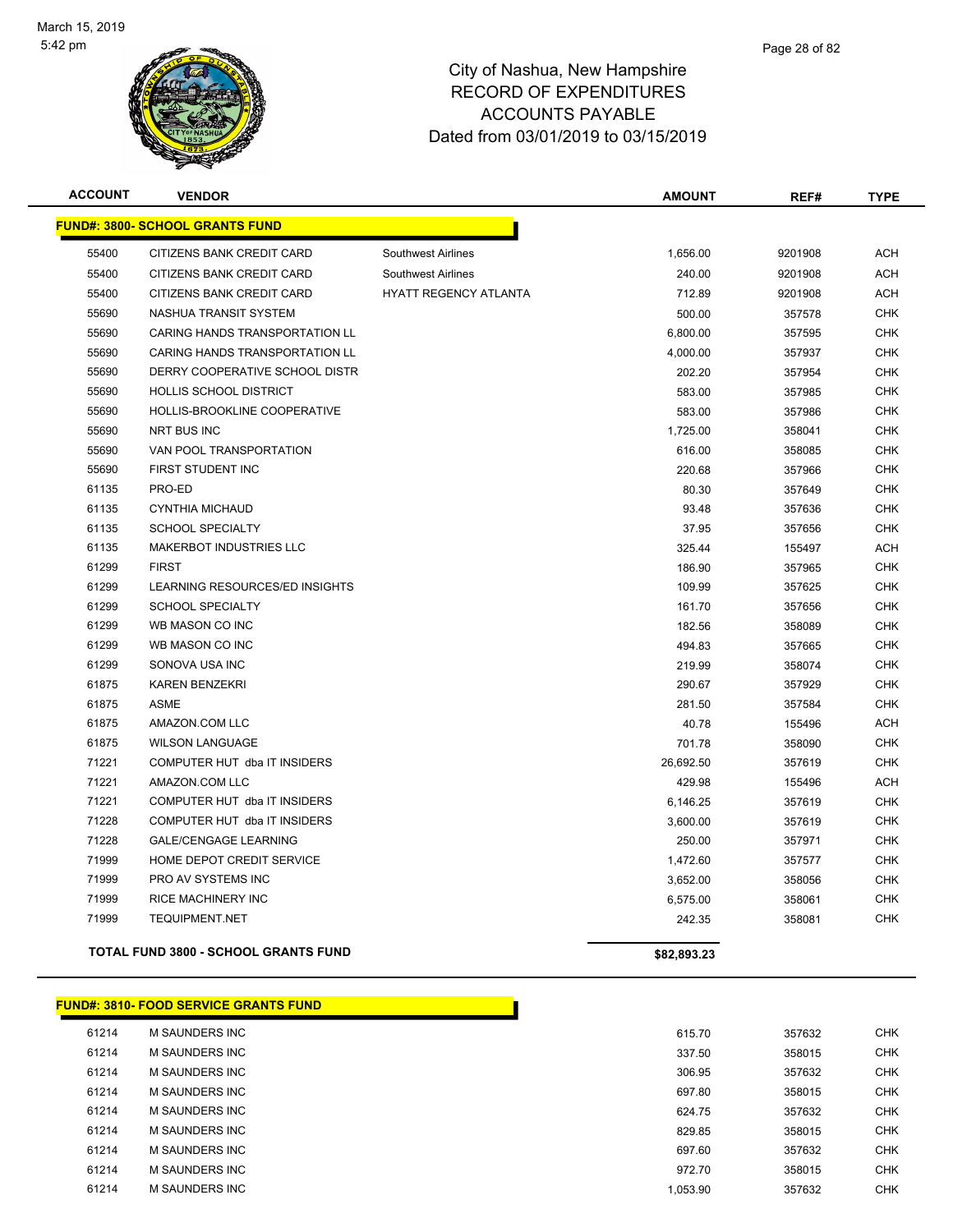

| <b>ACCOUNT</b> | <b>VENDOR</b>                                     |                         | <b>AMOUNT</b> | REF#    | <b>TYPE</b> |
|----------------|---------------------------------------------------|-------------------------|---------------|---------|-------------|
|                | <b>FUND#: 3810- FOOD SERVICE GRANTS FUND</b>      |                         |               |         |             |
| 61214          | M SAUNDERS INC                                    |                         | 258.65        | 358015  | <b>CHK</b>  |
| 61214          | <b>M SAUNDERS INC</b>                             |                         | 209.55        | 357632  | <b>CHK</b>  |
| 61214          | <b>M SAUNDERS INC</b>                             |                         | 383.40        | 358015  | <b>CHK</b>  |
| 61214          | <b>M SAUNDERS INC</b>                             |                         | 533.85        | 357632  | <b>CHK</b>  |
| 61214          | <b>M SAUNDERS INC</b>                             |                         | 688.10        | 358015  | <b>CHK</b>  |
|                |                                                   |                         |               |         |             |
|                | <b>TOTAL FUND 3810 - FOOD SERVICE GRANTS FUND</b> |                         | \$8,210.30    |         |             |
|                | <b>FUND#: 4005- TRAFFIC VIOLATIONS FUND</b>       |                         |               |         |             |
| 45400          | <b>JACQUELINE BOUCHER</b>                         |                         | 35.00         | 357461  | <b>CHK</b>  |
| 55100          | <b>SPRINT</b>                                     |                         | 297.42        | 357767  | <b>CHK</b>  |
| 55607          | MAILINGS UNLIMITED - MVR                          |                         | 212.00        | 155464  | <b>ACH</b>  |
|                | <b>TOTAL FUND 4005 - TRAFFIC VIOLATIONS FUND</b>  |                         | \$544.42      |         |             |
|                |                                                   |                         |               |         |             |
|                | <b>FUND#: 4025- DOJ DRUG FORFEITURE FUND</b>      |                         |               |         |             |
| 54100          | <b>EVERSOURCE</b>                                 |                         | 193.81        | 357349  | <b>CHK</b>  |
| 54899          | LITCHFIELD VANTAGE LLC                            |                         | 546.68        | 357518  | <b>CHK</b>  |
| 55699          | <b>COMCAST</b>                                    |                         | 313.16        | 357417  | <b>CHK</b>  |
| 55699          | TRANSUNION RISK & ALTERNATIVE                     |                         | 110.00        | 357567  | <b>CHK</b>  |
| 55699          | CITIZENS BANK CREDIT CARD                         | Wheelabrator Technology | 171.60        | 9201908 | <b>ACH</b>  |
| 56347          | NASHUA YOUTH COUNCIL                              |                         | 1,200.00      | 357897  | <b>CHK</b>  |
| 71000          | CITIZENS BANK CREDIT CARD                         | STI Inc                 | 79.49         | 9201908 | <b>ACH</b>  |
| 71000          | CITIZENS BANK CREDIT CARD                         | Amazon                  | 252.18        | 9201908 | <b>ACH</b>  |
| 81500          | <b>VEHICLES</b>                                   |                         | 2,325.24      | 357744  | <b>CHK</b>  |
|                | <b>TOTAL FUND 4025 - DOJ DRUG FORFEITURE FUND</b> |                         | \$5,192.16    |         |             |
|                |                                                   |                         |               |         |             |
|                | <b>FUND#: 4053- FIRE REGIONAL HAZMAT FUND</b>     |                         |               |         |             |
| 71000          | <b>ARISTATEK INC</b>                              |                         | 2,490.00      | 357451  | <b>CHK</b>  |
|                | TOTAL FUND 4053 - FIRE REGIONAL HAZMAT FUND       |                         | \$2,490.00    |         |             |
|                | <b>FUND#: 4085- RIVERFRONT PROMENADE TIF FUND</b> |                         |               |         |             |
| 54280          | THE DOTY GROUP INC                                |                         | 1,350.00      | 357812  | <b>CHK</b>  |
|                | TOTAL FUND 4085 - RIVERFRONT PROMENADE TIF FUND   |                         |               |         |             |
|                |                                                   |                         | \$1,350.00    |         |             |
|                | <b>FUND#: 4090- LIB-LOST/DAMAGED BOOK FINES</b>   |                         |               |         |             |
| 61299          | WB MASON CO INC                                   |                         | 32.98         | 357894  | <b>CHK</b>  |
| 61807          | RODGERS MEMORIAL LIBRARY                          |                         | 12.49         | 357555  | <b>CHK</b>  |
| 61814          | AMAZON.COM LLC                                    |                         | 50.91         | 155529  | <b>ACH</b>  |
| 61814          | <b>MIDWEST TAPE</b>                               |                         | 69.59         | 357859  | <b>CHK</b>  |
|                |                                                   |                         |               |         |             |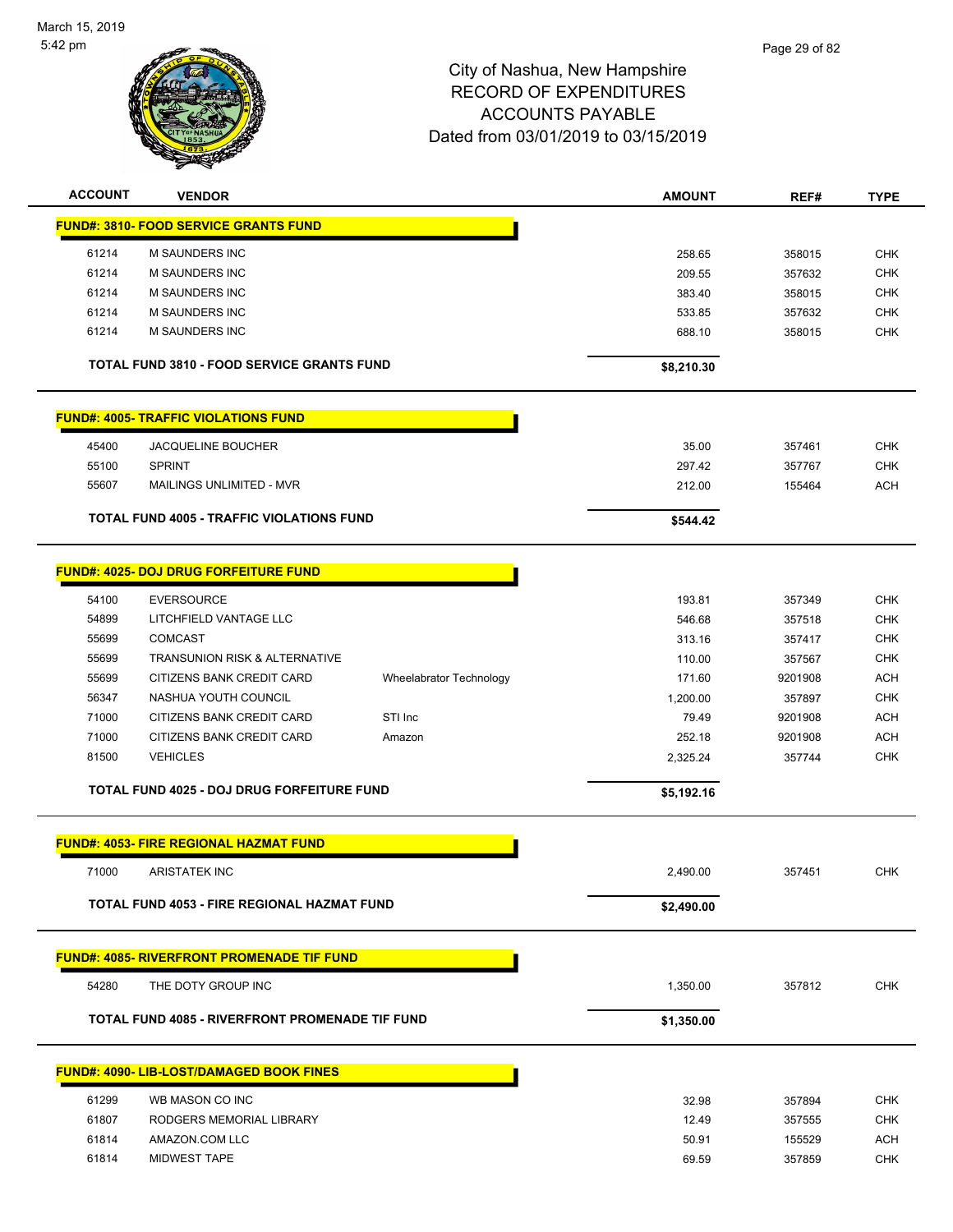| <b>ACCOUNT</b> | <b>VENDOR</b>                                        | <b>AMOUNT</b> | REF#   | <b>TYPE</b> |
|----------------|------------------------------------------------------|---------------|--------|-------------|
|                | TOTAL FUND 4090 - LIB-LOST/DAMAGED BOOK FINES        | \$165.97      |        |             |
|                | <b>FUND#: 5000- CAP PROJECTS-GEN GOVT BLDGS</b>      |               |        |             |
| 81200          | HOME DEPOT CREDIT SERVICE 3073                       | 138.66        | 357503 | <b>CHK</b>  |
| 81200          | NASHUA WALLPAPER & PAINT CO                          | 671.84        | 357538 | <b>CHK</b>  |
| 81200          | SAM'S CLUB DIRECT-0860                               | 419.96        | 357556 | <b>CHK</b>  |
|                | <b>TOTAL FUND 5000 - CAP PROJECTS-GEN GOVT BLDGS</b> | \$1,230.46    |        |             |
|                |                                                      |               |        |             |
|                | <b>FUND#: 5050- CAP PROJECTS-COMMUNICATIONS</b>      |               |        |             |
| 81300          | MOTOROLA SOLUTIONS INC                               | 7,061.29      | 357422 | <b>CHK</b>  |
|                | TOTAL FUND 5050 - CAP PROJECTS-COMMUNICATIONS        | \$7,061.29    |        |             |
|                | <b>FUND#: 5100- CAP PROJECTS-ECONOMIC DEV</b>        |               |        |             |
| 53142          | FULL CIRCLE CONSULTING LLC                           | 4,000.00      | 155531 | <b>ACH</b>  |
| 54210          | L & H SIGN COMPANY INC                               | 38,958.00     | 155532 | <b>ACH</b>  |
|                | <b>TOTAL FUND 5100 - CAP PROJECTS-ECONOMIC DEV</b>   | \$42,958.00   |        |             |
|                |                                                      |               |        |             |
|                | <b>FUND#: 5700- CAP PROJECTS-BROAD ST PARKWAY</b>    |               |        |             |
| 81700          | HAYNER SWANSON INC                                   | 1,267.50      | 357500 | <b>CHK</b>  |
| 81700          | <b>EVERSOURCE</b>                                    | 22.67         | 357349 | <b>CHK</b>  |
| 81700          | PENNICHUCK WATER WORKS INC                           | 632.20        | 357429 | <b>CHK</b>  |
| 81700          | <b>LIBERTY UTILITIES - NH</b>                        | 1,638.80      | 357364 | <b>CHK</b>  |
| 81700          | PENNICHUCK WATER WORKS INC                           | 53.66         | 357429 | <b>CHK</b>  |
| 81700          | <b>KERRY FIRE PROTECTION INC</b>                     | 308.00        | 357517 | <b>CHK</b>  |
|                | TOTAL FUND 5700 - CAP PROJECTS-BROAD ST PARKWAY      | \$3,922.83    |        |             |
|                | <b>FUND#: 6000- SOLID WASTE FUND</b>                 |               |        |             |
| 12400          | W L FRENCH EXCAVATING CORP                           | 9,240.80      | 357893 | <b>CHK</b>  |
| 54100          | <b>EVERSOURCE</b>                                    | 642.72        | 357350 | <b>CHK</b>  |
| 54141          | PENNICHUCK WATER WORKS INC                           | 358.87        | 357429 | <b>CHK</b>  |
| 54200          | BILLS WORLD CLASS CLEANING SER                       | 780.00        | 357459 | <b>CHK</b>  |
| 54600          | <b>MILTON CAT</b>                                    | 633.50        | 357420 | <b>CHK</b>  |
| 54600          | <b>MILTON CAT</b>                                    | 162.00        | 357421 | <b>CHK</b>  |
| 54600          | BRENNTAG LUBRICANTS NORTHEAST                        | 1,920.63      | 357462 | <b>CHK</b>  |
| 54600          | CARPARTS DISTRIBUTION CENTER,                        | 250.35        | 357467 | <b>CHK</b>  |
| 54600          | ENVIRONMENTAL EQUIPMENT SALES                        | 1,202.08      | 357484 | <b>CHK</b>  |
| 54600          | <b>FASTENAL CO</b>                                   | 54.17         | 357486 | <b>CHK</b>  |
| 54600          | MAJESTIC MOTORS INC                                  | 60.00         | 357521 | <b>CHK</b>  |
| 54600          | MCNEILUS TRUCK & MANUFACTURING                       | 156.91        | 357532 | <b>CHK</b>  |
| 54600          | NEW ENGLAND KENWORTH                                 | 25.40         | 357540 | <b>CHK</b>  |
| 54600          | OMNI SERVICES INC                                    | 8.00          | 357543 | <b>CHK</b>  |
| 54600          | SANEL NAPA                                           | 106.72        | 357560 | <b>CHK</b>  |
|                |                                                      |               |        |             |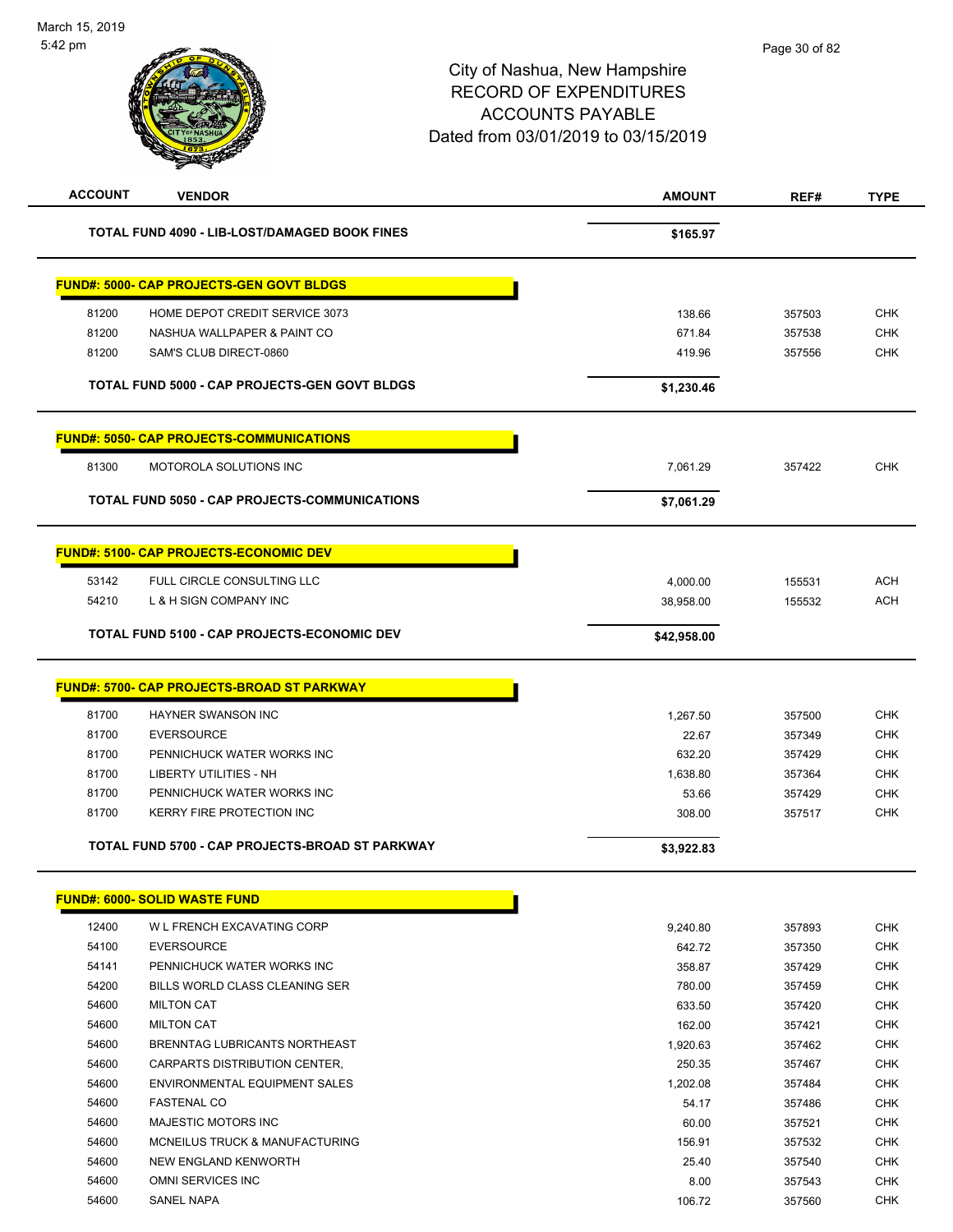

| <b>ACCOUNT</b> | <b>VENDOR</b>                             | <b>AMOUNT</b> | REF#   | <b>TYPE</b> |
|----------------|-------------------------------------------|---------------|--------|-------------|
|                | <b>FUND#: 6000- SOLID WASTE FUND</b>      |               |        |             |
| 54600          | <b>SANEL NAPA</b>                         | 140.25        | 357562 | <b>CHK</b>  |
| 54600          | <b>MILTON CAT</b>                         | 738.59        | 357756 | <b>CHK</b>  |
| 54600          | CARPARTS DISTRIBUTION CENTER,             | 107.64        | 357797 | <b>CHK</b>  |
| 54600          | FREIGHTLINER OF NH INC                    | 285.09        | 357824 | <b>CHK</b>  |
| 54600          | MCDEVITT TRUCKS INC                       | 14.83         | 357854 | <b>CHK</b>  |
| 54600          | MCNEILUS TRUCK & MANUFACTURING            | 675.64        | 357855 | <b>CHK</b>  |
| 54625          | DONALD SAYLER TRANSPORT LLC               | 1,365.00      | 155491 | <b>ACH</b>  |
| 55307          | <b>SARAH O HYLAND</b>                     | 55.48         | 357385 | <b>CHK</b>  |
| 55307          | SARAH O HYLAND                            | 22.45         | 357741 | <b>CHK</b>  |
| 55421          | TREASURER STATE OF NH                     | 75.00         | 357701 | <b>CHK</b>  |
| 55607          | UNITED PARCEL SERVICE                     | 136.58        | 357769 | <b>CHK</b>  |
| 55699          | <b>INTERSTATE REFRIGERANT</b>             | 384.00        | 357510 | <b>CHK</b>  |
| 61107          | UNIFIRST CORPORATION                      | 169.16        | 357570 | <b>CHK</b>  |
| 61107          | UNIFIRST CORPORATION                      | 169.16        | 357887 | <b>CHK</b>  |
| 61307          | SHATTUCK MALONE OIL CO                    | 2,335.70      | 357436 | <b>CHK</b>  |
| 61560          | <b>ISCO INDUSTRIES</b>                    | 264.78        | 357845 | <b>CHK</b>  |
| 61705          | <b>GCR TIRES AND SERVICE</b>              | 837.00        | 357491 | <b>CHK</b>  |
| 61705          | MAYNARD & LESIEUR INC                     | 1,935.18      | 357523 | <b>CHK</b>  |
| 75100          | US BANK N.A. (091000022)                  | 42,000.00     | 155506 | <b>ACH</b>  |
| 75200          | US BANK N.A. (091000022)                  | 14,875.00     | 155506 | <b>ACH</b>  |
| 81650          | NORTHEAST EARTH MECHANICS INC             | 15,475.00     | 155493 | <b>ACH</b>  |
| 81650          | NORTHEAST EARTH MECHANICS INC             | 67,917.00     | 357542 | <b>CHK</b>  |
|                | <b>TOTAL FUND 6000 - SOLID WASTE FUND</b> | \$165,580.68  |        |             |
|                | <b>FUND#: 6200- WASTEWATER FUND</b>       |               |        |             |

#### er and the state of the state of the state of the state of the state of the state of the state of the state of the state of the state of the state of the state of the state of the state of the state of the state of the sta And the set of the set of the set of the set of the set of the set of the set of the set of the set of the set of the set of the set of the set of the set of the set of the set of the set of the set of the set of the set o WRIGHT-PIERCE 2,618.47 155495 ACH CHEMSERVE ENVIRONMENTAL ANALYS 110.00 357469 CHK 53107 EASTERN ANALYTICAL INC **EASTERN ANALYTICAL INC Analyzis CHK** CHK MAILINGS UNLIMITED 854.39 357520 CHK 53467 PENNICHUCK WATER WORKS INC NEWSLEY AND RELEASED A SUMMON RELEASED A SUMMON RELEASED A SUMMON RELEASED A SUMMON RELEASED A SUMMON RELEASED A SUMMON RELEASED A SUMMON RELEASED A SUMMON RELEASED A SUMMON RELEASED A SUMM LIBERTY UTILITIES - NH 61.74 357354 CHK DIRECT ENERGY BUSINESS 15,138.81 357479 CHK DIRECT ENERGY BUSINESS 15,173.24 357811 CHK PENNICHUCK WATER WORKS INC 4,956.17 357429 CHK 54141 PENNICHUCK WATER WORKS INC **16.19** 357764 CHK AQUA SOLUTIONS INC 4,220.00 357450 CHK F W WEBB COMPANY 18.33 357485 CHK HAJOCA CORPORATION 181.17 357498 CHK 54487 M & M ELECTRICAL SUPPLY CO INC **Example 20 Set of Contract Contract Contract Contract Contract Contract C**  MCMASTER-CARR 130.24 357531 CHK MOTION INDUSTRIES INC 96.21 357536 CHK PROCESS DISTRIBUTORS INC 2,718.00 357547 CHK SANEL NAPA 215.66 357560 CHK WALKER WELLINGTON 2,395.05 357573 CHK FASTENAL CO 458.79 357819 CHK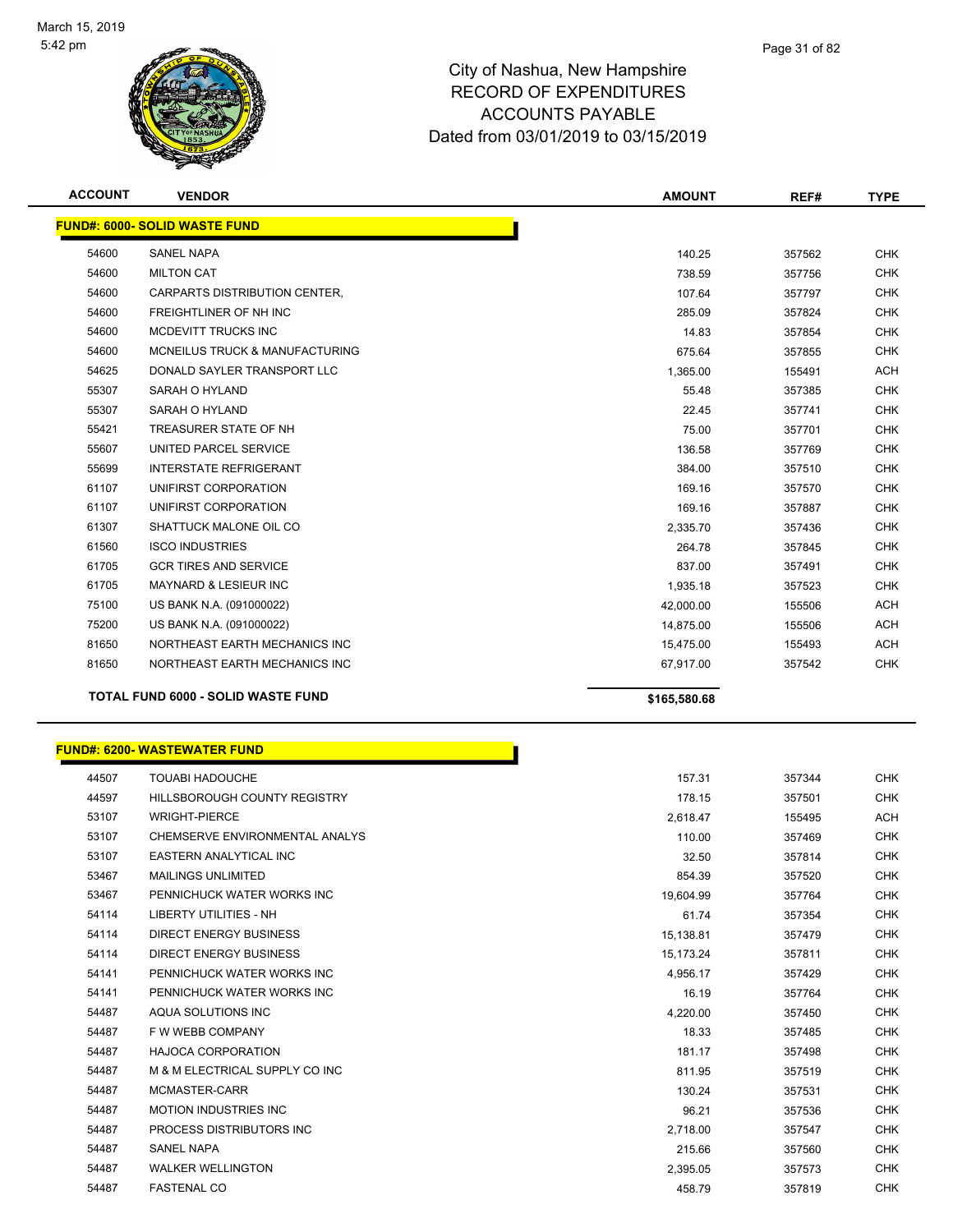

| <b>ACCOUNT</b> | <b>VENDOR</b>                            | <b>AMOUNT</b> | REF#   | <b>TYPE</b> |
|----------------|------------------------------------------|---------------|--------|-------------|
|                | <b>FUND#: 6200- WASTEWATER FUND</b>      |               |        |             |
| 54487          | <b>HAJOCA CORPORATION</b>                | 325.39        | 357834 | <b>CHK</b>  |
| 54487          | KOMLINE-SANDERSON                        | 2,151.92      | 357846 | <b>CHK</b>  |
| 54487          | <b>MOTION INDUSTRIES INC</b>             | 5,133.18      | 357861 | <b>CHK</b>  |
| 54600          | DONOVAN SPRING CO INC                    | 693.74        | 357482 | <b>CHK</b>  |
| 54600          | <b>MAYNARD &amp; LESIEUR INC</b>         | 129.64        | 357528 | <b>CHK</b>  |
| 54600          | <b>SANEL NAPA</b>                        | 8.98          | 357560 | <b>CHK</b>  |
| 54600          | CARPARTS DISTRIBUTION CENTER,            | 212.45        | 357797 | <b>CHK</b>  |
| 54600          | <b>CUES INC</b>                          | 2,497.52      | 357802 | <b>CHK</b>  |
| 55109          | CONSOLIDATED COMMUNICATIONS              | 79.80         | 357418 | <b>CHK</b>  |
| 55118          | VERIZON WIRELESS-342053899-003           | 120.03        | 357444 | <b>CHK</b>  |
| 55118          | <b>SPRINT</b>                            | 92.83         | 357767 | <b>CHK</b>  |
| 55699          | CHEMSERVE ENVIRONMENTAL ANALYS           | 45.00         | 357469 | <b>CHK</b>  |
| 55699          | <b>CRYSTAL ROCK</b>                      | 262.66        | 357749 | <b>CHK</b>  |
| 55699          | PROGRESSIVE ALARM SERVICES INC           | 3,597.00      | 357870 | <b>CHK</b>  |
| 55699          | SAFETY KLEEN SYSTEMS INC                 | 598.71        | 357875 | <b>CHK</b>  |
| 61100          | WB MASON CO INC                          | 62.99         | 357574 | <b>CHK</b>  |
| 61107          | UNIFIRST CORPORATION                     | 344.52        | 357570 | <b>CHK</b>  |
| 61107          | UNIFIRST CORPORATION                     | 438.97        | 357887 | <b>CHK</b>  |
| 61149          | <b>VWR INTERNATIONAL</b>                 | 983.46        | 357572 | <b>CHK</b>  |
| 61156          | UNIVAR USA INC                           | 1,860.00      | 357571 | <b>CHK</b>  |
| 61156          | UNIVAR USA INC                           | 1,860.00      | 357890 | <b>CHK</b>  |
| 61299          | <b>FASTENAL CO</b>                       | 24.53         | 357819 | <b>CHK</b>  |
| 61299          | <b>GRAINGER</b>                          | 155.10        | 357829 | <b>CHK</b>  |
| 61299          | OMEGA INDUSTRIAL SUPPLY                  | 368.96        | 357866 | <b>CHK</b>  |
| 61428          | <b>IMPERIAL DADE</b>                     | 95.83         | 357508 | <b>CHK</b>  |
| 61428          | <b>GRAINGER</b>                          | 537.96        | 357829 | <b>CHK</b>  |
| 81200          | EVOQUA WATER TECHNOLOGIES LLC            | 62,812.00     | 357818 | <b>CHK</b>  |
| 81700          | DEFELICE CORPORATION                     | 44,841.73     | 155488 | <b>ACH</b>  |
| 81700          | <b>WRIGHT-PIERCE</b>                     | 287.28        | 155495 | <b>ACH</b>  |
|                | <b>TOTAL FUND 6200 - WASTEWATER FUND</b> | \$200,769.54  |        |             |

## **FUND#: 6500- PROPERTY & CASUALTY FUND**

| 54267 | TREASURER STATE OF NH          | 100.00   | 357768 | <b>CHK</b> |
|-------|--------------------------------|----------|--------|------------|
| 55307 | <b>JENNIFER DESHAIES</b>       | 27.92    | 357391 | <b>CHK</b> |
| 55307 | ROSS DUGAS                     | 19.84    | 357393 | <b>CHK</b> |
| 59207 | APEX PHYSICAL THERAPY          | 191.10   | 357682 | <b>CHK</b> |
| 59207 | APPLE NASHUA LLC               | 1,392.02 | 357683 | <b>CHK</b> |
| 59207 | <b>CPTE NASHUA</b>             | 406.00   | 357684 | <b>CHK</b> |
| 59207 | DARTMOUTH HITCHCOCK BEDFORD    | 215.00   | 357686 | <b>CHK</b> |
| 59207 | DARTMOUTH HITCHCOCK CLINIC     | 1,044.91 | 357687 | <b>CHK</b> |
| 59207 | FOUR SEASONS ORTHOPEDIC CENTER | 144.75   | 357688 | <b>CHK</b> |
| 59207 | INJURED WORKERS PHARMACY LLC   | 140.99   | 357689 | <b>CHK</b> |
| 59207 | <b>JAMES FOLEY</b>             | 205.92   | 357691 | <b>CHK</b> |
| 59207 | ORTHOPEDIC PHYSICAL THERAPY    | 210.00   | 357693 | <b>CHK</b> |
| 59207 | PERFORMANCE REHAB INC          | 255.00   | 357694 | <b>CHK</b> |
| 59207 | PIERRE DIONNE MD PC            | 2.210.00 | 357695 | <b>CHK</b> |
| 59207 | PINNACLE REHABILITATION        | 423.00   | 357696 | <b>CHK</b> |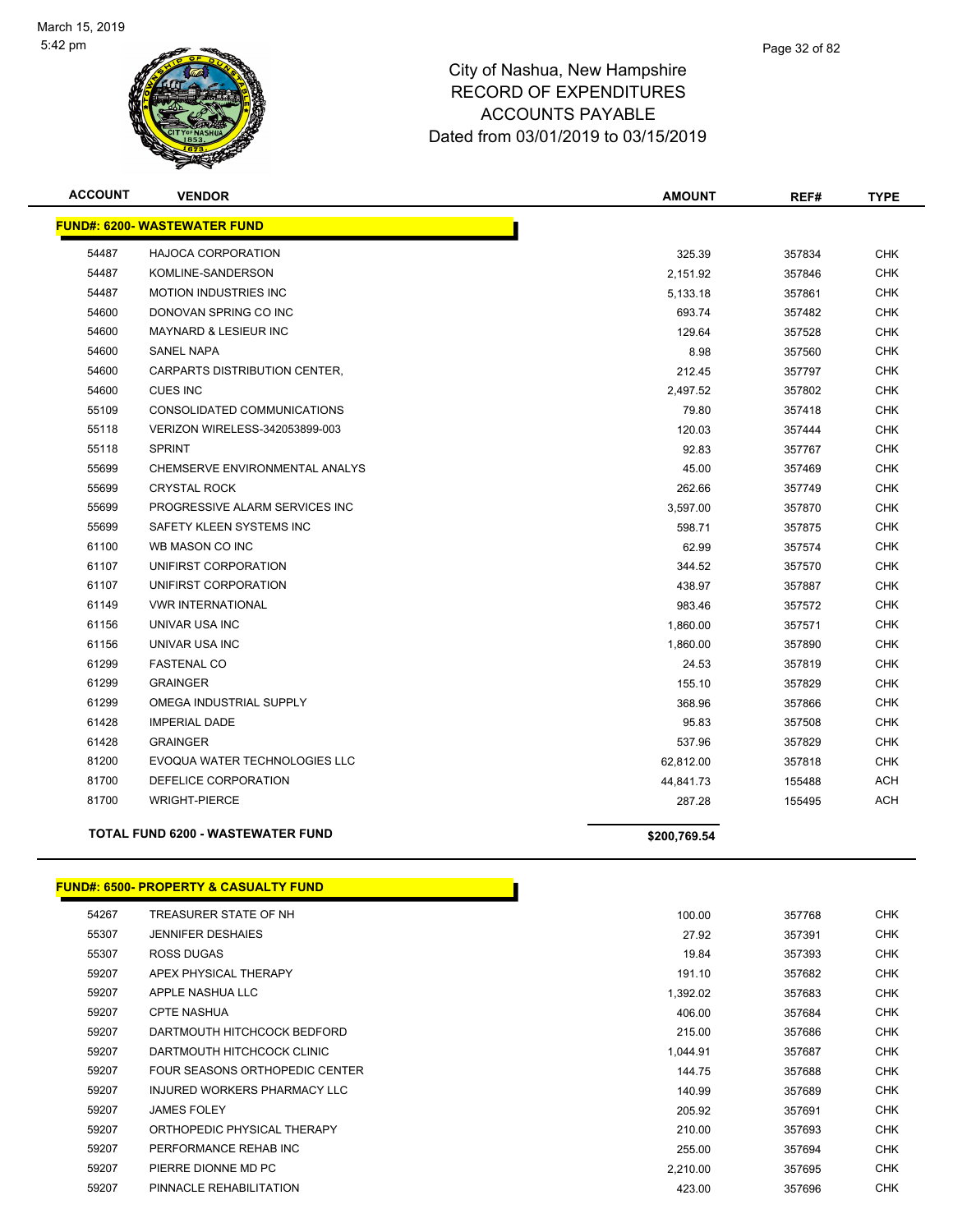

| <b>ACCOUNT</b> | <b>VENDOR</b>                                         | <b>AMOUNT</b> | REF#   | <b>TYPE</b> |
|----------------|-------------------------------------------------------|---------------|--------|-------------|
|                | <b>FUND#: 6500- PROPERTY &amp; CASUALTY FUND</b>      |               |        |             |
| 59207          | ST JOSEPHS HOSPITAL                                   | 4,542.40      | 357697 | <b>CHK</b>  |
| 59207          | SURGI-CARE INC                                        | 150.00        | 357698 | <b>CHK</b>  |
| 59207          | TPN MEDICAL CONSULTING LLC                            | 1,150.00      | 357699 | <b>CHK</b>  |
| 59207          | URGENT CARE AT BEDFORD                                | 646.00        | 357700 | <b>CHK</b>  |
| 59207          | <b>MICHAEL COLE</b>                                   | 11.30         | 357724 | <b>CHK</b>  |
| 59207          | SHARE HEALTH DATA                                     | 161.36        | 358108 | <b>CHK</b>  |
| 59207          | APPLE NASHUA LLC                                      | 837.16        | 358110 | <b>CHK</b>  |
| 59207          | CONNECTIONS PHYSICAL THERAPY                          | 342.00        | 358111 | <b>CHK</b>  |
| 59207          | <b>CPTE NASHUA</b>                                    | 484.00        | 358112 | <b>CHK</b>  |
| 59207          | DARTMOUTH HITCHCOCK CLINIC                            | 810.00        | 358113 | <b>CHK</b>  |
| 59207          | <b>DEVINE MILLIMET &amp; BRANCH PA</b>                | 1,442.49      | 358114 | <b>CHK</b>  |
| 59207          | <b>ELLIOT HOSPITAL</b>                                | 558.00        | 358115 | <b>CHK</b>  |
| 59207          | ELLIOT PROFESSIONAL SERVICES                          | 217.00        | 358116 | <b>CHK</b>  |
| 59207          | FOUNDATION MEDICAL PARTNERS                           | 578.00        | 358117 | <b>CHK</b>  |
| 59207          | <b>FOUR SEASONS ORTHOPEDIC CENTER</b>                 | 258.00        | 358118 | <b>CHK</b>  |
| 59207          | <b>HERNER CHIROPRACTIC</b>                            | 1,220.00      | 358119 | <b>CHK</b>  |
| 59207          | <b>MARY HITCHCOCK MEMORIAL HOSP</b>                   | 95.00         | 358120 | <b>CHK</b>  |
| 59207          | ORTHOPEDIC PHYSICAL THERAPY                           | 570.00        | 358121 | <b>CHK</b>  |
| 59207          | PERFORMANCE REHAB INC                                 | 950.00        | 358122 | <b>CHK</b>  |
| 59207          | RESULTS CHIROPRACTIC PLLC                             | 169.00        | 358124 | <b>CHK</b>  |
| 59207          | <b>SCOTT RICARD</b>                                   | 78.26         | 358125 | <b>CHK</b>  |
| 59207          | LORI SMOCK-JOYAL                                      | 180.00        | 358126 | <b>CHK</b>  |
| 59207          | SO NH REGIONAL MEDICAL CENTER                         | 791.04        | 358127 | <b>CHK</b>  |
| 59207          | ST JOSEPHS HOSPITAL                                   | 336.00        | 358128 | <b>CHK</b>  |
| 59207          | STONERIVER PHARMACY SOLUTIONS                         | 530.58        | 358129 | <b>CHK</b>  |
| 59225          | LEHMANN LAW OFFICE PLLC                               | 60,000.00     | 357703 | <b>CHK</b>  |
| 59250          | <b>J LAWRENCE HALL INC</b>                            | 7,092.25      | 357690 | <b>CHK</b>  |
| 59275          | ALLIANCE BUS GROUP INC                                | 408.08        | 357681 | <b>CHK</b>  |
| 59275          | <b>CUSTOM COACH</b>                                   | 227.32        | 357685 | <b>CHK</b>  |
| 59275          | MINUTEMAN TRUCKS INC                                  | 2,672.43      | 357692 | <b>CHK</b>  |
| 59275          | <b>JANICE BRADLEY</b>                                 | 6,800.00      | 357705 | <b>CHK</b>  |
| 59275          | SPORTWORKS NORTHWEST INC                              | 255.00        | 358109 | <b>CHK</b>  |
| 59275          | PORTLAND GLASS                                        | 150.00        | 358123 | <b>CHK</b>  |
| 68360          | <b>CULLENCOLLIMORE PLLC</b>                           | 507.50        | 357803 | <b>CHK</b>  |
|                | <b>TOTAL FUND 6500 - PROPERTY &amp; CASUALTY FUND</b> | \$102,206.62  |        |             |
|                | <u> FUND#: 6600- BENEFITS SELF INSURANCE FUND</u>     |               |        |             |

|       | <b>FUND#: 6600- BENEFITS SELF INSURANCE FUND</b> |                              |           |         |
|-------|--------------------------------------------------|------------------------------|-----------|---------|
| 21516 | BOSTON MUTUAL LIFE INSURANCE                     |                              | 5.201.69  | 155460  |
| 21520 | COLONIAL LIFE AND ACCIDENT INS                   |                              | 948.54    | 155471  |
| 21520 | COLONIAL LIFE AND ACCIDENT INS                   |                              | 2.067.50  | 155510  |
| 21990 | LORRAINE BERTRAND                                |                              | 238.68    | 357456  |
| 52809 | DEANNE HARRIS                                    |                              | 78.00     | 357381  |
| 52809 | MASSAGE BY MOLLY LLC                             |                              | 210.00    | 357522  |
| 52809 | CITIZENS BANK CREDIT CARD                        | 4allpromos.com               | 730.00    | 9201908 |
| 52809 | CITIZENS BANK CREDIT CARD                        | <b>Health Promotions Now</b> | 1.235.58  | 9201908 |
| 52809 | CITIZENS BANK CREDIT CARD                        | Positive Promotions          | 180.95    | 9201908 |
| 59500 | NORTHEAST DELTA DENTAL                           |                              | 24.368.95 | 155462  |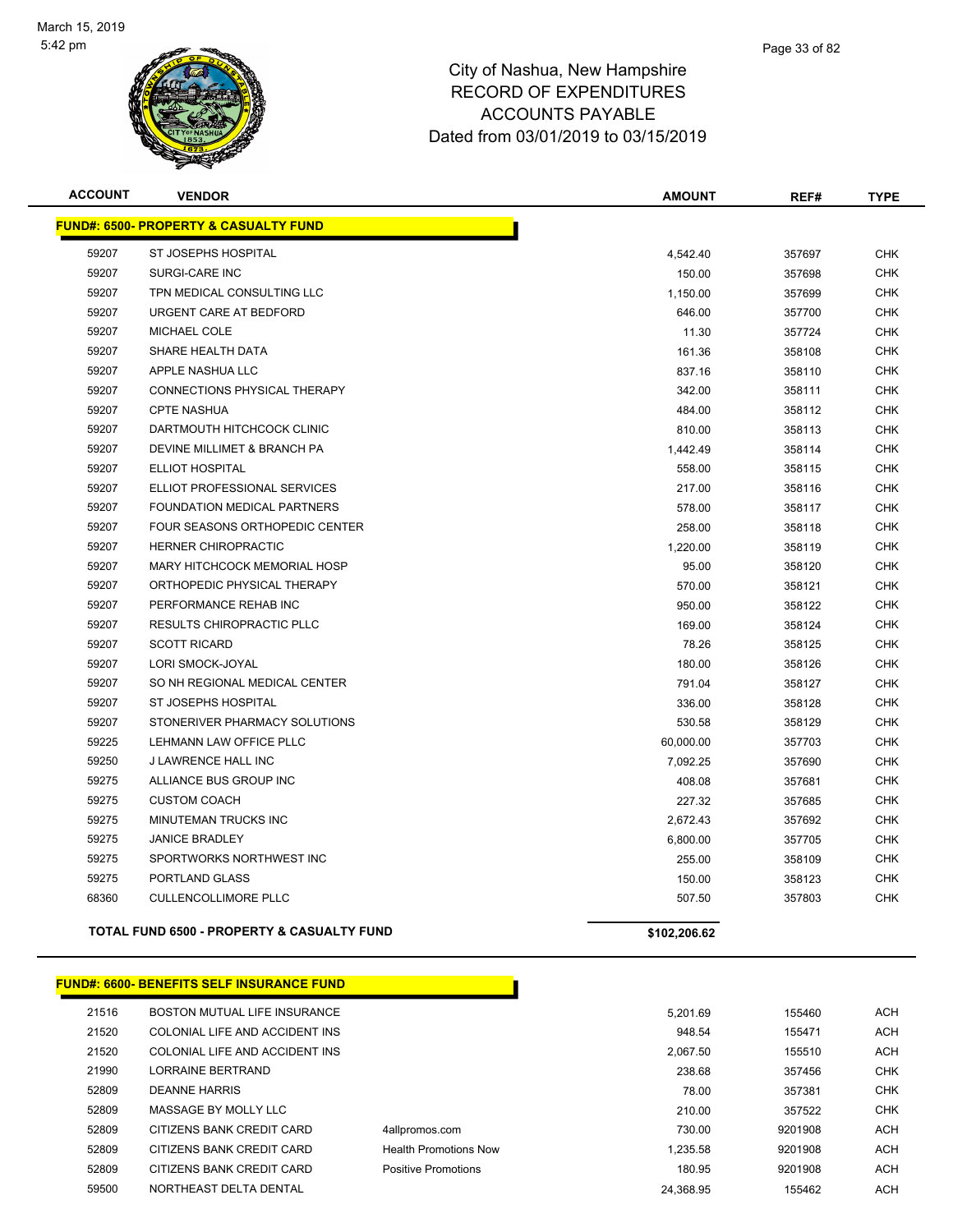

| <b>ACCOUNT</b> | <b>VENDOR</b>                                         | <b>AMOUNT</b>  | REF#   | <b>TYPE</b> |
|----------------|-------------------------------------------------------|----------------|--------|-------------|
|                | <b>FUND#: 6600- BENEFITS SELF INSURANCE FUND</b>      |                |        |             |
| 59500          | ANTHEM BCBS OF NE                                     | 66,312.18      | 155502 | <b>ACH</b>  |
| 59507          | ANTHEM BCBS OF NE                                     | 134,620.00     | 155466 | <b>ACH</b>  |
| 59507          | ANTHEM BCBS OF NE                                     | 138,708.24     | 155502 | <b>ACH</b>  |
| 59507          | ANTHEM BCBS OF NE                                     | 474,626.87     | 155466 | <b>ACH</b>  |
| 59507          | ANTHEM BCBS OF NE                                     | 576,011.51     | 155502 | <b>ACH</b>  |
| 59507          | ANTHEM BCBS OF NE                                     | 53,888.09      | 155466 | <b>ACH</b>  |
| 59507          | ANTHEM BCBS OF NE                                     | 57,369.49      | 155502 | <b>ACH</b>  |
| 59507          | <b>HEALTH PLANS INC</b>                               | 210,573.78     | 155461 | <b>ACH</b>  |
| 59507          | <b>HEALTH PLANS INC</b>                               | 132,165.55     | 155499 | <b>ACH</b>  |
| 59507          | <b>HEALTH PLANS INC</b>                               | 206,222.47     | 155538 | <b>ACH</b>  |
| 59525          | NORTHEAST DELTA DENTAL                                | 102,803.44     | 155462 | <b>ACH</b>  |
| 59525          | NORTHEAST DELTA DENTAL                                | 106,782.47     | 155503 | <b>ACH</b>  |
|                | TOTAL FUND 6600 - BENEFITS SELF INSURANCE FUND        | \$2,295,343.98 |        |             |
|                | <b>FUND#: 7026- CAPITAL EQUIPMENT RESERVE FUND</b>    |                |        |             |
| 81300          | FORMAX - DIV BESCORP INC                              | 7,430.00       | 357704 | <b>CHK</b>  |
| 81500          | MHQ MUNICIPAL VEHICLES                                | 39,998.60      | 357858 | <b>CHK</b>  |
| 81500          | HOWARD P FAIRFIELD LLC                                | 71,856.50      | 357839 | <b>CHK</b>  |
| 81500          | MHQ MUNICIPAL VEHICLES                                | 43,588.75      | 357533 | <b>CHK</b>  |
|                |                                                       |                |        |             |
|                | TOTAL FUND 7026 - CAPITAL EQUIPMENT RESERVE FUND      | \$162,873.85   |        |             |
|                | <b>FUND#: 7078- CITY BUILDINGS ETF</b>                |                |        |             |
| 81200          | <b>SMRT INC</b>                                       | 7,840.00       | 357564 | <b>CHK</b>  |
| 81200          | SPEEDYS HVAC                                          | 5,925.00       | 357880 | <b>CHK</b>  |
|                | <b>TOTAL FUND 7078 - CITY BUILDINGS ETF</b>           |                |        |             |
|                |                                                       | \$13,765.00    |        |             |
|                | <b>FUND#: 7504- ETF CONTRIB EDGEWOOD-DEED FUND</b>    |                |        |             |
| 61299          | HARDY DORIC INC                                       | 975.00         | 357499 | <b>CHK</b>  |
|                | TOTAL FUND 7504 - ETF CONTRIB EDGEWOOD-DEED FUND      | \$975.00       |        |             |
|                | <u> FUND#: 7506- ETF CONTRIB-WOODLAWN CEMETERY</u>    |                |        |             |
| 54280          | <b>TRAUMA SERVICES</b>                                | 4,496.16       | 357883 | <b>CHK</b>  |
|                | TOTAL FUND 7506 - ETF CONTRIB-WOODLAWN CEMETERY       | \$4,496.16     |        |             |
|                | <b>FUND#: 7546- LIB-VIRGINIA CARR BLOOMFIELD</b>      |                |        |             |
| 55699          | <b>BIGRAPHICS INC</b>                                 | 3,695.86       | 357458 | <b>CHK</b>  |
|                | <b>TOTAL FUND 7546 - LIB-VIRGINIA CARR BLOOMFIELD</b> | \$3,695.86     |        |             |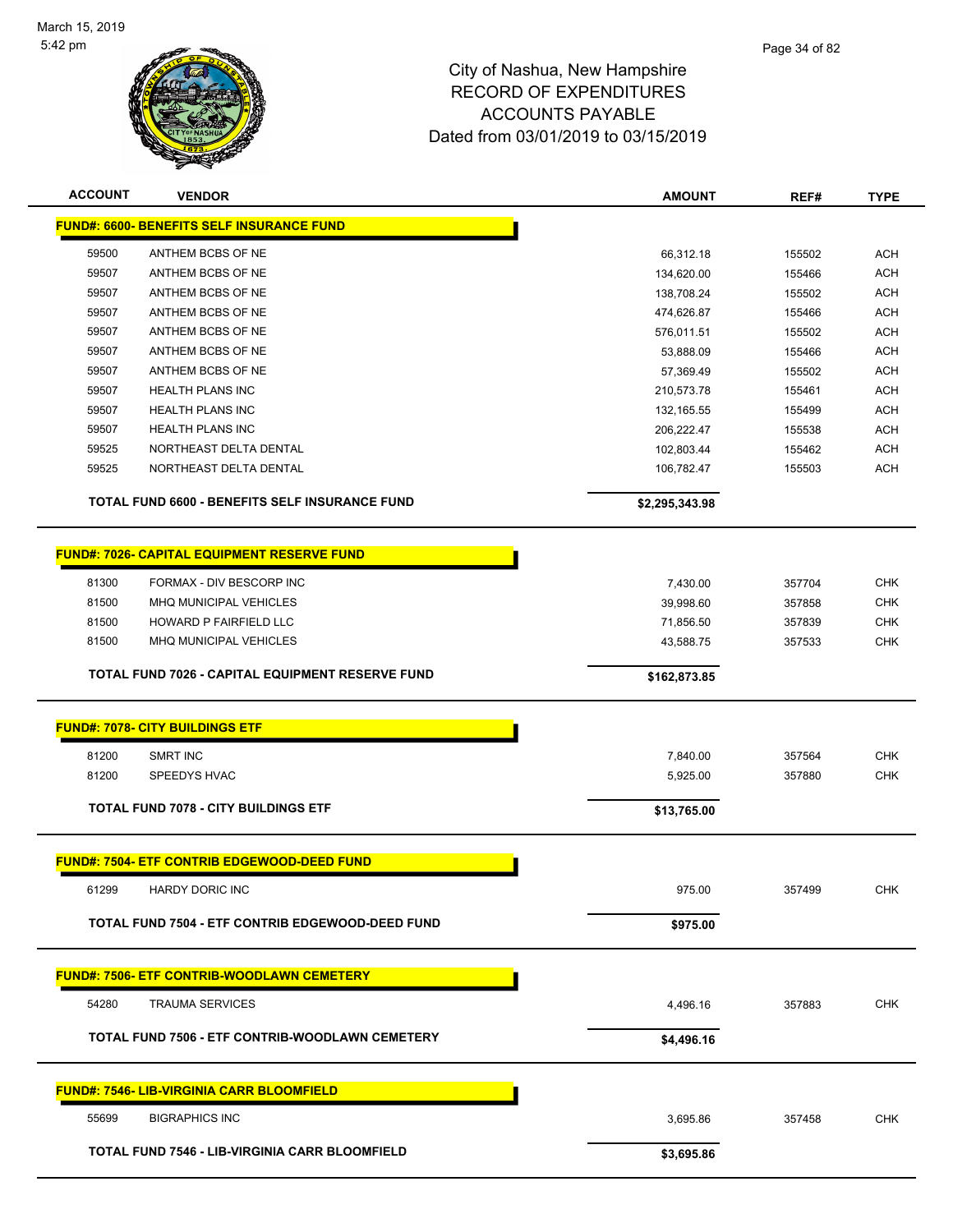

| <b>ACCOUNT</b> | <b>VENDOR</b>                                       | <b>AMOUNT</b> | REF#   | <b>TYPE</b> |
|----------------|-----------------------------------------------------|---------------|--------|-------------|
|                | <b>FUND#: 7549- LIBRARY-MISC LIB DONATIONS</b>      |               |        |             |
| 68322          | AMAZON.COM LLC                                      | 181.67        | 155490 | <b>ACH</b>  |
| 68322          | AMAZON.COM LLC                                      | 149.91        | 155529 | <b>ACH</b>  |
| 68322          | <b>GROW NASHUA</b>                                  | 500.00        | 357832 | <b>CHK</b>  |
|                | <b>TOTAL FUND 7549 - LIBRARY-MISC LIB DONATIONS</b> | \$831.58      |        |             |
|                | <b>FUND#: 7565- SCHOOL RELATED PROGRAMS-ETF</b>     |               |        |             |
| 61135          | NEW LEDA LANES INC                                  | 126.00        | 357628 | <b>CHK</b>  |
| 71999          | HOME DEPOT CREDIT SERVICE                           | 1,528.00      | 357577 | <b>CHK</b>  |
|                | TOTAL FUND 7565 - SCHOOL RELATED PROGRAMS-ETF       | \$1,654.00    |        |             |
|                | <b>FUND#: 8063- LIBRARY-HENRY STEARNS FUND</b>      |               |        |             |
| 61807          | <b>BAKER &amp; TAYLOR</b>                           | 163.14        | 357452 | <b>CHK</b>  |
| 61807          | <b>BAKER &amp; TAYLOR</b>                           | 111.60        | 357787 | <b>CHK</b>  |
| 61814          | <b>RANDOM HOUSE LLC</b>                             | 30.00         | 357551 | <b>CHK</b>  |
|                | <b>TOTAL FUND 8063 - LIBRARY-HENRY STEARNS FUND</b> | \$304.74      |        |             |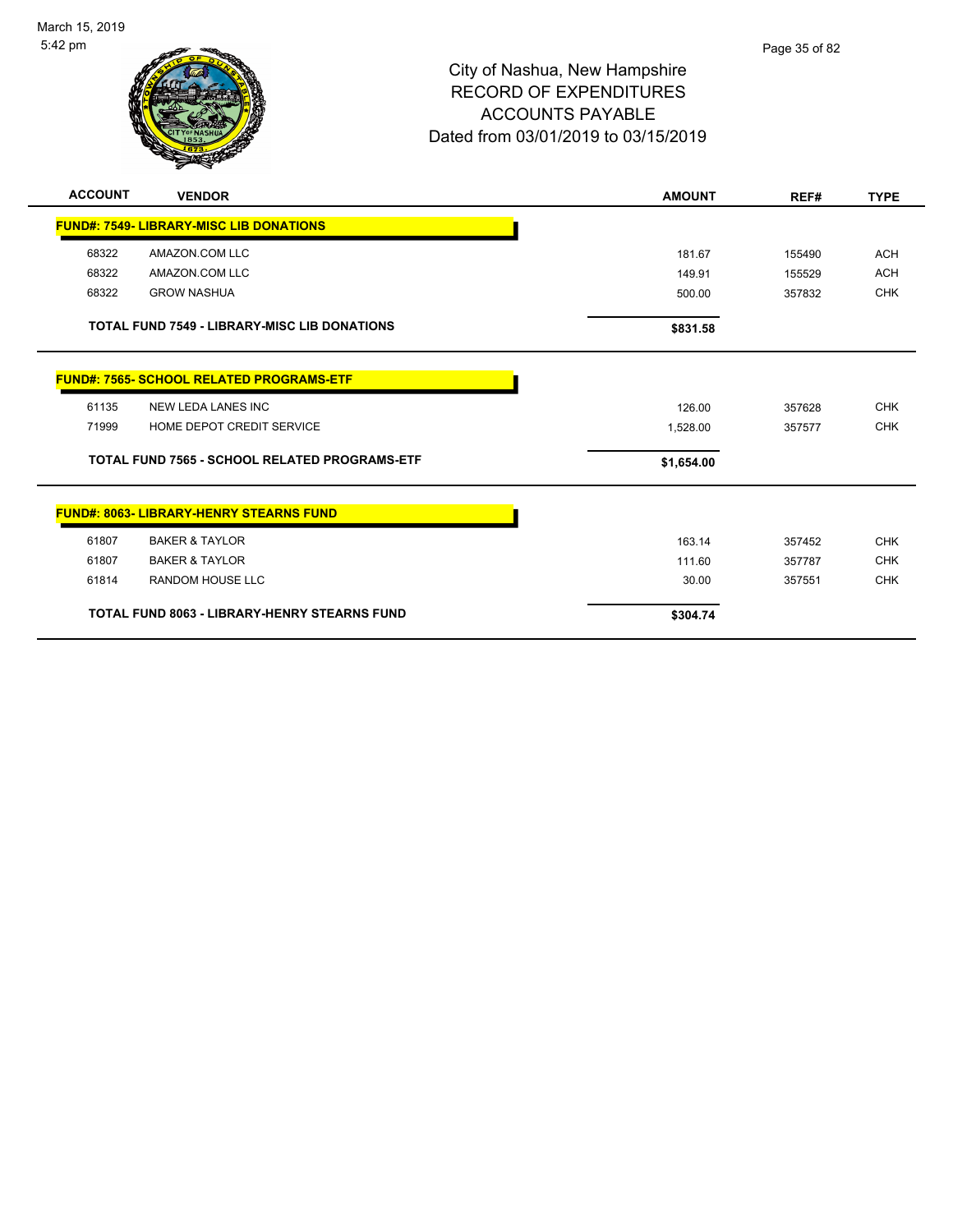

| ACCOUNT | <b>VENDOR</b> |                                        | <b>AMOUNT</b><br>REF# | <b>TYPE</b> |
|---------|---------------|----------------------------------------|-----------------------|-------------|
|         |               | <b>EXPENDITURE SUMMARY BY FUND</b>     | <b>AMOUNT</b>         |             |
|         | 1000          | <b>GENERAL FUND</b>                    | 5,979,105.79          |             |
|         | 1001          | <b>GF-CAPITAL IMPROVEMENTS</b>         | 66,306.12             |             |
|         | 1010          | <b>GF-PRIOR YEAR ENC &amp; ESCROWS</b> | 3,526.76              |             |
|         | 2100          | <b>FOOD SERVICES FUND</b>              | 69,177.70             |             |
|         | 2204          | SUMMER SCHOOL                          | 50.00                 |             |
|         | 2207          | ADULT ED/CONTINUING ED                 | 54.77                 |             |
|         | 2212          | ATHLETICS REVENUE FUND                 | 1,391.00              |             |
|         | 2217          | SCHOOL FACILITIES RENTAL               | 1,025.00              |             |
|         | 2222          | AFTER SCHOOL PROGRAM                   | 816.09                |             |
|         | 2247          | <b>CULINARY ARTS</b>                   | 300.31                |             |
|         | 2501          | PUBLIC HEALTH CLIENT FEES FUND         | 400.00                |             |
|         | 2503          | PARKS & REC PROGRAMS FUND              | 330.00                |             |
|         | 2504          | <b>HOLMAN STADIUM EVENTS FUND</b>      | 9,427.07              |             |
|         | 2505          | PEG ACCESS CHANNELS FUND               | 567.75                |             |
|         | 2506          | HUNT BLDG FACILITY RENTAL FUND         | 1,132.12              |             |
|         | 2507          | FIRE TRAINING FACILITY RENTAL          | 91.92                 |             |
|         | 2511          | 201 MAIN STREET RENTAL FUND            | 2,838.28              |             |
|         | 3050          | POLICE GRANTS FUND                     | 1,399.96              |             |
|         | 3068          | COMMUNITY SERVICES GRANTS FUND         | 10,818.60             |             |
|         | 3070          | COMMUNITY HEALTH GRANTS FUND           | 2,022.90              |             |
|         | 3080          | COMMUNITY DEVELOPMENT GRANTS           | 1,181.92              |             |
|         | 3090          | URBAN PROGRAM GRANTS FUND              | 22,445.85             |             |
|         | 3120          | <b>TRANSIT GRANTS FUND</b>             | 13,452.50             |             |
|         | 3800          | SCHOOL GRANTS FUND                     | 82,893.23             |             |
|         | 3810          | FOOD SERVICE GRANTS FUND               | 8,210.30              |             |
|         | 4005          | <b>TRAFFIC VIOLATIONS FUND</b>         | 544.42                |             |
|         | 4025          | DOJ DRUG FORFEITURE FUND               | 5,192.16              |             |
|         | 4053          | FIRE REGIONAL HAZMAT FUND              | 2,490.00              |             |
|         | 4085          | RIVERFRONT PROMENADE TIF FUND          | 1,350.00              |             |
|         | 4090          | LIB-LOST/DAMAGED BOOK FINES            | 165.97                |             |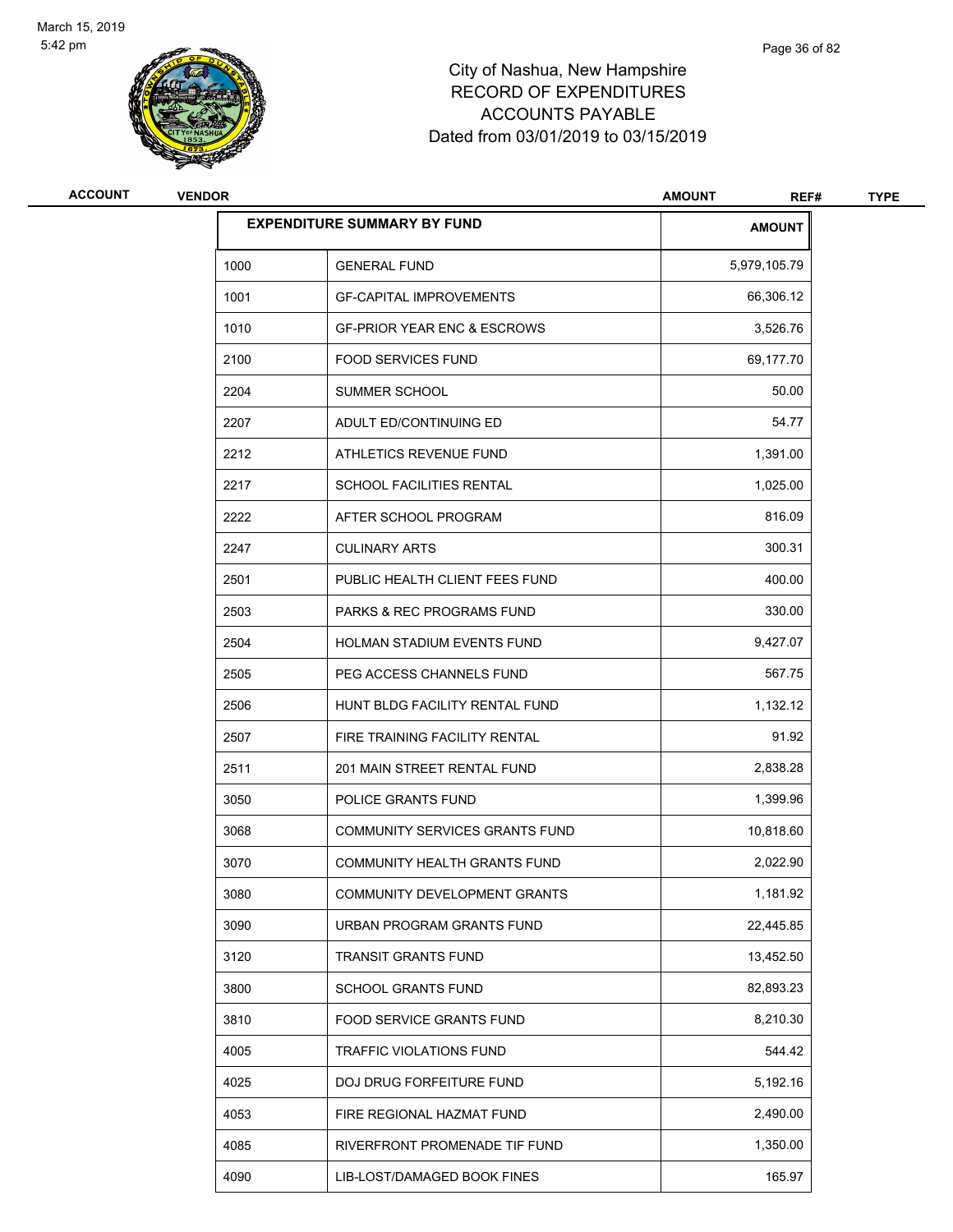

# City of Nashua, New Hampshire RECORD OF EXPENDITURES ACCOUNTS PAYABLE Dated from 03/01/2019 to 03/15/2019

| ACCOUNT | <b>VENDOR</b> |                                   | <b>AMOUNT</b><br>REF# |
|---------|---------------|-----------------------------------|-----------------------|
|         |               |                                   | <b>AMOUNT</b>         |
|         | 5000          | CAP PROJECTS-GEN GOVT BLDGS       | 1,230.46              |
|         | 5050          | CAP PROJECTS-COMMUNICATIONS       | 7,061.29              |
|         | 5100          | CAP PROJECTS-ECONOMIC DEV         | 42,958.00             |
|         | 5700          | CAP PROJECTS-BROAD ST PARKWAY     | 3,922.83              |
|         | 6000          | <b>SOLID WASTE FUND</b>           | 165,580.68            |
|         | 6200          | <b>WASTEWATER FUND</b>            | 200,769.54            |
|         | 6500          | PROPERTY & CASUALTY FUND          | 102,206.62            |
|         | 6600          | BENEFITS SELF INSURANCE FUND      | 2,295,343.98          |
|         | 7026          | CAPITAL EQUIPMENT RESERVE FUND    | 162,873.85            |
|         | 7078          | <b>CITY BUILDINGS ETF</b>         | 13,765.00             |
|         | 7504          | ETF CONTRIB EDGEWOOD-DEED FUND    | 975.00                |
|         | 7506          | ETF CONTRIB-WOODLAWN CEMETERY     | 4,496.16              |
|         | 7546          | LIB-VIRGINIA CARR BLOOMFIELD      | 3,695.86              |
|         | 7549          | <b>LIBRARY-MISC LIB DONATIONS</b> | 831.58                |
|         | 7565          | SCHOOL RELATED PROGRAMS-ETF       | 1,654.00              |
|         | 8063          | <b>LIBRARY-HENRY STEARNS FUND</b> | 304.74                |
|         | <b>TOTAL:</b> |                                   | 9,296,378.08          |
|         |               |                                   |                       |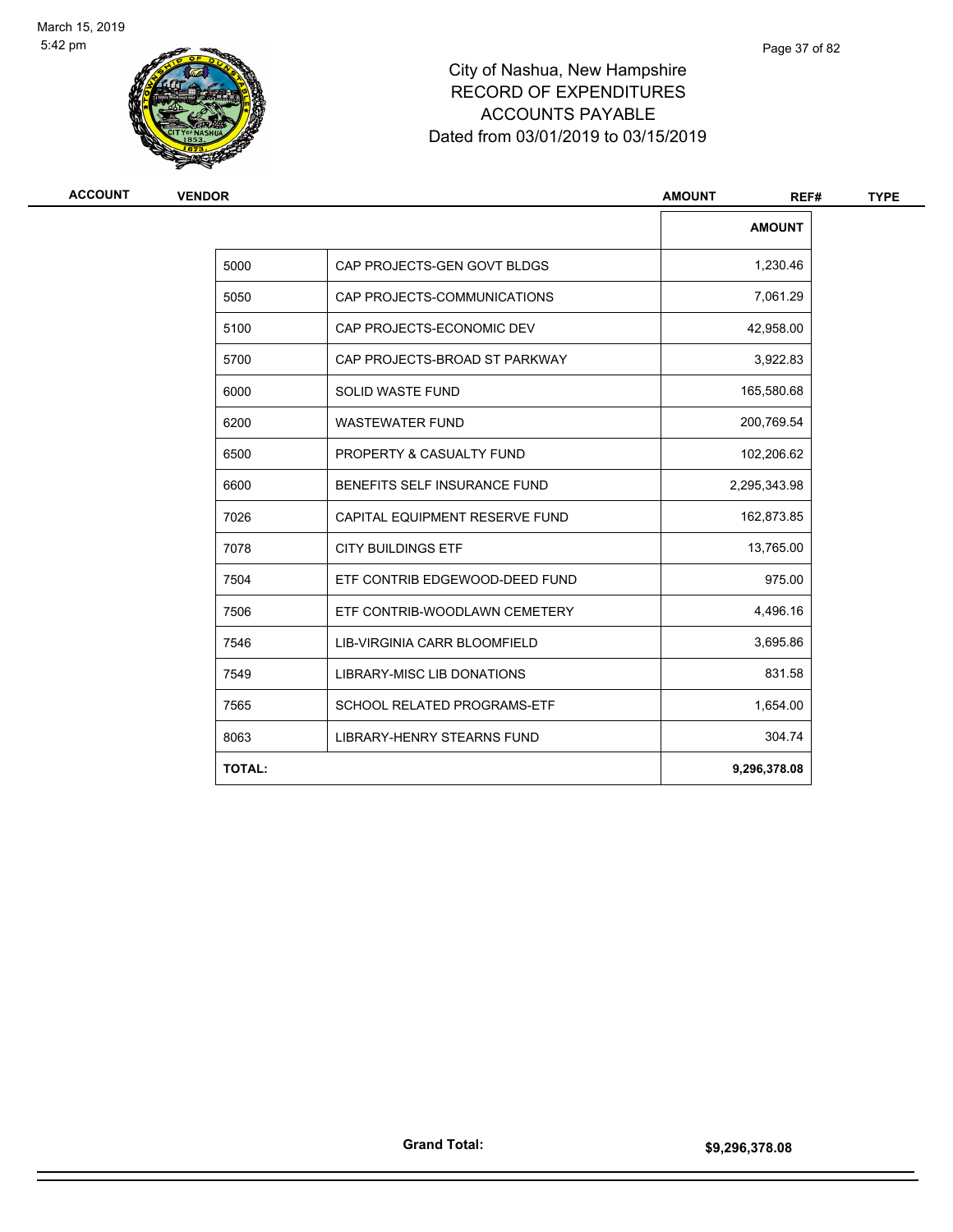

Page 38 of 82

| <b>STARBAND</b> |                                      |                |                                          |               |
|-----------------|--------------------------------------|----------------|------------------------------------------|---------------|
|                 | <b>PAY DATE</b>                      | <b>ACCOUNT</b> | <b>DESCRIPTION</b>                       | <b>AMOUNT</b> |
|                 | <b>FUND#: 1000 - GENERAL FUND</b>    |                |                                          |               |
|                 |                                      |                |                                          |               |
| 101             | <b>MAYOR</b>                         |                |                                          |               |
|                 | 3/7/19                               | 51100          | ADMINISTRATIVE ASSISTANT II              | 668.00        |
|                 | 3/14/19                              | 51100          | ADMINISTRATIVE ASSISTANT II              | 668.00        |
|                 | 3/7/19                               | 51100          | CHIEF OF STAFF                           | 1,653.05      |
|                 | 3/14/19                              | 51100          | CHIEF OF STAFF                           | 1,653.05      |
|                 | 3/7/19                               | 51100          | COMMUNICATIONS & SPECIAL PRJ COORDINATOR | 837.70        |
|                 | 3/14/19                              | 51100          | COMMUNICATIONS & SPECIAL PRJ COORDINATOR | 837.70        |
|                 | 3/7/19                               | 51100          | CONSTITUENT SERVICES COORDINATOR         | 805.50        |
|                 | 3/14/19                              | 51100          | CONSTITUENT SERVICES COORDINATOR         | 805.50        |
|                 | 3/14/19                              | 51300          | <b>OVERTIME</b>                          | 12.53         |
|                 | 3/7/19                               | 51500          | <b>MAYOR</b>                             | 2,252.50      |
|                 | 3/14/19                              | 51500          | <b>MAYOR</b>                             | 2,252.50      |
|                 | <b>TOTAL 101 - MAYOR</b>             |                |                                          | \$12,446.03   |
| 102             | <b>BOARD OF ALDERMEN</b>             |                |                                          |               |
|                 | 3/7/19                               | 51100          | <b>LEGISLATIVE AFFAIRS MANAGER</b>       | 1,656.55      |
|                 | 3/14/19                              | 51100          | LEGISLATIVE AFFAIRS MANAGER              | 1,656.55      |
|                 | 3/7/19                               | 51200          | LEGISLATIVE TRANSCRIPTION SPEC           | 305.27        |
|                 | 3/14/19                              | 51200          | LEGISLATIVE TRANSCRIPTION SPEC           | 317.82        |
|                 | <b>TOTAL 102 - BOARD OF ALDERMEN</b> |                |                                          | \$3,936.19    |
| 103             | <b>LEGAL</b>                         |                |                                          |               |
|                 | 3/7/19                               | 51100          | <b>CORPORATION COUNSEL</b>               | 2,421.70      |
|                 | 3/14/19                              | 51100          | <b>CORPORATION COUNSEL</b>               | 2,421.70      |
|                 | 3/7/19                               | 51100          | DEPUTY CORPORATION COUNSEL               | 4,203.30      |
|                 | 3/14/19                              | 51100          | DEPUTY CORPORATION COUNSEL               | 4,203.30      |
|                 | 3/7/19                               | 51100          | <b>LEGAL ASSISTANT</b>                   | 1,994.25      |
|                 | 3/14/19                              | 51100          | LEGAL ASSISTANT                          | 1,994.25      |
|                 | <b>TOTAL 103 - LEGAL</b>             |                |                                          | \$17,238.50   |
| 107             | <b>CITY CLERK</b>                    |                |                                          |               |
|                 | 3/7/19                               | 51100          | <b>CITY CLERK</b>                        | 1,804.30      |
|                 | 3/14/19                              | 51100          | <b>CITY CLERK</b>                        | 1,804.30      |
|                 | 3/7/19                               | 51100          | <b>CLERK VITAL RECORDS II</b>            | 1,840.40      |
|                 | 3/14/19                              | 51100          | <b>CLERK VITAL RECORDS II</b>            | 1,840.39      |
|                 | 3/7/19                               | 51100          | DEPARTMENT COORDINATOR, CC               | 744.20        |
|                 | 3/14/19                              | 51100          | DEPARTMENT COORDINATOR, CC               | 744.20        |
|                 | 3/7/19                               | 51100          | DEPUTY CITY CLERK                        | 1,279.50      |
|                 | 3/14/19                              | 51100          | DEPUTY CITY CLERK                        | 1,279.50      |
|                 | 3/7/19                               | 51300          | <b>OVERTIME</b>                          | 27.90         |
|                 | 3/14/19                              | 51300          | <b>OVERTIME</b>                          | 148.43        |
|                 |                                      |                |                                          |               |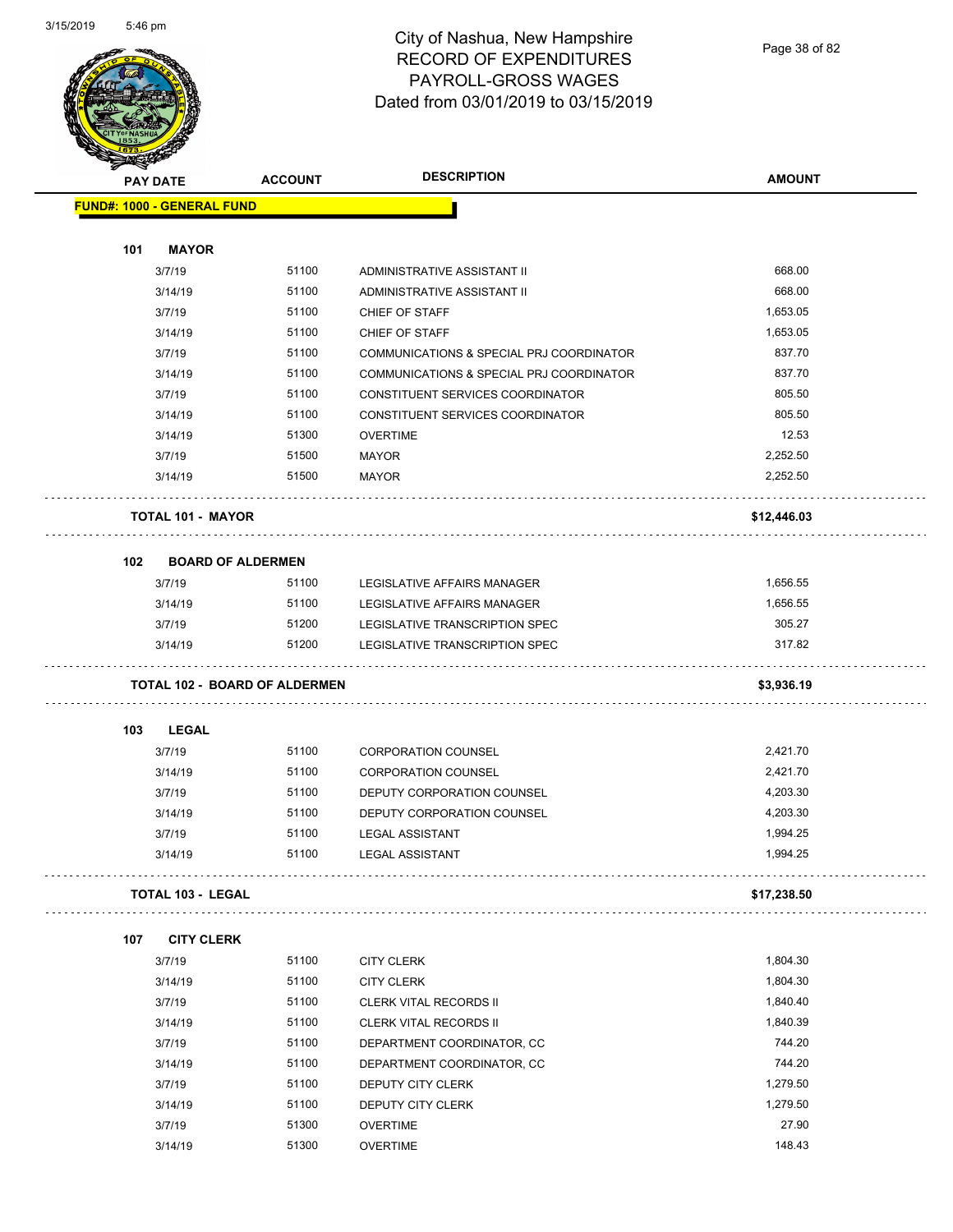|     |                                    |                               | City of Nashua, New Hampshire            | Page 39 of 82 |
|-----|------------------------------------|-------------------------------|------------------------------------------|---------------|
|     |                                    |                               | <b>RECORD OF EXPENDITURES</b>            |               |
|     |                                    |                               | PAYROLL-GROSS WAGES                      |               |
|     |                                    |                               | Dated from 03/01/2019 to 03/15/2019      |               |
|     |                                    |                               |                                          |               |
|     |                                    |                               |                                          |               |
|     | <b>PAY DATE</b>                    | <b>ACCOUNT</b>                | <b>DESCRIPTION</b>                       | <b>AMOUNT</b> |
|     | <b>FUND#: 1000 - GENERAL FUND</b>  |                               |                                          |               |
|     |                                    |                               |                                          |               |
| 107 | <b>CITY CLERK</b>                  |                               |                                          |               |
|     | 3/14/19                            | 51514                         | WAGES, ELECTIONS                         | 17,125.00     |
|     |                                    |                               |                                          |               |
|     | <b>TOTAL 107 - CITY CLERK</b>      |                               |                                          | \$28,638.12   |
|     |                                    |                               |                                          |               |
| 111 | <b>HUMAN RESOURCES</b>             |                               |                                          |               |
|     | 3/7/19                             | 51100                         | HR SPEC                                  | 927.05        |
|     | 3/14/19                            | 51100                         | HR SPEC                                  | 927.05        |
|     | 3/7/19                             | 51100                         | HRIS & PAYROLL ANALYST                   | 1,172.19      |
|     | 3/14/19                            | 51100                         | HRIS & PAYROLL ANALYST                   | 1,172.20      |
|     | 3/7/19                             | 51100                         | HUMAN RESOURCES DIRECTOR                 | 1,803.30      |
|     | 3/14/19                            | 51100                         | HUMAN RESOURCES DIRECTOR                 | 1,803.30      |
|     | 3/7/19                             | 51100                         | HUMAN RESOURCES MANAGER                  | 1,242.65      |
|     | 3/14/19                            | 51100                         | HUMAN RESOURCES MANAGER                  | 1,242.65      |
|     | 3/7/19                             | 51100                         | PAYROLL ANALYST                          | 2,223.25      |
|     | 3/14/19                            | 51100                         | PAYROLL ANALYST                          | 2,223.26      |
|     | 3/7/19                             | 51100                         | PAYROLL MANAGER                          | 1,562.34      |
|     | 3/14/19                            | 51100                         | PAYROLL MANAGER                          | 1,562.35      |
|     | 3/7/19                             | 51300                         | <b>OVERTIME</b>                          | 20.54         |
|     | 3/14/19                            | 51300                         | <b>OVERTIME</b>                          | 20.54         |
|     | <b>TOTAL 111 - HUMAN RESOURCES</b> |                               |                                          | \$17,902.67   |
|     |                                    |                               |                                          |               |
| 122 |                                    | <b>INFORMATION TECHNOLOGY</b> |                                          |               |
|     | 3/7/19                             | 51100                         | ADMIN ASSISTANT III                      | 801.90        |
|     | 3/14/19                            | 51100                         | ADMIN ASSISTANT III                      | 801.90        |
|     | 3/7/19                             | 51100                         | <b>ENTERPRISE SYS ADMINISTRATOR</b>      | 1,562.35      |
|     | 3/14/19                            | 51100                         | ENTERPRISE SYS ADMINISTRATOR             | 1,562.35      |
|     | 3/7/19                             | 51100                         | ERP SYSTEM ADMIN DBA                     | 1,913.25      |
|     | 3/14/19                            | 51100                         | ERP SYSTEM ADMIN DBA                     | 1,913.25      |
|     | 3/7/19                             | 51100                         | IT APPLICATIONS ANALYST                  | 1,414.95      |
|     | 3/14/19                            | 51100                         | IT APPLICATIONS ANALYST                  | 1,414.95      |
|     | 3/7/19                             | 51100                         | IT DIVISION DIRECTOR                     | 2,294.80      |
|     | 3/14/19                            | 51100                         | IT DIVISION DIRECTOR                     | 2,294.80      |
|     | 3/7/19                             | 51100                         | IT INFRASTRUCTURE ANALYST                | 1,306.00      |
|     | 3/14/19                            | 51100                         | IT INFRASTRUCTURE ANALYST                | 1,306.00      |
|     | 3/7/19                             | 51100                         | IT MANAGER, INFRASTRUCTURE               | 2,059.95      |
|     | 3/14/19                            | 51100                         | IT MANAGER, INFRASTRUCTURE               | 2,059.95      |
|     | 3/7/19                             | 51100                         | IT MANAGER, PROJECT/DEVELOPMENT SERVICES | 1,593.40      |
|     | 3/14/19                            | 51100                         | IT MANAGER, PROJECT/DEVELOPMENT SERVICES | 1,593.40      |
|     | 3/7/19                             | 51100                         | IT MANAGER, TECHNICAL SERVICES           | 1,620.45      |
|     | 3/14/19                            | 51100                         | IT MANAGER, TECHNICAL SERVICES           | 1,620.44      |
|     | 3/7/19                             | 51100                         | SYSTEMS ADM DATABASE ADM                 | 1,810.10      |
|     | 3/14/19                            | 51100                         | SYSTEMS ADM DATABASE ADM                 | 1,810.10      |
|     |                                    |                               |                                          |               |

3/15/2019 5:46 pm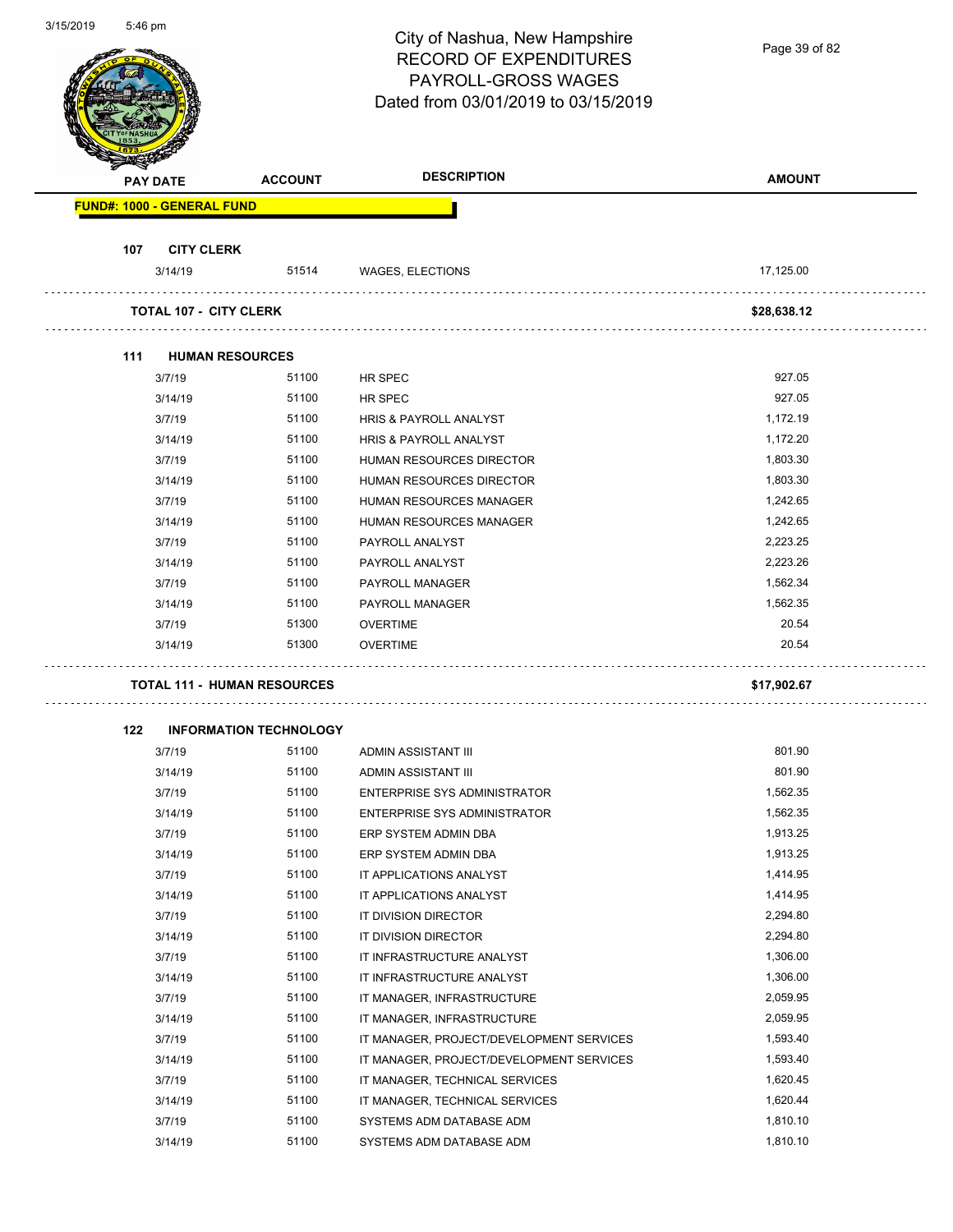Page 40 of 82

Ц,

.,

| <b>PAY DATE</b>                   | <b>ACCOUNT</b>                            | <b>DESCRIPTION</b>                 | <b>AMOUNT</b> |
|-----------------------------------|-------------------------------------------|------------------------------------|---------------|
| <b>FUND#: 1000 - GENERAL FUND</b> |                                           |                                    |               |
|                                   |                                           |                                    |               |
| 122                               | <b>INFORMATION TECHNOLOGY</b>             |                                    |               |
| 3/7/19                            | 51100                                     | TECHNICAL SPEC II NET SUPPORT      | 1,246.35      |
| 3/14/19                           | 51100                                     | TECHNICAL SPEC II NET SUPPORT      | 1,246.35      |
| 3/7/19                            | 51100                                     | <b>TECHNICAL SPECIALIST I</b>      | 870.15        |
| 3/14/19                           | 51100                                     | <b>TECHNICAL SPECIALIST I</b>      | 870.15        |
| 3/7/19                            | 51100                                     | WEB ADMINISTRATOR/GRAPHIC DESINGER | 962.70        |
| 3/14/19                           | 51100                                     | WEB ADMINISTRATOR/GRAPHIC DESINGER | 962.70        |
| 3/7/19                            | 51300                                     | <b>OVERTIME</b>                    | 140.21        |
|                                   | <b>TOTAL 122 - INFORMATION TECHNOLOGY</b> |                                    | \$39,052.90   |
| 126                               | <b>FINANCIAL SERVICES</b>                 |                                    |               |
| 3/7/19                            | 51100                                     | ACCOUNTS PAYABLE COORDINATOR       | 2,308.65      |
| 3/14/19                           | 51100                                     | ACCOUNTS PAYABLE COORDINATOR       | 2,308.65      |
| 3/7/19                            | 51100                                     | ACCOUNTS PAYABLE SUPV              | 1,095.90      |
| 3/14/19                           | 51100                                     | ACCOUNTS PAYABLE SUPV              | 1,095.90      |
| 3/7/19                            | 51100                                     | ASSISTANT TREASURER                | 1,466.05      |
| 3/14/19                           | 51100                                     | ASSISTANT TREASURER                | 1,466.06      |
| 3/7/19                            | 51100                                     | <b>CFO COMPTROLLER</b>             | 2,518.65      |
| 3/14/19                           | 51100                                     | <b>CFO COMPTROLLER</b>             | 2,518.65      |
| 3/7/19                            | 51100                                     | DEP TREASURER TAX COLLECTOR        | 1,222.45      |
| 3/14/19                           | 51100                                     | DEP TREASURER TAX COLLECTOR        | 1,222.45      |
| 3/7/19                            | 51100                                     | FINANCE AND ADMIN MANAGER          | 873.14        |
| 3/14/19                           | 51100                                     | FINANCE AND ADMIN MANAGER          | 873.15        |
| 3/7/19                            | 51100                                     | <b>MVR CLERK I</b>                 | 585.74        |
| 3/14/19                           | 51100                                     | MVR CLERK I                        | 585.75        |
| 3/7/19                            | 51100                                     | <b>MVR CLERK II</b>                | 2,463.44      |
| 3/14/19                           | 51100                                     | <b>MVR CLERK II</b>                | 2,463.44      |
| 3/7/19                            | 51100                                     | MVR CLERK III                      | 1,529.92      |
| 3/14/19                           | 51100                                     | MVR CLERK III                      | 1,529.90      |
| 3/7/19                            | 51100                                     | ORDINANCE VIOLATIONS COORDINATOR   | 291.80        |
| 3/14/19                           | 51100                                     | ORDINANCE VIOLATIONS COORDINATOR   | 291.81        |
| 3/7/19                            | 51100                                     | REVENUE ACCOUNTS SPEC              | 845.00        |
| 3/14/19                           | 51100                                     | REVENUE ACCOUNTS SPEC              | 845.00        |
| 3/7/19                            | 51100                                     | REVENUE COORDINATOR                | 1,080.35      |
| 3/14/19                           | 51100                                     | REVENUE COORDINATOR                | 1,080.35      |
| 3/7/19                            | 51100                                     | SENIOR ACCOUNTANT                  | 1,143.00      |
| 3/14/19                           | 51100                                     | SENIOR ACCOUNTANT                  | 457.20        |
| 3/7/19                            | 51100                                     | SENIOR FINANCE MANAGER             | 1,705.80      |
| 3/14/19                           | 51100                                     | SENIOR FINANCE MANAGER             | 1,705.80      |
| 3/7/19                            | 51100                                     | SENIOR FINANCIAL ANALYST           | 1,240.50      |
| 3/14/19                           | 51100                                     | SENIOR FINANCIAL ANALYST           | 1,240.50      |
| 3/7/19                            | 51100                                     | SR MGR ACCT FIN REPORTING          | 1,339.30      |
| 3/14/19                           | 51100                                     | SR MGR ACCT FIN REPORTING          | 1,339.30      |
| 3/7/19                            | 51100                                     | <b>SUPV VEHICLE REGISTRATION</b>   | 1,214.70      |
|                                   |                                           |                                    |               |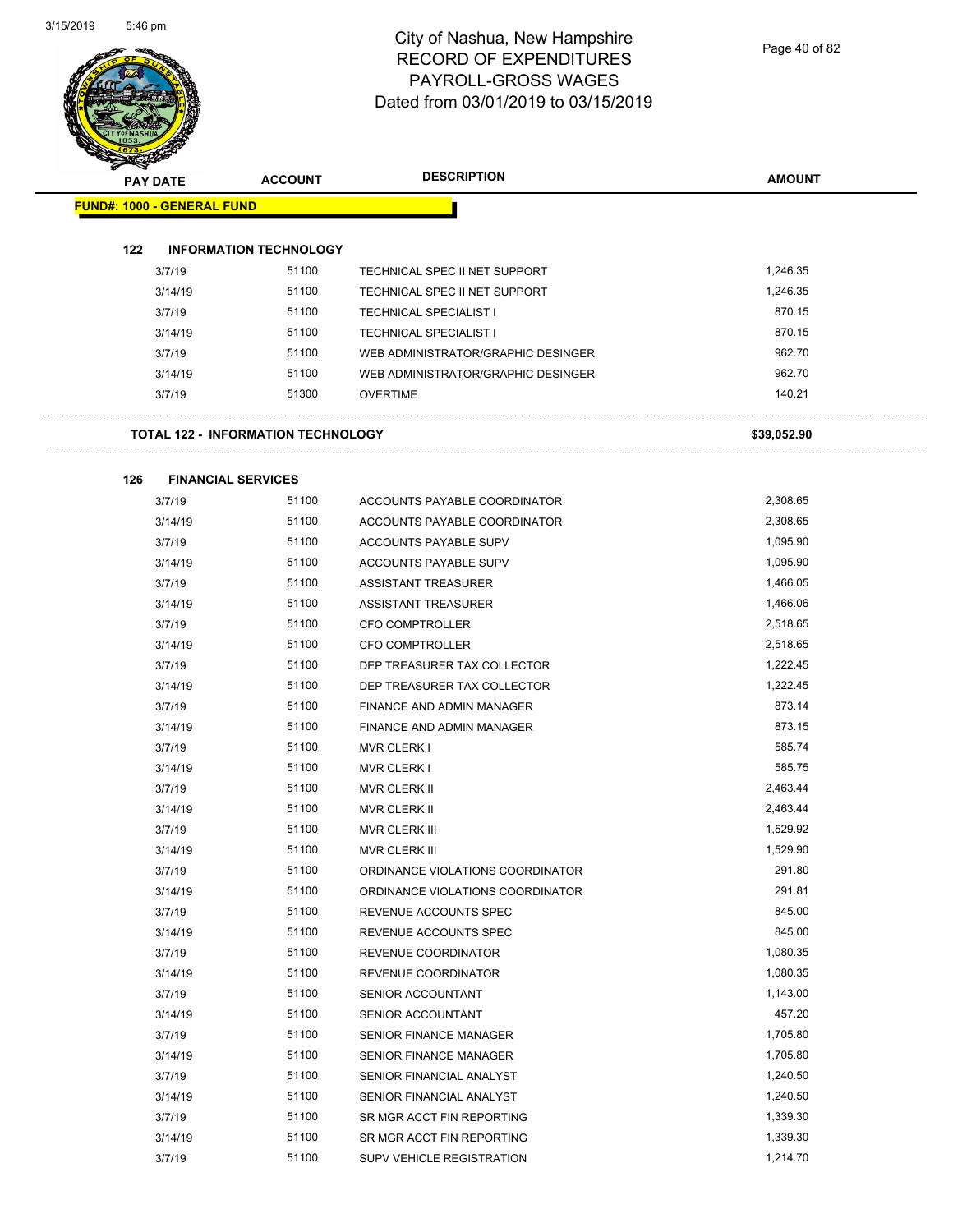

Page 41 of 82

|                                   | <b>PAY DATE</b>               | <b>ACCOUNT</b>                        | <b>DESCRIPTION</b>                     | <b>AMOUNT</b> |
|-----------------------------------|-------------------------------|---------------------------------------|----------------------------------------|---------------|
| <b>FUND#: 1000 - GENERAL FUND</b> |                               |                                       |                                        |               |
|                                   |                               |                                       |                                        |               |
| 126                               |                               | <b>FINANCIAL SERVICES</b>             |                                        |               |
|                                   | 3/14/19                       | 51100                                 | SUPV VEHICLE REGISTRATION              | 1,214.70      |
|                                   | 3/7/19                        | 51100                                 | TREASURER TAX COLLECTOR                | 2,059.95      |
|                                   | 3/14/19                       | 51100                                 | TREASURER TAX COLLECTOR                | 2,059.95      |
|                                   | 3/7/19                        | 51200                                 | TRUST ACCOUNTANT PT                    | 756.20        |
|                                   | 3/14/19                       | 51200                                 | TRUST ACCOUNTANT PT                    | 756.22        |
|                                   | 3/7/19                        | 51300                                 | <b>OVERTIME</b>                        | 84.86         |
|                                   | 3/14/19                       | 51300                                 | <b>OVERTIME</b>                        | 31.12         |
|                                   | 3/14/19                       | 51750                                 | <b>RETIREMENT &amp; SEPARATION PAY</b> | 9,126.86      |
|                                   |                               | <b>TOTAL 126 - FINANCIAL SERVICES</b> |                                        | \$60,038.16   |
| 129                               |                               | <b>CITY BUILDINGS</b>                 |                                        |               |
|                                   | 3/7/19                        | 51100                                 | <b>BUILDING MANAGER</b>                | 1,234.85      |
|                                   | 3/14/19                       | 51100                                 | <b>BUILDING MANAGER</b>                | 1,234.85      |
|                                   | 3/7/19                        | 51100                                 | <b>CUSTODIAN I</b>                     | 1,255.68      |
|                                   | 3/14/19                       | 51100                                 | <b>CUSTODIAN I</b>                     | 1,255.69      |
|                                   | 3/7/19                        | 51100                                 | MAINTENANCE SPEC                       | 1,414.00      |
|                                   | 3/14/19                       | 51100                                 | MAINTENANCE SPEC                       | 1,414.00      |
|                                   | 3/7/19                        | 51200                                 | <b>CUSTODIAN I</b>                     | 355.10        |
|                                   | 3/14/19                       | 51200                                 | <b>CUSTODIAN I</b>                     | 355.10        |
|                                   | 3/7/19                        | 51300                                 | <b>OVERTIME</b>                        | 149.49        |
|                                   | 3/14/19                       | 51300                                 | <b>OVERTIME</b>                        | 706.04        |
|                                   |                               | <b>TOTAL 129 - CITY BUILDINGS</b>     |                                        | \$9,374.80    |
| 130                               |                               | <b>PURCHASING</b>                     |                                        |               |
|                                   | 3/7/19                        | 51100                                 | PURCHASING AGENT I                     | 756.10        |
|                                   | 3/14/19                       | 51100                                 | PURCHASING AGENT I                     | 756.10        |
|                                   | 3/7/19                        | 51100                                 | PURCHASING AGENT II                    | 941.90        |
|                                   | 3/14/19                       | 51100                                 | PURCHASING AGENT II                    | 941.90        |
|                                   | 3/7/19                        | 51100                                 | PURCHASING MANAGER                     | 1,746.35      |
|                                   | 3/14/19                       | 51100                                 | PURCHASING MANAGER                     | 1,746.35      |
|                                   | 3/7/19                        | 51200                                 | MESSENGER MAIL DISTRIBUTION CL         | 355.90        |
|                                   | 3/14/19                       | 51200                                 | MESSENGER MAIL DISTRIBUTION CL         | 319.90        |
|                                   | 3/7/19                        | 51300                                 | <b>OVERTIME</b>                        | 7.09          |
|                                   |                               |                                       |                                        | \$7,571.59    |
|                                   | <b>TOTAL 130 - PURCHASING</b> |                                       |                                        |               |
| 131                               |                               | <b>HUNT BUILDING</b>                  |                                        |               |
|                                   | 3/7/19                        | 51100                                 | HUNT MEMORIAL BLDG & ARTS ADM          | 372.90        |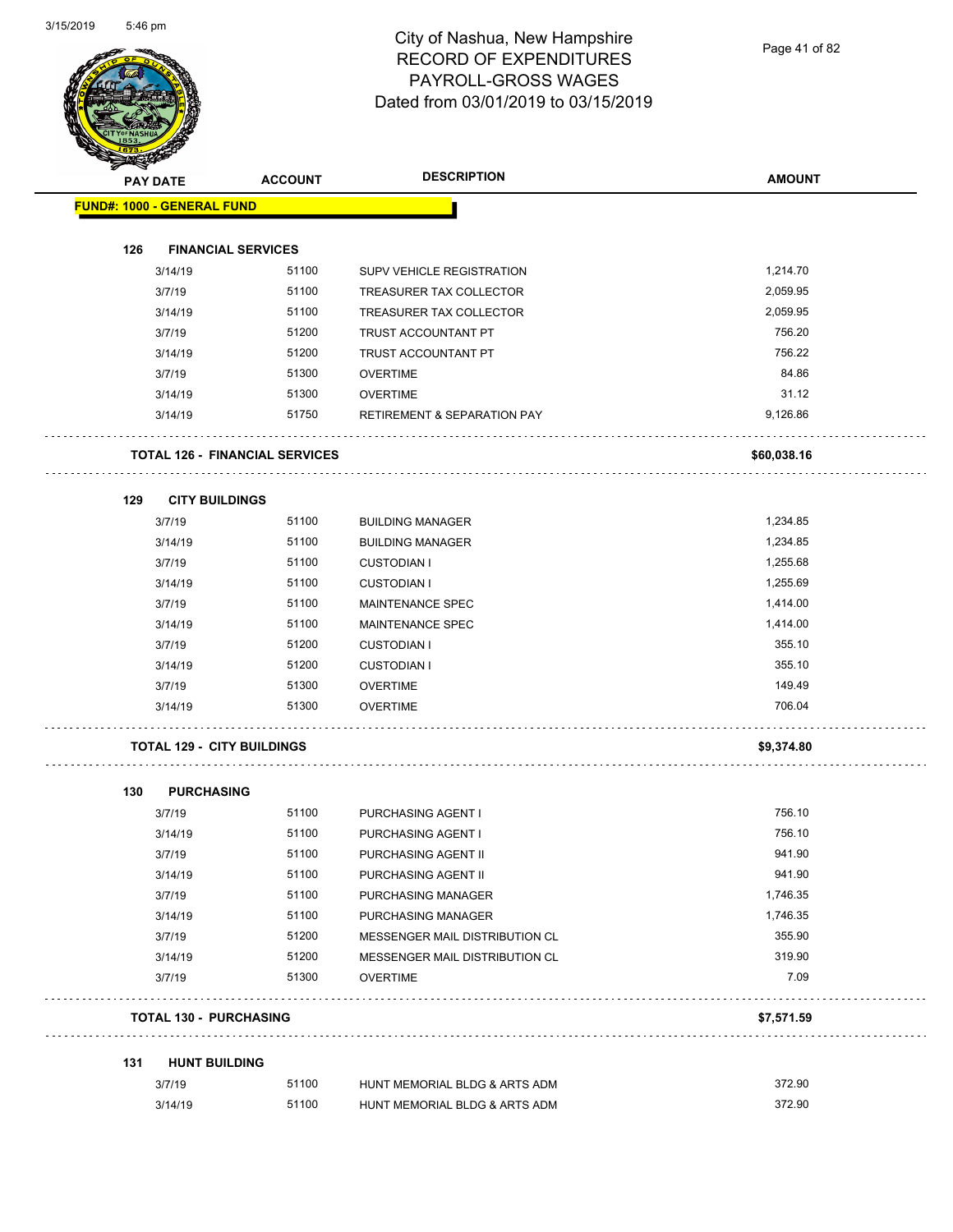

Page 42 of 82

|     | <b>PAY DATE</b>                           | <b>ACCOUNT</b>                       | <b>DESCRIPTION</b>                     | <b>AMOUNT</b> |
|-----|-------------------------------------------|--------------------------------------|----------------------------------------|---------------|
|     | FUND#: 1000 - GENERAL FUND                |                                      |                                        |               |
|     | <b>TOTAL 131 - HUNT BUILDING</b>          |                                      |                                        | \$745.80      |
| 132 | <b>ASSESSING</b>                          |                                      |                                        |               |
|     | 3/7/19                                    | 51100                                | APPRAISER I                            | 796.30        |
|     | 3/14/19                                   | 51100                                | <b>APPRAISER I</b>                     | 796.30        |
|     | 3/7/19                                    | 51100                                | <b>APPRAISER II</b>                    | 1,146.50      |
|     | 3/14/19                                   | 51100                                | APPRAISER II                           | 1,146.50      |
|     | 3/7/19                                    | 51100                                | <b>APPRAISER III</b>                   | 2,465.70      |
|     | 3/14/19                                   | 51100                                | <b>APPRAISER III</b>                   | 2,465.70      |
|     | 3/7/19                                    | 51100                                | ASSESSING ADMIN SPEC I CSR             | 654.95        |
|     | 3/14/19                                   | 51100                                | ASSESSING ADMIN SPEC I CSR             | 654.95        |
|     | 3/7/19                                    | 51100                                | ASSESSING ADMIN SPEC II CSR            | 715.30        |
|     | 3/14/19                                   | 51100                                | ASSESSING ADMIN SPEC II CSR            | 715.30        |
|     | 3/7/19                                    | 51100                                | ASSESSING ADMIN SPEC III CSR           | 998.55        |
|     | 3/14/19                                   | 51100                                | ASSESSING ADMIN SPEC III CSR           | 998.55        |
|     | 3/7/19                                    | 51100                                | <b>CHIEF ASSESSOR</b>                  | 1,908.50      |
|     | 3/7/19                                    | 51100                                | DEPARTMENT COORDINATOR                 | 228.28        |
|     | 3/14/19                                   | 51100                                | DEPARTMENT COORDINATOR                 | 948.26        |
|     | 3/14/19                                   | 51300                                | <b>OVERTIME</b>                        | 17.78         |
|     | 3/7/19                                    | 51750                                | <b>RETIREMENT &amp; SEPARATION PAY</b> | 4.77          |
|     | <b>TOTAL 132 - ASSESSING</b>              |                                      |                                        | \$16,662.19   |
| 134 | GIS                                       |                                      |                                        |               |
|     | 3/7/19                                    | 51100                                | <b>GIS TECHNICIAN II</b>               | 1,174.40      |
|     | 3/14/19                                   | 51100                                | <b>GIS TECHNICIAN II</b>               | 1,174.40      |
|     | <b>TOTAL 134 - GIS</b>                    |                                      |                                        | \$2,348.80    |
| 142 |                                           | <b>WOODLAWN CEMETERY</b>             |                                        |               |
|     | 3/7/19                                    | 51100                                | <b>GROUNDSKEEPER CEMETERY</b>          | 1,455.30      |
|     | 3/14/19                                   | 51100                                | <b>GROUNDSKEEPER CEMETERY</b>          | 1,455.30      |
|     | 3/7/19                                    | 51100                                | SUBFOREMAN CEMETERY                    | 852.10        |
|     | 3/14/19                                   | 51100                                | SUBFOREMAN CEMETERY                    | 852.10        |
|     | 3/7/19                                    | 51100                                | SUPERINTENDENT CEMETERY I              | 1,195.60      |
|     | 3/14/19                                   | 51100                                | SUPERINTENDENT CEMETERY I              | 1,195.60      |
|     | 3/14/19                                   | 51300                                | <b>OVERTIME</b>                        | 184.19        |
|     |                                           | <b>TOTAL 142 - WOODLAWN CEMETERY</b> |                                        | \$7,190.19    |
|     |                                           |                                      |                                        |               |
| 144 | <b>EDGEWOOD &amp; SUBURBAN CEMETERIES</b> |                                      |                                        |               |
|     | 3/7/19                                    | 51100                                | <b>GROUNDSKEEPER CEMETERY</b>          | 1,216.90      |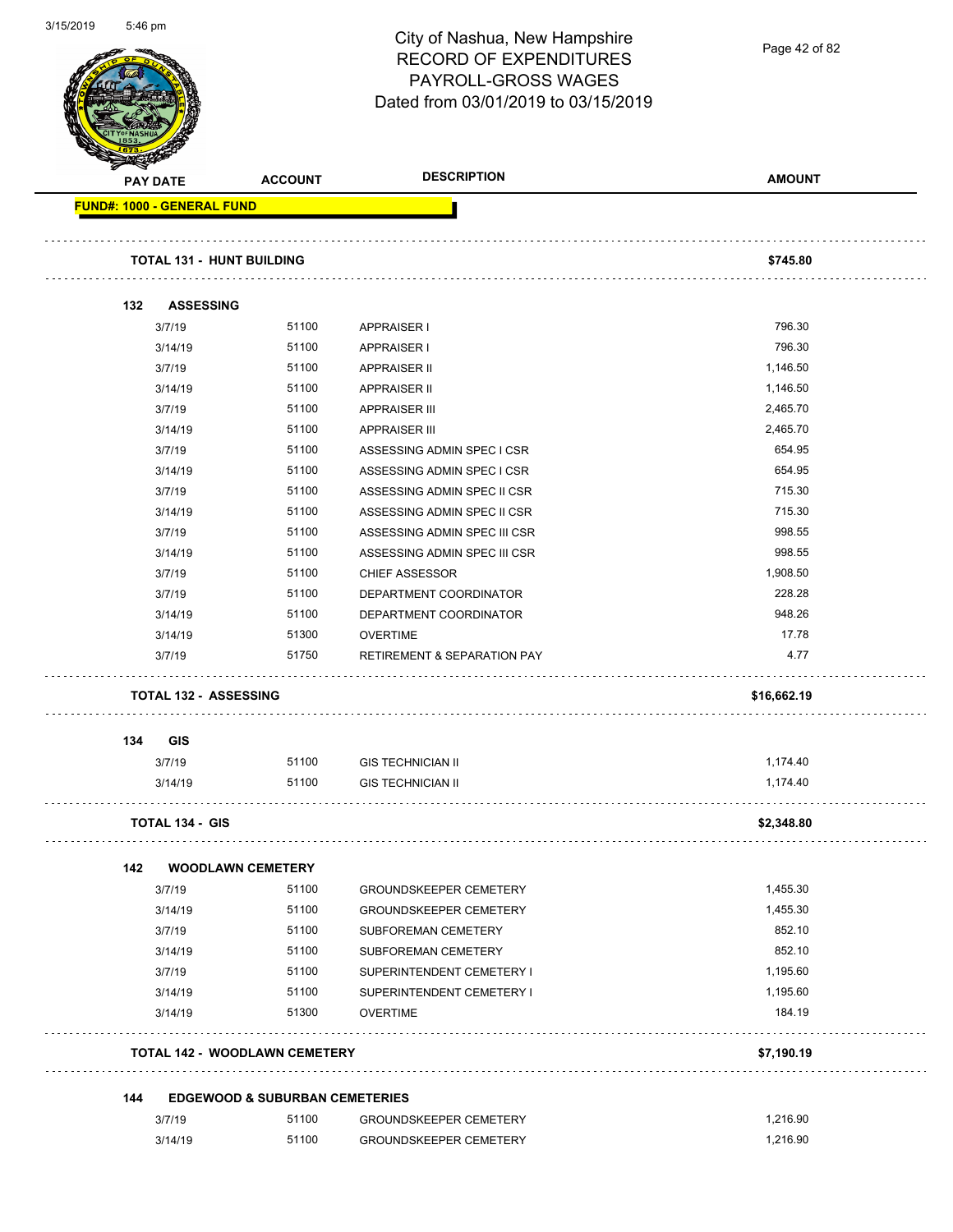Page 43 of 82

| <b>PAY DATE</b>                   | <b>ACCOUNT</b>                                        | <b>DESCRIPTION</b>                                               | <b>AMOUNT</b>        |
|-----------------------------------|-------------------------------------------------------|------------------------------------------------------------------|----------------------|
| <b>FUND#: 1000 - GENERAL FUND</b> |                                                       |                                                                  |                      |
| 144                               | <b>EDGEWOOD &amp; SUBURBAN CEMETERIES</b>             |                                                                  |                      |
| 3/7/19                            | 51100                                                 | SUBFOREMAN CEMETERY                                              | 736.70               |
| 3/14/19                           | 51100                                                 | <b>SUBFOREMAN CEMETERY</b>                                       | 736.70               |
| 3/7/19                            | 51100                                                 | SUPERINTENDENT CEMETERY II                                       | 1,261.25             |
| 3/14/19                           | 51100                                                 | SUPERINTENDENT CEMETERY II                                       | 1,261.25             |
| 3/7/19                            | 51300                                                 | <b>OVERTIME</b>                                                  | 52.84                |
|                                   | <b>TOTAL 144 - EDGEWOOD &amp; SUBURBAN CEMETERIES</b> |                                                                  | \$6,482.54           |
|                                   |                                                       |                                                                  |                      |
| <b>POLICE</b><br>150<br>3/7/19    | 51100                                                 | <b>1ST YEAR OFFICERS</b>                                         | 5,108.75             |
| 3/14/19                           | 51100                                                 | <b>1ST YEAR OFFICERS</b>                                         | 5,108.75             |
| 3/7/19                            | 51100                                                 |                                                                  | 2,135.70             |
| 3/14/19                           | 51100                                                 | 1ST YR OFFICERS CERTIFIED SPEC<br>1ST YR OFFICERS CERTIFIED SPEC | 2,135.70             |
|                                   | 51100                                                 |                                                                  |                      |
| 3/7/19                            | 51100                                                 | 1st YR SPECIAL OFFICER CERTIFIED II                              | 1,388.40<br>1,388.40 |
| 3/14/19                           |                                                       | 1st YR SPECIAL OFFICER CERTIFIED II                              |                      |
| 3/7/19                            | 51100                                                 | <b>ACCOUNT CLERK III</b>                                         | 2,303.60             |
| 3/14/19                           | 51100                                                 | <b>ACCOUNT CLERK III</b>                                         | 2,303.61             |
| 3/7/19                            | 51100                                                 | ADMINISTRATIVE PROJECT SPEC                                      | 1,428.35             |
| 3/14/19                           | 51100                                                 | ADMINISTRATIVE PROJECT SPEC                                      | 1,428.35             |
| 3/7/19                            | 51100                                                 | ANIMAL CONTROL OFFICER                                           | 998.95               |
| 3/14/19                           | 51100                                                 | ANIMAL CONTROL OFFICER                                           | 998.95               |
| 3/7/19                            | 51100                                                 | ASSISTANT RECORDS MANAGER                                        | 1,028.25             |
| 3/14/19                           | 51100                                                 | ASSISTANT RECORDS MANAGER                                        | 1,028.25             |
| 3/7/19                            | 51100                                                 | AUTO MECHANIC 1ST CLASS                                          | 866.95               |
| 3/14/19                           | 51100                                                 | AUTO MECHANIC 1ST CLASS                                          | 866.95               |
| 3/7/19                            | 51100                                                 | <b>BUILDING MAINTENANCE SUPV</b>                                 | 1,028.25             |
| 3/14/19                           | 51100                                                 | <b>BUILDING MAINTENANCE SUPV</b>                                 | 1,028.25             |
| 3/7/19                            | 51100                                                 | CAPTAIN                                                          | 16,137.95            |
| 3/14/19                           | 51100                                                 | <b>CAPTAIN</b>                                                   | 16,137.95            |
| 3/7/19                            | 51100                                                 | CHIEF OF POLICE                                                  | 2,843.35             |
| 3/14/19                           | 51100                                                 | CHIEF OF POLICE                                                  | 2,843.35             |
| 3/7/19                            | 51100                                                 | COMM TECH ALL DESIGNATIONS                                       | 8,668.97             |
| 3/14/19                           | 51100                                                 | COMM TECH ALL DESIGNATIONS                                       | 8,668.96             |
| 3/7/19                            | 51100                                                 | COMMUNITY POLICE COORD CEMD                                      | 1,354.20             |
| 3/14/19                           | 51100                                                 | COMMUNITY POLICE COORD CEMD                                      | 1,354.20             |
| 3/7/19                            | 51100                                                 | <b>CRIME ANALYST</b>                                             | 1,075.20             |
| 3/14/19                           | 51100                                                 | <b>CRIME ANALYST</b>                                             | 1,075.20             |
| 3/7/19                            | 51100                                                 | <b>CUSTODIAN III</b>                                             | 2,337.80             |
| 3/14/19                           | 51100                                                 | <b>CUSTODIAN III</b>                                             | 2,337.78             |
| 3/7/19                            | 51100                                                 | DEPUTY CHIEF OF POLICE                                           | 5,153.20             |
| 3/14/19                           | 51100                                                 | DEPUTY CHIEF OF POLICE                                           | 5,153.20             |
| 3/7/19                            | 51100                                                 | DETENTION SPEC                                                   | 2,665.95             |
| 3/14/19                           | 51100                                                 | DETENTION SPEC                                                   | 2,665.95             |
| 3/7/19                            | 51100                                                 | DISPATCHERS ALL DESIGNATIONS                                     | 5,450.51             |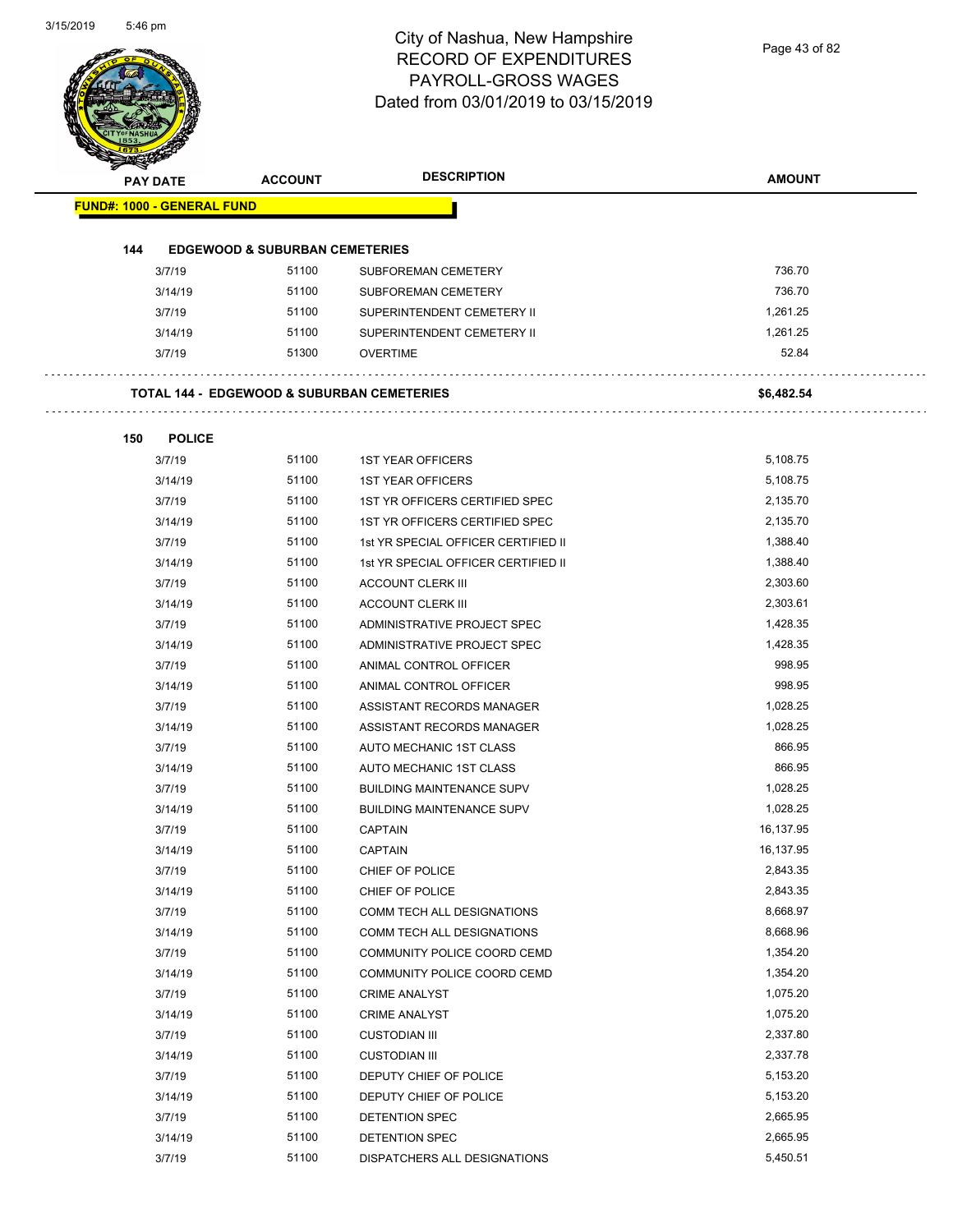

Page 44 of 82

|     | <b>PAY DATE</b>                   | <b>ACCOUNT</b> | <b>DESCRIPTION</b>             | <b>AMOUNT</b> |
|-----|-----------------------------------|----------------|--------------------------------|---------------|
|     | <b>FUND#: 1000 - GENERAL FUND</b> |                |                                |               |
|     |                                   |                |                                |               |
| 150 | <b>POLICE</b>                     |                |                                |               |
|     | 3/14/19                           | 51100          | DISPATCHERS ALL DESIGNATIONS   | 5,450.51      |
|     | 3/7/19                            | 51100          | FLEET MAINTENANCE ASST SUPV    | 963.20        |
|     | 3/14/19                           | 51100          | FLEET MAINTENANCE ASST SUPV    | 963.20        |
|     | 3/7/19                            | 51100          | IT MANAGER/SOFTWARE SPECIALIST | 1,728.00      |
|     | 3/14/19                           | 51100          | IT MANAGER/SOFTWARE SPECIALIST | 1,728.00      |
|     | 3/7/19                            | 51100          | IT PROGRAMS ADMIN & INSTRUCTOR | 1,081.50      |
|     | 3/14/19                           | 51100          | IT PROGRAMS ADMIN & INSTRUCTOR | 1,081.50      |
|     | 3/7/19                            | 51100          | LEGAL SECRETARY                | 768.85        |
|     | 3/14/19                           | 51100          | LEGAL SECRETARY                | 768.85        |
|     | 3/7/19                            | 51100          | LIEUTENANT                     | 17,763.26     |
|     | 3/14/19                           | 51100          | LIEUTENANT                     | 17,763.26     |
|     | 3/7/19                            | 51100          | NPD BUSINESS COORDINATOR       | 965.25        |
|     | 3/14/19                           | 51100          | NPD BUSINESS COORDINATOR       | 965.25        |
|     | 3/7/19                            | 51100          | NPD BUSINESS MANAGER           | 1,802.00      |
|     | 3/14/19                           | 51100          | NPD BUSINESS MANAGER           | 1,802.00      |
|     | 3/7/19                            | 51100          | NPD NETWORK ADMINISTRATOR      | 1,377.50      |
|     | 3/14/19                           | 51100          | NPD NETWORK ADMINISTRATOR      | 1,377.50      |
|     | 3/7/19                            | 51100          | PARALEGAL                      | 854.00        |
|     | 3/14/19                           | 51100          | PARALEGAL                      | 854.00        |
|     | 3/7/19                            | 51100          | PATROLMAN ALL RANKS            | 175,075.64    |
|     | 3/14/19                           | 51100          | PATROLMAN ALL RANKS            | 174,433.66    |
|     | 3/7/19                            | 51100          | POLICE ATTORNEY                | 2,942.33      |
|     | 3/14/19                           | 51100          | POLICE ATTORNEY                | 2,942.33      |
|     | 3/7/19                            | 51100          | RECORDS & COMMUNICATIONS MGR   | 1,589.40      |
|     | 3/14/19                           | 51100          | RECORDS & COMMUNICATIONS MGR   | 1,589.40      |
|     | 3/7/19                            | 51100          | <b>RECORDS TECHNICIAN I</b>    | 1,371.35      |
|     | 3/14/19                           | 51100          | <b>RECORDS TECHNICIAN I</b>    | 1,371.35      |
|     | 3/7/19                            | 51100          | RECORDS TECHNICIAN II          | 1,676.30      |
|     | 3/14/19                           | 51100          | RECORDS TECHNICIAN II          | 1,676.30      |
|     | 3/7/19                            | 51100          | SEC DOMESTIC VIOLENCE UNIT     | 758.90        |
|     | 3/14/19                           | 51100          | SEC DOMESTIC VIOLENCE UNIT     | 758.90        |
|     | 3/7/19                            | 51100          | SECRETARIAL SUPV DET BUREAU    | 943.95        |
|     | 3/14/19                           | 51100          | SECRETARIAL SUPV DET BUREAU    | 943.95        |
|     | 3/7/19                            | 51100          | <b>SECRETARY III</b>           | 2,225.85      |
|     | 3/14/19                           | 51100          | <b>SECRETARY III</b>           | 2,225.85      |
|     | 3/7/19                            | 51100          | <b>SECRETARY V</b>             | 1,758.70      |
|     | 3/14/19                           | 51100          | <b>SECRETARY V</b>             | 1,758.70      |
|     | 3/7/19                            | 51100          | <b>SECRETARY VI</b>            | 836.30        |
|     | 3/14/19                           | 51100          | <b>SECRETARY VI</b>            | 836.30        |
|     | 3/7/19                            | 51100          | <b>SERGEANT</b>                | 41,557.82     |
|     | 3/14/19                           | 51100          | SERGEANT                       | 41,579.25     |
|     | 3/7/19                            | 51100          | SHIFT LEADER                   | 2,185.00      |
|     | 3/14/19                           | 51100          | SHIFT LEADER                   | 2,185.00      |
|     | 3/7/19                            | 51100          | <b>SUPV POLICE FLEET</b>       | 1,306.35      |
|     |                                   |                |                                |               |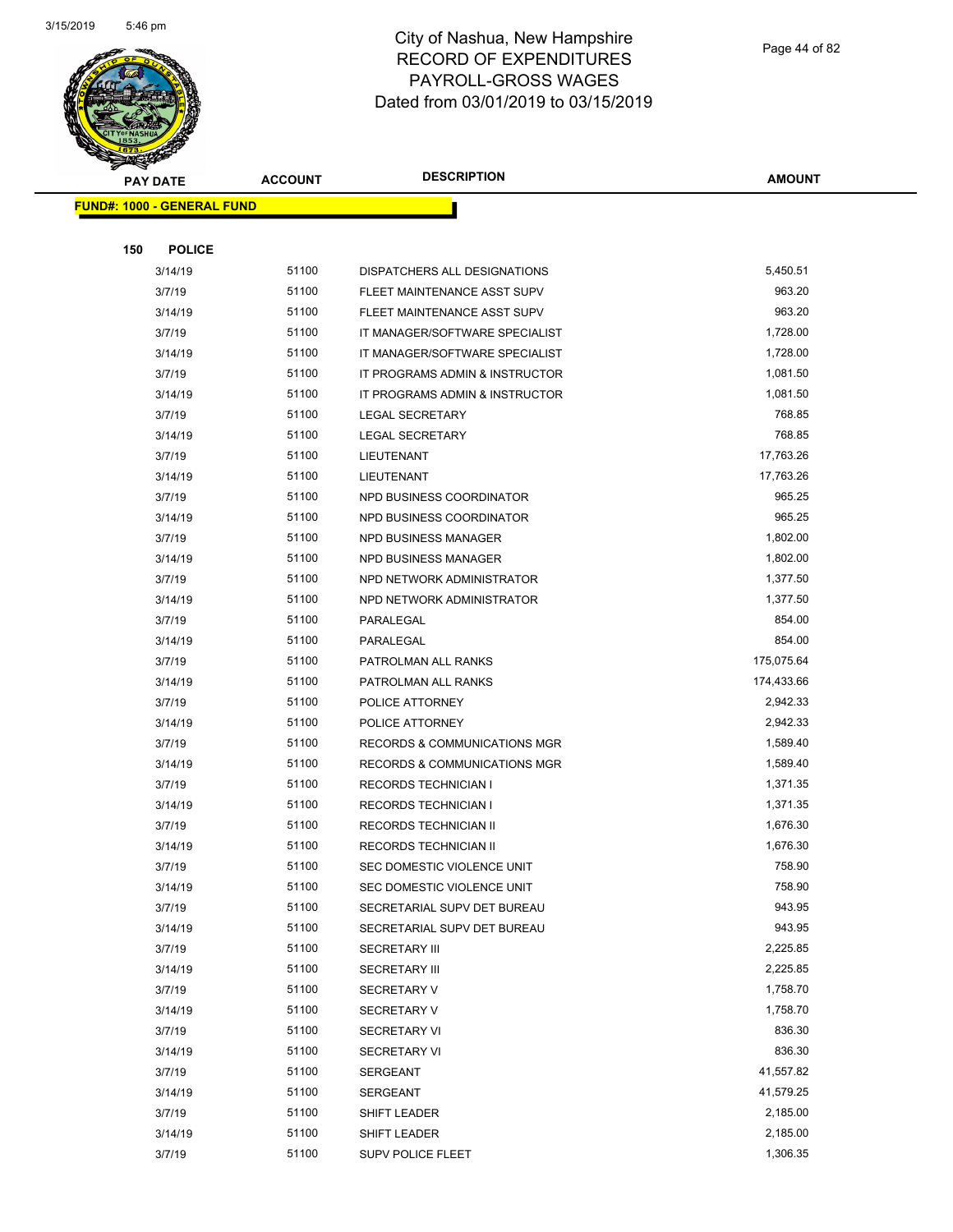

Page 45 of 82

| <b>PAY DATE</b>                   | <b>ACCOUNT</b> | <b>DESCRIPTION</b>              | <b>AMOUNT</b> |
|-----------------------------------|----------------|---------------------------------|---------------|
| <b>FUND#: 1000 - GENERAL FUND</b> |                |                                 |               |
|                                   |                |                                 |               |
| 150<br><b>POLICE</b>              |                |                                 |               |
| 3/14/19                           | 51100          | SUPV POLICE FLEET               | 1,306.35      |
| 3/7/19                            | 51200          | <b>ACCREDITATION MANAGER</b>    | 1,129.28      |
| 3/14/19                           | 51200          | <b>ACCREDITATION MANAGER</b>    | 1,129.28      |
| 3/7/19                            | 51200          | SENIOR RELATIONS SPECIALIST     | 725.40        |
| 3/14/19                           | 51200          | SENIOR RELATIONS SPECIALIST     | 725.40        |
| 3/7/19                            | 51300          | <b>OVERTIME</b>                 | 4,545.25      |
| 3/14/19                           | 51300          | <b>OVERTIME</b>                 | 3,693.81      |
| 3/7/19                            | 51309          | OVERTIME-TRAINING               | 496.48        |
| 3/14/19                           | 51309          | OVERTIME-TRAINING               | 1,104.00      |
| 3/7/19                            | 51315          | <b>OVERTIME-WITNESS</b>         | 1,614.20      |
| 3/14/19                           | 51315          | <b>OVERTIME-WITNESS</b>         | 949.88        |
| 3/7/19                            | 51322          | OVERTIME-INVESTIGATIVE          | 9,244.98      |
| 3/14/19                           | 51322          | OVERTIME-INVESTIGATIVE          | 4,705.63      |
| 3/7/19                            | 51330          | OVERTIME-COVERAGE               | 17,383.46     |
| 3/14/19                           | 51330          | OVERTIME-COVERAGE               | 14,815.52     |
| 3/7/19                            | 51412          | <b>WAGES PER DIEM</b>           | 199.74        |
| 3/7/19                            | 51600          | <b>LONGEVITY</b>                | 500.00        |
| 3/7/19                            | 52800          | EDUCATIONAL ASSISTANCE          | 983.99        |
| 3/14/19                           | 52800          | EDUCATIONAL ASSISTANCE          | 1,175.98      |
| 3/7/19                            | 61107          | <b>CLOTHING &amp; UNIFORMS</b>  | 226.28        |
| 3/14/19                           | 61107          | <b>CLOTHING &amp; UNIFORMS</b>  | 578.50        |
| <b>TOTAL 150 - POLICE</b>         |                |                                 | \$712,318.05  |
| 152<br><b>FIRE</b>                |                |                                 |               |
| 3/7/19                            | 51100          | ADMINISTRATIVE ASSISTANT II     | 2,320.60      |
| 3/14/19                           | 51100          | ADMINISTRATIVE ASSISTANT II     | 2,320.60      |
| 3/7/19                            | 51100          | <b>ASST FIRE CHIEF</b>          | 2,409.56      |
| 3/14/19                           | 51100          | <b>ASST FIRE CHIEF</b>          | 2,409.56      |
| 3/7/19                            | 51100          | ASST SUPERINTENDENT FIRE ALARM  | 1,645.88      |
| 3/14/19                           | 51100          | ASST SUPERINTENDENT FIRE ALARM  | 1,645.88      |
| 3/7/19                            | 51100          | ASST SUPERINTENDENT FIRE FLEET  | 1,645.88      |
| 3/14/19                           | 51100          | ASST SUPERINTENDENT FIRE FLEET  | 1,645.88      |
| 3/7/19                            | 51100          | ASST SUPERINTENDENT PREVENTION  | 3,324.84      |
| 3/14/19                           | 51100          | ASST SUPERINTENDENT PREVENTION  | 1,645.88      |
| 3/7/19                            | 51100          | <b>CAPTAIN</b>                  | 11,623.21     |
| 3/14/19                           | 51100          | <b>CAPTAIN</b>                  | 10,169.22     |
| 3/7/19                            | 51100          | CAPTAIN FIRE TRAINING SAFETY    | 1,799.56      |
| 3/14/19                           | 51100          | CAPTAIN FIRE TRAINING SAFETY    | 1,799.56      |
| 3/7/19                            | 51100          | DEPUTY FIRE CHIEF               | 8,596.21      |
| 3/14/19                           | 51100          | DEPUTY FIRE CHIEF               | 8,596.21      |
| 3/7/19                            | 51100          | <b>EXEC ASST BUSINESS COORD</b> | 868.70        |
| 3/14/19                           | 51100          | EXEC ASST BUSINESS COORD        | 868.70        |
| 3/7/19                            | 51100          | FIRE CHIEF                      | 2,635.48      |
|                                   |                |                                 |               |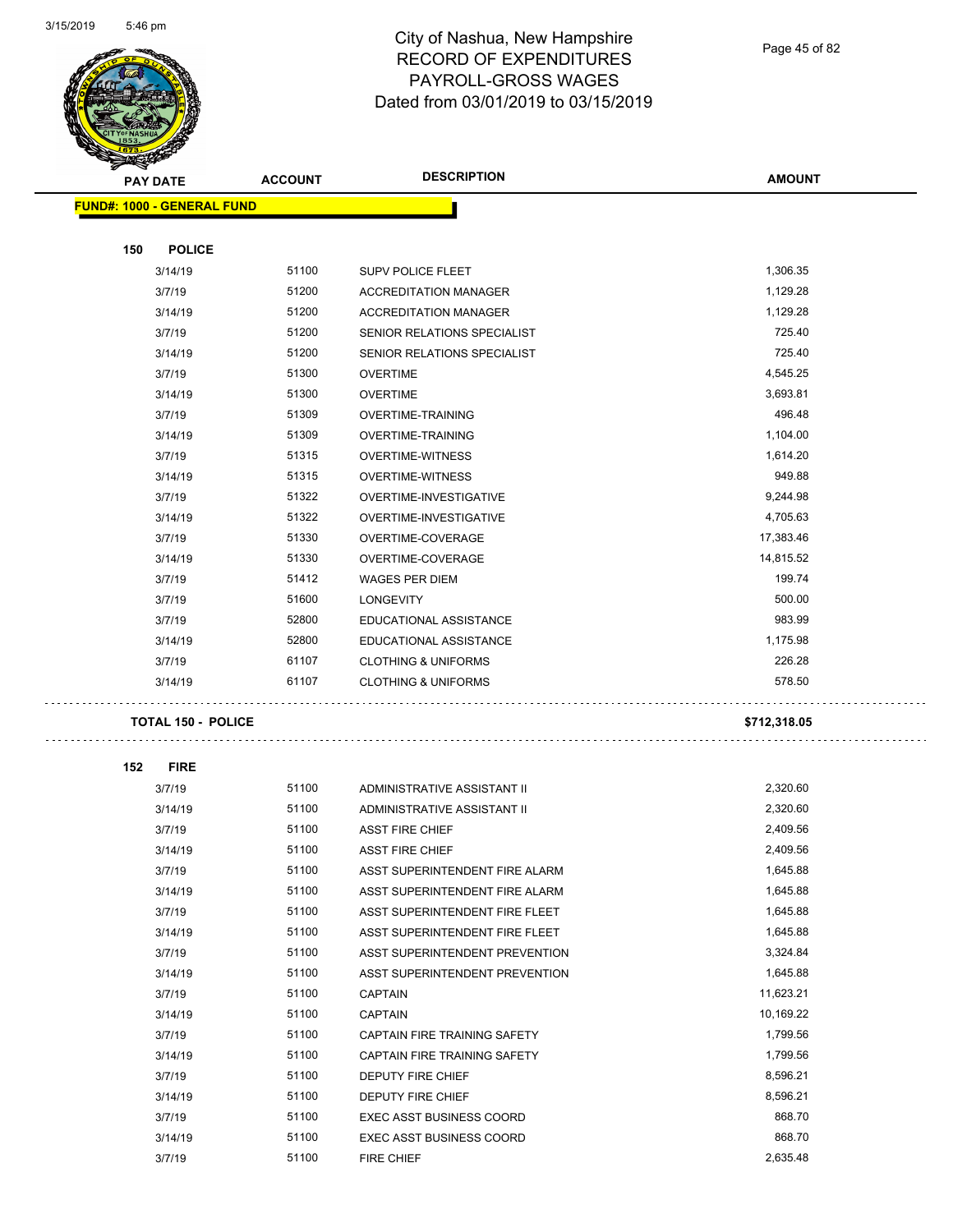

Page 46 of 82

. . .

 $\bar{\mathbb{Z}}$  is a

|     | <b>PAY DATE</b>                   | <b>ACCOUNT</b> | <b>DESCRIPTION</b>                     | <b>AMOUNT</b> |
|-----|-----------------------------------|----------------|----------------------------------------|---------------|
|     | <b>FUND#: 1000 - GENERAL FUND</b> |                |                                        |               |
|     |                                   |                |                                        |               |
| 152 | <b>FIRE</b>                       |                |                                        |               |
|     | 3/14/19                           | 51100          | FIRE CHIEF                             | 2,635.48      |
|     | 3/7/19                            | 51100          | FIRE DISPATCH ALL RANKS                | 7,666.22      |
|     | 3/14/19                           | 51100          | FIRE DISPATCH ALL RANKS                | 8,045.13      |
|     | 3/7/19                            | 51100          | FIRE DISPATCHER CLERK TRAINER          | 1,682.42      |
|     | 3/14/19                           | 51100          | FIRE DISPATCHER CLERK TRAINER          | 1,191.71      |
|     | 3/7/19                            | 51100          | FIRE LIEUTENANT                        | 43,097.82     |
|     | 3/14/19                           | 51100          | FIRE LIEUTENANT                        | 43,035.20     |
|     | 3/7/19                            | 51100          | <b>FIRE MECHANIC</b>                   | 1,354.28      |
|     | 3/14/19                           | 51100          | FIRE MECHANIC                          | 1,354.28      |
|     | 3/7/19                            | 51100          | FIRE TRAINING OFFICER                  | 1,645.88      |
|     | 3/14/19                           | 51100          | FIRE TRAINING OFFICER                  | 1,645.88      |
|     | 3/7/19                            | 51100          | FIREFIGHTERS ALL RANKS                 | 134,464.08    |
|     | 3/14/19                           | 51100          | FIREFIGHTERS ALL RANKS                 | 132,497.95    |
|     | 3/7/19                            | 51100          | SUPERINTENDENT FIRE ALARM              | 1,835.72      |
|     | 3/14/19                           | 51100          | SUPERINTENDENT FIRE ALARM              | 1,835.72      |
|     | 3/7/19                            | 51100          | SUPERINTENDENT FIRE FLEET              | 1,799.56      |
|     | 3/14/19                           | 51100          | SUPERINTENDENT FIRE FLEET              | 1,799.56      |
|     | 3/7/19                            | 51100          | SUPERINTENDENT FIRE PREVENTION         | 1,817.56      |
|     | 3/14/19                           | 51100          | SUPERINTENDENT FIRE PREVENTION         | 1,817.56      |
|     | 3/7/19                            | 51300          | <b>OVERTIME</b>                        | 330.28        |
|     | 3/14/19                           | 51300          | <b>OVERTIME</b>                        | 1,279.14      |
|     | 3/7/19                            | 51330          | OVERTIME-COVERAGE                      | 16,015.31     |
|     | 3/14/19                           | 51330          | OVERTIME-COVERAGE                      | 15,404.71     |
|     | 3/7/19                            | 51650          | <b>ADDITIONAL HOURS</b>                | 37,678.72     |
|     | 3/14/19                           | 51650          | <b>ADDITIONAL HOURS</b>                | 30,895.38     |
|     | 3/7/19                            | 51700          | <b>STIPENDS</b>                        | 4,819.20      |
|     | 3/14/19                           | 51700          | <b>STIPENDS</b>                        | 4,767.35      |
|     | 3/7/19                            | 51750          | <b>RETIREMENT &amp; SEPARATION PAY</b> | 45,841.24     |
|     | 3/14/19                           | 52800          | EDUCATIONAL ASSISTANCE                 | 1,634.75      |
|     | <b>TOTAL 152 - FIRE</b>           |                |                                        | \$617,859.50  |
| 153 | <b>BUILDING INSPECTION</b>        |                |                                        |               |
|     | 3/7/19                            | 51100          | BLD INSP ASST PLANS EXAMINER           | 1,046.85      |
|     | 3/14/19                           | 51100          | BLD INSP ASST PLANS EXAMINER           | 1,046.85      |
|     | 3/7/19                            | 51100          | <b>BUILDING AND UTILITIES INSPCTR</b>  | 3,635.41      |
|     | 3/14/19                           | 51100          | <b>BUILDING AND UTILITIES INSPCTR</b>  | 3,635.40      |
|     | 3/7/19                            | 51100          | <b>BUILDING DEPARTMENT MANAGER</b>     | 1,612.75      |
|     | 3/14/19                           | 51100          | <b>BUILDING DEPARTMENT MANAGER</b>     | 1,612.75      |
|     | 3/7/19                            | 51100          | PERMIT TECHNICIAN I                    | 1,287.45      |
|     | 3/14/19                           | 51100          | PERMIT TECHNICIAN I                    | 1,287.46      |
|     | 3/7/19                            | 51100          | <b>PLANS EXAMINER</b>                  | 1,271.25      |
|     | 3/14/19                           | 51100          | <b>PLANS EXAMINER</b>                  | 1,271.25      |
|     |                                   |                |                                        |               |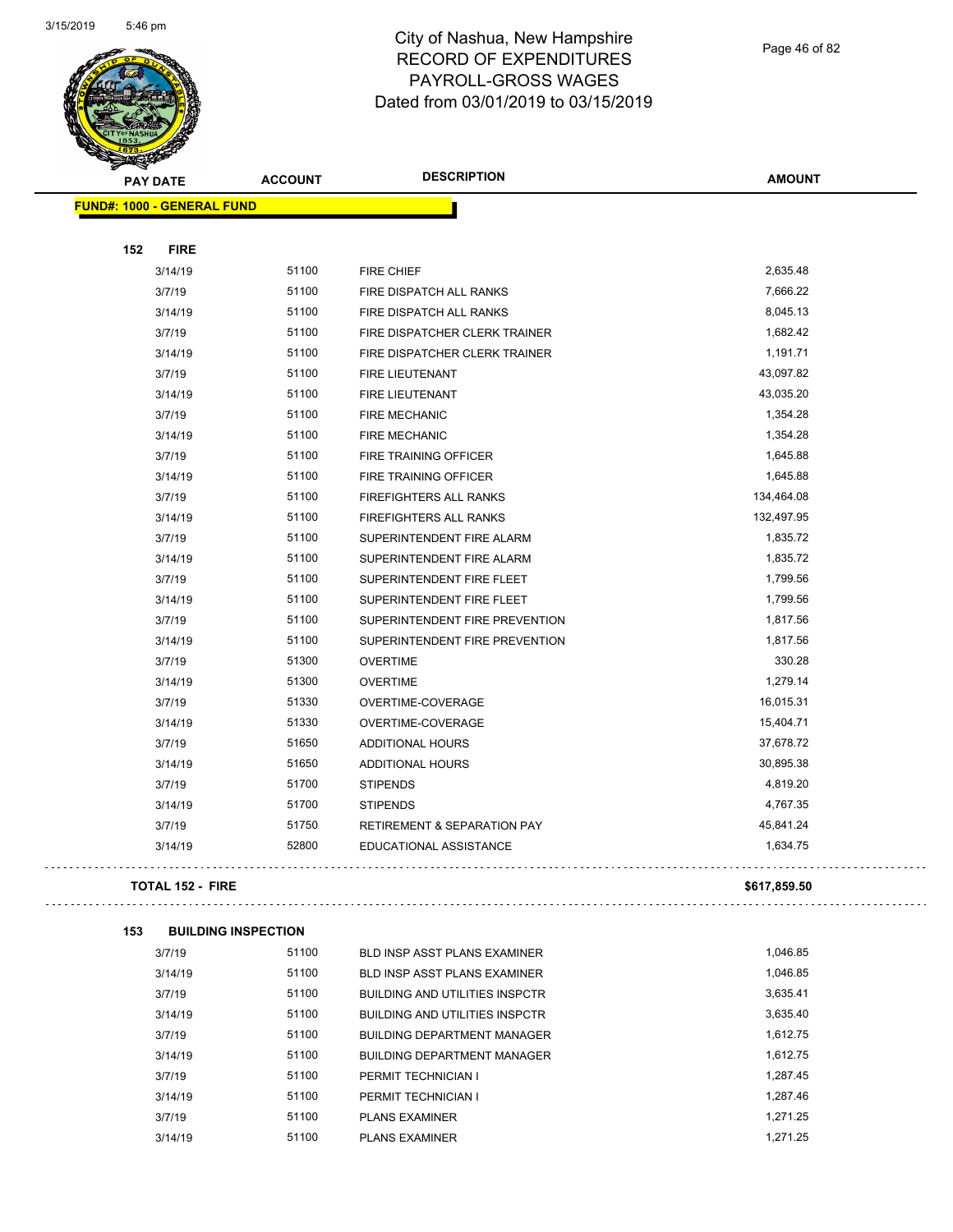

**AMOUNT PAY DATE ACCOUNT DESCRIPTION**

|     |                         | <b>TOTAL 153 - BUILDING INSPECTION</b>     |                                      | \$17,707.42 |
|-----|-------------------------|--------------------------------------------|--------------------------------------|-------------|
| 155 | <b>CODE ENFORCEMENT</b> |                                            |                                      |             |
|     | 3/7/19                  | 51100                                      | CODE ENFORCEMENT OFFICER II          | 2,284.94    |
|     | 3/14/19                 | 51100                                      | CODE ENFORCEMENT OFFICER II          | 2,284.95    |
|     | 3/7/19                  | 51100                                      | MGR CODE ENFORCEMENT DEPT            | 1,521.05    |
|     | 3/14/19                 | 51100                                      | MGR CODE ENFORCEMENT DEPT            | 1,521.05    |
|     |                         | <b>TOTAL 155 - CODE ENFORCEMENT</b>        |                                      | \$7,611.99  |
| 156 |                         | <b>EMERGENCY MANAGEMENT</b>                |                                      |             |
|     | 3/7/19                  | 51100                                      | <b>EMERGENCY MANAGEMENT DIRECTOR</b> | 1,701.60    |
|     | 3/14/19                 | 51100                                      | <b>EMERGENCY MANAGEMENT DIRECTOR</b> | 1,701.60    |
|     | 3/14/19                 | 51200                                      | EMERGENCY MANAGEMENT COORDINAT       | 337.96      |
|     |                         | <b>TOTAL 156 - EMERGENCY MANAGEMENT</b>    |                                      | \$3,741.16  |
| 157 |                         | <b>CITYWIDE COMMUNICATIONS</b>             |                                      |             |
|     | 3/7/19                  | 51100                                      | <b>COMM SYS ENGR TECH</b>            | 1,616.80    |
|     | 3/14/19                 | 51100                                      | <b>COMM SYS ENGR TECH</b>            | 1,616.80    |
|     | 3/7/19                  | 51200                                      | RADIO SYSTEMS MANAGER                | 1,371.96    |
|     | 3/14/19                 | 51200                                      | <b>RADIO SYSTEMS MANAGER</b>         | 1,371.96    |
|     | 3/7/19                  | 51600                                      | <b>LONGEVITY</b>                     | 700.00      |
|     |                         | <b>TOTAL 157 - CITYWIDE COMMUNICATIONS</b> |                                      | \$6,677.52  |
| 160 |                         | <b>PW-ADMIN &amp; ENGINEERING</b>          |                                      |             |
|     | 3/7/19                  | 51100                                      | ADMINISTRATIVE ASSISTANT II          | 766.50      |
|     | 3/14/19                 | 51100                                      | ADMINISTRATIVE ASSISTANT II          | 766.50      |
|     | 3/7/19                  | 51100                                      | ASSISTANT CONSTRUCTION ENGINEER      | 938.30      |

| טו דו ש |       |                                    |          |
|---------|-------|------------------------------------|----------|
| 3/7/19  | 51100 | ASSISTANT CONSTRUCTION ENGINEER    | 938.30   |
| 3/14/19 | 51100 | ASSISTANT CONSTRUCTION ENGINEER    | 938.30   |
| 3/7/19  | 51100 | ASSISTANT DIRECTOR OF PUBLIC WORKS | 1,619.05 |
| 3/14/19 | 51100 | ASSISTANT DIRECTOR OF PUBLIC WORKS | 1,619.05 |
| 3/7/19  | 51100 | <b>CITY ENGINEER</b>               | 1.144.75 |
| 3/14/19 | 51100 | <b>CITY ENGINEER</b>               | 1,144.75 |
| 3/7/19  | 51100 | CITY SURVEYOR                      | 1,230.70 |
| 3/14/19 | 51100 | CITY SURVEYOR                      | 1,230.70 |
| 3/7/19  | 51100 | <b>DEPUTY CITY ENGINEER</b>        | 738.35   |
| 3/14/19 | 51100 | <b>DEPUTY CITY ENGINEER</b>        | 738.35   |
| 3/7/19  | 51100 | DIRECTOR PUBLIC WORKS              | 1,828.35 |
| 3/14/19 | 51100 | DIRECTOR PUBLIC WORKS              | 1,828.35 |
| 3/7/19  | 51100 | DIVISION OPERATIONS MANAGER        | 1,463.04 |
| 3/14/19 | 51100 | DIVISION OPERATIONS MANAGER        | 1,463.05 |

Page 47 of 82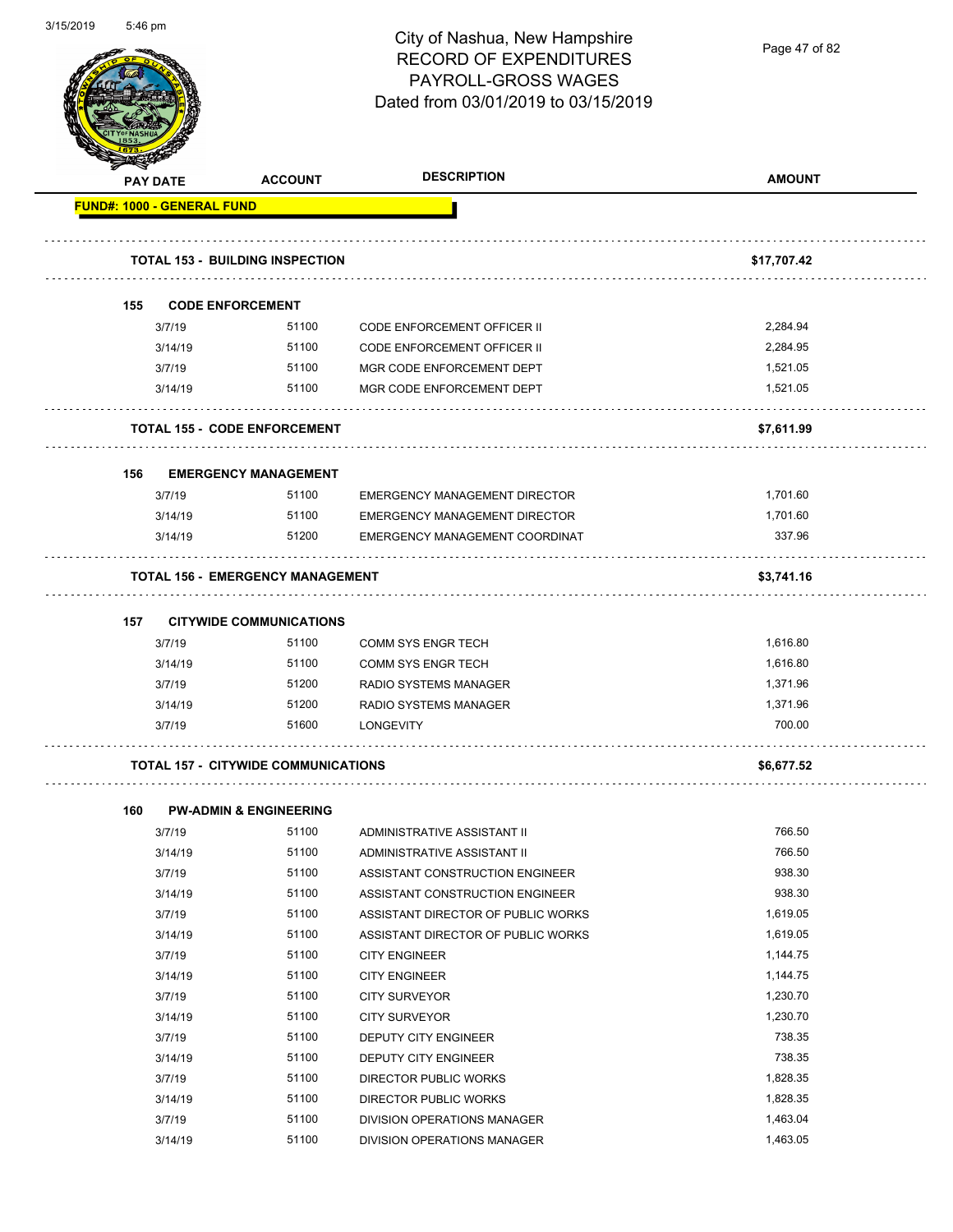

|     | PAY DATE                          | <b>ACCOUNT</b>                                | <b>DESCRIPTION</b>                             | <b>AMOUNT</b>        |
|-----|-----------------------------------|-----------------------------------------------|------------------------------------------------|----------------------|
|     | <b>FUND#: 1000 - GENERAL FUND</b> |                                               |                                                |                      |
|     |                                   |                                               |                                                |                      |
| 160 | 3/7/19                            | <b>PW-ADMIN &amp; ENGINEERING</b><br>51100    |                                                | 365.00               |
|     |                                   |                                               | DPW CONTRACT ADMINISTRATOR                     | 365.00               |
|     | 3/14/19                           | 51100                                         | DPW CONTRACT ADMINISTRATOR                     |                      |
|     | 3/7/19                            | 51100                                         | <b>ENGINEERING INSPECTOR</b>                   | 2,049.65             |
|     | 3/14/19                           | 51100                                         | <b>ENGINEERING INSPECTOR</b>                   | 2,049.65             |
|     | 3/7/19                            | 51100                                         | <b>EXECUTIVE ASSISTANT</b>                     | 767.15               |
|     | 3/14/19                           | 51100                                         | <b>EXECUTIVE ASSISTANT</b>                     | 767.15               |
|     | 3/7/19                            | 51100                                         | PUBLIC RELATIONS ADMINISTRATOR                 | 712.35               |
|     | 3/14/19                           | 51100                                         | PUBLIC RELATIONS ADMINISTRATOR                 | 712.35               |
|     | 3/7/19                            | 51100                                         | <b>SENIOR STAFF ENGINEER</b>                   | 1,131.85             |
|     | 3/14/19                           | 51100                                         | <b>SENIOR STAFF ENGINEER</b>                   | 1,131.86             |
|     | 3/7/19                            | 51100                                         | <b>SENIOR TRAFFIC ENGINEER</b>                 | 1,746.35             |
|     | 3/14/19                           | 51100                                         | <b>SENIOR TRAFFIC ENGINEER</b>                 | 1,746.35             |
|     | 3/7/19                            | 51100                                         | <b>STAFF ENGINEER</b>                          | 1,064.00             |
|     | 3/14/19                           | 51100                                         | <b>STAFF ENGINEER</b>                          | 1,064.00             |
|     | 3/7/19                            | 51100                                         | STREET CONSTRUCTION ENGINEER                   | 1,455.30             |
|     | 3/14/19                           | 51100                                         | STREET CONSTRUCTION ENGINEER                   | 1,455.29             |
|     | 3/7/19                            | 51300                                         | <b>OVERTIME</b>                                | 280.02               |
|     | 3/14/19                           | 51300                                         | <b>OVERTIME</b>                                | 388.11               |
|     | 3/14/19                           | 61107                                         | <b>CLOTHING &amp; UNIFORMS</b>                 | 18.40                |
|     |                                   |                                               |                                                |                      |
|     |                                   |                                               |                                                |                      |
|     |                                   | <b>TOTAL 160 - PW-ADMIN &amp; ENGINEERING</b> |                                                | \$38,727.92          |
| 161 | <b>STREETS</b>                    |                                               |                                                |                      |
|     | 3/7/19                            | 51100                                         | ADMINISTRATIVE ASSISTANT II                    | 821.65               |
|     | 3/14/19                           | 51100                                         | ADMINISTRATIVE ASSISTANT II                    | 821.65               |
|     | 3/7/19                            | 51100                                         | AUTO MECH 1ST CLASS NIGHTS                     | 4,353.61             |
|     | 3/14/19                           | 51100                                         | AUTO MECH 1ST CLASS NIGHTS                     | 4,353.60             |
|     | 3/7/19                            | 51100                                         | AUTO MECH 2ND CLASS                            | 1,959.20             |
|     | 3/14/19                           | 51100                                         | AUTO MECH 2ND CLASS                            | 1,959.20             |
|     | 3/7/19                            | 51100                                         | AUTO MECHANIC 1ST CLASS                        | 3,229.21             |
|     | 3/14/19                           | 51100                                         | AUTO MECHANIC 1ST CLASS                        | 3,229.20             |
|     | 3/7/19                            | 51100                                         | EQUIP OPR STREET REPAIR                        | 6,875.20             |
|     | 3/14/19                           | 51100                                         | EQUIP OPR STREET REPAIR                        | 6,875.20             |
|     | 3/7/19                            | 51100                                         | FLEET MAINTENANCE FOREMAN                      | 1,296.65             |
|     | 3/14/19                           | 51100                                         | FLEET MAINTENANCE FOREMAN                      | 1,296.65             |
|     | 3/7/19                            | 51100                                         | FLEET MANAGER STREET DEPT                      | 1,187.54             |
|     | 3/14/19                           | 51100                                         | FLEET MANAGER STREET DEPT                      | 1,187.55             |
|     | 3/7/19                            | 51100                                         | FOREMAN LABOR STREET                           | 2,567.91             |
|     | 3/14/19                           | 51100                                         | FOREMAN LABOR STREET                           | 2,567.90             |
|     |                                   |                                               |                                                |                      |
|     | 3/7/19                            | 51100                                         | <b>MASON PIPELAYER</b>                         | 2,822.40             |
|     | 3/14/19                           | 51100                                         | <b>MASON PIPELAYER</b>                         | 2,822.41             |
|     | 3/7/19<br>3/14/19                 | 51100<br>51100                                | OPERATIONS SUPERVISOR<br>OPERATIONS SUPERVISOR | 1,092.80<br>1,092.80 |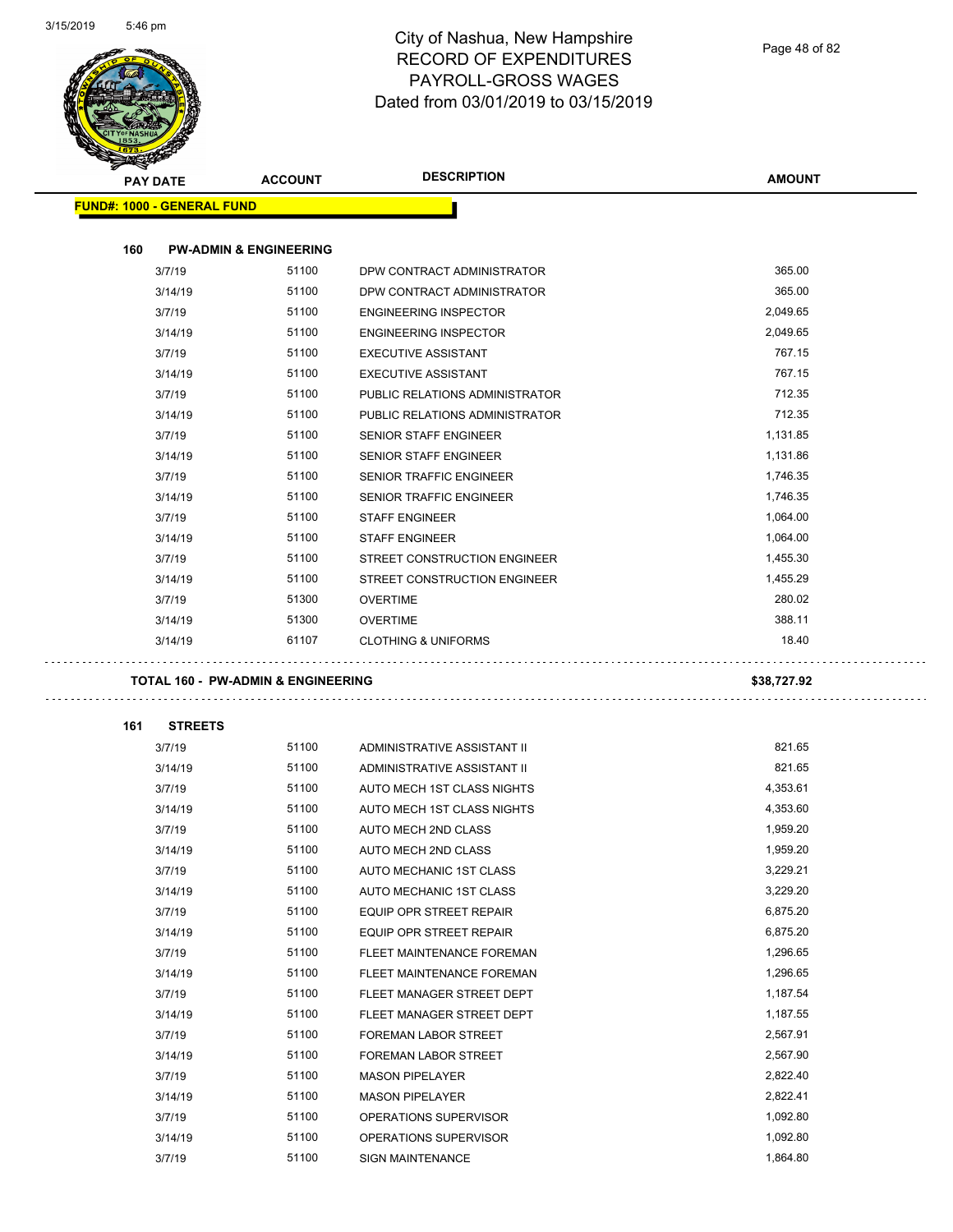

Page 49 of 82

|     | <b>PAY DATE</b>                       | <b>ACCOUNT</b> | <b>DESCRIPTION</b>                 | <b>AMOUNT</b>    |
|-----|---------------------------------------|----------------|------------------------------------|------------------|
|     | <b>FUND#: 1000 - GENERAL FUND</b>     |                |                                    |                  |
|     |                                       |                |                                    |                  |
| 161 | <b>STREETS</b>                        |                |                                    |                  |
|     | 3/14/19                               | 51100          | <b>SIGN MAINTENANCE</b>            | 1,864.80         |
|     | 3/7/19                                | 51100          | STOREKEEPER PWD                    | 1,006.30         |
|     | 3/14/19                               | 51100          | STOREKEEPER PWD                    | 1,006.30         |
|     | 3/7/19                                | 51100          | <b>STREET FOREMAN</b>              | 2,593.30         |
|     | 3/14/19                               | 51100          | <b>STREET FOREMAN</b>              | 2,593.30         |
|     | 3/7/19                                | 51100          | SUPERINTENDENT OF STREETS          | 1,940.40         |
|     | 3/14/19                               | 51100          | SUPERINTENDENT OF STREETS          | 1,940.40         |
|     | 3/7/19                                | 51100          | <b>TRAFFIC FOREMAN</b>             | 1,322.60         |
|     | 3/14/19                               | 51100          | <b>TRAFFIC FOREMAN</b>             | 1,322.60         |
|     | 3/7/19                                | 51100          | TRAFFIC MAINTENANCE ASSISTANT      | 927.20           |
|     | 3/14/19                               | 51100          | TRAFFIC MAINTENANCE ASSISTANT      | 927.20           |
|     | 3/7/19                                | 51100          | <b>TRAFFIC TECHNICIAN I</b>        | 2,231.20         |
|     | 3/14/19                               | 51100          | <b>TRAFFIC TECHNICIAN I</b>        | 2,231.20         |
|     | 3/7/19                                | 51100          | TRUCK DRIVER STREET REPAIR         | 16,203.21        |
|     | 3/14/19                               | 51100          | TRUCK DRIVER STREET REPAIR         | 16,150.80        |
|     | 3/7/19                                | 51100          | <b>WELDER FIRST CLASS</b>          | 1,060.80         |
|     | 3/14/19                               | 51100          | <b>WELDER FIRST CLASS</b>          | 1,060.80         |
|     | 3/7/19                                | 51300          | <b>OVERTIME</b>                    | 42,150.93        |
|     | 3/14/19                               | 51300          | <b>OVERTIME</b>                    | 48,852.18        |
|     | 3/7/19                                | 51600          | <b>LONGEVITY</b>                   | 1,000.00         |
|     | <b>TOTAL 161 - STREETS</b>            |                |                                    | \$202,662.65     |
| 166 | <b>PARKING OPERATIONS</b>             |                |                                    |                  |
|     | 3/7/19                                | 51100          | PARKING MAINTENANCE                | 1,375.40         |
|     | 3/14/19                               | 51100          | PARKING MAINTENANCE                | 1,375.40         |
|     | 3/7/19                                | 51100          | <b>PARKING MANAGER</b>             | 896.45           |
|     |                                       |                |                                    |                  |
|     | 3/14/19                               | 51100          | PARKING MANAGER                    | 896.45           |
|     | 3/7/19<br>3/14/19                     | 51300<br>51300 | <b>OVERTIME</b><br><b>OVERTIME</b> | 239.71<br>128.95 |
|     |                                       |                |                                    |                  |
|     | <b>TOTAL 166 - PARKING OPERATIONS</b> |                |                                    | \$4,912.36       |
| 171 | <b>COMMUNITY SERVICES</b>             |                |                                    |                  |
|     | 3/7/19                                | 51100          | DIRECTOR HEALTH AND COMM SVS       | 1,920.93         |
|     | 3/14/19                               | 51100          | DIRECTOR HEALTH AND COMM SVS       | 1,920.95         |
|     | 3/7/19                                | 51100          | <b>EPIDEMIOLOGIST</b>              | 1,025.70         |
|     | 3/14/19                               | 51100          | <b>EPIDEMIOLOGIST</b>              | 1,025.70         |
|     | 3/7/19                                | 51100          | <b>HEALTH PROMOTION SPEC</b>       | 975.35           |
|     | 3/14/19                               | 51100          | <b>HEALTH PROMOTION SPEC</b>       | 975.35           |
|     | <b>TOTAL 171 - COMMUNITY SERVICES</b> |                |                                    | \$7,843.98       |
|     |                                       |                |                                    |                  |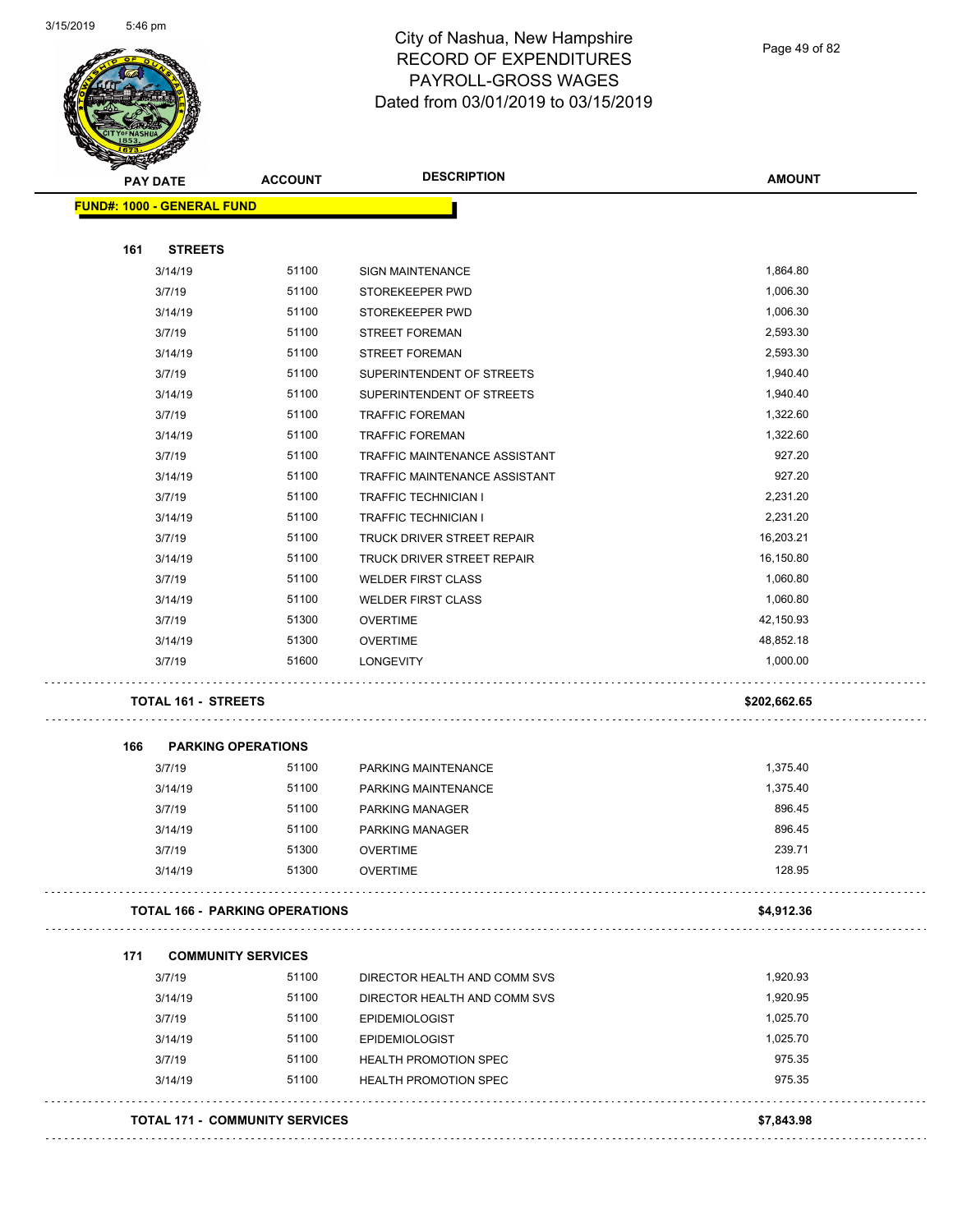

| <b>PAY DATE</b>                   | <b>ACCOUNT</b>                          | <b>DESCRIPTION</b>              | <b>AMOUNT</b> |
|-----------------------------------|-----------------------------------------|---------------------------------|---------------|
| <b>FUND#: 1000 - GENERAL FUND</b> |                                         |                                 |               |
|                                   |                                         |                                 |               |
| 172                               | <b>COMMUNITY HEALTH</b>                 |                                 |               |
| 3/7/19                            | 51100                                   | ADMINISTRATIVE ASSISTANT II     | 787.30        |
| 3/14/19                           | 51100                                   | ADMINISTRATIVE ASSISTANT II     | 792.28        |
| 3/14/19                           | 51100                                   | BILINGUAL COMM HEALTH WORKER    | 110.58        |
| 3/7/19                            | 51100                                   | BILINGUAL OUTREACH WORKER       | 874.70        |
| 3/14/19                           | 51100                                   | BILINGUAL OUTREACH WORKER       | 874.70        |
| 3/7/19                            | 51100                                   | CHIEF PUBLIC HEALTH NURSE       | 1,524.75      |
| 3/14/19                           | 51100                                   | CHIEF PUBLIC HEALTH NURSE       | 1,524.75      |
| 3/7/19                            | 51100                                   | PUB HEALTH NURSE                | 3,520.80      |
| 3/14/19                           | 51100                                   | PUB HEALTH NURSE                | 3,520.79      |
| 3/7/19                            | 51300                                   | <b>OVERTIME</b>                 | 32.80         |
| 3/14/19                           | 51300                                   | <b>OVERTIME</b>                 | 32.80         |
| 3/7/19                            | 51412                                   | <b>WAGES PER DIEM</b>           | 96.00         |
| 3/14/19                           | 51412                                   | <b>WAGES PER DIEM</b>           | 181.80        |
|                                   | <b>TOTAL 172 - COMMUNITY HEALTH</b>     |                                 | \$13,874.05   |
| 173                               | <b>ENVIRONMENTAL HEALTH</b>             |                                 |               |
| 3/7/19                            | 51100                                   | DEP HEALTH OFFICER/LAB DIRECTOR | 1,172.20      |
| 3/14/19                           | 51100                                   | DEP HEALTH OFFICER/LAB DIRECTOR | 1,172.20      |
| 3/7/19                            | 51100                                   | ENVIRONMENTAL HEALTH SPEC       | 1,807.97      |
| 3/14/19                           | 51100                                   | ENVIRONMENTAL HEALTH SPEC       | 1,807.96      |
| 3/7/19                            | 51100                                   | ENVIRONMENTAL TECH OFFICE MGR   | 1,067.20      |
| 3/14/19                           | 51100                                   | ENVIRONMENTAL TECH OFFICE MGR   | 1,067.20      |
| 3/7/19                            | 51100                                   | MANAGER ENVIRONMENTAL HEALTH    | 1,649.35      |
| 3/14/19                           | 51100                                   | MANAGER ENVIRONMENTAL HEALTH    | 1,649.35      |
| 3/14/19                           | 51300                                   | <b>OVERTIME</b>                 | 55.27         |
|                                   |                                         |                                 |               |
|                                   | <b>TOTAL 173 - ENVIRONMENTAL HEALTH</b> |                                 | \$11,448.70   |
| 174                               | <b>WELFARE ADMINISTRATION</b>           |                                 |               |
| 3/7/19                            | 51100                                   | <b>CASE TECHNICIAN WELFARE</b>  | 2,522.01      |
| 3/14/19                           | 51100                                   | <b>CASE TECHNICIAN WELFARE</b>  | 2,501.74      |
| 3/7/19                            | 51100                                   | <b>INTAKE WORKER</b>            | 803.58        |
| 3/14/19                           | 51100                                   | <b>INTAKE WORKER</b>            | 803.60        |
| 3/7/19                            | 51100                                   | SENIOR CASE TECHNICIAN          | 1,034.85      |
| 3/14/19                           | 51100                                   | SENIOR CASE TECHNICIAN          | 1,034.85      |
| 3/7/19                            | 51100                                   | <b>WELFARE OFFICER</b>          | 1,705.80      |
| 3/14/19                           | 51100                                   | <b>WELFARE OFFICER</b>          | 1,705.80      |
| 3/7/19                            | 51300                                   | <b>OVERTIME</b>                 | 7.53          |
|                                   |                                         |                                 |               |

#### **177 PARKS & RECREATION**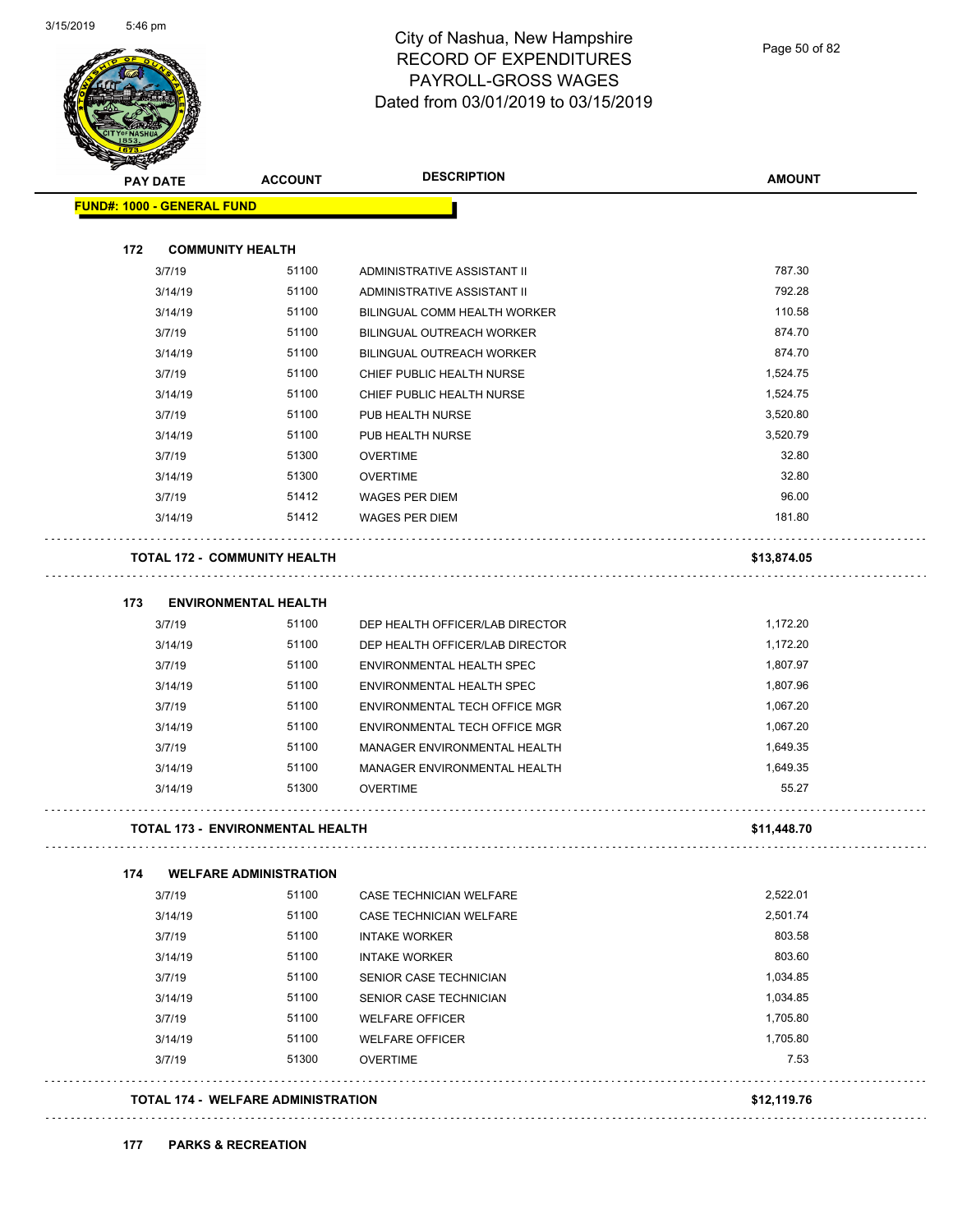

| <b>Antara</b><br><b>PAY DATE</b>          | <b>ACCOUNT</b>                | <b>DESCRIPTION</b>               | <b>AMOUNT</b> |
|-------------------------------------------|-------------------------------|----------------------------------|---------------|
| <b>FUND#: 1000 - GENERAL FUND</b>         |                               |                                  |               |
|                                           |                               |                                  |               |
| 177                                       | <b>PARKS &amp; RECREATION</b> |                                  |               |
| 3/7/19                                    | 51100                         | ADMINISTRATIVE ASSISTANT II      | 842.05        |
| 3/14/19                                   | 51100                         | ADMINISTRATIVE ASSISTANT II      | 842.04        |
| 3/7/19                                    | 51100                         | EQUIPMENT OPERATOR, PARKS        | 979.60        |
| 3/14/19                                   | 51100                         | EQUIPMENT OPERATOR, PARKS        | 979.60        |
| 3/7/19                                    | 51100                         | FOREMAN LABOR PARK               | 3,889.95      |
| 3/14/19                                   | 51100                         | FOREMAN LABOR PARK               | 3,889.96      |
| 3/7/19                                    | 51100                         | <b>GROUNDSKEEPER MAINTENANCE</b> | 7,170.85      |
| 3/14/19                                   | 51100                         | <b>GROUNDSKEEPER MAINTENANCE</b> | 7,114.80      |
| 3/7/19                                    | 51100                         | <b>GROUNDSMAN I</b>              | 5,891.28      |
| 3/14/19                                   | 51100                         | <b>GROUNDSMAN I</b>              | 5,891.28      |
| 3/7/19                                    | 51100                         | <b>GROUNDSMAN II</b>             | 882.00        |
| 3/14/19                                   | 51100                         | <b>GROUNDSMAN II</b>             | 882.00        |
| 3/7/19                                    | 51100                         | <b>LEAD GROUNDSMAN</b>           | 1,981.60      |
| 3/14/19                                   | 51100                         | <b>LEAD GROUNDSMAN</b>           | 1,686.59      |
| 3/7/19                                    | 51100                         | PROGRAM COORDINATOR              | 382.70        |
| 3/14/19                                   | 51100                         | PROGRAM COORDINATOR              | 382.68        |
| 3/7/19                                    | 51100                         | RECREATION PROGRAM MANAGER       | 1,033.85      |
| 3/14/19                                   | 51100                         | RECREATION PROGRAM MANAGER       | 1,033.85      |
| 3/7/19                                    | 51100                         | STELLOS STADIUM ATTENDANT        | 979.60        |
| 3/14/19                                   | 51100                         | STELLOS STADIUM ATTENDANT        | 979.60        |
| 3/7/19                                    | 51100                         | SUPERINTENDENT OF PARKS RECR     | 1,940.40      |
| 3/14/19                                   | 51100                         | SUPERINTENDENT OF PARKS RECR     | 1,940.40      |
| 3/7/19                                    | 51300                         | <b>OVERTIME</b>                  | 2,502.32      |
| 3/14/19                                   | 51300                         | <b>OVERTIME</b>                  | 652.06        |
| 3/7/19                                    | 51420                         | <b>WAGES-GAME OFFICIALS</b>      | 812.00        |
| 3/14/19                                   | 51420                         | <b>WAGES-GAME OFFICIALS</b>      | 1,101.00      |
| 3/7/19                                    | 51600                         | <b>LONGEVITY</b>                 | 1,200.00      |
| <b>TOTAL 177 - PARKS &amp; RECREATION</b> |                               |                                  | \$57,864.06   |

| \$57,864.0 |
|------------|
|            |

| 179 | <b>LIBRARY</b> |       |                                |          |
|-----|----------------|-------|--------------------------------|----------|
|     | 3/7/19         | 51100 | ASSISTANT DIRECTOR LIBRARY     | 1,566.20 |
|     | 3/14/19        | 51100 | ASSISTANT DIRECTOR LIBRARY     | 1,409.58 |
|     | 3/7/19         | 51100 | ASSISTANT LIBRARIAN CIRCULATIO | 1,061.30 |
|     | 3/14/19        | 51100 | ASSISTANT LIBRARIAN CIRCULATIO | 1,061.30 |
|     | 3/7/19         | 51100 | ASSISTANT LIBRARIAN TECH SVS   | 802.25   |
|     | 3/14/19        | 51100 | ASSISTANT LIBRARIAN TECH SVS   | 802.25   |
|     | 3/7/19         | 51100 | ASSISTANT LIBRARIAN YOUTH SERV | 850.64   |
|     | 3/14/19        | 51100 | ASSISTANT LIBRARIAN YOUTH SERV | 850.64   |
|     | 3/7/19         | 51100 | <b>DIRECTOR LIBRARY</b>        | 2,160.15 |
|     | 3/14/19        | 51100 | DIRECTOR LIBRARY               | 2,160.15 |
|     | 3/7/19         | 51100 | EXECUTIVE ASST OFFICE MANAGER  | 982.60   |
|     | 3/14/19        | 51100 | EXECUTIVE ASST OFFICE MANAGER  | 982.60   |
|     | 3/7/19         | 51100 | IT COORDINATOR                 | 942.65   |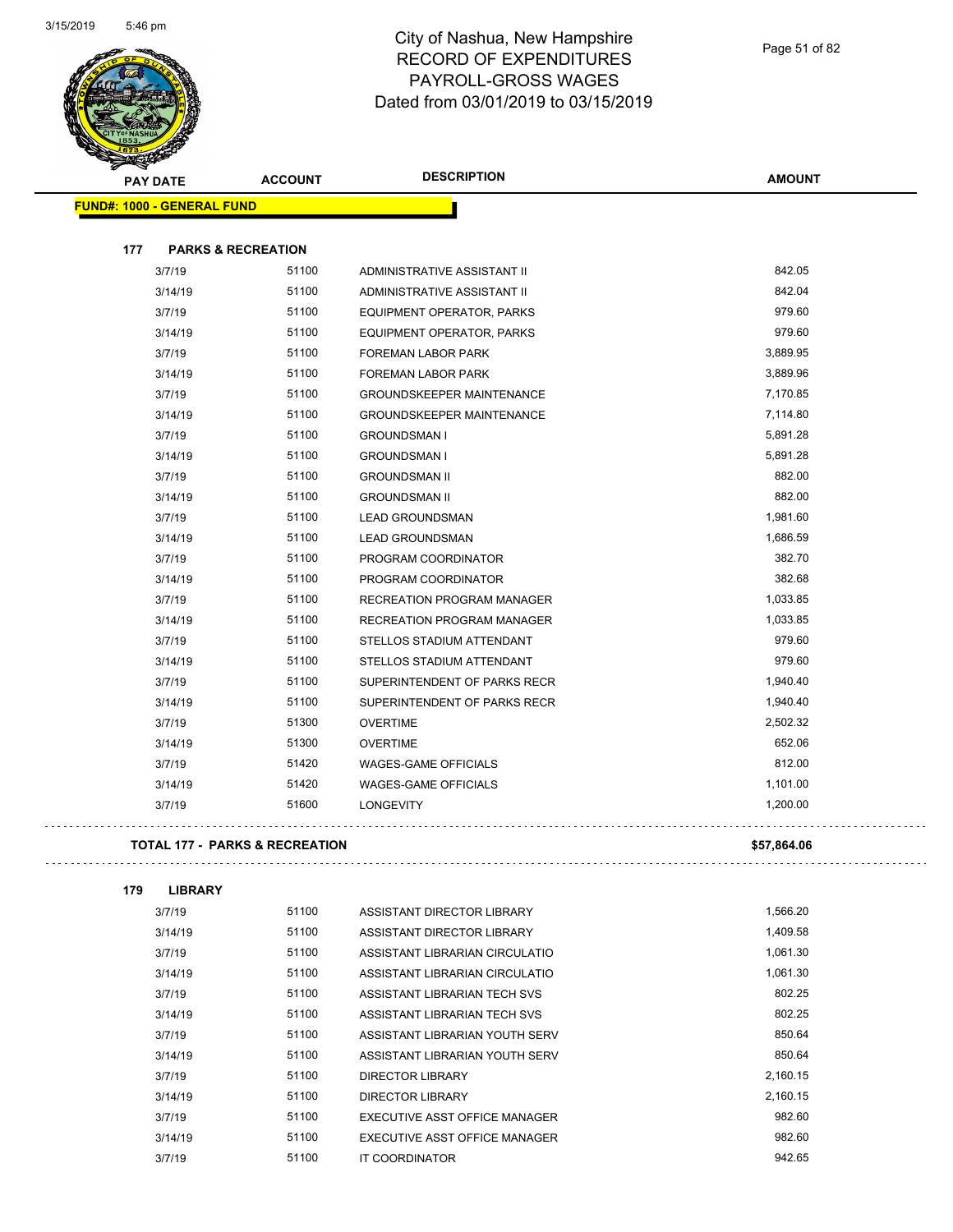

|     | <b>PAY DATE</b> |                                   | <b>ACCOUNT</b> | <b>DESCRIPTION</b>                   | <b>AMOUNT</b> |
|-----|-----------------|-----------------------------------|----------------|--------------------------------------|---------------|
|     |                 | <b>FUND#: 1000 - GENERAL FUND</b> |                |                                      |               |
|     |                 |                                   |                |                                      |               |
| 179 |                 | <b>LIBRARY</b>                    |                |                                      |               |
|     |                 | 3/14/19                           | 51100          | IT COORDINATOR                       | 942.65        |
|     |                 | 3/7/19                            | 51100          | <b>LIBRARIAN CIRCULATION</b>         | 1,093.85      |
|     |                 | 3/14/19                           | 51100          | <b>LIBRARIAN CIRCULATION</b>         | 1,093.85      |
|     |                 | 3/7/19                            | 51100          | <b>LIBRARIAN OUTREACH SVS</b>        | 1,089.66      |
|     |                 | 3/14/19                           | 51100          | <b>LIBRARIAN OUTREACH SVS</b>        | 1,089.66      |
|     |                 | 3/7/19                            | 51100          | <b>LIBRARIAN TECH SERVICES</b>       | 1,130.99      |
|     |                 | 3/14/19                           | 51100          | <b>LIBRARIAN TECH SERVICES</b>       | 1,130.98      |
|     |                 | 3/7/19                            | 51100          | LIBRARIAN YOUTH SERVICES             | 2,444.40      |
|     |                 | 3/14/19                           | 51100          | LIBRARIAN YOUTH SERVICES             | 2,444.40      |
|     |                 | 3/7/19                            | 51100          | LIBRARY ASSISTANT CIRCULATION        | 6,428.55      |
|     |                 | 3/14/19                           | 51100          | <b>LIBRARY ASSISTANT CIRCULATION</b> | 6,428.54      |
|     |                 | 3/7/19                            | 51100          | LIBRARY ASSISTANT MEDIA SERVIC       | 770.95        |
|     |                 | 3/14/19                           | 51100          | LIBRARY ASSISTANT MEDIA SERVIC       | 770.95        |
|     |                 | 3/7/19                            | 51100          | <b>LIBRARY ASSISTANT TECH SVS</b>    | 770.95        |
|     |                 | 3/14/19                           | 51100          | <b>LIBRARY ASSISTANT TECH SVS</b>    | 770.95        |
|     |                 | 3/7/19                            | 51100          | LIBRARY ASSISTANT YOUTH SERVIC       | 2,139.69      |
|     |                 | 3/14/19                           | 51100          | LIBRARY ASSISTANT YOUTH SERVIC       | 2,135.07      |
|     |                 | 3/7/19                            | 51100          | <b>MAINTENANCE SUPV</b>              | 929.50        |
|     |                 | 3/14/19                           | 51100          | <b>MAINTENANCE SUPV</b>              | 929.50        |
|     |                 | 3/7/19                            | 51100          | PAGE & COLLECTION COORDINATOR        | 916.13        |
|     |                 | 3/14/19                           | 51100          | PAGE & COLLECTION COORDINATOR        | 916.13        |
|     |                 | 3/7/19                            | 51100          | REFERENCE LIBRARIAN ADULT SERV       | 3,314.16      |
|     |                 | 3/14/19                           | 51100          | REFERENCE LIBRARIAN ADULT SERV       | 3,309.01      |
|     |                 | 3/7/19                            | 51100          | REFERENCE LIBRARIAN TECH SVS         | 824.76        |
|     |                 | 3/14/19                           | 51100          | REFERENCE LIBRARIAN TECH SVS         | 824.75        |
|     |                 | 3/7/19                            | 51100          | <b>SECURITY LIBRARY</b>              | 669.59        |
|     |                 | 3/14/19                           | 51100          | <b>SECURITY LIBRARY</b>              | 648.65        |
|     |                 | 3/7/19                            | 51200          | <b>JANITOR</b>                       | 256.26        |
|     |                 | 3/14/19                           | 51200          | <b>JANITOR</b>                       | 250.00        |
|     |                 | 3/7/19                            | 51200          | LIBRARY ASSISTANT TECH SVS           | 453.15        |
|     |                 | 3/14/19                           | 51200          | <b>LIBRARY ASSISTANT TECH SVS</b>    | 453.16        |
|     |                 | 3/7/19                            | 51200          | LIBRARY PAGE                         | 1,248.01      |
|     |                 | 3/14/19                           | 51200          | <b>LIBRARY PAGE</b>                  | 1,124.36      |
|     |                 | 3/7/19                            | 51200          | RECEPTIONIST/DATA ENTRY SPECIALIST   | 438.50        |
|     |                 | 3/14/19                           | 51200          | RECEPTIONIST/DATA ENTRY SPECIALIST   | 438.50        |
|     |                 | 3/7/19                            | 51200          | REFERENCE LIBRARIAN ADULT SERV       | 790.51        |
|     |                 | 3/14/19                           | 51200          | REFERENCE LIBRARIAN ADULT SERV       | 786.11        |
|     |                 | 3/7/19                            | 51200          | <b>SECURITY LIBRARY</b>              | 398.13        |
|     |                 | 3/14/19                           | 51200          | <b>SECURITY LIBRARY</b>              | 385.94        |
|     |                 | 3/7/19                            | 51300          | <b>OVERTIME</b>                      | 1,387.84      |
|     |                 | 3/14/19                           | 51300          | <b>OVERTIME</b>                      | 886.41        |
|     |                 | 3/14/19                           | 52800          | EDUCATIONAL ASSISTANCE               | 375.00        |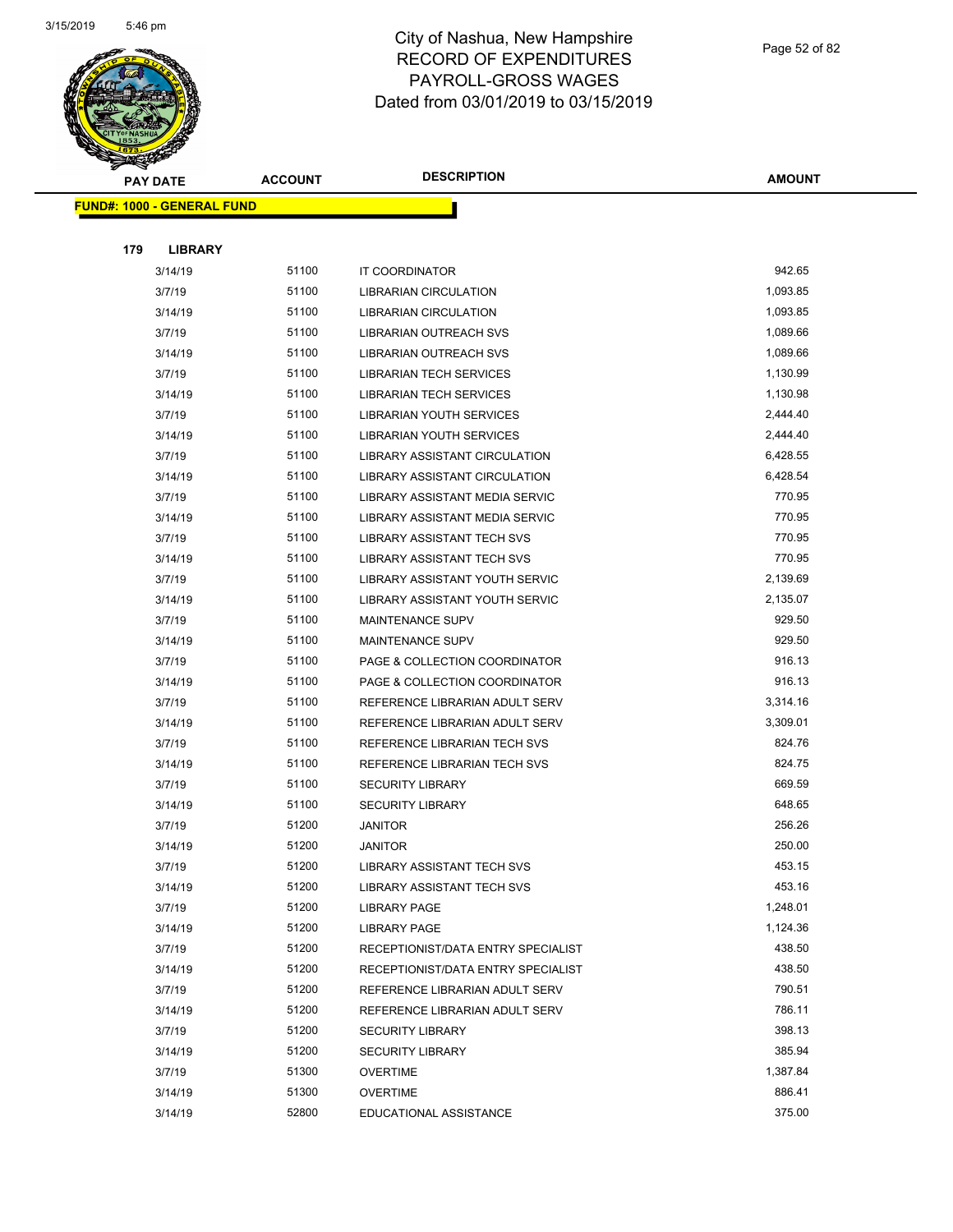|                                   |                                          | City of Nashua, New Hampshire<br><b>RECORD OF EXPENDITURES</b><br>PAYROLL-GROSS WAGES<br>Dated from 03/01/2019 to 03/15/2019 | Page 53 of 82 |
|-----------------------------------|------------------------------------------|------------------------------------------------------------------------------------------------------------------------------|---------------|
| <b>PAY DATE</b>                   | <b>ACCOUNT</b>                           | <b>DESCRIPTION</b>                                                                                                           | <b>AMOUNT</b> |
| <b>FUND#: 1000 - GENERAL FUND</b> |                                          |                                                                                                                              |               |
| <b>TOTAL 179 - LIBRARY</b>        |                                          |                                                                                                                              | \$71,262.46   |
| 181                               | <b>COMMUNITY DEVELOPMENT</b>             |                                                                                                                              |               |
| 3/7/19                            | 51100                                    | ADMINISTRATIVE ASSISTANT II                                                                                                  | 766.50        |
| 3/14/19                           | 51100                                    | ADMINISTRATIVE ASSISTANT II                                                                                                  | 766.48        |
| 3/7/19                            | 51100                                    | DIRECTOR COMMUNITY DEVELOPMENT                                                                                               | 2,294.80      |
| 3/14/19                           | 51100                                    | DIRECTOR COMMUNITY DEVELOPMENT                                                                                               | 2,294.80      |
| 3/7/19                            | 51100                                    | <b>TRANSPORTATION PLANNER</b>                                                                                                | 1,285.65      |
| 3/14/19                           | 51100                                    | <b>TRANSPORTATION PLANNER</b>                                                                                                | 1,285.65      |
| 3/7/19                            | 51100                                    | <b>WATERWAYS MANAGER</b>                                                                                                     | 1,524.75      |
| 3/14/19                           | 51100                                    | <b>WATERWAYS MANAGER</b>                                                                                                     | 1,524.75      |
| 3/7/19                            | 51200                                    | ADMINISTRATIVE ASSISTANT I                                                                                                   | 382.40        |
| 3/14/19                           | 51200                                    | ADMINISTRATIVE ASSISTANT I                                                                                                   | 382.40        |
| 3/7/19                            | 51400                                    | WAGES TEMPORARY/SEASONAL                                                                                                     | 100.00        |
| 3/14/19                           | 51400                                    | WAGES TEMPORARY/SEASONAL                                                                                                     | 100.00        |
| 3/7/19                            | 51412                                    | <b>WAGES PER DIEM</b>                                                                                                        | 90.00         |
|                                   | <b>TOTAL 181 - COMMUNITY DEVELOPMENT</b> |                                                                                                                              | \$12,798.18   |
|                                   |                                          |                                                                                                                              |               |
| 182                               | <b>PLANNING AND ZONING</b>               |                                                                                                                              |               |
| 3/7/19                            | 51100                                    | DEPARTMENT COORDINATOR                                                                                                       | 1,026.40      |
| 3/14/19                           | 51100                                    | DEPARTMENT COORDINATOR                                                                                                       | 1,026.40      |
| 3/7/19                            | 51100                                    | DEPUTY PLANNING MANAGER                                                                                                      | 2,800.80      |
| 3/14/19                           | 51100                                    | DEPUTY PLANNING MANAGER                                                                                                      | 2,800.80      |
| 3/7/19                            | 51100                                    | MANAGER PLANNING DEPT                                                                                                        | 2,151.44      |
| 3/14/19                           | 51100                                    | MANAGER PLANNING DEPT                                                                                                        | 2,151.45      |
| 3/7/19                            | 51100                                    | <b>PLANNER I</b>                                                                                                             | 1,877.69      |
| 3/14/19                           | 51100                                    | PLANNER I                                                                                                                    | 1,877.70      |
| 3/7/19                            | 51100                                    | ZONING COORDINATOR                                                                                                           | 821.65        |
| 3/14/19                           | 51100                                    | ZONING COORDINATOR                                                                                                           | 821.65        |
| 3/7/19                            | 53428                                    | STENOGRAPHIC SERVICES                                                                                                        | 250.00        |
| 3/14/19                           | 53428                                    | STENOGRAPHIC SERVICES                                                                                                        | 250.00        |
|                                   | <b>TOTAL 182 - PLANNING AND ZONING</b>   |                                                                                                                              | \$17,855.98   |
| 183                               |                                          |                                                                                                                              |               |
| 3/7/19                            | <b>ECONOMIC DEVELOPMENT</b><br>51100     |                                                                                                                              | 2,084.05      |
|                                   | 51100                                    | ECONOMIC DEV DIRECTOR                                                                                                        | 2,084.05      |
| 3/14/19<br>3/7/19                 | 51100                                    | ECONOMIC DEV DIRECTOR<br>HUNT MEMORIAL BLDG & ARTS ADM                                                                       | 372.95        |
| 3/14/19                           | 51100                                    | HUNT MEMORIAL BLDG & ARTS ADM                                                                                                | 372.95        |

3/15/2019 5:46 pm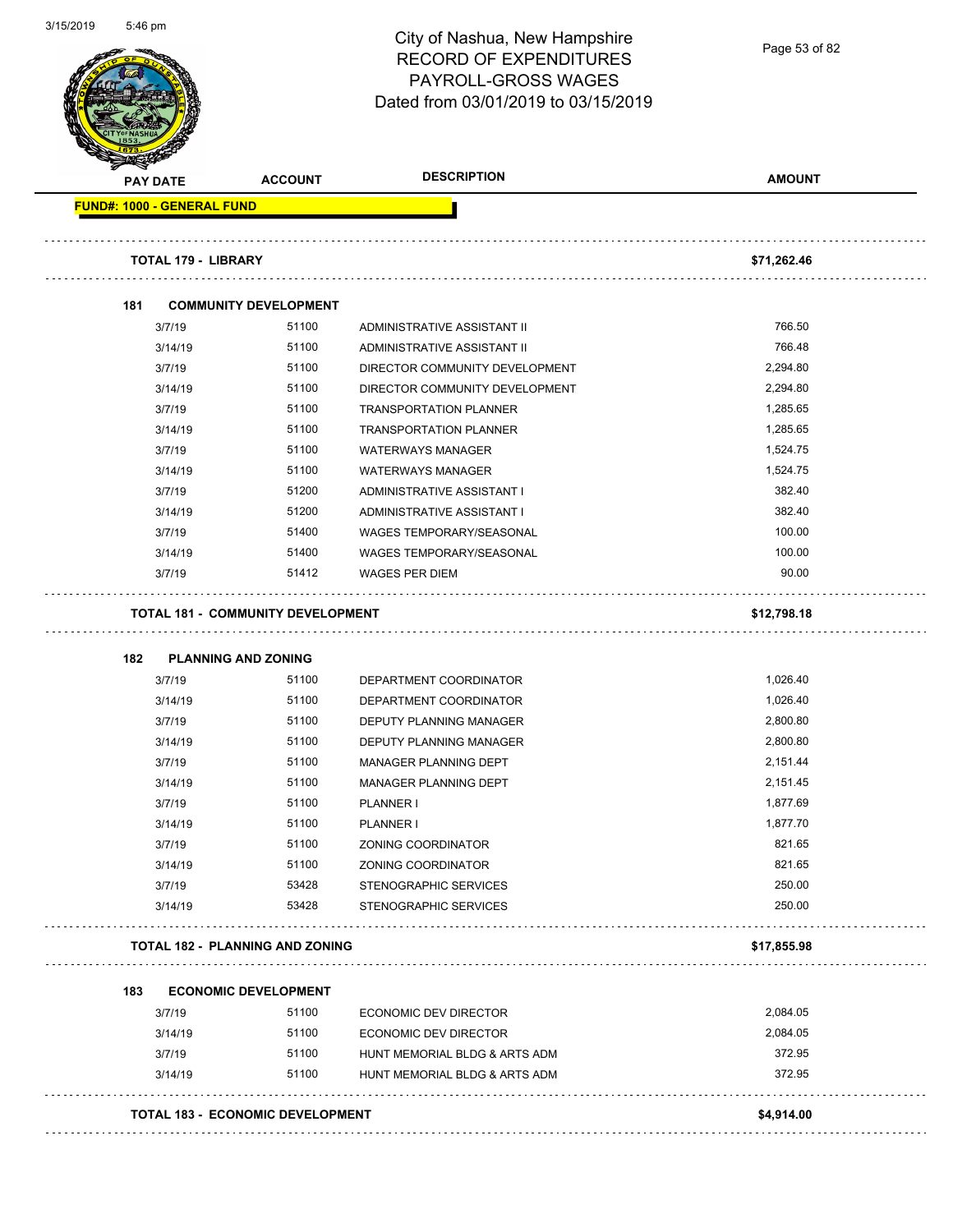

Page 54 of 82

| <b>PAY DATE</b>                   | <b>ACCOUNT</b> | <b>DESCRIPTION</b>             | <b>AMOUNT</b> |
|-----------------------------------|----------------|--------------------------------|---------------|
| <b>FUND#: 1000 - GENERAL FUND</b> |                |                                |               |
|                                   |                |                                |               |
| <b>SCHOOL</b><br>191              |                |                                |               |
| 3/14/19                           | 51100          | ASSISTANT DIRECTOR BUSINESS    | 3,162.60      |
| 3/14/19                           | 51100          | ASSISTANT PRINCIPAL AMH        | 1,616.48      |
| 3/14/19                           | 51100          | ASSISTANT PRINCIPAL BIC        | 3,350.19      |
| 3/14/19                           | 51100          | ASSISTANT PRINCIPAL BIR        | 1,655.50      |
| 3/14/19                           | 51100          | ASSISTANT PRINCIPAL BRO        | 1,659.61      |
| 3/14/19                           | 51100          | ASSISTANT PRINCIPAL CHARL      | 3,228.22      |
| 3/14/19                           | 51100          | ASSISTANT PRINCIPAL DR CRSP    | 1,775.51      |
| 3/14/19                           | 51100          | ASSISTANT PRINCIPAL ELM        | 7,224.39      |
| 3/14/19                           | 51100          | ASSISTANT PRINCIPAL FES        | 3,201.01      |
| 3/14/19                           | 51100          | ASSISTANT PRINCIPAL FMS        | 3,882.69      |
| 3/14/19                           | 51100          | ASSISTANT PRINCIPAL LEDGE      | 3,228.20      |
| 3/14/19                           | 51100          | ASSISTANT PRINCIPAL MDE        | 3,067.29      |
| 3/14/19                           | 51100          | ASSISTANT PRINCIPAL MTP        | 2,826.91      |
| 3/14/19                           | 51100          | ASSISTANT PRINCIPAL NHN        | 14,249.21     |
| 3/14/19                           | 51100          | ASSISTANT PRINCIPAL NHS        | 13,615.41     |
| 3/14/19                           | 51100          | ASSISTANT PRINCIPAL PMS        | 3,261.40      |
| 3/14/19                           | 51100          | ASSISTANT PRINCIPAL SHE        | 1,581.25      |
| 3/14/19                           | 51100          | ASSISTANT SUPERINTENDENT       | 8,830.89      |
| 3/14/19                           | 51100          | ASST DIRECTOR PLANT OPS        | 2,689.30      |
| 3/14/19                           | 51100          | ASST DIRECTOR SPED             | 6,448.10      |
| 3/14/19                           | 51100          | ASST SYSTEMS ADMIN FULL YEAR   | 15,302.10     |
| 3/7/19                            | 51100          | ASST SYSTEMS ADMIN SCH YEAR    | 639.24        |
| 3/14/19                           | 51100          | ASST SYSTEMS ADMIN SCH YEAR    | 639.24        |
| 3/14/19                           | 51100          | ATTENDANCE OFFICER             | 2,481.77      |
| 3/14/19                           | 51100          | CAREER CENTER COORD NHN        | 1,348.90      |
| 3/14/19                           | 51100          | CHIEF OPERATING OFFICER        | 4,323.70      |
| 3/7/19                            | 51100          | CLERICAL ACADEMY NHN           | 277.30        |
| 3/14/19                           | 51100          | CLERICAL ACADEMY NHN           | 2,540.27      |
| 3/14/19                           | 51100          | CLERICAL ACADEMY NHS           | 2,409.15      |
| 3/7/19                            | 51100          | <b>CLERICAL ASST SUPER SUP</b> | 1,374.83      |
| 3/14/19                           | 51100          | CLERICAL ASST SUPER SUP        | 1,342.85      |
| 3/14/19                           | 51100          | CLERICAL ATHLETIC NHN          | 639.92        |
| 3/14/19                           | 51100          | <b>CLERICAL ATHLETIC NHS</b>   | 573.32        |
| 3/7/19                            | 51100          | <b>CLERICAL BUSINESS</b>       | 3,217.20      |
| 3/14/19                           | 51100          | <b>CLERICAL BUSINESS</b>       | 3,217.20      |
| 3/7/19                            | 51100          | CLERICAL CHIEF OP OFFICER SUP  | 738.25        |
| 3/14/19                           | 51100          | CLERICAL CHIEF OP OFFICER SUP  | 738.24        |
| 3/14/19                           | 51100          | CLERICAL CTE NHN               | 545.40        |
| 3/14/19                           | 51100          | <b>CLERICAL CTE NHS</b>        | 725.24        |
| 3/14/19                           | 51100          | <b>CLERICAL GUIDANCE ELM</b>   | 570.59        |
| 3/14/19                           | 51100          | CLERICAL GUIDANCE NHN          | 1,613.94      |
| 3/14/19                           | 51100          | <b>CLERICAL GUIDANCE NHS</b>   | 1,709.16      |
| 3/7/19                            | 51100          | CLERICAL HUMAN RESOURCES       | 1,363.50      |
| 3/14/19                           | 51100          | CLERICAL HUMAN RESOURCES       | 2,045.26      |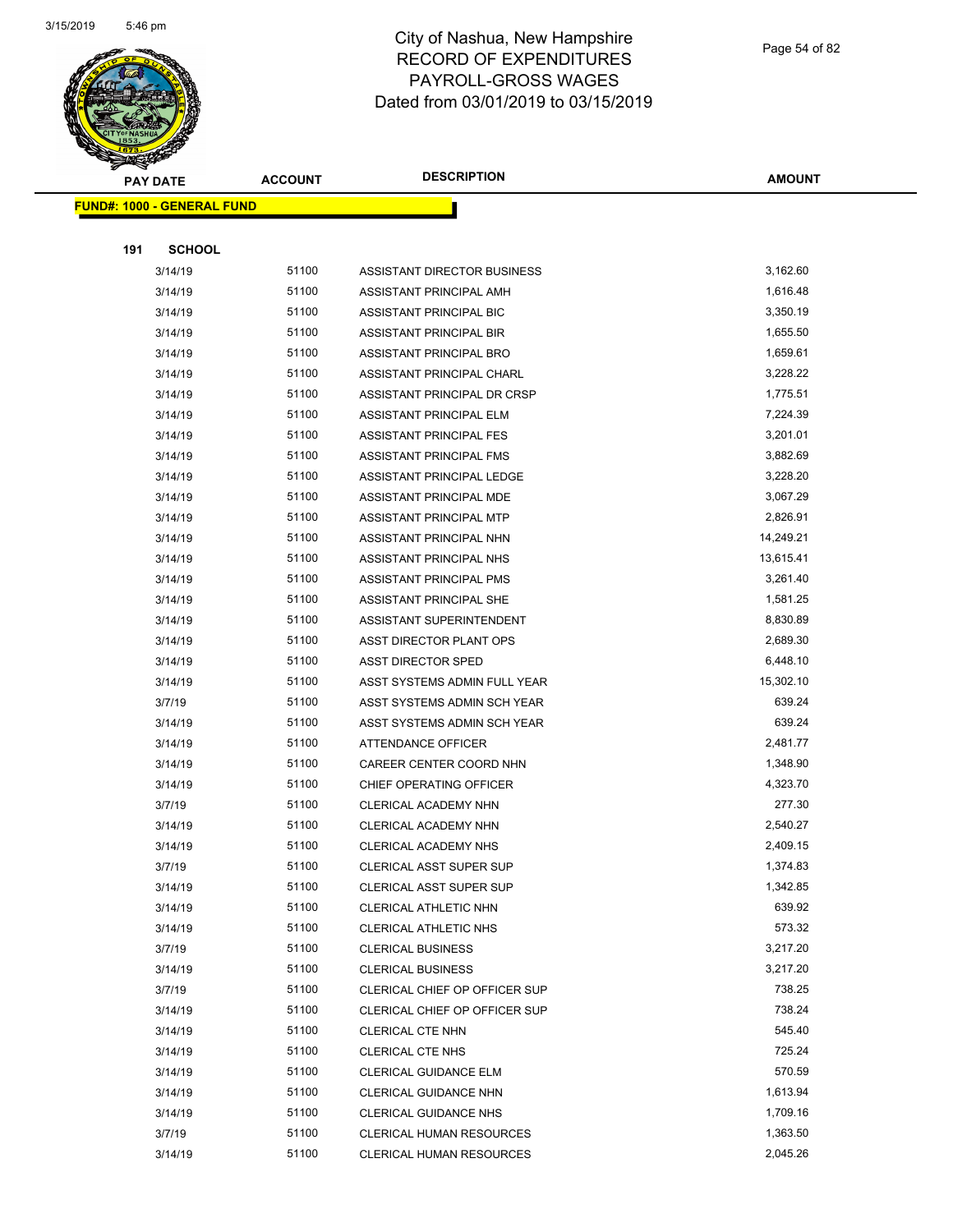

Page 55 of 82

|     | <b>PAY DATE</b>                   | <b>ACCOUNT</b> | <b>DESCRIPTION</b>                                               | <b>AMOUNT</b>    |
|-----|-----------------------------------|----------------|------------------------------------------------------------------|------------------|
|     | <b>FUND#: 1000 - GENERAL FUND</b> |                |                                                                  |                  |
|     |                                   |                |                                                                  |                  |
| 191 | <b>SCHOOL</b>                     |                |                                                                  |                  |
|     | 3/7/19                            | 51100          | <b>CLERICAL PAYROLL SUP</b>                                      | 1,502.30         |
|     | 3/14/19                           | 51100          | <b>CLERICAL PAYROLL SUP</b>                                      | 1,502.30         |
|     | 3/7/19                            | 51100          | <b>CLERICAL PLANT OPS</b>                                        | 751.15           |
|     | 3/14/19                           | 51100          | <b>CLERICAL PLANT OPS</b>                                        | 791.21           |
|     | 3/7/19                            | 51100          | <b>CLERICAL PRINCIPAL AMH</b>                                    | 248.44           |
|     | 3/14/19                           | 51100          | <b>CLERICAL PRINCIPAL AMH</b>                                    | 1,299.52         |
|     | 3/14/19                           | 51100          | <b>CLERICAL PRINCIPAL BIC</b>                                    | 1,356.57         |
|     | 3/14/19                           | 51100          | <b>CLERICAL PRINCIPAL BIR</b>                                    | 1,365.14         |
|     | 3/14/19                           | 51100          | <b>CLERICAL PRINCIPAL BRO</b>                                    | 1,213.24         |
|     | 3/14/19                           | 51100          | CLERICAL PRINCIPAL CHA                                           | 1,281.96         |
|     | 3/14/19                           | 51100          | <b>CLERICAL PRINCIPAL DRC</b>                                    | 1,260.43         |
|     | 3/7/19                            | 51100          | CLERICAL PRINCIPAL ELM                                           | 236.34           |
|     | 3/14/19                           | 51100          | <b>CLERICAL PRINCIPAL ELM</b>                                    | 2,218.94         |
|     | 3/14/19                           | 51100          | <b>CLERICAL PRINCIPAL FES</b>                                    | 1,176.32         |
|     | 3/14/19                           | 51100          | <b>CLERICAL PRINCIPAL FMS</b>                                    | 2,090.04         |
|     | 3/14/19                           | 51100          | <b>CLERICAL PRINCIPAL LDG</b>                                    | 1,226.44         |
|     | 3/14/19                           | 51100          | <b>CLERICAL PRINCIPAL MDE</b>                                    | 1,376.05         |
|     | 3/14/19                           | 51100          | <b>CLERICAL PRINCIPAL MTP</b>                                    | 1,204.24         |
|     | 3/7/19                            | 51100          | CLERICAL PRINCIPAL NHN                                           | 248.44           |
|     | 3/14/19                           | 51100          | CLERICAL PRINCIPAL NHN                                           | 1,366.41         |
|     | 3/14/19                           | 51100          | <b>CLERICAL PRINCIPAL NHS</b>                                    | 1,650.47         |
|     | 3/14/19                           | 51100          | CLERICAL PRINCIPAL NSE                                           | 1,270.84         |
|     | 3/7/19                            | 51100          | <b>CLERICAL PRINCIPAL PMS</b>                                    | 236.34           |
|     | 3/14/19                           | 51100          | <b>CLERICAL PRINCIPAL PMS</b>                                    | 1,181.53         |
|     | 3/7/19                            | 51100          | <b>CLERICAL PRINCIPAL SHE</b>                                    | 716.65           |
|     | 3/14/19                           | 51100          | <b>CLERICAL PRINCIPAL SHE</b>                                    | 1,289.68         |
|     | 3/14/19                           | 51100          | CLERICAL RECEPTIONIST NHN                                        | 725.24           |
|     | 3/14/19                           | 51100          | CLERICAL RECEPTIONIST NHS                                        | 590.85           |
|     | 3/14/19                           | 51100          | CLERICAL SPECIAL ED NHN                                          | 613.58           |
|     | 3/14/19                           | 51100          | CLERICAL SPECIAL ED NHS                                          | 573.32           |
|     | 3/7/19                            | 51100          | CLERICAL SPECIAL ED SUP                                          | 1,363.50         |
|     | 3/14/19                           | 51100          | <b>CLERICAL SPECIAL ED SUP</b>                                   | 1,363.51         |
|     | 3/7/19                            | 51100          | <b>CLERICAL STUDENT SERV SUP</b>                                 | 822.75           |
|     | 3/14/19                           | 51100          | CLERICAL STUDENT SERV SUP                                        | 822.75           |
|     | 3/7/19                            | 51100          | CLERICAL SUPERINTENDANT HRLY                                     | 779.65           |
|     | 3/14/19                           | 51100          | CLERICAL SUPERINTENDANT HRLY                                     | 784.82           |
|     | 3/14/19                           | 51100          | <b>CLERICAL SUPERINTENDANT SUP</b>                               | 1,848.30         |
|     | 3/7/19                            | 51100          | <b>CUSTODIAN AMH</b>                                             | 1,389.60         |
|     | 3/14/19                           | 51100          | <b>CUSTODIAN AMH</b>                                             | 1,389.60         |
|     | 3/7/19                            | 51100<br>51100 | <b>CUSTODIAN ASST HEAD ELM</b>                                   | 791.20<br>791.20 |
|     | 3/14/19<br>3/7/19                 | 51100          | <b>CUSTODIAN ASST HEAD ELM</b><br><b>CUSTODIAN ASST HEAD FMS</b> | 791.20           |
|     | 3/14/19                           | 51100          | <b>CUSTODIAN ASST HEAD FMS</b>                                   | 791.20           |
|     | 3/7/19                            | 51100          | <b>CUSTODIAN ASST HEAD NHN</b>                                   | 1,590.40         |
|     |                                   |                |                                                                  |                  |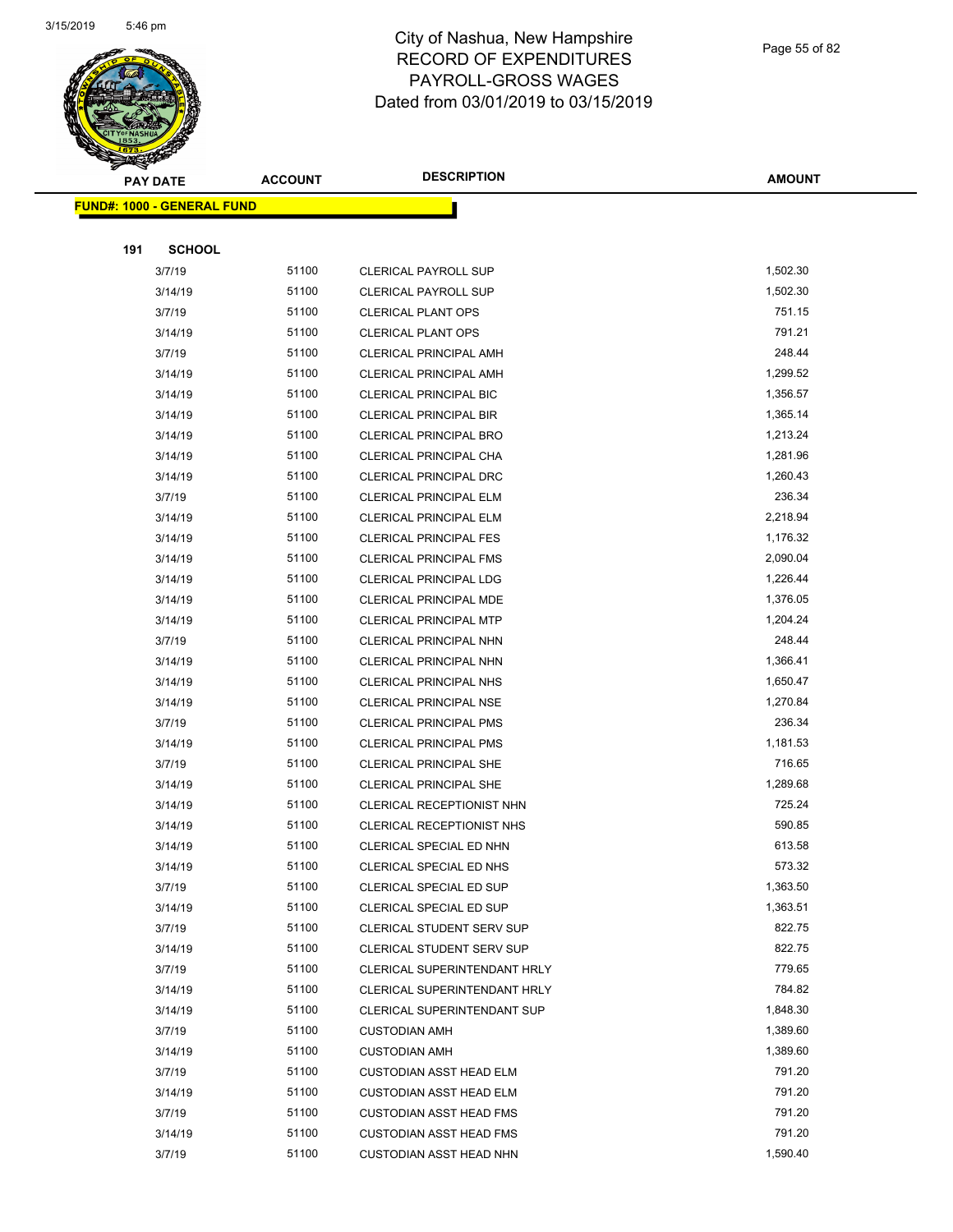

Page 56 of 82

|     | <b>PAY DATE</b>                    | <b>ACCOUNT</b> | <b>DESCRIPTION</b>                                     | <b>AMOUNT</b>    |
|-----|------------------------------------|----------------|--------------------------------------------------------|------------------|
|     | <u> FUND#: 1000 - GENERAL FUND</u> |                |                                                        |                  |
|     |                                    |                |                                                        |                  |
| 191 | <b>SCHOOL</b>                      |                |                                                        |                  |
|     | 3/14/19                            | 51100          | <b>CUSTODIAN ASST HEAD NHN</b>                         | 1,590.40         |
|     | 3/7/19                             | 51100          | <b>CUSTODIAN ASST HEAD NHS</b>                         | 1,582.40         |
|     | 3/14/19                            | 51100          | <b>CUSTODIAN ASST HEAD NHS</b>                         | 1,582.40         |
|     | 3/7/19                             | 51100          | <b>CUSTODIAN ASST HEAD PMS</b>                         | 791.20           |
|     | 3/14/19                            | 51100          | CUSTODIAN ASST HEAD PMS                                | 791.21           |
|     | 3/7/19                             | 51100          | <b>CUSTODIAN BIC</b>                                   | 2,075.72         |
|     | 3/14/19                            | 51100          | <b>CUSTODIAN BIC</b>                                   | 1,389.60         |
|     | 3/7/19                             | 51100          | <b>CUSTODIAN BIR</b>                                   | 1,389.60         |
|     | 3/14/19                            | 51100          | <b>CUSTODIAN BIR</b>                                   | 1,389.60         |
|     | 3/7/19                             | 51100          | <b>CUSTODIAN BRO</b>                                   | 1,398.29         |
|     | 3/14/19                            | 51100          | <b>CUSTODIAN BRO</b>                                   | 1,389.60         |
|     | 3/7/19                             | 51100          | <b>CUSTODIAN CHA</b>                                   | 1,389.60         |
|     | 3/14/19                            | 51100          | <b>CUSTODIAN CHA</b>                                   | 1,389.60         |
|     | 3/7/19                             | 51100          | <b>CUSTODIAN DRC</b>                                   | 1,250.64         |
|     | 3/14/19                            | 51100          | <b>CUSTODIAN DRC</b>                                   | 1,389.60         |
|     | 3/7/19                             | 51100          | <b>CUSTODIAN ELM</b>                                   | 4,086.96         |
|     | 3/14/19                            | 51100          | <b>CUSTODIAN ELM</b>                                   | 4,362.62         |
|     | 3/7/19                             | 51100          | <b>CUSTODIAN FES</b>                                   | 1,389.60         |
|     | 3/14/19                            | 51100          | <b>CUSTODIAN FES</b>                                   | 1,389.60         |
|     | 3/7/19                             | 51100          | <b>CUSTODIAN FMS</b>                                   | 2,779.20         |
|     | 3/14/19                            | 51100          | <b>CUSTODIAN FMS</b>                                   | 2,779.20         |
|     | 3/7/19                             | 51100          | <b>CUSTODIAN HEAD AMH</b>                              | 791.20           |
|     | 3/14/19                            | 51100          | <b>CUSTODIAN HEAD AMH</b>                              | 791.20           |
|     | 3/7/19                             | 51100          | <b>CUSTODIAN HEAD BIC</b>                              | 791.20           |
|     | 3/14/19                            | 51100          | <b>CUSTODIAN HEAD BIC</b>                              | 791.20           |
|     | 3/7/19                             | 51100          | <b>CUSTODIAN HEAD BIR</b>                              | 791.20           |
|     | 3/14/19                            | 51100          | <b>CUSTODIAN HEAD BIR</b>                              | 791.20           |
|     | 3/7/19                             | 51100          | <b>CUSTODIAN HEAD BRO</b>                              | 791.20           |
|     | 3/14/19                            | 51100          | <b>CUSTODIAN HEAD BRO</b>                              | 791.20           |
|     | 3/7/19                             | 51100          | <b>CUSTODIAN HEAD CHA</b>                              | 791.20           |
|     | 3/14/19                            | 51100          | <b>CUSTODIAN HEAD CHA</b>                              | 791.20           |
|     | 3/7/19                             | 51100          | <b>CUSTODIAN HEAD DRC</b>                              | 791.20           |
|     | 3/14/19                            | 51100          | <b>CUSTODIAN HEAD DRC</b>                              | 791.20           |
|     | 3/7/19                             | 51100          | <b>CUSTODIAN HEAD ELM</b>                              | 937.60           |
|     | 3/14/19                            | 51100          | <b>CUSTODIAN HEAD ELM</b>                              | 937.60           |
|     | 3/7/19                             | 51100          | <b>CUSTODIAN HEAD FES</b>                              | 791.20<br>791.20 |
|     | 3/14/19                            | 51100          | <b>CUSTODIAN HEAD FES</b>                              |                  |
|     | 3/7/19                             | 51100<br>51100 | <b>CUSTODIAN HEAD FMS</b>                              | 937.60<br>937.60 |
|     | 3/14/19                            | 51100          | <b>CUSTODIAN HEAD FMS</b>                              | 791.20           |
|     | 3/7/19                             | 51100          | <b>CUSTODIAN HEAD LDG</b>                              | 791.20           |
|     | 3/14/19                            | 51100          | <b>CUSTODIAN HEAD LDG</b>                              | 791.20           |
|     | 3/7/19<br>3/14/19                  | 51100          | <b>CUSTODIAN HEAD MDE</b>                              | 791.20           |
|     | 3/7/19                             | 51100          | <b>CUSTODIAN HEAD MDE</b><br><b>CUSTODIAN HEAD MTP</b> | 791.20           |
|     |                                    |                |                                                        |                  |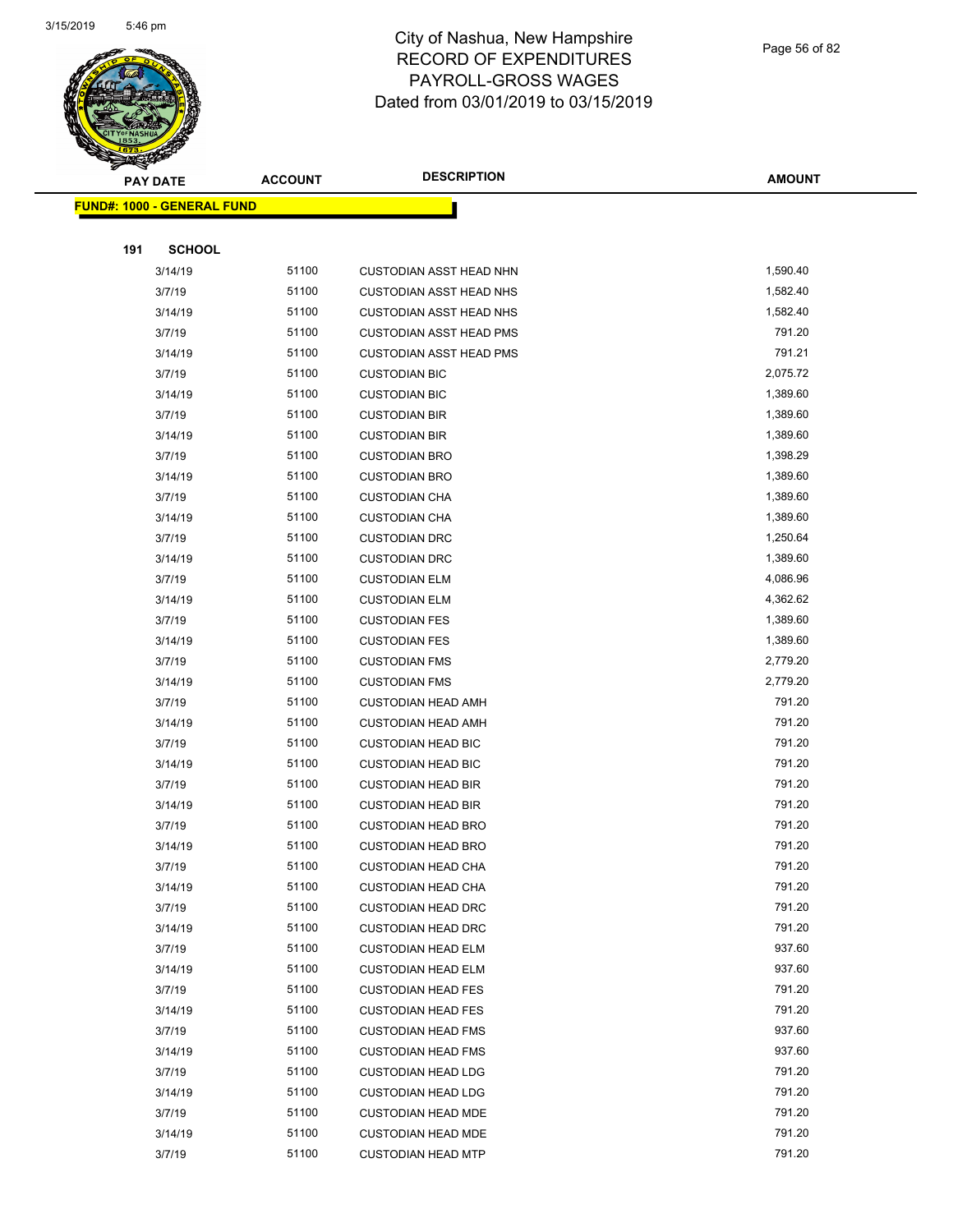

Page 57 of 82

|     | <b>PAY DATE</b>                   | <b>ACCOUNT</b> | <b>DESCRIPTION</b>                               | <b>AMOUNT</b>        |
|-----|-----------------------------------|----------------|--------------------------------------------------|----------------------|
|     | <b>FUND#: 1000 - GENERAL FUND</b> |                |                                                  |                      |
|     |                                   |                |                                                  |                      |
| 191 | <b>SCHOOL</b>                     |                |                                                  |                      |
|     | 3/14/19                           | 51100          | <b>CUSTODIAN HEAD MTP</b>                        | 791.20               |
|     | 3/7/19                            | 51100          | <b>CUSTODIAN HEAD NHN</b>                        | 943.20               |
|     | 3/14/19                           | 51100          | <b>CUSTODIAN HEAD NHN</b>                        | 943.20               |
|     | 3/7/19                            | 51100          | <b>CUSTODIAN HEAD NHS</b>                        | 943.20               |
|     | 3/14/19                           | 51100          | <b>CUSTODIAN HEAD NHS</b>                        | 943.20               |
|     | 3/7/19                            | 51100          | <b>CUSTODIAN HEAD NSE</b>                        | 791.20               |
|     | 3/14/19                           | 51100          | <b>CUSTODIAN HEAD NSE</b>                        | 791.20               |
|     | 3/7/19                            | 51100          | <b>CUSTODIAN HEAD PMS</b>                        | 937.60               |
|     | 3/14/19                           | 51100          | <b>CUSTODIAN HEAD PMS</b>                        | 937.60               |
|     | 3/7/19                            | 51100          | <b>CUSTODIAN HEAD SHE</b>                        | 791.20               |
|     | 3/14/19                           | 51100          | <b>CUSTODIAN HEAD SHE</b>                        | 791.20               |
|     | 3/7/19                            | 51100          | <b>CUSTODIAN LDG</b>                             | 694.80               |
|     | 3/14/19                           | 51100          | <b>CUSTODIAN LDG</b>                             | 1,111.68             |
|     | 3/7/19                            | 51100          | <b>CUSTODIAN MDE</b>                             | 694.80               |
|     | 3/14/19                           | 51100          | <b>CUSTODIAN MDE</b>                             | 694.80               |
|     | 3/7/19                            | 51100          | <b>CUSTODIAN MTP</b>                             | 1,467.55             |
|     | 3/14/19                           | 51100          | <b>CUSTODIAN MTP</b>                             | 1,471.24             |
|     | 3/7/19                            | 51100          | <b>CUSTODIAN NHN</b>                             | 9,072.47             |
|     | 3/14/19                           | 51100          | <b>CUSTODIAN NHN</b>                             | 9,213.02             |
|     | 3/7/19                            | 51100          | <b>CUSTODIAN NHS</b>                             | 9,096.52             |
|     | 3/14/19                           | 51100          | <b>CUSTODIAN NHS</b>                             | 8,982.29             |
|     | 3/7/19                            | 51100          | <b>CUSTODIAN NSE</b>                             | 1,389.60             |
|     | 3/14/19                           | 51100          | <b>CUSTODIAN NSE</b>                             | 1,389.60             |
|     | 3/7/19                            | 51100          | <b>CUSTODIAN PMS</b>                             | 2,084.40             |
|     | 3/14/19                           | 51100          | <b>CUSTODIAN PMS</b>                             | 2,084.40             |
|     | 3/7/19                            | 51100          | <b>CUSTODIAN SHE</b>                             | 1,389.60             |
|     | 3/14/19                           | 51100          | <b>CUSTODIAN SHE</b>                             | 1,389.60             |
|     | 3/14/19                           | 51100          | CUSTODIAN SUPERVISOR WPO                         | 6,116.60             |
|     | 3/7/19                            | 51100          | <b>CUSTODIAN WID</b>                             | 694.80               |
|     | 3/14/19                           | 51100          | <b>CUSTODIAN WID</b>                             | 694.80               |
|     | 3/14/19                           | 51100          | DATA ANALYST                                     | 3,226.80             |
|     | 3/14/19                           | 51100          | DIRECTOR ATHLETICS                               | 3,761.50             |
|     | 3/14/19                           | 51100          | DIRECTOR COM GRANTS                              | 1,644.67             |
|     | 3/14/19                           | 51100          | <b>DIRECTOR GUIDANCE</b>                         | 6,640.00             |
|     | 3/14/19                           | 51100          | DIRECTOR HUMAN RESOURCES                         | 3,422.50             |
|     | 3/14/19                           | 51100<br>51100 | DIRECTOR PLANT OPS                               | 3,904.60<br>3,670.60 |
|     | 3/14/19                           |                | DIRECTOR SPECIAL ED                              | 3,429.60             |
|     | 3/14/19<br>3/14/19                | 51100<br>51100 | DIRECTOR STUDENT SERVICES<br>DIRECTOR TECHNOLOGY | 4,319.90             |
|     |                                   | 51100          | DIRECTOR TRANSPORTATION                          | 3,264.80             |
|     | 3/14/19<br>3/14/19                | 51100          | DIRECTOR VOCATIONAL                              | 6,774.70             |
|     | 3/14/19                           | 51100          | DW TECHNOLOGY PEER COACH                         | 1,785.81             |
|     | 3/14/19                           | 51100          | E-BLOCK TECHNICAL PARA                           | 689.32               |
|     | 3/14/19                           | 51100          | ELL OUTREACH WORKER                              | 1,722.99             |
|     |                                   |                |                                                  |                      |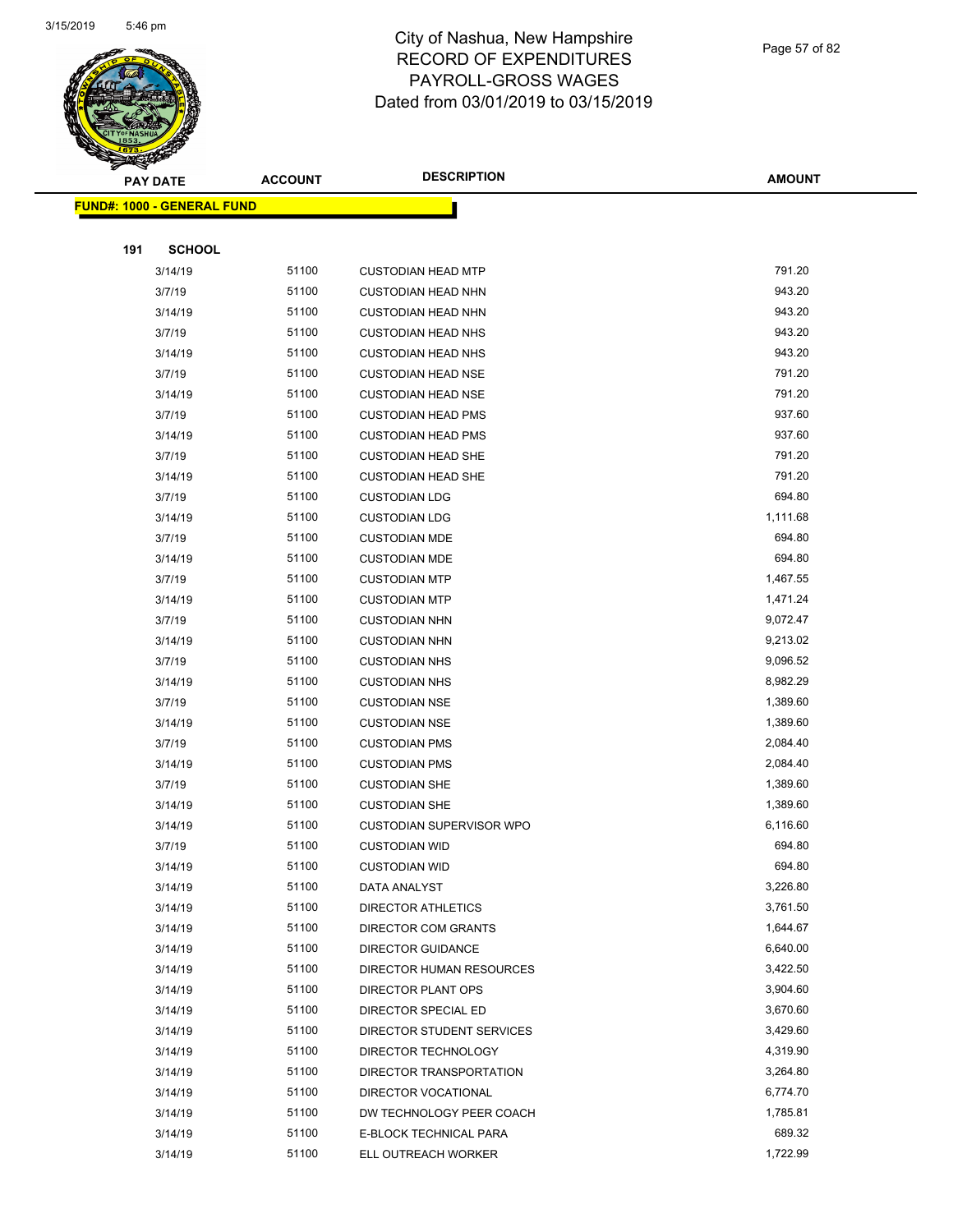

Page 58 of 82

|     | <b>PAY DATE</b>                   | <b>ACCOUNT</b> | <b>DESCRIPTION</b>            | <b>AMOUNT</b> |
|-----|-----------------------------------|----------------|-------------------------------|---------------|
|     | <b>FUND#: 1000 - GENERAL FUND</b> |                |                               |               |
|     |                                   |                |                               |               |
| 191 | <b>SCHOOL</b>                     |                |                               |               |
|     | 3/14/19                           | 51100          | GUIDANCE COUNSELOR AMH        | 2,358.12      |
|     | 3/14/19                           | 51100          | <b>GUIDANCE COUNSELOR BIC</b> | 2,026.28      |
|     | 3/14/19                           | 51100          | <b>GUIDANCE COUNSELOR BIR</b> | 2,977.33      |
|     | 3/14/19                           | 51100          | <b>GUIDANCE COUNSELOR BRO</b> | 1,942.00      |
|     | 3/14/19                           | 51100          | GUIDANCE COUNSELOR CHA        | 2,977.33      |
|     | 3/14/19                           | 51100          | <b>GUIDANCE COUNSELOR DRC</b> | 2,885.22      |
|     | 3/14/19                           | 51100          | <b>GUIDANCE COUNSELOR ELM</b> | 13,363.94     |
|     | 3/14/19                           | 51100          | GUIDANCE COUNSELOR FES        | 2,885.22      |
|     | 3/14/19                           | 51100          | <b>GUIDANCE COUNSELOR FMS</b> | 5,545.32      |
|     | 3/14/19                           | 51100          | GUIDANCE COUNSELOR LDG        | 2,977.33      |
|     | 3/14/19                           | 51100          | <b>GUIDANCE COUNSELOR MDE</b> | 2,856.67      |
|     | 3/14/19                           | 51100          | <b>GUIDANCE COUNSELOR MTP</b> | 2,885.22      |
|     | 3/14/19                           | 51100          | GUIDANCE COUNSELOR NHN        | 17,408.44     |
|     | 3/14/19                           | 51100          | GUIDANCE COUNSELOR NHS        | 18,800.32     |
|     | 3/14/19                           | 51100          | GUIDANCE COUNSELOR NSE        | 2,885.22      |
|     | 3/14/19                           | 51100          | <b>GUIDANCE COUNSELOR PMS</b> | 8,876.71      |
|     | 3/14/19                           | 51100          | <b>GUIDANCE COUNSELOR SHE</b> | 2,885.22      |
|     | 3/14/19                           | 51100          | JOB DEVELOPER SPED NHN        | 2,977.33      |
|     | 3/14/19                           | 51100          | <b>LIBRARIAN AMH</b>          | 1,951.09      |
|     | 3/14/19                           | 51100          | <b>LIBRARIAN BIC</b>          | 1,792.39      |
|     | 3/14/19                           | 51100          | <b>LIBRARIAN BIR</b>          | 2,110.20      |
|     | 3/14/19                           | 51100          | LIBRARIAN BRO                 | 2,048.09      |
|     | 3/14/19                           | 51100          | LIBRARIAN CHA                 | 2,977.33      |
|     | 3/14/19                           | 51100          | <b>LIBRARIAN DRC</b>          | 2,205.03      |
|     | 3/14/19                           | 51100          | <b>LIBRARIAN ELM</b>          | 2,001.59      |
|     | 3/14/19                           | 51100          | <b>LIBRARIAN FES</b>          | 2,885.22      |
|     | 3/14/19                           | 51100          | <b>LIBRARIAN FMS</b>          | 2,885.22      |
|     | 3/14/19                           | 51100          | <b>LIBRARIAN LDG</b>          | 2,257.02      |
|     | 3/14/19                           | 51100          | <b>LIBRARIAN MDE</b>          | 2,856.67      |
|     | 3/14/19                           | 51100          | <b>LIBRARIAN MTP</b>          | 1,629.00      |
|     | 3/14/19                           | 51100          | LIBRARIAN NHN                 | 4,811.37      |
|     | 3/14/19                           | 51100          | LIBRARIAN NHS                 | 5,900.79      |
|     | 3/14/19                           | 51100          | <b>LIBRARIAN NSE</b>          | 2,856.67      |
|     | 3/14/19                           | 51100          | <b>LIBRARIAN PMS</b>          | 2,001.59      |
|     | 3/14/19                           | 51100          | <b>LIBRARIAN SHE</b>          | 2,885.22      |
|     | 3/14/19                           | 51100          | LICENSED PRACTICAL NURSE ELM  | 1,414.59      |
|     | 3/14/19                           | 51100          | LICENSED PRACTICAL NURSE FMS  | 1,545.47      |
|     | 3/7/19                            | 51100          | MAINTENANCE ALARM WPO         | 998.80        |
|     | 3/14/19                           | 51100          | MAINTENANCE ALARM WPO         | 998.80        |
|     | 3/7/19                            | 51100          | MAINTENANCE ASST GRDS WPO     | 975.84        |
|     | 3/14/19                           | 51100          | MAINTENANCE ASST GRDS WPO     | 985.00        |
|     | 3/7/19                            | 51100          | MAINTENANCE CARPENTER WPO     | 975.60        |
|     | 3/14/19                           | 51100          | MAINTENANCE CARPENTER WPO     | 975.60        |
|     | 3/7/19                            | 51100          | MAINTENANCE ELECTRICIAN WPO   | 1,897.60      |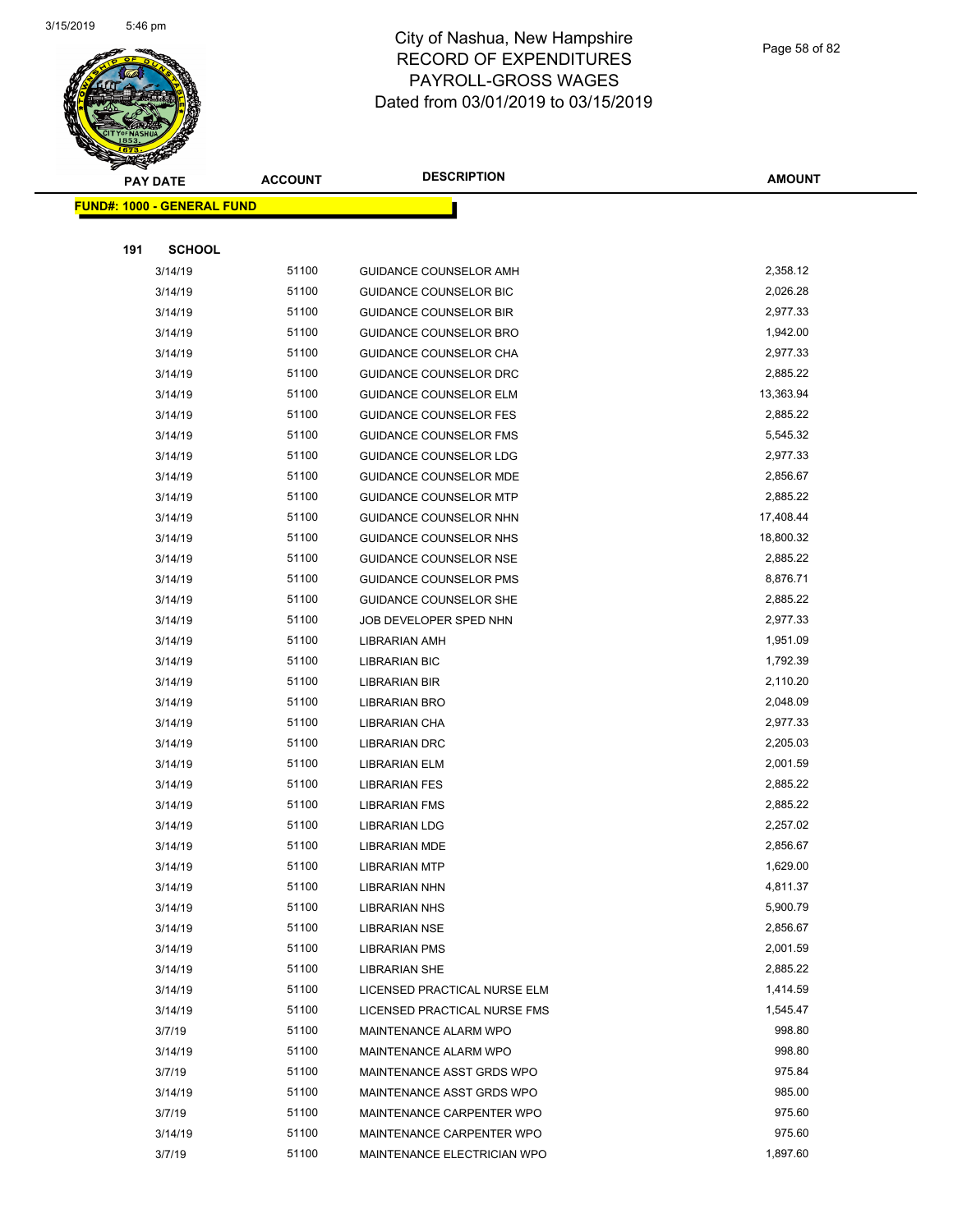

Page 59 of 82

|     | <b>PAY DATE</b>                   | <b>ACCOUNT</b> | <b>DESCRIPTION</b>             | <b>AMOUNT</b> |
|-----|-----------------------------------|----------------|--------------------------------|---------------|
|     | <b>FUND#: 1000 - GENERAL FUND</b> |                |                                |               |
|     |                                   |                |                                |               |
| 191 | <b>SCHOOL</b>                     |                |                                |               |
|     | 3/14/19                           | 51100          | MAINTENANCE ELECTRICIAN WPO    | 1,897.60      |
|     | 3/7/19                            | 51100          | MAINTENANCE GROUNDS WPO        | 3,348.80      |
|     | 3/14/19                           | 51100          | MAINTENANCE GROUNDS WPO        | 3,348.80      |
|     | 3/7/19                            | 51100          | MAINTENANCE HVAC WPO           | 5,869.60      |
|     | 3/14/19                           | 51100          | MAINTENANCE HVAC WPO           | 5,869.60      |
|     | 3/7/19                            | 51100          | MAINTENANCE MESSENGER WPO      | 937.60        |
|     | 3/14/19                           | 51100          | MAINTENANCE MESSENGER WPO      | 937.60        |
|     | 3/7/19                            | 51100          | MAINTENANCE PLUMBER WPO        | 1,002.80      |
|     | 3/14/19                           | 51100          | MAINTENANCE PLUMBER WPO        | 1,002.80      |
|     | 3/7/19                            | 51100          | MAINTENANCE TRADES WPO         | 2,946.01      |
|     | 3/14/19                           | 51100          | MAINTENANCE TRADES WPO         | 2,946.00      |
|     | 3/14/19                           | 51100          | MARKETING TEACHER NHS          | 2,799.89      |
|     | 3/14/19                           | 51100          | <b>NURSE AMH</b>               | 2,701.17      |
|     | 3/14/19                           | 51100          | <b>NURSE BIC</b>               | 2,701.17      |
|     | 3/14/19                           | 51100          | <b>NURSE BIR</b>               | 2,674.39      |
|     | 3/14/19                           | 51100          | <b>NURSE BRO</b>               | 2,701.17      |
|     | 3/14/19                           | 51100          | <b>NURSE CHA</b>               | 2,701.17      |
|     | 3/14/19                           | 51100          | <b>NURSE DRC</b>               | 2,701.17      |
|     | 3/14/19                           | 51100          | <b>NURSE ELM</b>               | 3,192.28      |
|     | 3/14/19                           | 51100          | <b>NURSE FES</b>               | 595.99        |
|     | 3/14/19                           | 51100          | <b>NURSE FMS</b>               | 4,431.58      |
|     | 3/14/19                           | 51100          | NURSE LDG                      | 2,555.78      |
|     | 3/14/19                           | 51100          | <b>NURSE MDE</b>               | 2,208.00      |
|     | 3/14/19                           | 51100          | <b>NURSE MTP</b>               | 1,819.67      |
|     | 3/14/19                           | 51100          | <b>NURSE NHN</b>               | 3,460.82      |
|     | 3/14/19                           | 51100          | <b>NURSE NHS</b>               | 3,400.69      |
|     | 3/14/19                           | 51100          | <b>NURSE NSE</b>               | 2,701.17      |
|     | 3/14/19                           | 51100          | <b>NURSE PMS</b>               | 1,561.39      |
|     | 3/14/19                           | 51100          | <b>NURSE SHE</b>               | 1,794.52      |
|     | 3/14/19                           | 51100          | OFFICE MANAGER BUSINESS        | 2,655.20      |
|     | 3/14/19                           | 51100          | OFFICE MANAGER HUMAN RESOURCES | 1,900.50      |
|     | 3/14/19                           | 51100          | OFFICE MANAGER SPED            | 2,002.10      |
|     | 3/14/19                           | 51100          | OUT DISTRICT COORDINATOR       | 3,059.80      |
|     | 3/14/19                           | 51100          | PARA PRE SCHOOL BIR            | 703.95        |
|     | 3/14/19                           | 51100          | PARA ALT AMH                   | 430.95        |
|     | 3/14/19                           | 51100          | PARA ALT FMS                   | 644.37        |
|     | 3/14/19                           | 51100          | PARA ALT LDG                   | 453.44        |
|     | 3/14/19                           | 51100          | PARA ALT PMS                   | 351.52        |
|     | 3/14/19                           | 51100          | PARA DW SPEC ED AMH            | 9,719.95      |
|     | 3/14/19                           | 51100          | PARA DW SPEC ED BIC            | 433.20        |
|     | 3/14/19                           | 51100          | PARA DW SPEC ED BIR            | 2,030.50      |
|     | 3/14/19                           | 51100          | PARA DW SPEC ED BRO            | 5,015.36      |
|     | 3/14/19                           | 51100          | PARA DW SPEC ED CHA            | 10,187.60     |
|     | 3/14/19                           | 51100          | PARA DW SPEC ED DRC            | 402.79        |
|     |                                   |                |                                |               |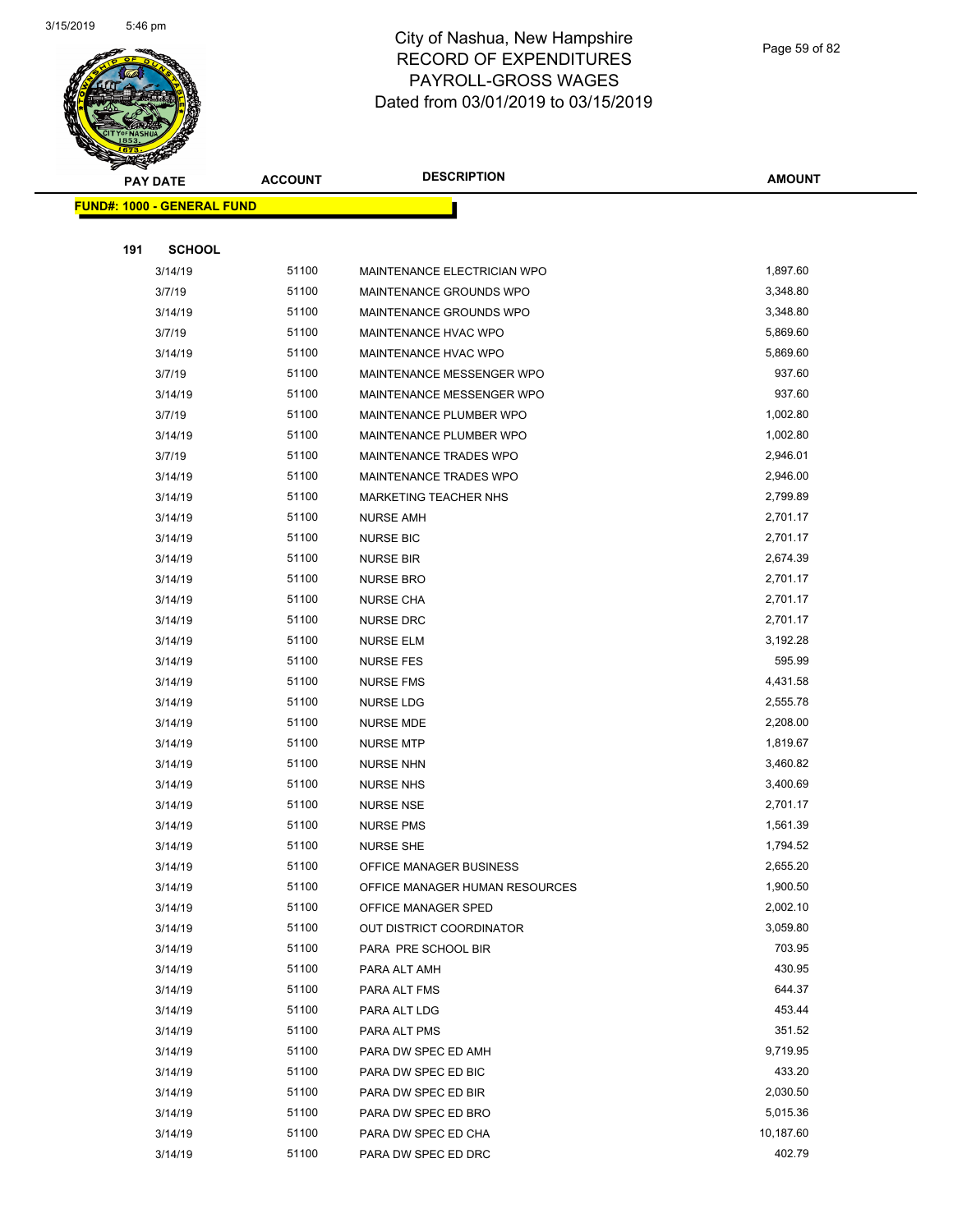

Page 60 of 82

| <b>PAY DATE</b>                   | <b>ACCOUNT</b> | <b>DESCRIPTION</b>   | <b>AMOUNT</b>    |
|-----------------------------------|----------------|----------------------|------------------|
| <b>FUND#: 1000 - GENERAL FUND</b> |                |                      |                  |
|                                   |                |                      |                  |
| <b>SCHOOL</b><br>191              |                |                      |                  |
| 3/14/19                           | 51100          | PARA DW SPEC ED FMS  | 7,370.20         |
| 3/14/19                           | 51100          | PARA DW SPEC ED MDE  | 8,050.65         |
| 3/14/19                           | 51100          | PARA DW SPEC ED MTP  | 475.08           |
| 3/14/19                           | 51100          | PARA DW SPEC ED NHN  | 4,195.35         |
| 3/14/19                           | 51100          | PARA DW SPEC ED NHS  | 5,373.42         |
| 3/14/19                           | 51100          | PARA DW SPEC ED NSE  | 3,259.34         |
| 3/14/19                           | 51100          | PARA DW SPEC ED PMS  | 1,507.66         |
| 3/14/19                           | 51100          | PARA DW SPEC ED SHE  | 10,850.87        |
| 3/14/19                           | 51100          | PARA DW SPEC ED WID  | 523.50           |
| 3/14/19                           | 51100          | PARA DW SPEC ELM     | 8,033.51         |
| 3/14/19                           | 51100          | PARA ELL DRC         | 473.25           |
| 3/14/19                           | 51100          | PARA ELL ELM         | 691.50           |
| 3/14/19                           | 51100          | PARA ELL FES         | 511.50           |
| 3/14/19                           | 51100          | PARA ELL FMS         | 334.42           |
| 3/14/19                           | 51100          | PARA ELL LDG         | 1,172.40         |
| 3/14/19                           | 51100          | PARA ELL MTP         | 364.00           |
| 3/14/19                           | 51100          | PARA ELL PMS         | 344.66           |
| 3/14/19                           | 51100          | PARA ELL SHE         | 498.27           |
| 3/14/19                           | 51100          | PARA INST AMH        | 2,214.59         |
| 3/14/19                           | 51100          | PARA INST BIC        | 5,861.14         |
| 3/14/19                           | 51100          | PARA INST BIR        | 3,147.52         |
| 3/14/19                           | 51100          | PARA INST BRO        | 3,138.63         |
| 3/14/19                           | 51100          | PARA INST CHA        | 4,054.42         |
| 3/14/19                           | 51100          | PARA INST DRC        | 2,748.18         |
| 3/14/19                           | 51100          | PARA INST ELM        | 4,778.72         |
| 3/14/19                           | 51100          | PARA INST FES        | 5,986.79         |
| 3/14/19                           | 51100          | PARA INST FMS        | 4,128.44         |
| 3/14/19                           | 51100          | PARA INST LDG        | 5,553.94         |
| 3/14/19                           | 51100          | PARA INST MDE        | 3,351.98         |
| 3/14/19                           | 51100          | <b>PARA INST MTP</b> | 2,064.88         |
| 3/14/19                           | 51100          | PARA INST NHN        | 1,797.61         |
| 3/14/19                           | 51100          | PARA INST NHS        | 1,945.07         |
| 3/14/19                           | 51100          | PARA INST NSE        | 3,680.17         |
| 3/14/19                           | 51100          | PARA INST PMS        | 3,695.80         |
| 3/14/19                           | 51100          | PARA INST SHE        | 2,762.33         |
| 3/14/19                           | 51100          | PARA JOB COACH       | 179.27           |
| 3/14/19                           | 51100          | PARA KIND AMH        | 897.54           |
| 3/14/19                           | 51100          | PARA KIND BIC        | 341.25           |
| 3/14/19                           | 51100          | PARA KIND BIR        | 478.74           |
| 3/14/19                           | 51100          | PARA KIND BRO        | 605.75<br>331.01 |
| 3/14/19                           | 51100          | PARA KIND CHA        |                  |
| 3/14/19                           | 51100          | PARA KIND DRC        | 334.65           |
| 3/14/19                           | 51100<br>51100 | PARA KIND FES        | 786.58<br>807.80 |
| 3/14/19                           |                | PARA KIND LDG        |                  |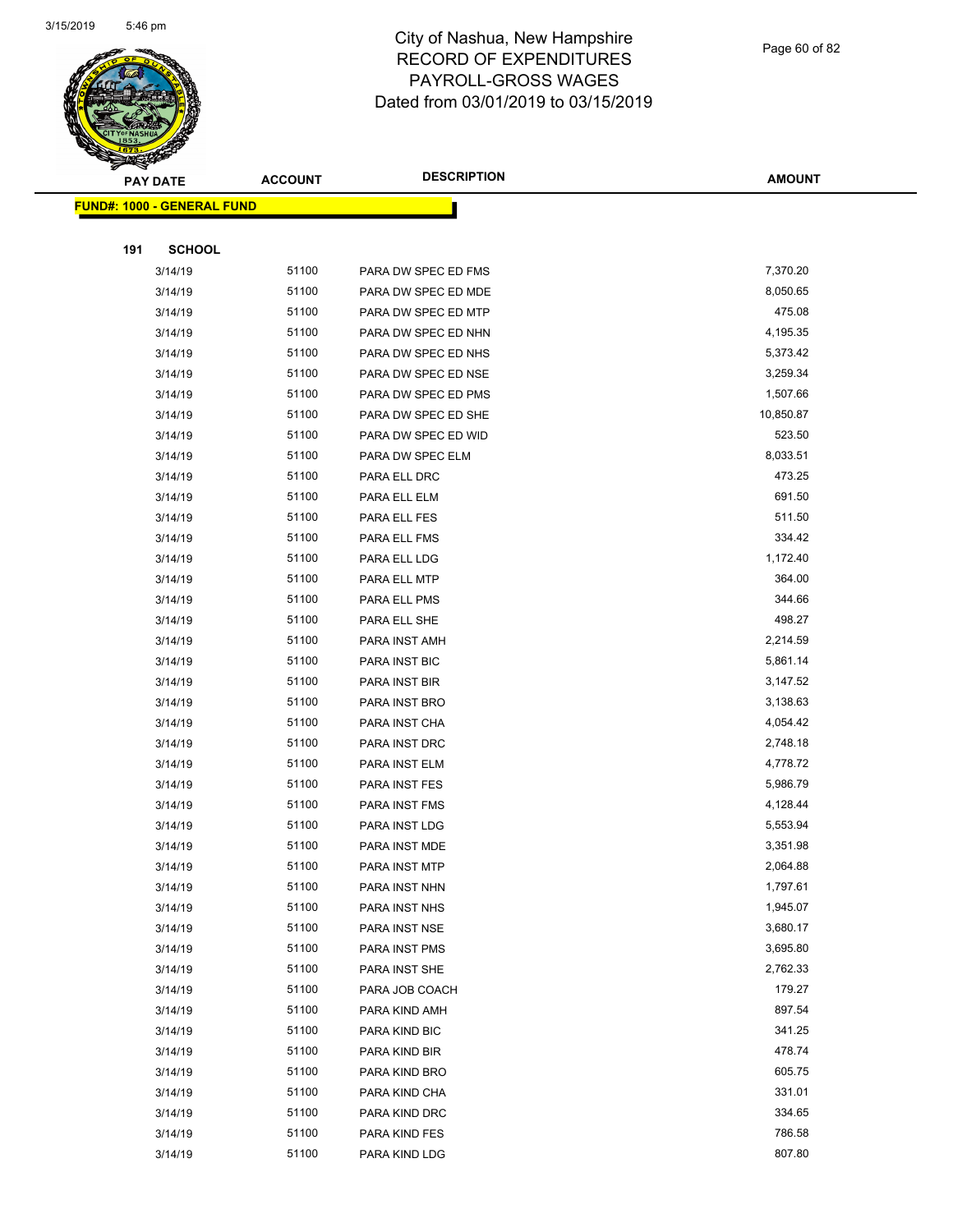

#### Page 61 of 82

|     | <b>PAY DATE</b>                   | <b>ACCOUNT</b> | <b>DESCRIPTION</b>             | <b>AMOUNT</b> |
|-----|-----------------------------------|----------------|--------------------------------|---------------|
|     | <b>FUND#: 1000 - GENERAL FUND</b> |                |                                |               |
|     |                                   |                |                                |               |
| 191 | <b>SCHOOL</b>                     |                |                                |               |
|     | 3/14/19                           | 51100          | PARA KIND MDE                  | 595.98        |
|     | 3/14/19                           | 51100          | PARA KIND MTP                  | 671.76        |
|     | 3/14/19                           | 51100          | PARA KIND NSE                  | 508.05        |
|     | 3/14/19                           | 51100          | PARA KIND SHE                  | 527.60        |
|     | 3/14/19                           | 51100          | PARA LIB NHN                   | 297.45        |
|     | 3/14/19                           | 51100          | PARA LIB NHS                   | 204.77        |
|     | 3/14/19                           | 51100          | PARA MEDIA NHN                 | 539.48        |
|     | 3/14/19                           | 51100          | PARA MEDIA NHS                 | 873.68        |
|     | 3/14/19                           | 51100          | PARA PRE SCH BIC               | 577.64        |
|     | 3/14/19                           | 51100          | PARA PRE SCH BRO               | 5,502.40      |
|     | 3/14/19                           | 51100          | PARA PRE SCH MTP               | 259.92        |
|     | 3/14/19                           | 51100          | PARA PRE SCH NSE               | 806.88        |
|     | 3/14/19                           | 51100          | PARA READ ELM                  | 610.65        |
|     | 3/14/19                           | 51100          | PARA SCI NHN                   | 499.52        |
|     | 3/14/19                           | 51100          | PARA SCI NHS                   | 495.76        |
|     | 3/14/19                           | 51100          | PARA VOC NHS                   | 374.67        |
|     | 3/14/19                           | 51100          | PEER COACH                     | 5,862.55      |
|     | 3/14/19                           | 51100          | PRINCIPAL AMH                  | 3,767.30      |
|     | 3/14/19                           | 51100          | PRINCIPAL BIC                  | 3,727.50      |
|     | 3/14/19                           | 51100          | PRINCIPAL BIR                  | 3,855.80      |
|     | 3/14/19                           | 51100          | PRINCIPAL BRO                  | 3,621.80      |
|     | 3/14/19                           | 51100          | PRINCIPAL CHA                  | 3,802.60      |
|     | 3/14/19                           | 51100          | PRINCIPAL DRC                  | 3,745.20      |
|     | 3/14/19                           | 51100          | PRINCIPAL ELM                  | 3,785.30      |
|     | 3/14/19                           | 51100          | PRINCIPAL FES                  | 3,740.40      |
|     | 3/14/19                           | 51100          | PRINCIPAL FMS                  | 3,902.50      |
|     | 3/14/19                           | 51100          | PRINCIPAL LDG                  | 3,973.10      |
|     | 3/14/19                           | 51100          | PRINCIPAL MDE                  | 3,775.60      |
|     | 3/14/19                           | 51100          | PRINCIPAL MTP                  | 3,851.00      |
|     | 3/14/19                           | 51100          | PRINCIPAL NHN                  | 4,000.00      |
|     | 3/14/19                           | 51100          | PRINCIPAL NHS                  | 4,245.20      |
|     | 3/14/19                           | 51100          | PRINCIPAL NSE                  | 3,933.30      |
|     | 3/14/19                           | 51100          | PRINCIPAL PMS                  | 3,838.30      |
|     | 3/14/19                           | 51100          | PRINCIPAL SHE                  | 3,639.40      |
|     | 3/14/19                           | 51100          | SCHOOL PSYCHOLOGIST WID        | 35,616.34     |
|     | 3/14/19                           | 51100          | SCHOOL PSYCHOLOGY INTERN       | 590.91        |
|     | 3/14/19                           | 51100          | SECURITY MONITOR NHN           | 1,667.52      |
|     | 3/14/19                           | 51100          | SECURITY MONITOR NHS           | 2,223.36      |
|     | 3/14/19                           | 51100          | SIGN LANGUAGE INTERPRETER      | 5,519.46      |
|     | 3/14/19                           | 51100          | SOCIAL WORKER                  | 1,927.83      |
|     | 3/14/19                           | 51100          | SOCIAL WORKER FMS              | 2,026.28      |
|     | 3/14/19                           | 51100          | SPECIAL SERVICES ADMINISTRATOR | 5,154.71      |
|     | 3/14/19                           | 51100          | SPEECH LANG PATHOLOGIST WID    | 60,715.68     |
|     | 3/14/19                           | 51100          | SPEECH LANGUAGE ASST           | 578.43        |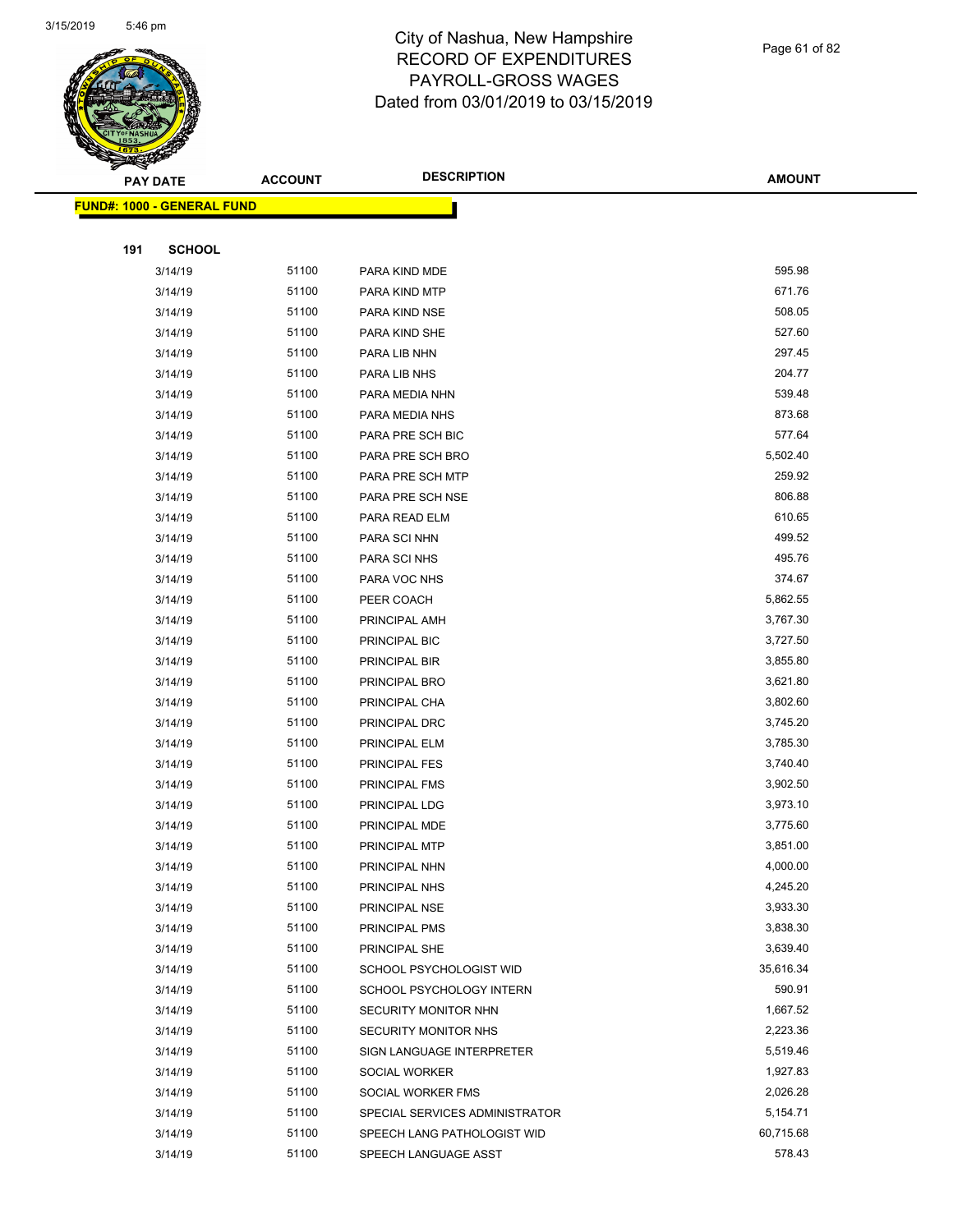

Page 62 of 82

| $\tilde{\phantom{a}}$ | <b>PAY DATE</b>                   | <b>ACCOUNT</b> | <b>DESCRIPTION</b>          | <b>AMOUNT</b> |
|-----------------------|-----------------------------------|----------------|-----------------------------|---------------|
|                       | <b>FUND#: 1000 - GENERAL FUND</b> |                |                             |               |
|                       |                                   |                |                             |               |
| 191                   | <b>SCHOOL</b>                     |                |                             |               |
|                       | 3/14/19                           | 51100          | STUDENT ACTIVITY COORD NHN  | 1,093.01      |
|                       | 3/14/19                           | 51100          | STUDENT INFO COORDINATOR    | 1,892.10      |
|                       | 3/14/19                           | 51100          | <b>SUPERINTENDENT</b>       | 6,166.80      |
|                       | 3/14/19                           | 51100          | SYSTEMS ADMIN FULL YEAR     | 10,377.12     |
|                       | 3/14/19                           | 51100          | TEACHER ART AMH             | 2,701.17      |
|                       | 3/14/19                           | 51100          | <b>TEACHER ART BIC</b>      | 2,110.20      |
|                       | 3/14/19                           | 51100          | TEACHER ART BIR             | 2,701.17      |
|                       | 3/14/19                           | 51100          | TEACHER ART BRO             | 3,518.69      |
|                       | 3/14/19                           | 51100          | TEACHER ART CHA             | 2,085.02      |
|                       | 3/14/19                           | 51100          | <b>TEACHER ART DRC</b>      | 2,026.28      |
|                       | 3/14/19                           | 51100          | TEACHER ART ELM             | 4,827.22      |
|                       | 3/14/19                           | 51100          | <b>TEACHER ART FES</b>      | 1,670.28      |
|                       | 3/14/19                           | 51100          | <b>TEACHER ART LDG</b>      | 2,701.17      |
|                       | 3/14/19                           | 51100          | <b>TEACHER ART MDE</b>      | 2,026.28      |
|                       | 3/14/19                           | 51100          | <b>TEACHER ART NHN</b>      | 10,627.92     |
|                       | 3/14/19                           | 51100          | <b>TEACHER ART NHS</b>      | 10,418.05     |
|                       | 3/14/19                           | 51100          | <b>TEACHER ART NSE</b>      | 2,977.33      |
|                       | 3/14/19                           | 51100          | <b>TEACHER ART PMS</b>      | 3,985.50      |
|                       | 3/14/19                           | 51100          | <b>TEACHER ART SHE</b>      | 2,555.78      |
|                       | 3/14/19                           | 51100          | <b>TEACHER AUTO NHN</b>     | 2,701.17      |
|                       | 3/14/19                           | 51100          | TEACHER BEHAVIOR SPEC WID   | 5,770.44      |
|                       | 3/14/19                           | 51100          | TEACHER BIO TEC NHN         | 2,453.31      |
|                       | 3/14/19                           | 51100          | TEACHER BUILD CONST NHS     | 2,701.17      |
|                       | 3/14/19                           | 51100          | <b>TEACHER BUSINESS NHN</b> | 8,552.83      |
|                       | 3/14/19                           | 51100          | TEACHER BUSINESS NHS        | 8,754.55      |
|                       | 3/14/19                           | 51100          | TEACHER COMPUTER ELM        | 3,587.67      |
|                       | 3/14/19                           | 51100          | <b>TEACHER COMPUTER FMS</b> | 5,322.72      |
|                       | 3/14/19                           | 51100          | TEACHER COMPUTER NHN        | 5,293.77      |
|                       | 3/14/19                           | 51100          | <b>TEACHER COMPUTER NHS</b> | 1,561.39      |
|                       | 3/14/19                           | 51100          | TEACHER COMPUTER PMS        | 6,077.50      |
|                       | 3/14/19                           | 51100          | TEACHER COSMETOLOGY NHN     | 4,495.69      |
|                       | 3/14/19                           | 51100          | TEACHER CULINARY NHN        | 5,466.69      |
|                       | 3/14/19                           | 51100          | TEACHER DEAF NSE            | 4,690.92      |
|                       | 3/14/19                           | 51100          | TEACHER DEAF WID            | 5,770.44      |
|                       | 3/14/19                           | 51100          | <b>TEACHER DWSE AMH</b>     | 5,093.84      |
|                       | 3/14/19                           | 51100          | TEACHER DWSE BIR            | 4,727.45      |
|                       | 3/14/19                           | 51100          | <b>TEACHER DWSE BRO</b>     | 2,977.33      |
|                       | 3/14/19                           | 51100          | <b>TEACHER DWSE CHA</b>     | 1,737.02      |
|                       | 3/14/19                           | 51100          | <b>TEACHER DWSE ELM</b>     | 13,168.14     |
|                       | 3/14/19                           | 51100          | <b>TEACHER DWSE FMS</b>     | 4,974.11      |
|                       | 3/14/19                           | 51100          | <b>TEACHER DWSE MDE</b>     | 4,836.31      |
|                       | 3/14/19                           | 51100          | TEACHER DWSE NHS            | 2,777.38      |
|                       | 3/14/19                           | 51100          | TEACHER DWSE SHE            | 5,871.66      |
|                       | 3/14/19                           | 51100          | TEACHER ECE NHS             | 5,770.44      |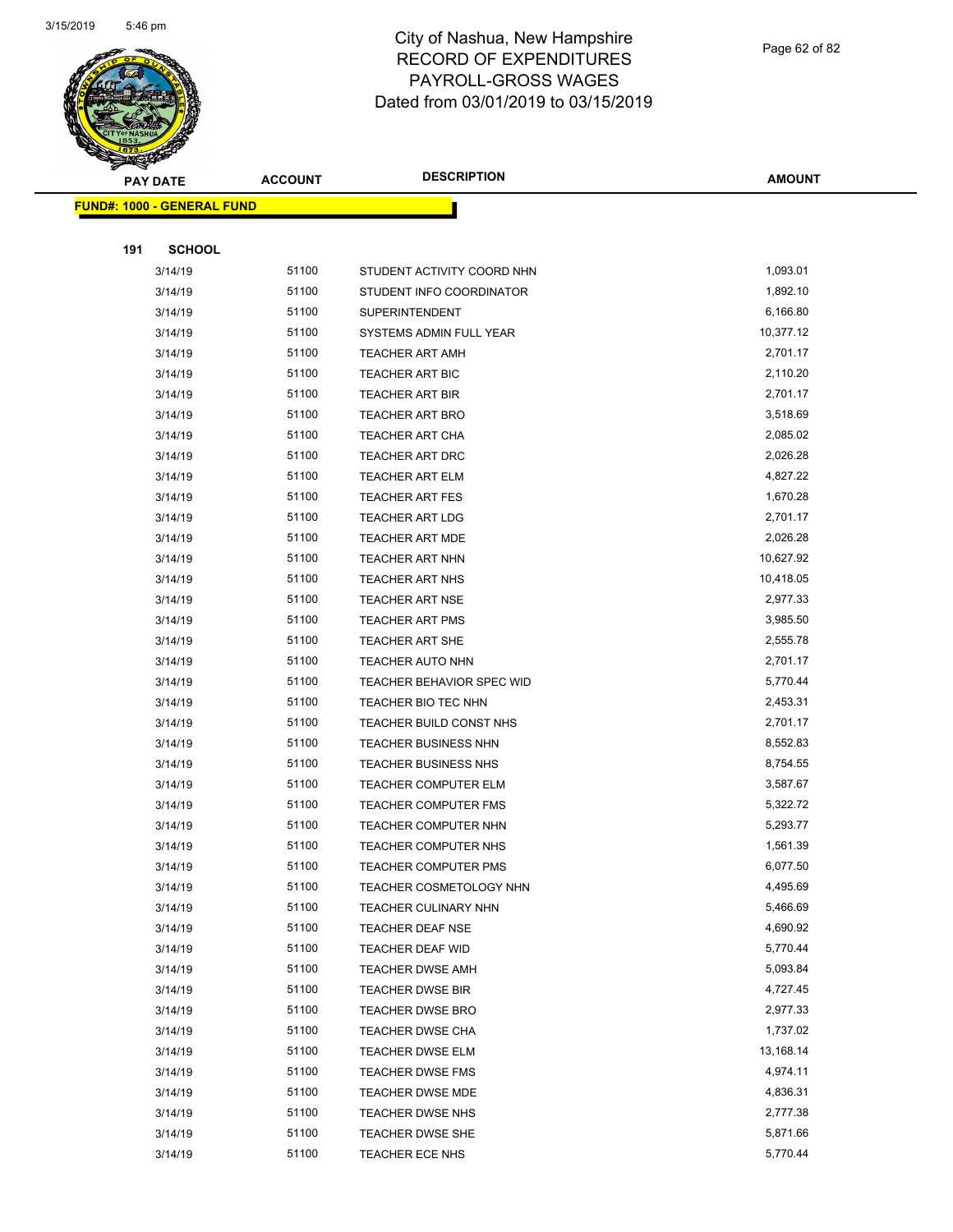

Page 63 of 82

|     | <b>PAY DATE</b>                   | <b>ACCOUNT</b> | <b>DESCRIPTION</b>         | <b>AMOUNT</b> |
|-----|-----------------------------------|----------------|----------------------------|---------------|
|     | <b>FUND#: 1000 - GENERAL FUND</b> |                |                            |               |
|     |                                   |                |                            |               |
| 191 | <b>SCHOOL</b>                     |                |                            |               |
|     | 3/14/19                           | 51100          | TEACHER ELECTRICAL NHS     | 2,701.17      |
|     | 3/14/19                           | 51100          | <b>TEACHER ELL AMH</b>     | 2,178.33      |
|     | 3/14/19                           | 51100          | TEACHER ELL BIC            | 1,927.83      |
|     | 3/14/19                           | 51100          | <b>TEACHER ELL BIR</b>     | 2,885.22      |
|     | 3/14/19                           | 51100          | TEACHER ELL DRC            | 5,678.42      |
|     | 3/14/19                           | 51100          | TEACHER ELL ELM            | 4,778.11      |
|     | 3/14/19                           | 51100          | <b>TEACHER ELL FES</b>     | 7,567.61      |
|     | 3/14/19                           | 51100          | TEACHER ELL FMS            | 1,865.80      |
|     | 3/14/19                           | 51100          | TEACHER ELL LDG            | 6,069.22      |
|     | 3/14/19                           | 51100          | <b>TEACHER ELL MTP</b>     | 2,885.22      |
|     | 3/14/19                           | 51100          | TEACHER ELL NHN            | 5,665.61      |
|     | 3/14/19                           | 51100          | TEACHER ELL NHS            | 11,188.96     |
|     | 3/14/19                           | 51100          | <b>TEACHER ELL PMS</b>     | 2,110.20      |
|     | 3/14/19                           | 51100          | TEACHER ELL SHE            | 2,016.89      |
|     | 3/14/19                           | 51100          | <b>TEACHER ENGLISH ELM</b> | 25,409.13     |
|     | 3/14/19                           | 51100          | <b>TEACHER ENGLISH FMS</b> | 16,511.70     |
|     | 3/14/19                           | 51100          | TEACHER ENGLISH NHN        | 42,166.75     |
|     | 3/14/19                           | 51100          | TEACHER ENGLISH NHS        | 48,068.43     |
|     | 3/14/19                           | 51100          | <b>TEACHER ENGLISH PMS</b> | 17,109.45     |
|     | 3/14/19                           | 51100          | <b>TEACHER FACS ELM</b>    | 2,048.08      |
|     | 3/14/19                           | 51100          | <b>TEACHER FACS FMS</b>    | 4,679.75      |
|     | 3/14/19                           | 51100          | <b>TEACHER FACS NHN</b>    | 6,610.70      |
|     | 3/14/19                           | 51100          | <b>TEACHER FACS NHS</b>    | 8,689.72      |
|     | 3/14/19                           | 51100          | <b>TEACHER FACS PMS</b>    | 3,190.39      |
|     | 3/14/19                           | 51100          | TEACHER FOREIGN LANG ELM   | 5,954.66      |
|     | 3/14/19                           | 51100          | TEACHER FOREIGN LANG FMS   | 2,885.22      |
|     | 3/14/19                           | 51100          | TEACHER FOREIGN LANG NHN   | 13,632.38     |
|     | 3/14/19                           | 51100          | TEACHER FOREIGN LANG NHS   | 18,232.75     |
|     | 3/14/19                           | 51100          | TEACHER FOREIGN LANG PMS   | 5,305.09      |
|     | 3/14/19                           | 51100          | TEACHER GR1 AMH            | 8,886.14      |
|     | 3/14/19                           | 51100          | <b>TEACHER GR1 BIC</b>     | 9,509.95      |
|     | 3/14/19                           | 51100          | <b>TEACHER GR1 BIR</b>     | 10,270.35     |
|     | 3/14/19                           | 51100          | <b>TEACHER GR1 BRO</b>     | 7,816.63      |
|     | 3/14/19                           | 51100          | TEACHER GR1 CHA            | 8,103.51      |
|     | 3/14/19                           | 51100          | <b>TEACHER GR1 DRC</b>     | 6,771.72      |
|     | 3/14/19                           | 51100          | <b>TEACHER GR1 FES</b>     | 8,889.86      |
|     | 3/14/19                           | 51100          | <b>TEACHER GR1 LDG</b>     | 7,101.84      |
|     | 3/14/19                           | 51100          | <b>TEACHER GR1 MDE</b>     | 8,842.19      |
|     | 3/14/19                           | 51100          | <b>TEACHER GR1 MTP</b>     | 6,543.46      |
|     | 3/14/19                           | 51100          | <b>TEACHER GR1 NSE</b>     | 7,536.42      |
|     | 3/14/19                           | 51100          | TEACHER GR1 SHE            | 8,561.85      |
|     | 3/14/19                           | 51100          | <b>TEACHER GR2 AMH</b>     | 5,811.95      |
|     | 3/14/19                           | 51100          | TEACHER GR2 BIC            | 11,015.17     |
|     | 3/14/19                           | 51100          | TEACHER GR2 BIR            | 7,721.53      |
|     |                                   |                |                            |               |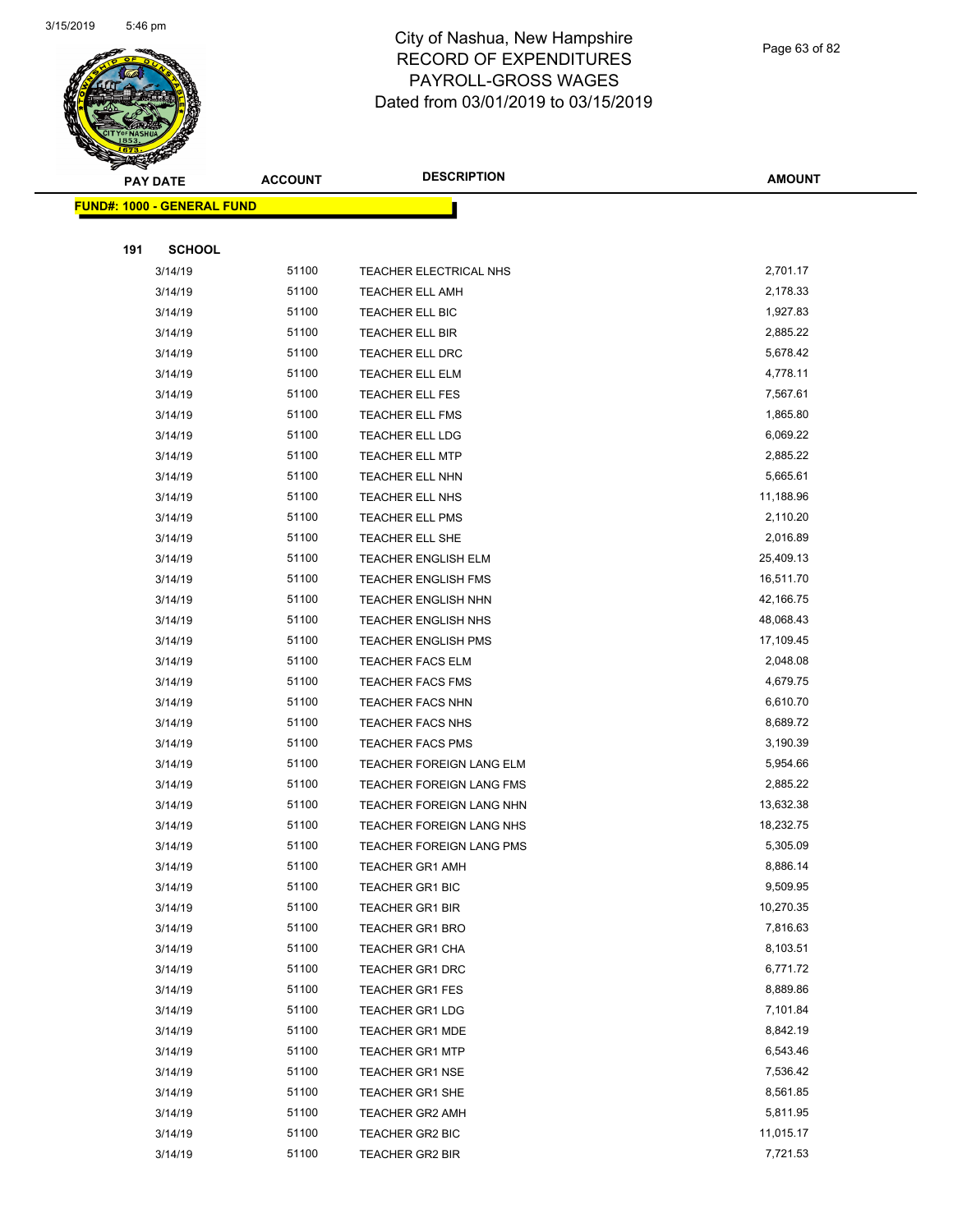

Page 64 of 82

|     | <b>PAY DATE</b>                    | <b>ACCOUNT</b> | <b>DESCRIPTION</b>     | <b>AMOUNT</b> |
|-----|------------------------------------|----------------|------------------------|---------------|
|     | <u> FUND#: 1000 - GENERAL FUND</u> |                |                        |               |
|     |                                    |                |                        |               |
| 191 | <b>SCHOOL</b>                      |                |                        |               |
|     | 3/14/19                            | 51100          | <b>TEACHER GR2 BRO</b> | 5,586.39      |
|     | 3/14/19                            | 51100          | <b>TEACHER GR2 CHA</b> | 7,710.54      |
|     | 3/14/19                            | 51100          | <b>TEACHER GR2 DRC</b> | 4,807.76      |
|     | 3/14/19                            | 51100          | TEACHER GR2 FES        | 10,898.80     |
|     | 3/14/19                            | 51100          | <b>TEACHER GR2 LDG</b> | 9,789.44      |
|     | 3/14/19                            | 51100          | <b>TEACHER GR2 MDE</b> | 9,945.79      |
|     | 3/14/19                            | 51100          | <b>TEACHER GR2 MTP</b> | 7,021.70      |
|     | 3/14/19                            | 51100          | <b>TEACHER GR2 NSE</b> | 6,951.73      |
|     | 3/14/19                            | 51100          | TEACHER GR2 SHE        | 6,669.45      |
|     | 3/14/19                            | 51100          | <b>TEACHER GR3 AMH</b> | 5,678.50      |
|     | 3/14/19                            | 51100          | <b>TEACHER GR3 BIC</b> | 5,266.08      |
|     | 3/14/19                            | 51100          | <b>TEACHER GR3 BIR</b> | 8,803.74      |
|     | 3/14/19                            | 51100          | <b>TEACHER GR3 BRO</b> | 5,586.39      |
|     | 3/14/19                            | 51100          | <b>TEACHER GR3 CHA</b> | 9,153.71      |
|     | 3/14/19                            | 51100          | <b>TEACHER GR3 DRC</b> | 7,033.37      |
|     | 3/14/19                            | 51100          | <b>TEACHER GR3 FES</b> | 9,365.83      |
|     | 3/14/19                            | 51100          | <b>TEACHER GR3 LDG</b> | 10,370.89     |
|     | 3/14/19                            | 51100          | <b>TEACHER GR3 MDE</b> | 10,005.20     |
|     | 3/14/19                            | 51100          | <b>TEACHER GR3 MTP</b> | 6,678.52      |
|     | 3/14/19                            | 51100          | <b>TEACHER GR3 NSE</b> | 7,576.89      |
|     | 3/14/19                            | 51100          | TEACHER GR3 SHE        | 7,000.08      |
|     | 3/14/19                            | 51100          | <b>TEACHER GR4 AMH</b> | 4,052.20      |
|     | 3/14/19                            | 51100          | <b>TEACHER GR4 BIC</b> | 11,154.21     |
|     | 3/14/19                            | 51100          | <b>TEACHER GR4 BIR</b> | 7,832.08      |
|     | 3/14/19                            | 51100          | <b>TEACHER GR4 BRO</b> | 5,192.15      |
|     | 3/14/19                            | 51100          | TEACHER GR4 CHA        | 10,653.48     |
|     | 3/14/19                            | 51100          | <b>TEACHER GR4 DRC</b> | 5,372.13      |
|     | 3/14/19                            | 51100          | <b>TEACHER GR4 FES</b> | 8,239.68      |
|     | 3/14/19                            | 51100          | <b>TEACHER GR4 LDG</b> | 8,387.77      |
|     | 3/14/19                            | 51100          | <b>TEACHER GR4 MDE</b> | 9,950.59      |
|     | 3/14/19                            | 51100          | <b>TEACHER GR4 MTP</b> | 6,846.89      |
|     | 3/14/19                            | 51100          | <b>TEACHER GR4 NSE</b> | 6,863.13      |
|     | 3/14/19                            | 51100          | <b>TEACHER GR4 SHE</b> | 6,780.33      |
|     | 3/14/19                            | 51100          | <b>TEACHER GR5 AMH</b> | 7,535.59      |
|     | 3/14/19                            | 51100          | <b>TEACHER GR5 BIC</b> | 12,730.03     |
|     | 3/14/19                            | 51100          | TEACHER GR5 BIR        | 7,904.66      |
|     | 3/14/19                            | 51100          | <b>TEACHER GR5 BRO</b> | 5,770.44      |
|     | 3/14/19                            | 51100          | <b>TEACHER GR5 CHA</b> | 10,903.26     |
|     | 3/14/19                            | 51100          | <b>TEACHER GR5 DRC</b> | 7,078.30      |
|     | 3/14/19                            | 51100          | <b>TEACHER GR5 FES</b> | 9,874.42      |
|     | 3/14/19                            | 51100          | <b>TEACHER GR5 LDG</b> | 10,548.55     |
|     | 3/14/19                            | 51100          | <b>TEACHER GR5 MDE</b> | 11,538.45     |
|     | 3/14/19                            | 51100          | <b>TEACHER GR5 MTP</b> | 6,845.35      |
|     | 3/14/19                            | 51100          | <b>TEACHER GR5 NSE</b> | 8,563.64      |
|     |                                    |                |                        |               |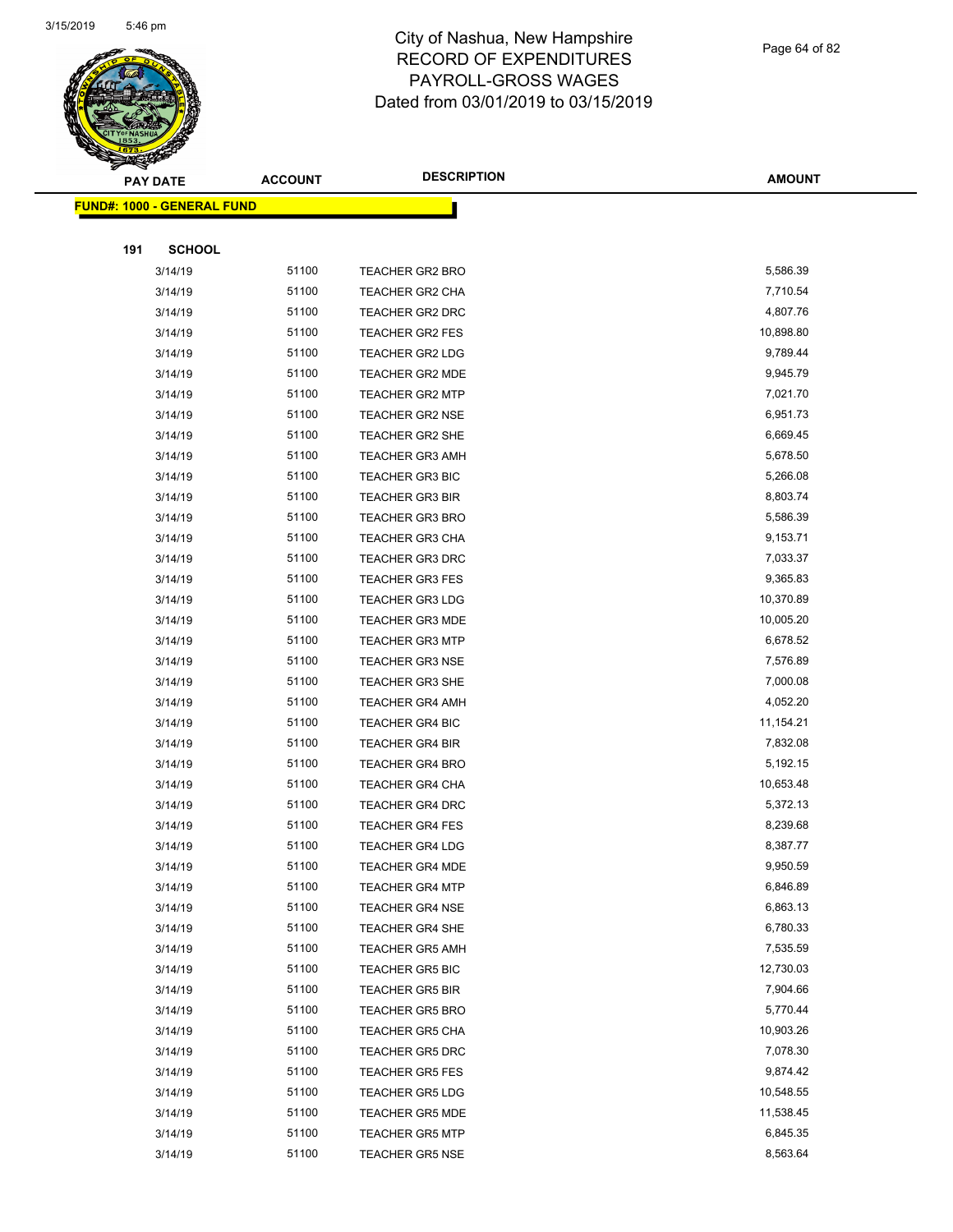

Page 65 of 82

| $\tilde{\phantom{a}}$<br><b>PAY DATE</b> | <b>ACCOUNT</b> | <b>DESCRIPTION</b>            | AMOUNT    |
|------------------------------------------|----------------|-------------------------------|-----------|
| <b>FUND#: 1000 - GENERAL FUND</b>        |                |                               |           |
|                                          |                |                               |           |
| 191<br><b>SCHOOL</b>                     |                |                               |           |
| 3/14/19                                  | 51100          | <b>TEACHER GR5 SHE</b>        | 8,506.03  |
| 3/14/19                                  | 51100          | <b>TEACHER GR6 ELM</b>        | 37,840.60 |
| 3/14/19                                  | 51100          | <b>TEACHER GR6 FMS</b>        | 23,668.44 |
| 3/14/19                                  | 51100          | <b>TEACHER GR6 PMS</b>        | 19,384.82 |
| 3/14/19                                  | 51100          | <b>TEACHER GRAPH NHS</b>      | 3,475.78  |
| 3/14/19                                  | 51100          | <b>TEACHER GRAPHICS NHN</b>   | 5,893.45  |
| 3/14/19                                  | 51100          | <b>TEACHER HEALTH NHN</b>     | 3,518.69  |
| 3/14/19                                  | 51100          | <b>TEACHER HEALTH NHS</b>     | 2,701.17  |
| 3/14/19                                  | 51100          | <b>TEACHER HEALTHOC NHS</b>   | 5,058.39  |
| 3/14/19                                  | 51100          | TEACHER HVAC NHS              | 1,951.09  |
| 3/14/19                                  | 51100          | TEACHER IN SCH SUSPENSION ELM | 1,805.70  |
| 3/14/19                                  | 51100          | TEACHER IN SCH SUSPENSION NHN | 2,885.22  |
| 3/14/19                                  | 51100          | TEACHER IN SCH SUSPENSION NHS | 1,582.71  |
| 3/14/19                                  | 51100          | TEACHER INST SPED WID         | 2,885.22  |
| 3/14/19                                  | 51100          | <b>TEACHER KIND AMH</b>       | 5,770.44  |
| 3/14/19                                  | 51100          | <b>TEACHER KIND BIC</b>       | 10,337.41 |
| 3/14/19                                  | 51100          | <b>TEACHER KIND BIR</b>       | 7,070.07  |
| 3/14/19                                  | 51100          | <b>TEACHER KIND BRO</b>       | 5,678.50  |
| 3/14/19                                  | 51100          | TEACHER KIND CHA              | 8,691.97  |
| 3/14/19                                  | 51100          | <b>TEACHER KIND DRC</b>       | 9,760.53  |
| 3/14/19                                  | 51100          | <b>TEACHER KIND FES</b>       | 10,360.08 |
| 3/14/19                                  | 51100          | <b>TEACHER KIND LDG</b>       | 10,682.65 |
| 3/14/19                                  | 51100          | <b>TEACHER KIND MDE</b>       | 8,719.22  |
| 3/14/19                                  | 51100          | <b>TEACHER KIND MTP</b>       | 6,034.39  |
| 3/14/19                                  | 51100          | <b>TEACHER KIND NSE</b>       | 5,064.63  |
| 3/14/19                                  | 51100          | <b>TEACHER KIND SHE</b>       | 6,896.98  |
| 3/14/19                                  | 51100          | <b>TEACHER MATH ELM</b>       | 21,342.41 |
| 3/14/19                                  | 51100          | <b>TEACHER MATH FMS</b>       | 14,605.68 |
| 3/14/19                                  | 51100          | TEACHER MATH NHN              | 38,271.92 |
| 3/14/19                                  | 51100          | TEACHER MATH NHS              | 49,069.53 |
| 3/14/19                                  | 51100          | <b>TEACHER MATH PMS</b>       | 13,915.64 |
| 3/14/19                                  | 51100          | <b>TEACHER MUSIC AMH</b>      | 1,819.67  |
| 3/14/19                                  | 51100          | <b>TEACHER MUSIC BIC</b>      | 2,701.17  |
| 3/14/19                                  | 51100          | <b>TEACHER MUSIC BIR</b>      | 1,730.41  |
| 3/14/19                                  | 51100          | <b>TEACHER MUSIC BRO</b>      | 1,602.78  |
| 3/14/19                                  | 51100          | <b>TEACHER MUSIC CHA</b>      | 2,885.22  |
| 3/14/19                                  | 51100          | <b>TEACHER MUSIC DRC</b>      | 2,793.20  |
| 3/14/19                                  | 51100          | <b>TEACHER MUSIC ELM</b>      | 4,615.63  |
| 3/14/19                                  | 51100          | <b>TEACHER MUSIC FES</b>      | 1,670.28  |
| 3/14/19                                  | 51100          | <b>TEACHER MUSIC FMS</b>      | 5,770.44  |
| 3/14/19                                  | 51100          | <b>TEACHER MUSIC LDG</b>      | 1,794.54  |
| 3/14/19                                  | 51100          | <b>TEACHER MUSIC MDE</b>      | 2,110.20  |
| 3/14/19                                  | 51100          | <b>TEACHER MUSIC NHN</b>      | 4,690.92  |
| 3/14/19                                  | 51100          | <b>TEACHER MUSIC NHS</b>      | 5,402.34  |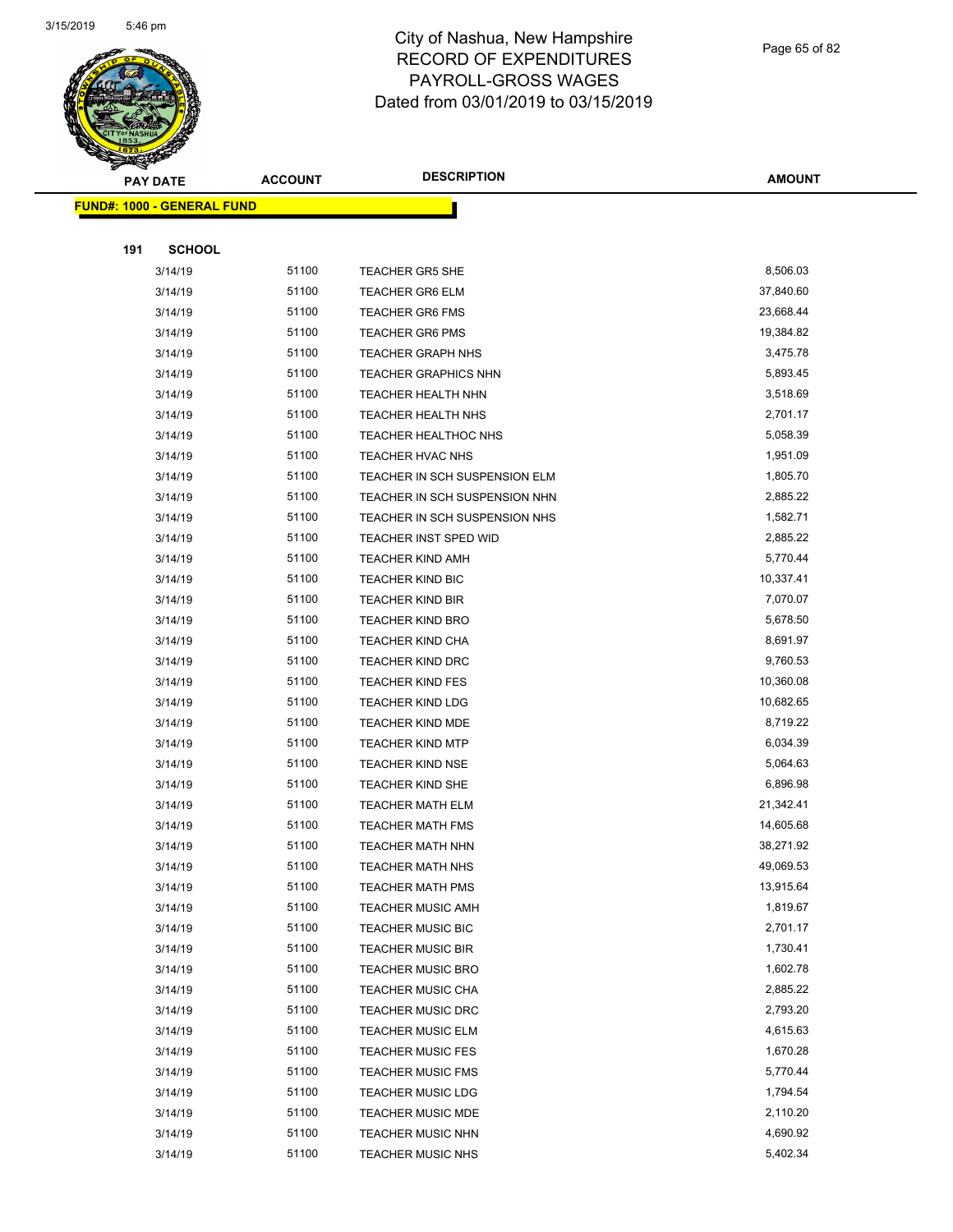

Page 66 of 82

|     | <b>PAY DATE</b>                   | <b>ACCOUNT</b> | <b>DESCRIPTION</b>           | <b>AMOUNT</b> |
|-----|-----------------------------------|----------------|------------------------------|---------------|
|     | <b>FUND#: 1000 - GENERAL FUND</b> |                |                              |               |
|     |                                   |                |                              |               |
| 191 | <b>SCHOOL</b>                     |                |                              |               |
|     | 3/14/19                           | 51100          | <b>TEACHER MUSIC NSE</b>     | 2,626.80      |
|     | 3/14/19                           | 51100          | <b>TEACHER MUSIC PMS</b>     | 4,250.56      |
|     | 3/14/19                           | 51100          | <b>TEACHER MUSIC SHE</b>     | 2,701.17      |
|     | 3/14/19                           | 51100          | TEACHER PE BIC               | 2,490.98      |
|     | 3/14/19                           | 51100          | <b>TEACHER PE BIR</b>        | 2,977.33      |
|     | 3/14/19                           | 51100          | TEACHER PE BRO               | 2,793.20      |
|     | 3/14/19                           | 51100          | <b>TEACHER PE CHA</b>        | 2,674.39      |
|     | 3/14/19                           | 51100          | <b>TEACHER PE DRC</b>        | 2,885.22      |
|     | 3/14/19                           | 51100          | <b>TEACHER PE ELM</b>        | 7,585.89      |
|     | 3/14/19                           | 51100          | TEACHER PE FES               | 1,730.41      |
|     | 3/14/19                           | 51100          | <b>TEACHER PE FMS</b>        | 5,402.34      |
|     | 3/14/19                           | 51100          | TEACHER PE LDG               | 1,974.28      |
|     | 3/14/19                           | 51100          | <b>TEACHER PE MDE</b>        | 2,977.33      |
|     | 3/14/19                           | 51100          | <b>TEACHER PE NHN</b>        | 10,585.75     |
|     | 3/14/19                           | 51100          | <b>TEACHER PE NHS</b>        | 9,542.25      |
|     | 3/14/19                           | 51100          | <b>TEACHER PE NSE</b>        | 2,943.88      |
|     | 3/14/19                           | 51100          | <b>TEACHER PE PMS</b>        | 3,597.48      |
|     | 3/14/19                           | 51100          | <b>TEACHER PE SHE</b>        | 2,735.59      |
|     | 3/14/19                           | 51100          | TEACHER PRE SCHOOL BIR       | 4,570.00      |
|     | 3/14/19                           | 51100          | TEACHER PRESCHOOL BIC        | 5,678.42      |
|     | 3/14/19                           | 51100          | TEACHER PRESCHOOL BRO        | 11,635.78     |
|     | 3/14/19                           | 51100          | TEACHER PRESCHOOL MTP        | 1,730.41      |
|     | 3/14/19                           | 51100          | <b>TEACHER PRESCHOOL NHS</b> | 802.31        |
|     | 3/14/19                           | 51100          | <b>TEACHER PRESCHOOL NSE</b> | 9,028.01      |
|     | 3/14/19                           | 51100          | <b>TEACHER READ AMH</b>      | 2,977.33      |
|     | 3/14/19                           | 51100          | TEACHER READ BIC             | 2,885.22      |
|     | 3/14/19                           | 51100          | <b>TEACHER READ BIR</b>      | 2,885.22      |
|     | 3/14/19                           | 51100          | TEACHER READ BRO             | 2,885.22      |
|     | 3/14/19                           | 51100          | TEACHER READ CHA             | 2,085.02      |
|     | 3/14/19                           | 51100          | <b>TEACHER READ DRC</b>      | 2,977.33      |
|     | 3/14/19                           | 51100          | <b>TEACHER READ ELM</b>      | 5,862.55      |
|     | 3/14/19                           | 51100          | TEACHER READ FES             | 2,885.22      |
|     | 3/14/19                           | 51100          | TEACHER READ FMS             | 2,885.22      |
|     | 3/14/19                           | 51100          | <b>TEACHER READ LDG</b>      | 3,518.69      |
|     | 3/14/19                           | 51100          | <b>TEACHER READ MDE</b>      | 2,885.22      |
|     | 3/14/19                           | 51100          | <b>TEACHER READ MTP</b>      | 2,257.02      |
|     | 3/14/19                           | 51100          | <b>TEACHER READ NHN</b>      | 1,951.09      |
|     | 3/14/19                           | 51100          | TEACHER READ NHS             | 2,885.22      |
|     | 3/14/19                           | 51100          | <b>TEACHER READ NSE</b>      | 2,885.22      |
|     | 3/14/19                           | 51100          | <b>TEACHER READ PMS</b>      | 2,885.22      |
|     | 3/14/19                           | 51100          | TEACHER READ SHE             | 2,885.22      |
|     | 3/14/19                           | 51100          | <b>TEACHER ROTC NHN</b>      | 4,904.76      |
|     | 3/14/19                           | 51100          | <b>TEACHER SCIENCE ELM</b>   | 20,056.02     |
|     | 3/14/19                           | 51100          | <b>TEACHER SCIENCE FMS</b>   | 12,144.33     |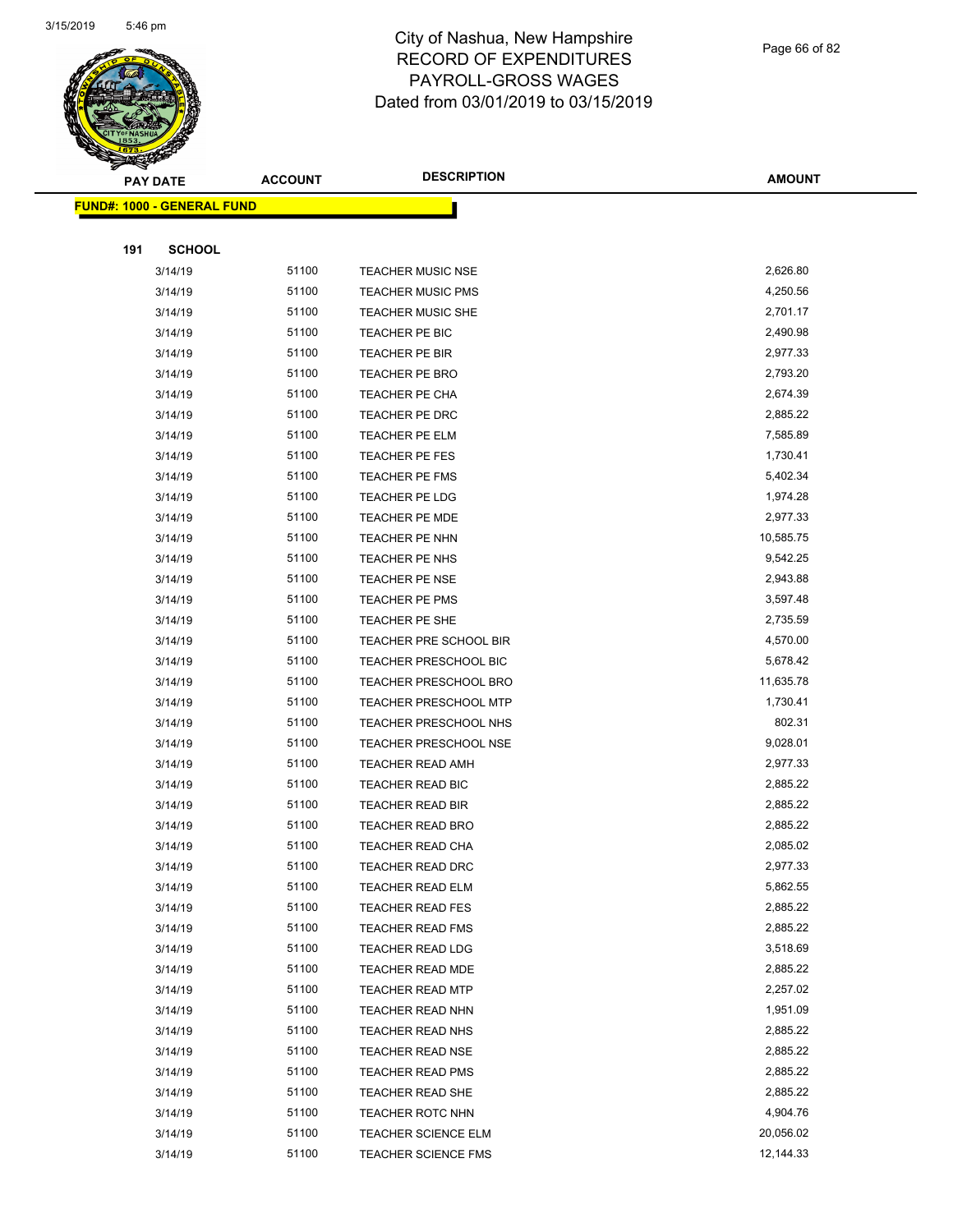

Page 67 of 82

| <b>PAY DATE</b>                   | <b>ACCOUNT</b> | <b>DESCRIPTION</b>             | <b>AMOUNT</b> |
|-----------------------------------|----------------|--------------------------------|---------------|
| <b>FUND#: 1000 - GENERAL FUND</b> |                |                                |               |
|                                   |                |                                |               |
| 191<br><b>SCHOOL</b>              |                |                                |               |
| 3/14/19                           | 51100          | TEACHER SCIENCE NHN            | 30,772.77     |
| 3/14/19                           | 51100          | TEACHER SCIENCE NHS            | 34,773.99     |
| 3/14/19                           | 51100          | <b>TEACHER SCIENCE PMS</b>     | 12,260.15     |
| 3/14/19                           | 51100          | TEACHER SOCIAL STUDIES ELM     | 15,812.24     |
| 3/14/19                           | 51100          | TEACHER SOCIAL STUDIES FMS     | 12,469.93     |
| 3/14/19                           | 51100          | TEACHER SOCIAL STUDIES NHN     | 32,464.04     |
| 3/14/19                           | 51100          | TEACHER SOCIAL STUDIES NHS     | 41,341.22     |
| 3/14/19                           | 51100          | TEACHER SOCIAL STUDIES PMS     | 13,227.85     |
| 3/14/19                           | 51100          | <b>TEACHER SPED AMH</b>        | 6,310.64      |
| 3/14/19                           | 51100          | TEACHER SPED BIC               | 5,483.47      |
| 3/14/19                           | 51100          | <b>TEACHER SPED BIR</b>        | 5,586.39      |
| 3/14/19                           | 51100          | <b>TEACHER SPED BRO</b>        | 6,445.26      |
| 3/14/19                           | 51100          | <b>TEACHER SPED CHA</b>        | 7,958.12      |
| 3/14/19                           | 51100          | <b>TEACHER SPED DRC</b>        | 5,483.39      |
| 3/14/19                           | 51100          | <b>TEACHER SPED ELM</b>        | 17,312.42     |
| 3/14/19                           | 51100          | TEACHER SPED FES               | 5,247.03      |
| 3/14/19                           | 51100          | TEACHER SPED FMS               | 12,831.54     |
| 3/14/19                           | 51100          | <b>TEACHER SPED LDG</b>        | 6,428.64      |
| 3/14/19                           | 51100          | <b>TEACHER SPED MDE</b>        | 4,727.70      |
| 3/14/19                           | 51100          | <b>TEACHER SPED MTP</b>        | 3,870.42      |
| 3/14/19                           | 51100          | <b>TEACHER SPED NHN</b>        | 23,809.50     |
| 3/14/19                           | 51100          | <b>TEACHER SPED NHS</b>        | 36,911.74     |
| 3/14/19                           | 51100          | <b>TEACHER SPED PMS</b>        | 12,668.13     |
| 3/14/19                           | 51100          | TEACHER SPED SHE               | 7,020.49      |
| 3/14/19                           | 51100          | <b>TEACHER TECHED ELM</b>      | 8,536.94      |
| 3/14/19                           | 51100          | TEACHER TECHED FMS             | 3,532.24      |
| 3/14/19                           | 51100          | TEACHER TECHED NHN             | 6,844.01      |
| 3/14/19                           | 51100          | <b>TEACHER TECHED NHS</b>      | 11,264.89     |
| 3/14/19                           | 51100          | TEACHER TECHED PMS             | 5,770.44      |
| 3/14/19                           | 51100          | TEACHER TV PROD NHS            | 2,885.22      |
| 3/14/19                           | 51100          | <b>TEACHER VISION WID</b>      | 5,324.39      |
| 3/14/19                           | 51100          | TECH INTERGRATION ASST AMH     | 541.88        |
| 3/14/19                           | 51100          | TECH INTERGRATION ASST BIC     | 451.66        |
| 3/14/19                           | 51100          | TECH INTERGRATION ASST CHA     | 432.00        |
| 3/14/19                           | 51100          | TECH INTERGRATION ASST FES     | 472.40        |
| 3/14/19                           | 51100          | TECH INTERGRATION ASST LDG     | 442.81        |
| 3/14/19                           | 51100          | TECH INTERGRATION ASST MDE     | 436.50        |
| 3/14/19                           | 51100          | TECH INTERGRATION ASST MTP     | 491.12        |
| 3/14/19                           | 51100          | TECH INTERGRATION ASST SHE     | 455.33        |
| 3/14/19                           | 51100          | TITLE ONE PARA FES             | 358.08        |
| 3/14/19                           | 51200          | ATHLETIC EQUIPMENT MANAGER NHN | 150.00        |
| 3/7/19                            | 51200          | CLERICAL BOARD OF ED SUP       | 725.92        |
| 3/14/19                           | 51200          | CLERICAL BOARD OF ED SUP       | 703.24        |
| 3/14/19                           | 51200          | <b>CROSSING GUARD WPO</b>      | 1,714.74      |
|                                   |                |                                |               |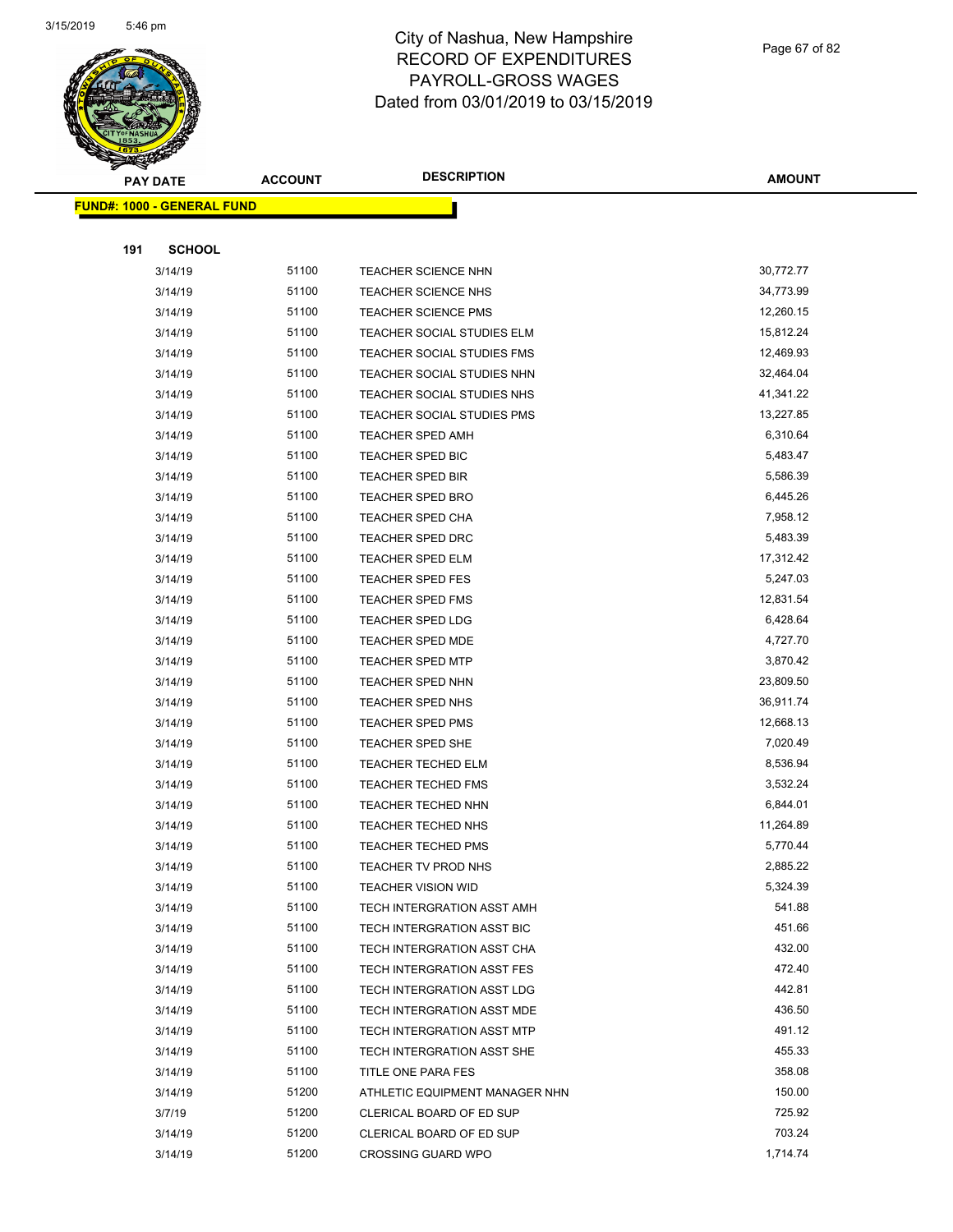

Page 68 of 82

|     | <b>PAY DATE</b>                   | <b>ACCOUNT</b> | <b>DESCRIPTION</b>             | <b>AMOUNT</b> |
|-----|-----------------------------------|----------------|--------------------------------|---------------|
|     | <b>FUND#: 1000 - GENERAL FUND</b> |                |                                |               |
|     |                                   |                |                                |               |
| 191 | <b>SCHOOL</b>                     |                |                                |               |
|     | 3/14/19                           | 51200          | <b>CUSTODIAN ASST HEAD NHN</b> | 269.73        |
|     | 3/14/19                           | 51200          | <b>CUSTODIAN CHA</b>           | 328.25        |
|     | 3/14/19                           | 51200          | <b>CUSTODIAN HEAD BRO</b>      | 62.36         |
|     | 3/14/19                           | 51200          | <b>CUSTODIAN HEAD DRC</b>      | 62.36         |
|     | 3/14/19                           | 51200          | <b>CUSTODIAN HEAD MDE</b>      | 60.00         |
|     | 3/14/19                           | 51200          | <b>CUSTODIAN MTP</b>           | 62.36         |
|     | 3/14/19                           | 51200          | DIRECTOR ADULT ED              | 2,658.30      |
|     | 3/14/19                           | 51200          | ELL OUTREACH WORKER HOURLY     | 350.00        |
|     | 3/14/19                           | 51200          | FOOD SERVICE ASST PT AMH       | 40.00         |
|     | 3/14/19                           | 51200          | FOOD SERVICE ASST PT CHA       | 40.00         |
|     | 3/14/19                           | 51200          | FOOD SERVICE ASST PT MDE       | 10.00         |
|     | 3/14/19                           | 51200          | FOOD SERVICE ASST PT NHS       | 31.18         |
|     | 3/14/19                           | 51200          | GUIDANCE COUNSELOR NHS         | 1,704.91      |
|     | 3/14/19                           | 51200          | <b>INSTRUMENTAL MUSIC</b>      | 1,412.50      |
|     | 3/14/19                           | 51200          | LUNCH MONITOR AMH              | 363.81        |
|     | 3/14/19                           | 51200          | LUNCH MONITOR BIC              | 629.43        |
|     | 3/14/19                           | 51200          | LUNCH MONITOR BIR              | 451.21        |
|     | 3/14/19                           | 51200          | LUNCH MONITOR BRO              | 400.11        |
|     | 3/14/19                           | 51200          | LUNCH MONITOR CHA              | 655.47        |
|     | 3/14/19                           | 51200          | LUNCH MONITOR DRC              | 329.90        |
|     | 3/14/19                           | 51200          | LUNCH MONITOR ELM              | 124.16        |
|     | 3/14/19                           | 51200          | LUNCH MONITOR FES              | 317.60        |
|     | 3/14/19                           | 51200          | LUNCH MONITOR FMS              | 220.71        |
|     | 3/14/19                           | 51200          | LUNCH MONITOR LDG              | 550.88        |
|     | 3/14/19                           | 51200          | LUNCH MONITOR MDE              | 444.64        |
|     | 3/14/19                           | 51200          | LUNCH MONITOR MTP              | 401.92        |
|     | 3/14/19                           | 51200          | LUNCH MONITOR NHN              | 231.04        |
|     | 3/14/19                           | 51200          | LUNCH MONITOR NHS              | 225.23        |
|     | 3/14/19                           | 51200          | LUNCH MONITOR NSE              | 392.50        |
|     | 3/14/19                           | 51200          | LUNCH MONITOR PMS              | 261.04        |
|     | 3/14/19                           | 51200          | LUNCH MONITOR SHE              | 426.11        |
|     | 3/14/19                           | 51200          | PARA PRE SCHOOL BIR            | 446.34        |
|     | 3/14/19                           | 51200          | PARA DW SPEC ED BIR            | 720.14        |
|     | 3/14/19                           | 51200          | PARA DW SPEC ED MDE            | 194.94        |
|     | 3/14/19                           | 51200          | PARA DW SPEC ELM               | 127.04        |
|     | 3/14/19                           | 51200          | PARA ELL FES                   | 30.00         |
|     | 3/14/19                           | 51200          | PARA INST AMH                  | 855.58        |
|     | 3/14/19                           | 51200          | PARA INST BIC                  | 426.38        |
|     | 3/14/19                           | 51200          | PARA INST BIR                  | 20.00         |
|     | 3/14/19                           | 51200          | PARA INST DRC                  | 56.00         |
|     | 3/14/19                           | 51200          | PARA INST FES                  | 30.00         |
|     | 3/14/19                           | 51200          | PARA INST FMS                  | 20.00         |
|     | 3/14/19                           | 51200          | PARA INST LDG                  | 10.00         |
|     | 3/14/19                           | 51200          | PARA INST MTP                  | 296.07        |
|     |                                   |                |                                |               |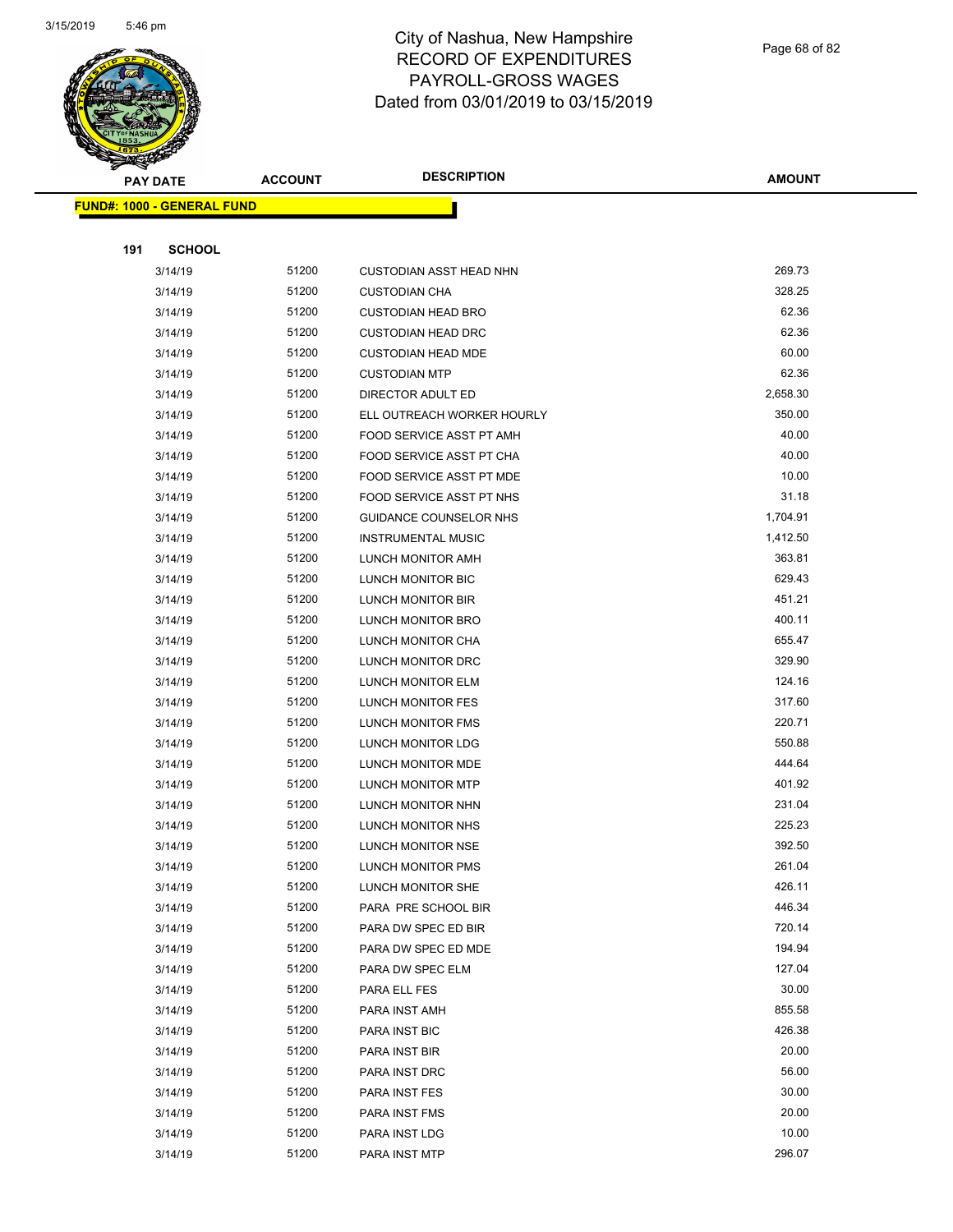

Page 69 of 82

| <b>PAY DATE</b>                   |               | <b>ACCOUNT</b> | <b>DESCRIPTION</b>              | <b>AMOUNT</b> |
|-----------------------------------|---------------|----------------|---------------------------------|---------------|
| <b>FUND#: 1000 - GENERAL FUND</b> |               |                |                                 |               |
|                                   |               |                |                                 |               |
| 191                               | <b>SCHOOL</b> |                |                                 |               |
|                                   | 3/14/19       | 51200          | PARA INST NHN                   | 208.55        |
|                                   | 3/14/19       | 51200          | PARA INST NSE                   | 20.00         |
|                                   | 3/14/19       | 51200          | PARA INST PMS                   | 64.68         |
|                                   | 3/14/19       | 51200          | PARA INST SHE                   | 302.88        |
|                                   | 3/14/19       | 51200          | PARA LIB PMS                    | 303.95        |
|                                   | 3/14/19       | 51200          | PARA PRE SCH BIC                | 1,228.54      |
|                                   | 3/14/19       | 51200          | PARA PRE SCH BRO                | 2,135.68      |
|                                   | 3/14/19       | 51200          | PARA PRE SCH MTP                | 550.65        |
|                                   | 3/14/19       | 51200          | PARA PRE SCH NSE                | 3,739.03      |
|                                   | 3/14/19       | 51200          | PARA SCI NHS                    | 60.00         |
|                                   | 3/14/19       | 51200          | PARA TTI LDG                    | 62.36         |
|                                   | 3/14/19       | 51200          | SCHOOL PSYCHOLOGIST WID         | 3,880.02      |
|                                   | 3/14/19       | 51200          | SOCCER ASST VARSITY GIRLS NHS   | 360.00        |
|                                   | 3/14/19       | 51200          | SPEECH LANG PATHOLOGIST WID     | 7,110.01      |
|                                   | 3/14/19       | 51200          | STUDENT ACTIVITY COORD NHS      | 1,066.38      |
|                                   | 3/7/19        | 51200          | <b>SUB CLERICAL</b>             | 545.09        |
|                                   | 3/14/19       | 51200          | SUB CLERICAL                    | 563.06        |
|                                   | 3/14/19       | 51200          | SUB TEACHER                     | 287.50        |
|                                   | 3/14/19       | 51200          | <b>TEACHER ART FMS</b>          | 2,846.07      |
|                                   | 3/14/19       | 51200          | <b>TEACHER ART NHS</b>          | 1,445.02      |
|                                   | 3/14/19       | 51200          | TEACHER BIO TEC NHN             | 551.28        |
|                                   | 3/14/19       | 51200          | <b>TEACHER FACS PMS</b>         | 190.00        |
|                                   | 3/14/19       | 51200          | <b>TEACHER FOREIGN LANG FMS</b> | 1,165.20      |
|                                   | 3/14/19       | 51200          | <b>TEACHER MUSIC AMH</b>        | 175.00        |
|                                   | 3/14/19       | 51200          | <b>TEACHER MUSIC ELM</b>        | 1,934.41      |
|                                   | 3/14/19       | 51200          | <b>TEACHER MUSIC MTP</b>        | 1,620.69      |
|                                   | 3/14/19       | 51200          | <b>TEACHER PE NHN</b>           | 50.00         |
|                                   | 3/14/19       | 51200          | TEACHER PE NHS                  | 1,320.00      |
|                                   | 3/14/19       | 51200          | <b>TEACHER READ ELM</b>         | 1,704.91      |
|                                   | 3/14/19       | 51200          | TEACHER READ NHN                | 37.50         |
|                                   | 3/14/19       | 51200          | <b>TEACHER SCIENCE NHS</b>      | 774.69        |
|                                   | 3/14/19       | 51200          | TEACHER SOCIAL STUDIES NHN      | 1,000.00      |
|                                   | 3/14/19       | 51200          | TEACHER SOCIAL STUDIES NHS      | 120.00        |
|                                   | 3/14/19       | 51200          | TEACHER SPED NHN                | 1,906.40      |
|                                   | 3/14/19       | 51200          | TEACHER SPED NHS                | 3,305.11      |
|                                   | 3/14/19       | 51200          | <b>TEACHER VISION WID</b>       | 802.29        |
|                                   | 3/14/19       | 51200          | <b>TICKETSELLER</b>             | 150.00        |
|                                   | 3/7/19        | 51300          | <b>OVERTIME</b>                 | 3,582.61      |
|                                   | 3/14/19       | 51300          | <b>OVERTIME</b>                 | 8,099.24      |
|                                   | 3/7/19        | 51400          | WAGES TEMPORARY/SEASONAL        | 2,053.28      |
|                                   | 3/14/19       | 51400          | WAGES TEMPORARY/SEASONAL        | 2,731.60      |
|                                   | 3/7/19        | 51412          | WAGES PER DIEM                  | 400.46        |
|                                   | 3/14/19       | 51412          | WAGES PER DIEM                  | 20,693.01     |
|                                   | 3/7/19        | 51650          | <b>ADDITIONAL HOURS</b>         | (1, 175.00)   |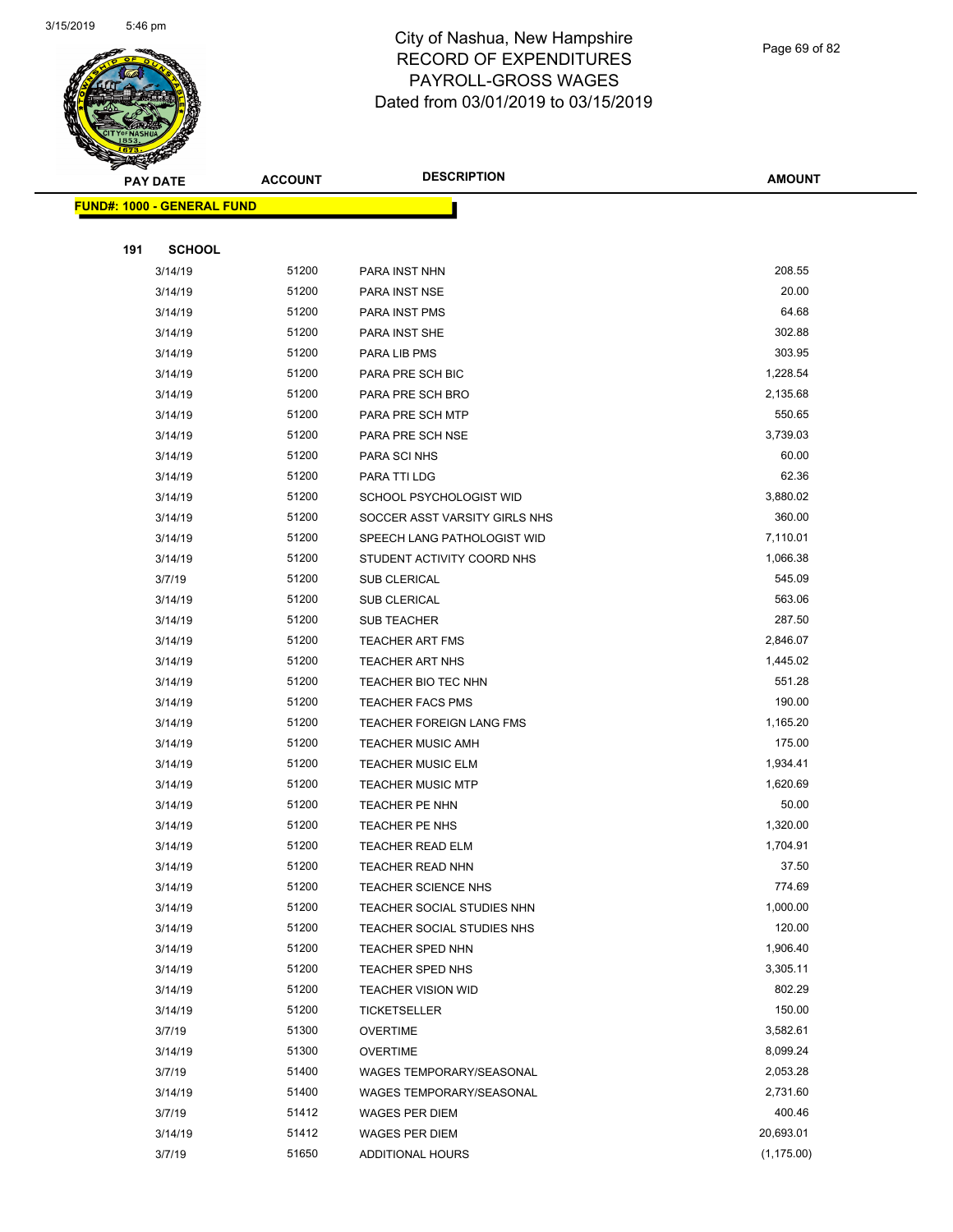

Page 70 of 82

| <b>FUND#: 1000 - GENERAL FUND</b><br>51650<br>51700 | <b>ADDITIONAL HOURS</b>   | 3,666.50       |
|-----------------------------------------------------|---------------------------|----------------|
|                                                     |                           |                |
|                                                     |                           |                |
|                                                     |                           |                |
|                                                     | <b>STIPENDS</b>           | 68,750.00      |
| 51700                                               | <b>STIPENDS</b>           | 99,363.74      |
| 52800                                               | EDUCATIONAL ASSISTANCE    | 5,338.00       |
|                                                     |                           | \$3,186,662.29 |
|                                                     | <b>TOTAL 191 - SCHOOL</b> |                |

**TOTAL FUND 1000 - GENERAL FUND \$5,238,490.51** 

#### **FUND#: 2100 - FOOD SERVICES FUND**

| 3/7/19  | 51100 | CLERICAL FOOD SERVICE NHS            | 788.65    |
|---------|-------|--------------------------------------|-----------|
| 3/14/19 | 51100 | CLERICAL FOOD SERVICE NHS            | 788.65    |
| 3/14/19 | 51100 | DELIVERY DRIVER FOOD SERVICE         | 734.40    |
| 3/14/19 | 51100 | DIRECTOR FOOD SERVICE                | 2,925.80  |
| 3/14/19 | 51100 | <b>FOOD SERVICE BUSINESS MANAGER</b> | 2,219.71  |
| 3/14/19 | 51100 | FOOD SERVICE COOK AMH                | 394.80    |
| 3/14/19 | 51100 | <b>FOOD SERVICE COOK BIC</b>         | 404.88    |
| 3/14/19 | 51100 | <b>FOOD SERVICE COOK BIR</b>         | 408.80    |
| 3/14/19 | 51100 | <b>FOOD SERVICE COOK BRO</b>         | 404.88    |
| 3/14/19 | 51100 | FOOD SERVICE COOK CHA                | 408.80    |
| 3/14/19 | 51100 | FOOD SERVICE COOK DRC                | 408.80    |
| 3/14/19 | 51100 | <b>FOOD SERVICE COOK ELM</b>         | 782.32    |
| 3/14/19 | 51100 | <b>FOOD SERVICE COOK FES</b>         | 408.80    |
| 3/14/19 | 51100 | <b>FOOD SERVICE COOK FMS</b>         | 399.29    |
| 3/14/19 | 51100 | <b>FOOD SERVICE COOK LDG</b>         | 390.88    |
| 3/14/19 | 51100 | FOOD SERVICE COOK MDE                | 394.80    |
| 3/14/19 | 51100 | FOOD SERVICE COOK NHN                | 874.16    |
| 3/14/19 | 51100 | FOOD SERVICE COOK NHS                | 818.72    |
| 3/14/19 | 51100 | <b>FOOD SERVICE COOK NSE</b>         | 404.88    |
| 3/14/19 | 51100 | <b>FOOD SERVICE COOK PMS</b>         | 417.20    |
| 3/14/19 | 51100 | FOOD SERVICE COOK SHE                | 380.71    |
| 3/14/19 | 51100 | <b>FOOD SERVICE SITE CORD</b>        | 12,176.53 |
| 3/14/19 | 51100 | <b>FOOD SERVICECOOK MTP</b>          | 373.24    |
| 3/14/19 | 51200 | FOOD SERVICE ASST PT AMH             | 474.24    |
| 3/14/19 | 51200 | FOOD SERVICE ASST PT BIC             | 428.08    |
| 3/14/19 | 51200 | FOOD SERVICE ASST PT BIR             | 496.68    |
| 3/14/19 | 51200 | FOOD SERVICE ASST PT BRO             | 292.56    |
| 2/28/19 | 51200 | FOOD SERVICE ASST PT CHA             | 140.40    |
| 3/14/19 | 51200 | FOOD SERVICE ASST PT CHA             | 304.56    |
| 3/14/19 | 51200 | FOOD SERVICE ASST PT DRC             | 514.80    |
| 3/14/19 | 51200 | FOOD SERVICE ASST PT ELM             | 2,014.68  |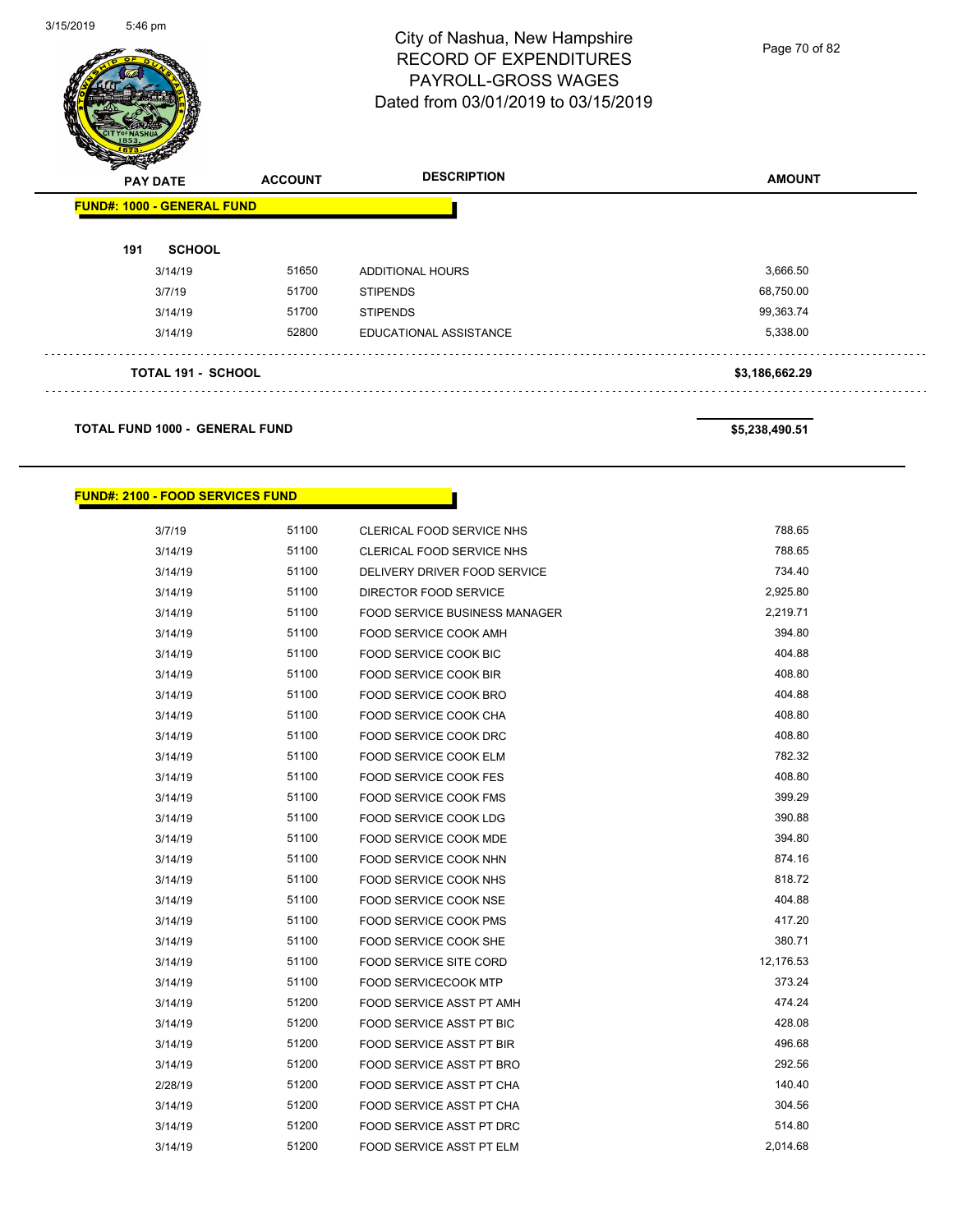

| <b>PAY DATE</b>                         | <b>ACCOUNT</b> | <b>DESCRIPTION</b>              | <b>AMOUNT</b> |
|-----------------------------------------|----------------|---------------------------------|---------------|
| <b>FUND#: 2100 - FOOD SERVICES FUND</b> |                |                                 |               |
| 3/14/19                                 | 51200          | <b>FOOD SERVICE ASST PT FES</b> | 716.67        |
| 3/14/19                                 | 51200          | <b>FOOD SERVICE ASST PT FMS</b> | 2,060.60      |
| 3/14/19                                 | 51200          | <b>FOOD SERVICE ASST PT LDG</b> | 568.84        |
| 3/14/19                                 | 51200          | FOOD SERVICE ASST PT MDE        | 452.44        |
| 3/14/19                                 | 51200          | FOOD SERVICE ASST PT MTP        | 432.92        |
| 3/14/19                                 | 51200          | FOOD SERVICE ASST PT NHN        | 3,510.00      |
| 3/14/19                                 | 51200          | FOOD SERVICE ASST PT NHS        | 3,914.42      |
| 3/14/19                                 | 51200          | FOOD SERVICE ASST PT NSE        | 256.28        |
| 3/14/19                                 | 51200          | <b>FOOD SERVICE ASST PT PMS</b> | 2,074.24      |
| 3/14/19                                 | 51200          | FOOD SERVICE ASST PT SHE        | 423.62        |
| 3/14/19                                 | 51300          | <b>OVERTIME</b>                 | 173.46        |
| 3/14/19                                 | 51412          | WAGES PER DIEM                  | 1,050.08      |
|                                         |                |                                 |               |

#### TOTAL FUND 2100 - FOOD SERVICES FUND **\$48,009.27**

| <b>FUND#: 2201 - DRIVERS EDUCATION FUND</b> |
|---------------------------------------------|
|---------------------------------------------|

| 3/7/19  | 51200 | DRIVER INSTRUCTOR      | 840.00 |
|---------|-------|------------------------|--------|
| 3/14/19 | 51200 | DRIVER INSTRUCTOR      | 875.00 |
| 3/14/19 | 51200 | <b>TEACHER ELL FES</b> | 70.00  |
| 3/14/19 | 51200 | TEACHER TECHED ELM     | 210.00 |
| 3/14/19 | 51300 | <b>OVERTIME</b>        | 63.09  |
|         |       |                        |        |

#### **TOTAL FUND 2201 - DRIVERS EDUCATION FUND \$2,058.09**

| <b>FUND#: 2207 - ADULT ED/CONTINUING ED</b> |       |                             |        |
|---------------------------------------------|-------|-----------------------------|--------|
| 3/7/19                                      | 51100 | CLERICAL ADULT ED NHN       | 767.62 |
| 3/14/19                                     | 51100 | CLERICAL ADULT ED NHN       | 787.02 |
| 3/14/19                                     | 51200 | ADULT ED ENRICHMENT INST    | 225.00 |
| 3/14/19                                     | 51200 | ADULT ED ENRICHMENT TEACHER | 125.00 |
| 3/14/19                                     | 51200 | TEACHER ART NHN             | 75.00  |
| 3/14/19                                     | 51200 | <b>TEACHER BUSINESS NHS</b> | 50.00  |
|                                             |       |                             |        |

#### **TOTAL FUND 2207 - ADULT ED/CONTINUING ED \$2,029.64**

| <b>FUND#: 2222 - AFTER SCHOOL PROGRAM</b> |       |                        |          |
|-------------------------------------------|-------|------------------------|----------|
| 3/14/19                                   | 51100 | 21 CENTURY COORDINATOR | 2,322.00 |
| 3/7/19                                    | 51650 | ADDITIONAL HOURS       | 400.00   |
| 3/14/19                                   | 51650 | ADDITIONAL HOURS       | 2,858.75 |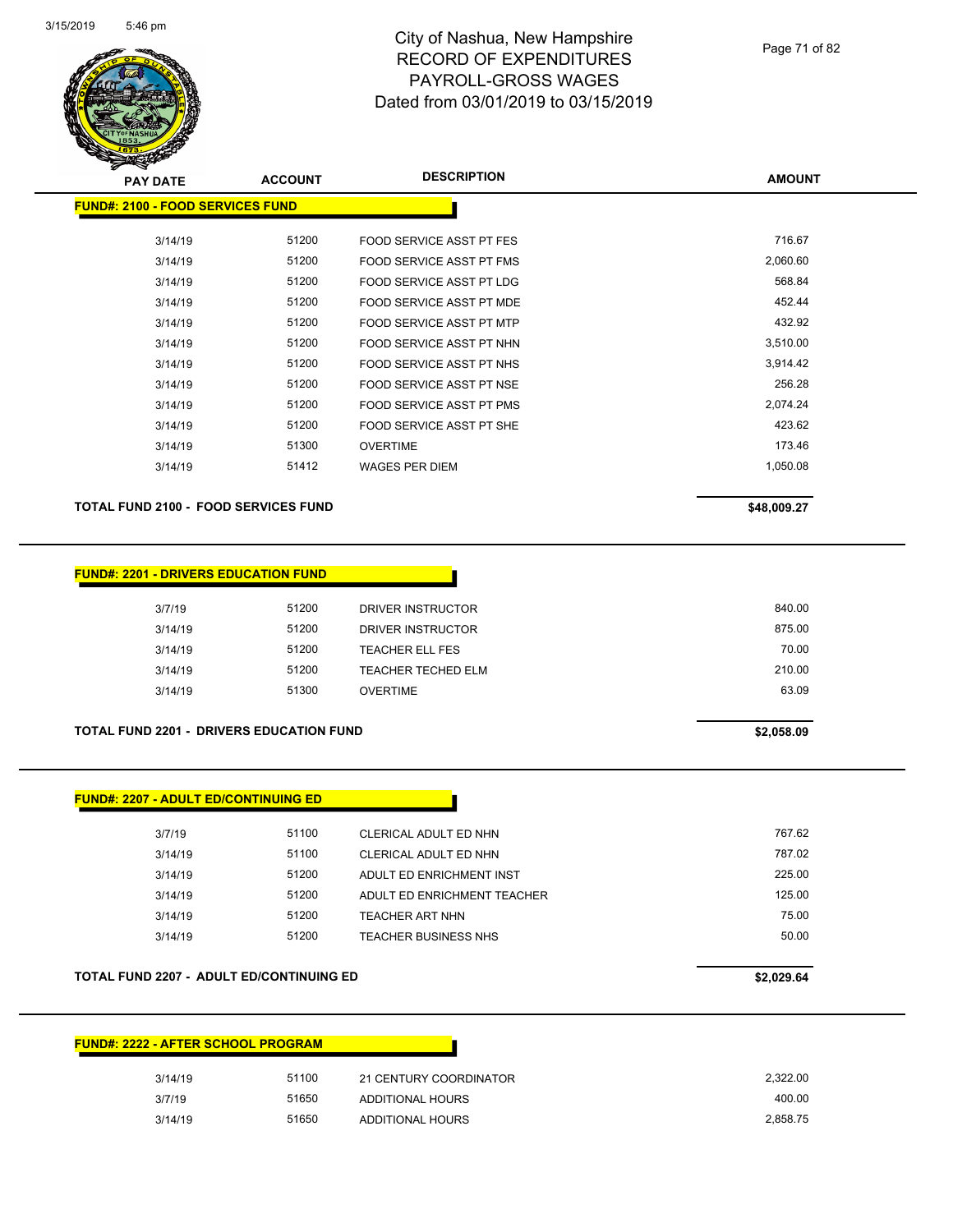**AMOUNT** City of Nashua, New Hampshire RECORD OF EXPENDITURES PAYROLL-GROSS WAGES Dated from 03/01/2019 to 03/15/2019 **PAY DATE ACCOUNT DESCRIPTION** 3/15/2019 5:46 pm **TOTAL FUND 2222 - AFTER SCHOOL PROGRAM \$5,580.75 FUND#: 2252 - DAY CARE** 3/14/19 51100 PANTHER PRESCHOOL DIRECTOR 1,096.17 **TOTAL FUND 2252 - DAY CARE \$1,096.17 FUND#: 2257 - SPECIAL ED LOCAL** 3/14/19 51100 PARA DW SPEC ED NHS 361.00 3/14/19 51100 PARA DW SPEC ED WID 379.05 3/14/19 51100 PARA INST SHE 615.53 3/14/19 51412 WAGES PER DIEM 76.00 **TOTAL FUND 2257 - SPECIAL ED LOCAL \$1,431.58 FUND#: 2503 - PARKS & REC PROGRAMS FUND** 3/7/19 51100 PROGRAM COORDINATOR 382.70 3/14/19 51100 PROGRAM COORDINATOR 382.72 3/7/19 51300 OVERTIME 104.05 3/14/19 51300 OVERTIME 190.16 **TOTAL FUND 2503 - PARKS & REC PROGRAMS FUND \$1,059.63 FUND#: 2505 - PEG ACCESS CHANNELS FUND** 3/7/19 51100 ECHANNEL ACCESS ADMINISTRATOR 1,164.25 3/14/19 51100 ECHANNEL ACCESS ADMINISTRATOR 1,164.25 3/7/19 51100 PEG PROGRAM MANAGER 1,261.25 3/14/19 51100 PEG PROGRAM MANAGER 1,261.25 3/7/19 51200 VIDEOGRAPHER 1,005.00 3/14/19 51200 VIDEOGRAPHER 873.75 **TOTAL FUND 2505 - PEG ACCESS CHANNELS FUND \$6,729.75 FUND#: 3030 - EMERGENCY MGMT GRANTS FUND** 3/7/19 51200 EMERGENCY MANAGEMENT COORDINAT 6 1718.16 Page 72 of 82

3/14/19 51200 EMERGENCY MANAGEMENT COORDINAT 380.20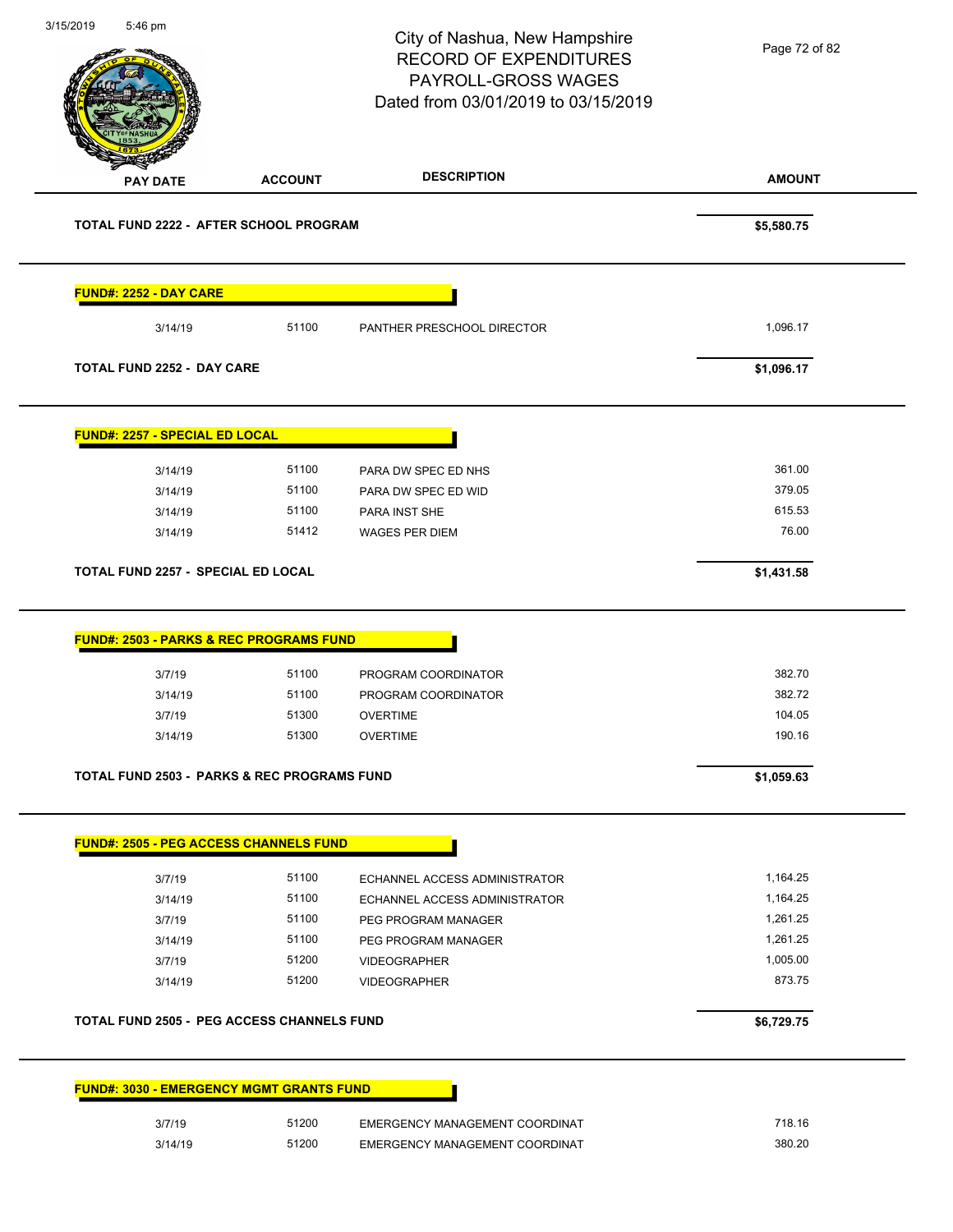

### **FUND#: 3068 - COMMUNITY SERVICES GRANTS FUND**

| 3/7/19  | 51100 | BILINGUAL COMM HEALTH WORKER       | 70.84    |
|---------|-------|------------------------------------|----------|
| 3/7/19  | 51100 | <b>EPIDEMIOLOGIST</b>              | 146.50   |
| 3/14/19 | 51100 | <b>EPIDEMIOLOGIST</b>              | 146.50   |
| 3/7/19  | 51100 | PHNS PROGRAM ASSISTANT             | 807.65   |
| 3/14/19 | 51100 | PHNS PROGRAM ASSISTANT             | 807.65   |
| 3/7/19  | 51100 | PROGRAM ASSISTANT COMMUNITY HEALTH | 211.80   |
| 3/14/19 | 51100 | PROGRAM ASSISTANT COMMUNITY HEALTH | 211.80   |
| 3/7/19  | 51100 | PUB HEALTH NET SVS COORD           | 1,317.40 |
| 3/14/19 | 51100 | PUB HEALTH NET SVS COORD           | 1,317.41 |
| 3/7/19  | 51100 | PUB HEALTH NURSE                   | 224.16   |
| 3/14/19 | 51100 | PUB HEALTH NURSE                   | 224.21   |
| 3/7/19  | 51100 | PUB HEALTH PREPAREDNESS COORD      | 1,033.40 |
| 3/14/19 | 51100 | PUB HEALTH PREPAREDNESS COORD      | 1.033.40 |
| 3/7/19  | 51100 | SMP PROGRAM COORDINATOR            | 975.35   |
| 3/14/19 | 51100 | SMP PROGRAM COORDINATOR            | 975.36   |
|         |       |                                    |          |

## **TOTAL FUND 3068 - COMMUNITY SERVICES GRANTS FUND \$9,503.43**

#### **FUND#: 3070 - COMMUNITY HEALTH GRANTS FUND**

| 3/7/19  | 51100 | BILINGUAL COMM HEALTH WORKER       | 495.77 |
|---------|-------|------------------------------------|--------|
| 3/14/19 | 51100 | BILINGUAL COMM HEALTH WORKER       | 773.89 |
| 3/7/19  | 51100 | PROGRAM ASSISTANT COMMUNITY HEALTH | 635.40 |
| 3/14/19 | 51100 | PROGRAM ASSISTANT COMMUNITY HEALTH | 635.39 |
| 3/7/19  | 51100 | PUB HEALTH NURSE                   | 896.66 |
| 3/14/19 | 51100 | PUB HEALTH NURSE                   | 896.91 |
| 3/7/19  | 51412 | WAGES PER DIEM                     | 164.00 |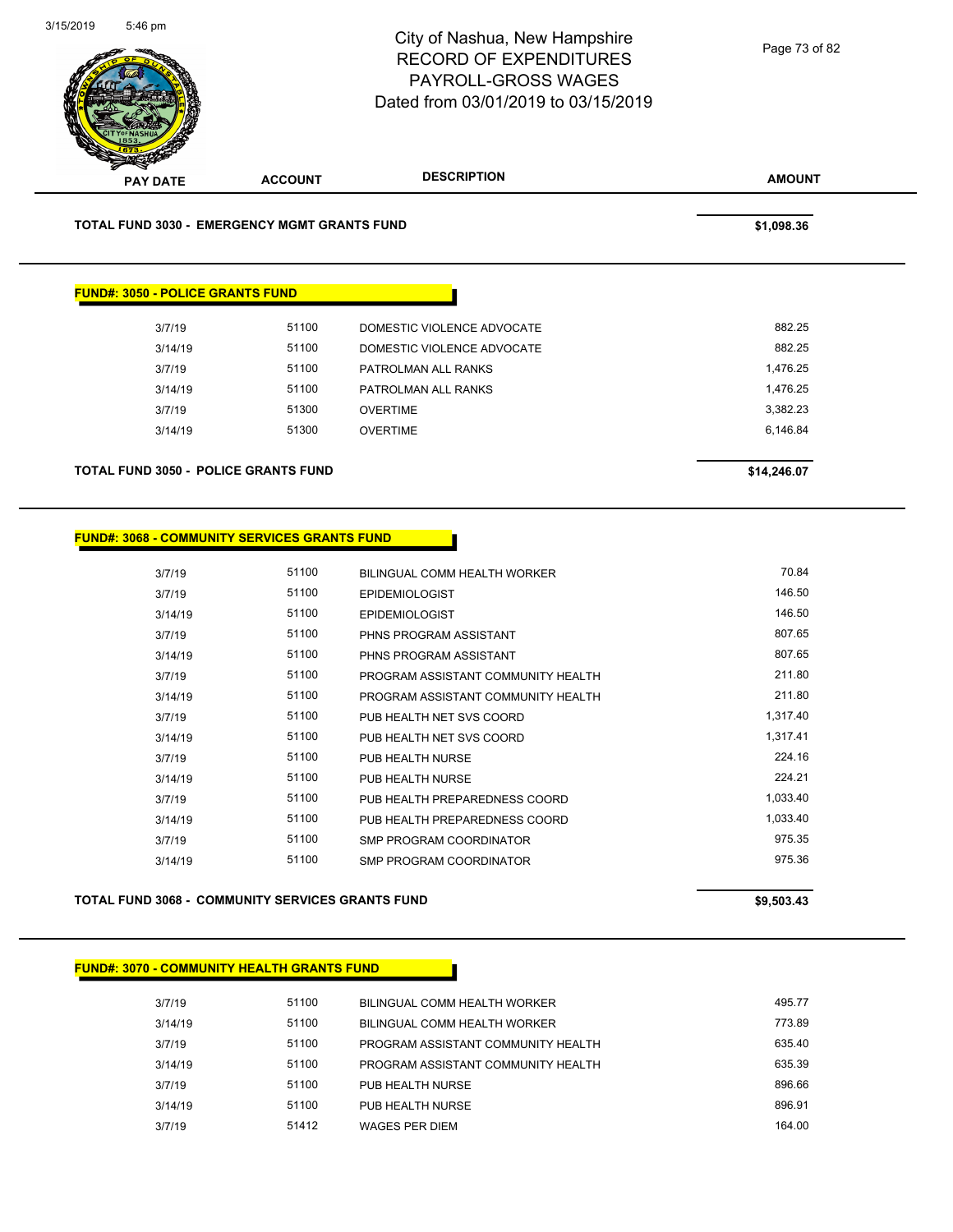

**TOTAL FUND 3070 - COMMUNITY HEALTH GRANTS FUND \$4,498.02** 

## **FUND#: 3090 - URBAN PROGRAM GRANTS FUND**

| 3/7/19  | 51100 | ARLINGTON ST COMMUNITY CENTER DIRECTOR | 986.60   |
|---------|-------|----------------------------------------|----------|
| 3/14/19 | 51100 | ARLINGTON ST COMMUNITY CENTER DIRECTOR | 986.60   |
| 3/7/19  | 51100 | <b>GRANT MGMT SPECIALIST</b>           | 1,080.35 |
| 3/14/19 | 51100 | <b>GRANT MGMT SPECIALIST</b>           | 1,080.35 |
| 3/7/19  | 51100 | MANAGER URBAN PROGRAMS                 | 1.649.35 |
| 3/14/19 | 51100 | MANAGER URBAN PROGRAMS                 | 1,649.35 |
| 3/7/19  | 51100 | PROGRAM COORDINATOR LP&HH              | 1,255.30 |
| 3/14/19 | 51100 | PROGRAM COORDINATOR LP&HH              | 1,255.30 |
| 3/7/19  | 51100 | PROJECT ADMINISTRATOR                  | 1.306.00 |
| 3/14/19 | 51100 | PROJECT ADMINISTRATOR                  | 1,306.00 |
| 3/7/19  | 51100 | PROJECT ADMINISTRATOR LP&HH            | 1,230.70 |
| 3/14/19 | 51100 | PROJECT ADMINISTRATOR LP&HH            | 1.230.70 |
| 3/7/19  | 51100 | PROJECT SPECIALIST URBAN PROGR         | 1,171.10 |
| 3/14/19 | 51100 | PROJECT SPECIALIST URBAN PROGR         | 1.171.10 |
|         |       |                                        |          |

**TOTAL FUND 3090 - URBAN PROGRAM GRANTS FUND \$17,358.80** 

## **FUND#: 3120 - TRANSIT GRANTS FUND**

| 3/7/19  | 51100 | <b>COMMUNICATION SPEC</b>             | 996.55   |
|---------|-------|---------------------------------------|----------|
| 3/14/19 | 51100 | <b>COMMUNICATION SPEC</b>             | 996.54   |
| 3/7/19  | 51100 | <b>TRANSIT FINANCE COORDINATOR</b>    | 1,280.40 |
| 3/14/19 | 51100 | <b>TRANSIT FINANCE COORDINATOR</b>    | 1,280.40 |
| 3/7/19  | 51100 | <b>TRANSIT FLEET FACILITIES SUPV</b>  | 1,080.35 |
| 3/14/19 | 51100 | <b>TRANSIT FLEET FACILITIES SUPV</b>  | 1,080.35 |
| 3/7/19  | 51100 | <b>TRANSIT MECHANICS</b>              | 1,959.40 |
| 3/14/19 | 51100 | <b>TRANSIT MECHANICS</b>              | 1,959.40 |
| 3/7/19  | 51100 | <b>TRANSIT OPERATIONS COORDINATOR</b> | 970.01   |
| 3/14/19 | 51100 | <b>TRANSIT OPERATIONS COORDINATOR</b> | 970.00   |
| 3/7/19  | 51100 | <b>TRANSIT OPERATIONS SUPERVISOR</b>  | 1,161.20 |
| 3/14/19 | 51100 | <b>TRANSIT OPERATIONS SUPERVISOR</b>  | 1,161.20 |
| 3/7/19  | 51100 | <b>TRANSIT UTILITY SERVICE WORKER</b> | 1,433.73 |
| 3/14/19 | 51100 | <b>TRANSIT UTILITY SERVICE WORKER</b> | 1,442.65 |
| 3/7/19  | 51100 | <b>TRANSPORTATION DEPT MANAGER</b>    | 1,746.35 |
| 3/14/19 | 51100 | <b>TRANSPORTATION DEPT MANAGER</b>    | 1,746.35 |
| 3/7/19  | 51300 | <b>OVERTIME</b>                       | 444.07   |
| 3/14/19 | 51300 | <b>OVERTIME</b>                       | 89.54    |

Page 74 of 82

**AMOUNT**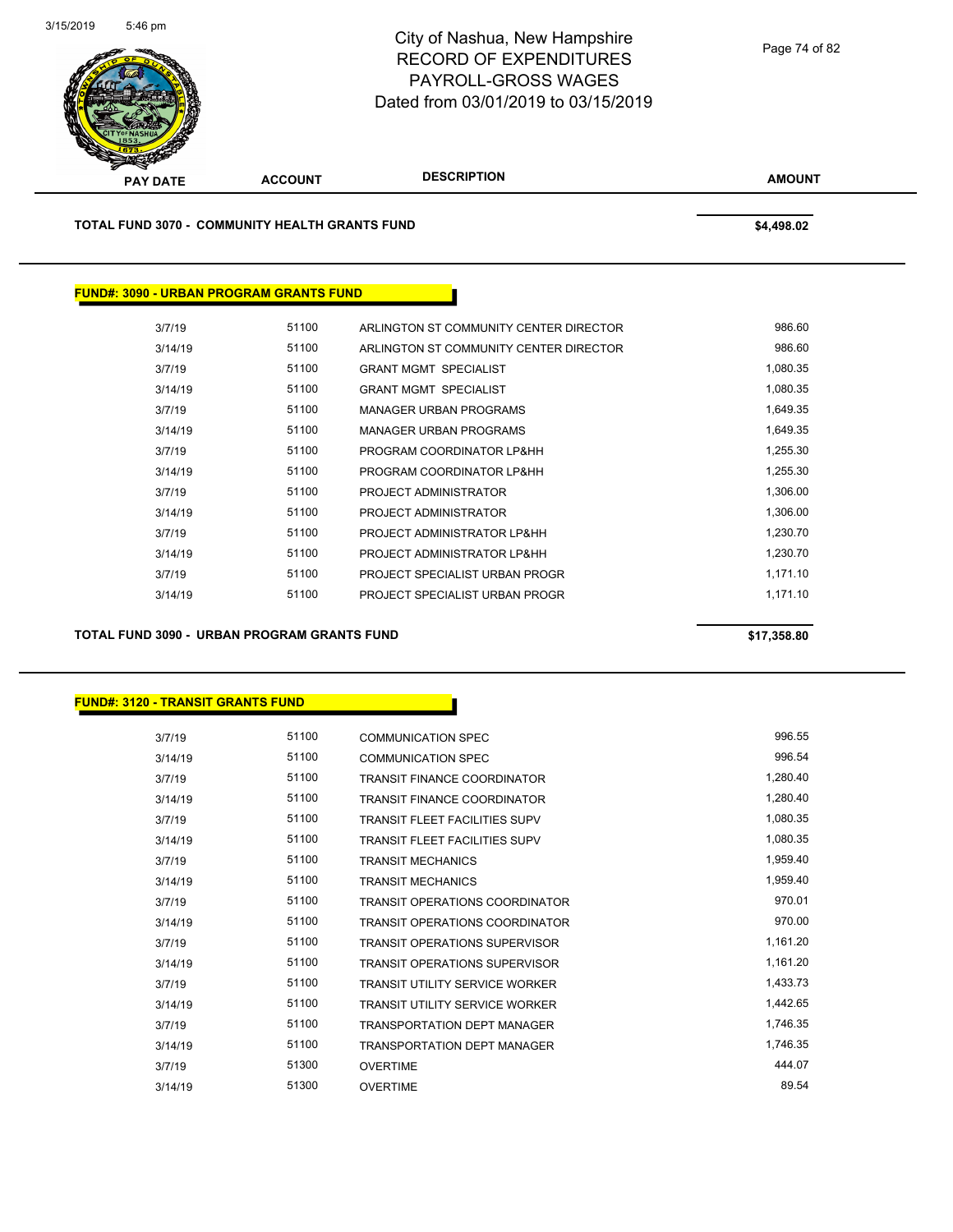

| <b>PAY DATE</b>                         | <b>ACCOUNT</b>                               | <b>DESCRIPTION</b>             | <b>AMOUNT</b> |  |
|-----------------------------------------|----------------------------------------------|--------------------------------|---------------|--|
|                                         | <b>TOTAL FUND 3120 - TRANSIT GRANTS FUND</b> |                                | \$21,798.49   |  |
| <b>FUND#: 3800 - SCHOOL GRANTS FUND</b> |                                              |                                |               |  |
| 3/14/19                                 | 51100                                        | 21 CENTURY ELEM MFAM RES COORD | 6,773.38      |  |
| 3/14/19                                 | 51100                                        | ASSISTANT PRINCIPAL AMH        | 1,322.62      |  |
| 3/14/19                                 | 51100                                        | ASSISTANT PRINCIPAL BIR        | 1,655.51      |  |
| 3/14/19                                 | 51100                                        | ASSISTANT PRINCIPAL BRO        | 1,659.61      |  |
| 3/14/19                                 | 51100                                        | ASSISTANT PRINCIPAL DR CRSP    | 1,452.70      |  |
| 3/14/19                                 | 51100                                        | ASSISTANT PRINCIPAL SHE        | 1,293.75      |  |
| 3/14/19                                 | 51100                                        | <b>CLERICAL 21 CENTURY</b>     | 636.17        |  |
| 3/14/19                                 | 51100                                        | DIRECTOR TITLE 1               | 3,248.20      |  |
| 3/14/19                                 | 51100                                        | DW TECHNOLOGY PEER COACH       | 3,068.84      |  |
| 3/14/19                                 | 51100                                        | ELL OUTREACH WORKER HOURLY     | 625.00        |  |
| 3/14/19                                 | 51100                                        | INTRUCTIONAL LEADER FES        | 2,999.42      |  |
| 3/14/19                                 | 51100                                        | LICENSED PRACTICAL NURSE NHS   | 2,086.38      |  |
| 3/14/19                                 | 51100                                        | <b>OFFICE MANAGER TITLE 1</b>  | 1,619.30      |  |
| 3/14/19                                 | 51100                                        | PARA INST MTP                  | 327.60        |  |
| 3/14/19                                 | 51100                                        | PARA TTI AMH                   | 933.51        |  |
| 3/14/19                                 | 51100                                        | PARA TTI DRC                   | 1,245.56      |  |
| 3/14/19                                 | 51100                                        | <b>PARA TTI LDG</b>            | 2,953.23      |  |
| 3/14/19                                 | 51100                                        | PARA TTI MTP                   | 1,725.06      |  |
| 2/27/19                                 | 51100                                        | PARA TTI NURSERY               | (1,703.72)    |  |
| 3/14/19                                 | 51100                                        | PARA TTI NURSERY               | 988.48        |  |
| 3/14/19                                 | 51100                                        | PEER COACH                     | 4,956.92      |  |
| 3/14/19                                 | 51100                                        | SIGN LANGUAGE INTERPRETER      | 886.57        |  |
| 3/14/19                                 | 51100                                        | SOCIAL WORKER                  | 2,885.22      |  |
| 3/14/19                                 | 51100                                        | <b>TEACHER DWSE BRO</b>        | 1,794.52      |  |
| 3/14/19                                 | 51100                                        | <b>TEACHER DWSE CHA</b>        | 3,976.00      |  |
| 3/14/19                                 | 51100                                        | <b>TEACHER DWSE ELM</b>        | 1,877.36      |  |
| 3/14/19                                 | 51100                                        | <b>TEACHER DWSE NHS</b>        | 2,674.39      |  |
| 3/14/19                                 | 51100                                        | <b>TEACHER PRESCHOOL NHS</b>   | 1,872.08      |  |
| 3/14/19                                 | 51100                                        | <b>TEACHER SPED AMH</b>        | 2,085.02      |  |
| 3/14/19                                 | 51100                                        | TEACHER SPED BIC               | 1,949.20      |  |
| 3/14/19                                 | 51100                                        | <b>TEACHER SPED BRO</b>        | 1,698.33      |  |
| 3/14/19                                 | 51100                                        | <b>TEACHER SPED DRC</b>        | 1,805.70      |  |
| 3/14/19                                 | 51100                                        | TEACHER SPED ELM               | 1,737.52      |  |
| 3/14/19                                 | 51100                                        | <b>TEACHER SPED FES</b>        | 1,561.39      |  |
| 3/14/19                                 | 51100                                        | <b>TEACHER SPED FMS</b>        | 2,007.12      |  |
| 3/14/19                                 | 51100                                        | TEACHER SPED LDG               | 1,797.17      |  |
| 3/14/19                                 | 51100                                        | <b>TEACHER SPED MDE</b>        | 3,954.11      |  |
| 3/14/19                                 | 51100                                        | TEACHER SPED NHN               | 9,724.50      |  |
| 3/14/19                                 | 51100                                        | TEACHER SPED NHS               | 4,684.79      |  |
| 3/14/19                                 | 51100                                        | <b>TEACHER SPED NSE</b>        | 6,712.96      |  |
| 3/14/19                                 | 51100                                        | TEACHER SPED PMS               | 3,537.19      |  |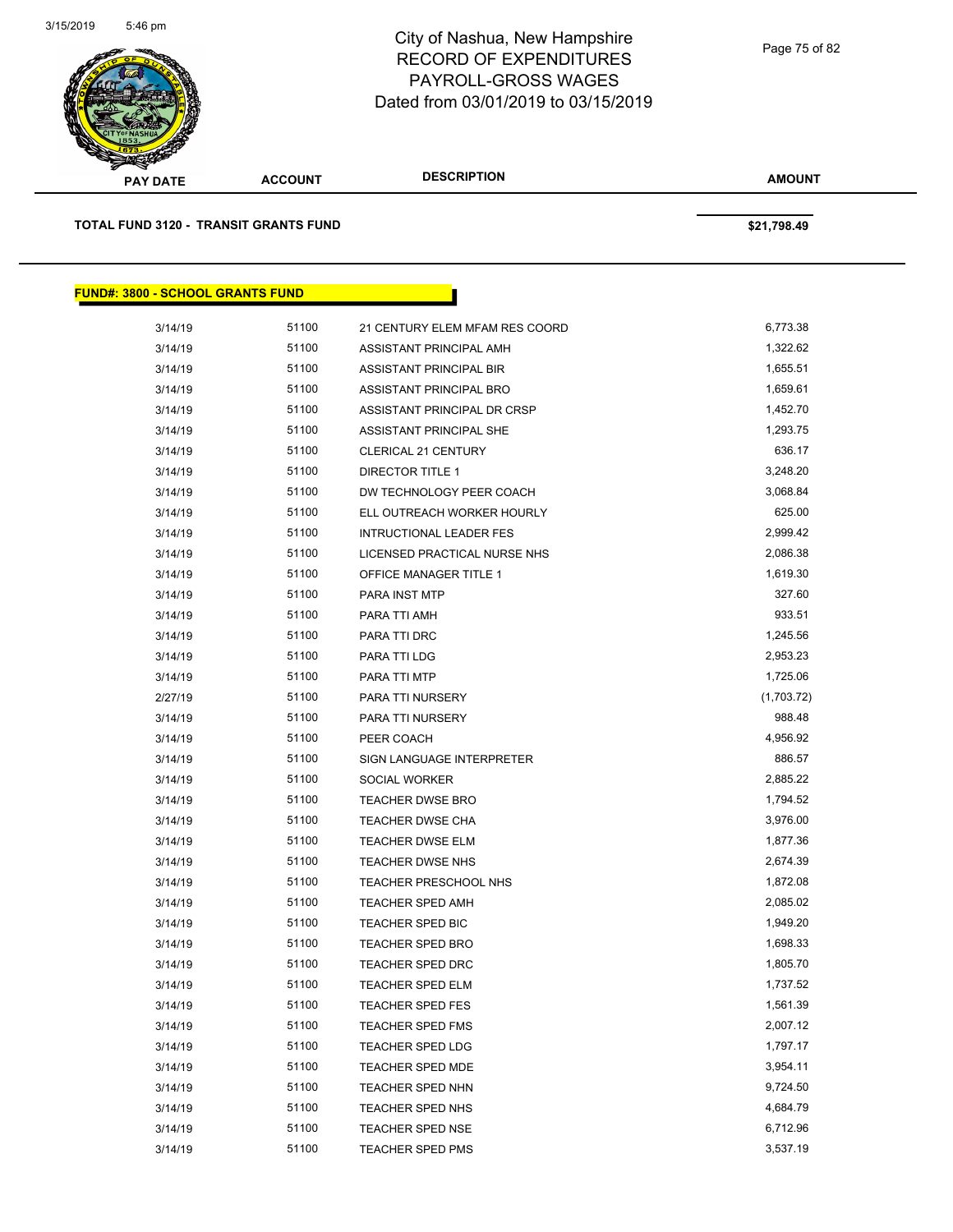

Page 76 of 82

| <b>PAY DATE</b>                         | <b>ACCOUNT</b> | <b>DESCRIPTION</b>         | <b>AMOUNT</b> |
|-----------------------------------------|----------------|----------------------------|---------------|
| <b>FUND#: 3800 - SCHOOL GRANTS FUND</b> |                |                            |               |
| 3/14/19                                 | 51100          | TITLE ONE PARA FES         | 1,618.77      |
| 3/14/19                                 | 51200          | <b>FAMILY LIAISON</b>      | 375.00        |
| 3/14/19                                 | 51200          | HOME SCHOOL CORD TTI       | 3,609.19      |
| 3/14/19                                 | 51200          | <b>INTERPRETER</b>         | 300.00        |
| 3/14/19                                 | 51200          | LUNCH MONITOR NHN          | 75.00         |
| 3/14/19                                 | 51200          | PARA DW SPEC ED SHE        | 60.72         |
| 3/14/19                                 | 51200          | PARA ELL PMS               | 27.30         |
| 3/14/19                                 | 51200          | PARA INST BIC              | 81.05         |
| 3/14/19                                 | 51200          | PARA INST BIR              | 58.01         |
| 3/14/19                                 | 51200          | PARA INST CHA              | 43.97         |
| 3/14/19                                 | 51200          | PARA INST FES              | 58.62         |
| 3/14/19                                 | 51200          | PARA INST SHE              | 139.11        |
| 3/14/19                                 | 51200          | SPECIAL EDUCATION TUTOR    | 787.50        |
| 3/14/19                                 | 51200          | SUB CLERICAL               | 50.00         |
| 3/14/19                                 | 51200          | TEACHER ELL BIC            | 100.00        |
| 3/14/19                                 | 51200          | <b>TEACHER ELL ELM</b>     | 81.25         |
| 3/14/19                                 | 51200          | <b>TEACHER ELL PMS</b>     | 50.00         |
| 3/14/19                                 | 51200          | TEACHER ELL SHE            | 37.50         |
| 3/14/19                                 | 51200          | TEACHER GR1 FES            | 50.00         |
| 3/14/19                                 | 51200          | <b>TEACHER GR2 DRC</b>     | 50.00         |
| 3/14/19                                 | 51200          | <b>TEACHER GR3 CHA</b>     | 56.25         |
| 3/14/19                                 | 51200          | <b>TEACHER GR3 DRC</b>     | 100.00        |
| 3/14/19                                 | 51200          | <b>TEACHER GR4 BIC</b>     | 125.00        |
| 3/14/19                                 | 51200          | <b>TEACHER GR4 BIR</b>     | 25.00         |
| 3/14/19                                 | 51200          | <b>TEACHER GR4 SHE</b>     | 75.00         |
| 3/14/19                                 | 51200          | <b>TEACHER GR5 BIC</b>     | 125.00        |
| 3/14/19                                 | 51200          | <b>TEACHER GR5 DRC</b>     | 50.00         |
| 3/14/19                                 | 51200          | <b>TEACHER TECHED NHN</b>  | 717.11        |
| 3/14/19                                 | 51200          | <b>TEACHER TTI AMH</b>     | 12,504.67     |
| 3/14/19                                 | 51200          | <b>TEACHER TTI FES</b>     | 2,308.19      |
| 3/14/19                                 | 51200          | <b>TEACHER TTI LDG</b>     | 8,744.38      |
| 3/14/19                                 | 51200          | TEACHER TTI MTP            | 7,404.84      |
| 3/14/19                                 | 51200          | <b>TEACHER TTI NURSERY</b> | 4,885.74      |
| 3/14/19                                 | 51200          | <b>TEACHER TTIDRC</b>      | 6,107.57      |
| 3/14/19                                 | 51200          | TITLE ONE PARA FES         | 13.65         |
| 3/14/19                                 | 51412          | <b>WAGES PER DIEM</b>      | 191.40        |
| 3/14/19                                 | 51650          | ADDITIONAL HOURS           | 4,843.01      |
|                                         |                |                            |               |

## **TOTAL FUND 3800 - SCHOOL GRANTS FUND \$155,018.46**

**FUND#: 3810 - FOOD SERVICE GRANTS FUND**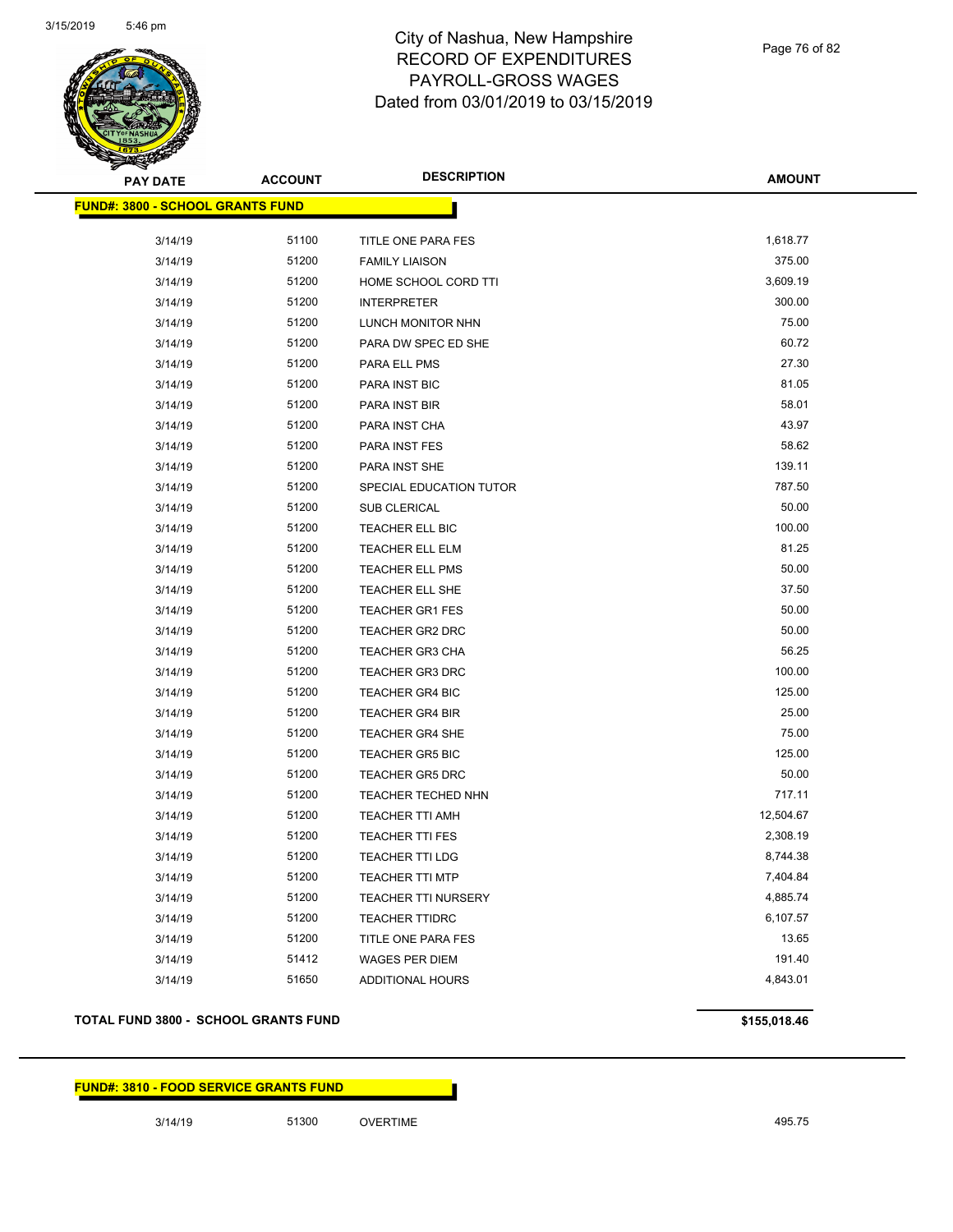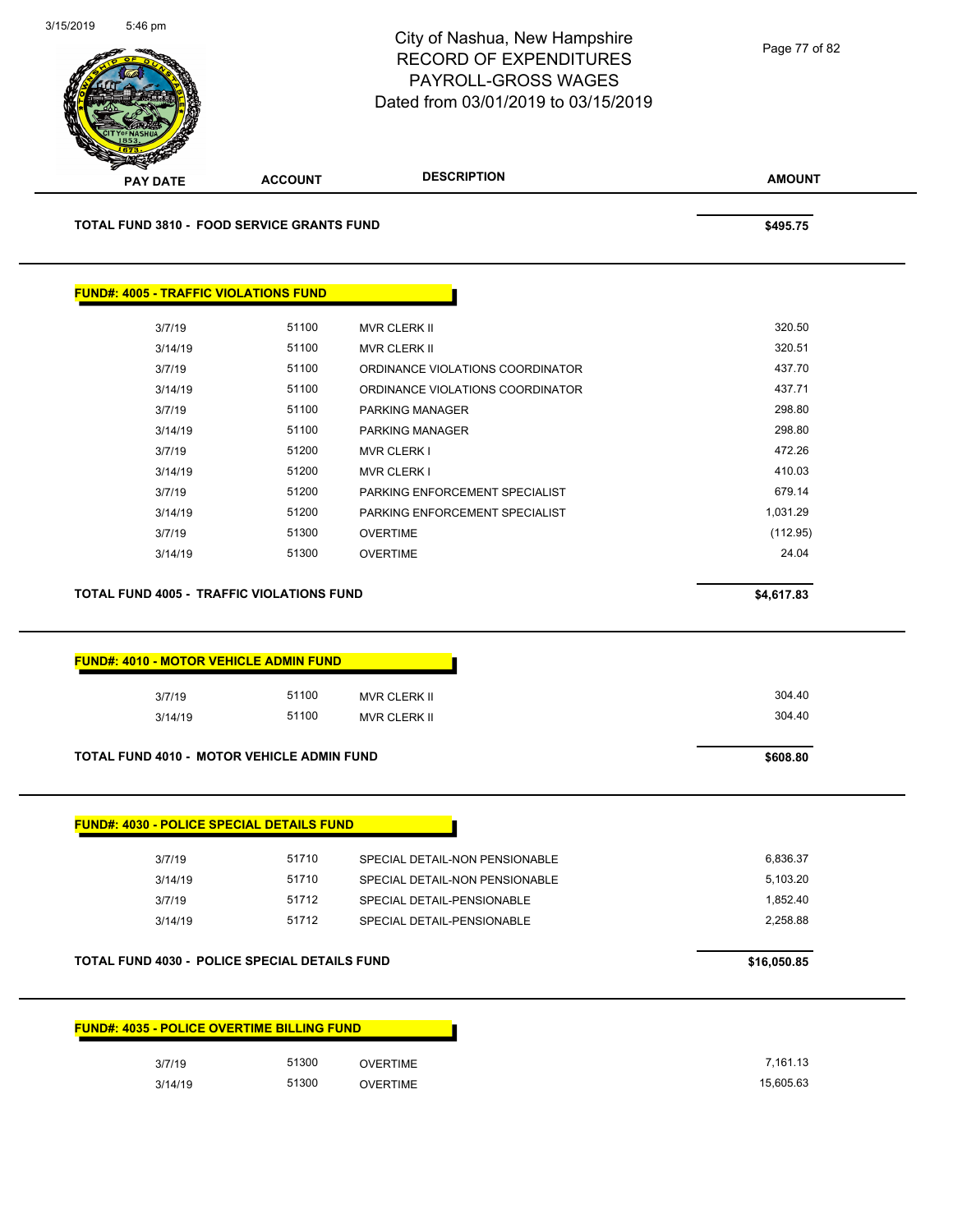

Page 78 of 82

| s<br>$\tilde{\phantom{a}}$<br><b>PAY DATE</b>  | <b>ACCOUNT</b> | <b>DESCRIPTION</b>                   | <b>AMOUNT</b> |
|------------------------------------------------|----------------|--------------------------------------|---------------|
| TOTAL FUND 4035 - POLICE OVERTIME BILLING FUND |                |                                      | \$22,766.76   |
| <b>FUND#: 6000 - SOLID WASTE FUND</b>          |                |                                      |               |
| 3/7/19                                         | 51100          | ADMINISTRATIVE ASSISTANT II          | 858.90        |
| 3/14/19                                        | 51100          | ADMINISTRATIVE ASSISTANT II          | 858.88        |
| 3/7/19                                         | 51100          | ASSISTANT DIRECTOR OF PUBLIC WORKS   | 202.40        |
| 3/14/19                                        | 51100          | ASSISTANT DIRECTOR OF PUBLIC WORKS   | 202.40        |
| 3/7/19                                         | 51100          | AUTOMATED TRASH COLLECTION OPR       | 4,898.00      |
| 3/14/19                                        | 51100          | AUTOMATED TRASH COLLECTION OPR       | 4,898.00      |
| 3/7/19                                         | 51100          | <b>CITY ENGINEER</b>                 | 343.40        |
| 3/14/19                                        | 51100          | <b>CITY ENGINEER</b>                 | 343.40        |
| 3/7/19                                         | 51100          | <b>COLLECTION EQUIP OPR</b>          | 7,688.33      |
| 3/14/19                                        | 51100          | <b>COLLECTION EQUIP OPR</b>          | 7,613.85      |
| 3/7/19                                         | 51100          | <b>COLLECTION EQUIP OPR LANDFILL</b> | 970.40        |
| 3/14/19                                        | 51100          | COLLECTION EQUIP OPR LANDFILL        | 970.40        |
| 3/7/19                                         | 51100          | DEP TREASURER TAX COLLECTOR          | 261.95        |
| 3/14/19                                        | 51100          | DEP TREASURER TAX COLLECTOR          | 261.95        |
| 3/7/19                                         | 51100          | <b>DEPUTY CITY ENGINEER</b>          | 82.05         |
| 3/14/19                                        | 51100          | <b>DEPUTY CITY ENGINEER</b>          | 82.05         |
| 3/7/19                                         | 51100          | <b>DIRECTOR PUBLIC WORKS</b>         | 261.20        |
| 3/14/19                                        | 51100          | DIRECTOR PUBLIC WORKS                | 261.20        |
| 3/7/19                                         | 51100          | DPW BILLING ACCOUNTANT               | 499.05        |
| 3/14/19                                        | 51100          | DPW BILLING ACCOUNTANT               | 499.05        |
| 3/7/19                                         | 51100          | DPW COLLECTIONS SPEC III             | 406.05        |
| 3/14/19                                        | 51100          | DPW COLLECTIONS SPEC III             | 406.05        |

3/7/19 51100 DPW CONTRACT ADMINISTRATOR 121.65 3/14/19 51100 DPW CONTRACT ADMINISTRATOR 121.65 3/7/19 51100 ENVIRONMENTAL ENGINEER 1,480.85 3/14/19 51100 ENVIRONMENTAL ENGINEER 1,480.85 3/7/19 51100 EQUIPMENT OPR LANDFILL 6 6 10 20 4,932.00 3/14/19 51100 EQUIPMENT OPR LANDFILL 4,930.80 3/7/19 51100 EXECUTIVE ASSISTANT 164.35 3/14/19 51100 EXECUTIVE ASSISTANT 164.35 3/7/19 51100 FINANCE AND ADMIN MANAGER 436.60 3/14/19 51100 FINANCE AND ADMIN MANAGER 436.60 3/7/19 51100 FLEET MANAGER STREET DEPT 346.34 3/14/19 51100 FLEET MANAGER STREET DEPT 346.35 3/7/19 51100 LICENSED SCALE OPERATOR 870.35 3/14/19 51100 LICENSED SCALE OPERATOR 870.35 3/7/19 51100 PUBLIC RELATIONS ADMINISTRATOR 164.40 3/14/19 51100 PUBLIC RELATIONS ADMINISTRATOR 164.40 3/7/19 51100 RECYCLING COORDINATOR 1,192.80 3/14/19 51100 RECYCLING COORDINATOR 1,192.80 3/7/19 51100 SENIOR STAFF ENGINEER 143.80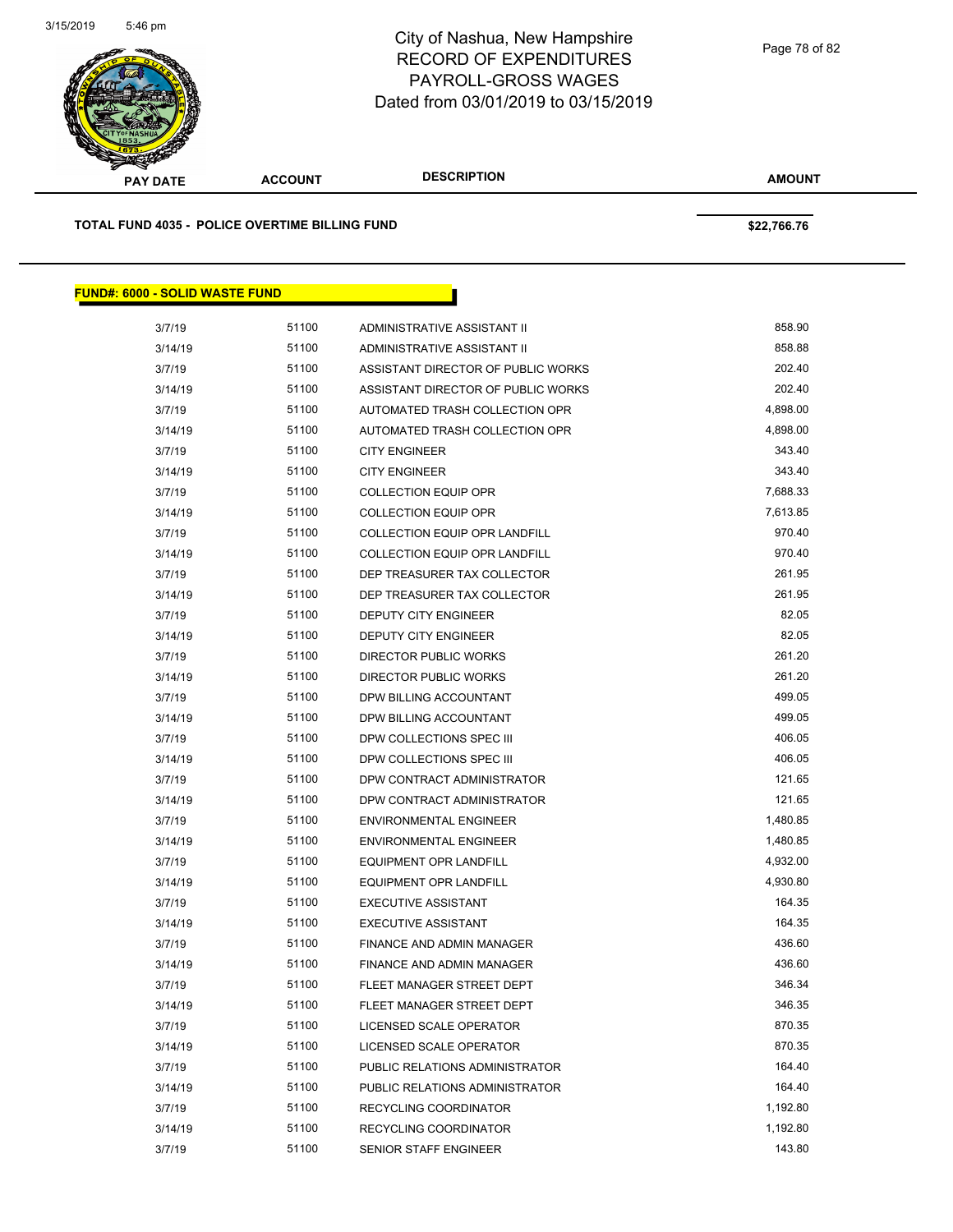

| <b>PAY DATE</b>                       | <b>ACCOUNT</b> | <b>DESCRIPTION</b>            | <b>AMOUNT</b> |
|---------------------------------------|----------------|-------------------------------|---------------|
| <b>FUND#: 6000 - SOLID WASTE FUND</b> |                |                               |               |
| 3/14/19                               | 51100          | <b>SENIOR STAFF ENGINEER</b>  | 143.80        |
| 3/7/19                                | 51100          | <b>SOLID WASTE FOREMAN</b>    | 2,593.32      |
| 3/14/19                               | 51100          | SOLID WASTE FOREMAN           | 2,593.31      |
| 3/7/19                                | 51100          | SOLID WASTE TECHNICIAN        | 1,128.30      |
| 3/14/19                               | 51100          | SOLID WASTE TECHNICIAN        | 1,128.30      |
| 3/7/19                                | 51100          | SR MGR ACCT FIN REPORTING     | 191.25        |
| 3/14/19                               | 51100          | SR MGR ACCT FIN REPORTING     | 191.25        |
| 3/7/19                                | 51100          | SUPERINTENDENT OF SOLID WASTE | 1,804.30      |
| 3/14/19                               | 51100          | SUPERINTENDENT OF SOLID WASTE | 1,804.30      |
| 3/7/19                                | 51100          | WASTEWATER ASSISTANT          | 1,296.96      |
| 3/14/19                               | 51100          | <b>WASTEWATER ASSISTANT</b>   | 185.28        |
| 3/7/19                                | 51300          | <b>OVERTIME</b>               | 4,225.17      |
| 3/14/19                               | 51300          | <b>OVERTIME</b>               | 2,505.12      |
|                                       |                |                               |               |

## **TOTAL FUND 6000 - SOLID WASTE FUND \$72,220.91**

## **FUND#: 6200 - WASTEWATER FUND**

| 3/7/19  | 51100 | ADMINISTRATIVE ASSISTANT II          | 730.24   |
|---------|-------|--------------------------------------|----------|
| 3/14/19 | 51100 | ADMINISTRATIVE ASSISTANT II          | 744.20   |
| 3/7/19  | 51100 | <b>ANALYTICAL CHEMIST</b>            | 861.94   |
| 3/14/19 | 51100 | <b>ANALYTICAL CHEMIST</b>            | 861.95   |
| 3/7/19  | 51100 | ASSISTANT CONSTRUCTION ENGINEER      | 1,339.75 |
| 3/14/19 | 51100 | ASSISTANT CONSTRUCTION ENGINEER      | 1,339.75 |
| 3/7/19  | 51100 | ASSISTANT DIRECTOR OF PUBLIC WORKS   | 202.35   |
| 3/14/19 | 51100 | ASSISTANT DIRECTOR OF PUBLIC WORKS   | 202.35   |
| 3/7/19  | 51100 | <b>CITY ENGINEER</b>                 | 801.30   |
| 3/14/19 | 51100 | <b>CITY ENGINEER</b>                 | 801.30   |
| 3/7/19  | 51100 | COLLECTION SYSTEMS OPERATOR          | 2,112.26 |
| 3/14/19 | 51100 | <b>COLLECTION SYSTEMS OPERATOR</b>   | 2,027.05 |
| 3/7/19  | 51100 | COLLECTION SYSTEMS TECHNICIAN        | 2,103.20 |
| 3/14/19 | 51100 | <b>COLLECTION SYSTEMS TECHNICIAN</b> | 2,103.20 |
| 3/7/19  | 51100 | <b>COLLECTIONS SPEC II</b>           | 854.85   |
| 3/14/19 | 51100 | <b>COLLECTIONS SPEC II</b>           | 854.85   |
| 3/7/19  | 51100 | DEP TREASURER TAX COLLECTOR          | 261.95   |
| 3/14/19 | 51100 | DEP TREASURER TAX COLLECTOR          | 261.95   |
| 3/7/19  | 51100 | <b>DEPUTY CITY ENGINEER</b>          | 820.35   |
| 3/14/19 | 51100 | <b>DEPUTY CITY ENGINEER</b>          | 820.35   |
| 3/7/19  | 51100 | <b>DIRECTOR PUBLIC WORKS</b>         | 522.40   |
| 3/14/19 | 51100 | <b>DIRECTOR PUBLIC WORKS</b>         | 522.40   |
| 3/7/19  | 51100 | DPW BILLING ACCOUNTANT               | 499.04   |
| 3/14/19 | 51100 | DPW BILLING ACCOUNTANT               | 499.05   |
| 3/7/19  | 51100 | DPW COLLECTIONS SPEC III             | 406.10   |
| 3/14/19 | 51100 | DPW COLLECTIONS SPEC III             | 406.10   |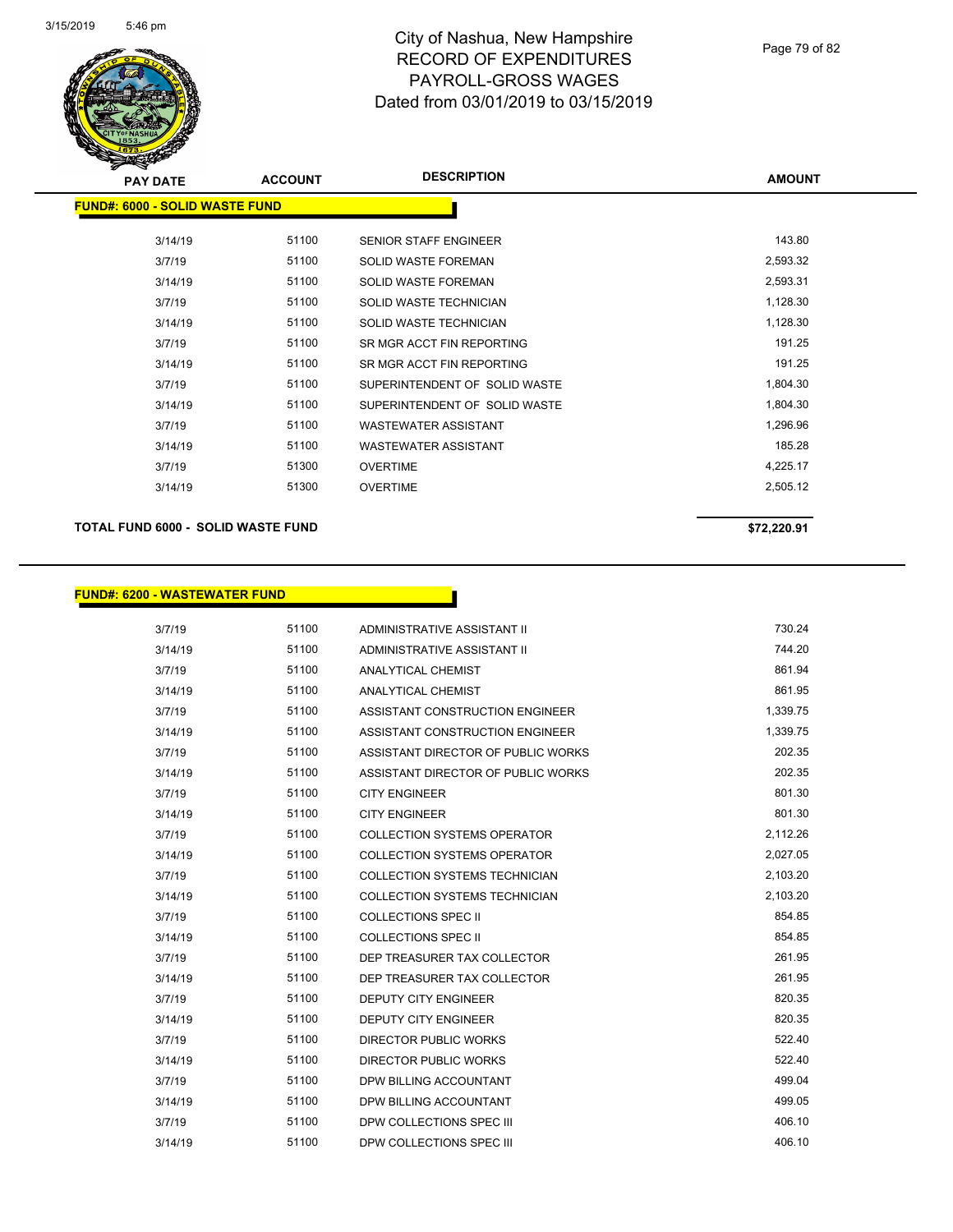

| <b>PAY DATE</b>                       | <b>ACCOUNT</b> | <b>DESCRIPTION</b>                 | <b>AMOUNT</b> |
|---------------------------------------|----------------|------------------------------------|---------------|
| <u> FUND#: 6200 - WASTEWATER FUND</u> |                |                                    |               |
| 3/7/19                                | 51100          | DPW CONTRACT ADMINISTRATOR         | 730.00        |
| 3/14/19                               | 51100          | DPW CONTRACT ADMINISTRATOR         | 730.00        |
| 3/7/19                                | 51100          | ELECTRICAL DIAGNOSTIC TECH I       | 2,240.00      |
| 3/14/19                               | 51100          | ELECTRICAL DIAGNOSTIC TECH I       | 2,240.00      |
| 3/7/19                                | 51100          | <b>EXECUTIVE ASSISTANT</b>         | 164.40        |
| 3/14/19                               | 51100          | <b>EXECUTIVE ASSISTANT</b>         | 164.40        |
| 3/7/19                                | 51100          | FINANCE AND ADMIN MANAGER          | 436.60        |
| 3/14/19                               | 51100          | FINANCE AND ADMIN MANAGER          | 436.60        |
| 3/7/19                                | 51100          | FLEET MANAGER STREET DEPT          | 115.46        |
| 3/14/19                               | 51100          | FLEET MANAGER STREET DEPT          | 115.45        |
| 3/7/19                                | 51100          | MECHANIC WWTP 1ST CLASS            | 4,315.20      |
| 3/14/19                               | 51100          | MECHANIC WWTP 1ST CLASS            | 4,315.20      |
| 3/7/19                                | 51100          | <b>OPERATOR II WWTP 1st</b>        | 4,293.60      |
| 3/14/19                               | 51100          | OPERATOR II WWTP 1st               | 4,293.60      |
| 3/7/19                                | 51100          | OPERATOR II WWTP 2nd               | 1,086.40      |
| 3/14/19                               | 51100          | OPERATOR II WWTP 2nd               | 1,086.40      |
| 3/7/19                                | 51100          | <b>OPERATOR II WWTP 3rd</b>        | 2,180.84      |
| 3/14/19                               | 51100          | OPERATOR II WWTP 3rd               | 2,180.85      |
| 3/7/19                                | 51100          | OPERATOR III WWTP 1st              | 3,390.80      |
| 3/14/19                               | 51100          | OPERATOR III WWTP 1st              | 3,390.80      |
| 3/7/19                                | 51100          | PLANT OPERATIONS SUPERVISOR        | 1,490.15      |
| 3/14/19                               | 51100          | PLANT OPERATIONS SUPERVISOR        | 1,490.15      |
| 3/7/19                                | 51100          | PROCESS CHEMIST                    | 250.26        |
| 3/14/19                               | 51100          | PROCESS CHEMIST                    | 1,001.01      |
| 3/7/19                                | 51100          | PUBLIC RELATIONS ADMINISTRATOR     | 219.15        |
| 3/14/19                               | 51100          | PUBLIC RELATIONS ADMINISTRATOR     | 219.15        |
| 3/7/19                                | 51100          | <b>SENIOR STAFF ENGINEER</b>       | 1,559.20      |
| 3/14/19                               | 51100          | <b>SENIOR STAFF ENGINEER</b>       | 1,559.20      |
| 3/7/19                                | 51100          | SR MGR ACCT FIN REPORTING          | 382.70        |
| 3/14/19                               | 51100          | SR MGR ACCT FIN REPORTING          | 382.70        |
| 3/7/19                                | 51100          | <b>STAFF ENGINEER</b>              | 1,063.90      |
| 3/14/19                               | 51100          | <b>STAFF ENGINEER</b>              | 1,063.91      |
| 3/7/19                                | 51100          | SUPERINTENDENT OF WASTEWATER       | 1,890.35      |
| 3/14/19                               | 51100          | SUPERINTENDENT OF WASTEWATER       | 1,890.35      |
| 3/7/19                                | 51100          | <b>SUPV LABORATORY</b>             | 1,211.50      |
| 3/14/19                               | 51100          | <b>SUPV LABORATORY</b>             | 1,211.50      |
| 3/7/19                                | 51100          | TRUCK DRIVER STREET REPAIR         | 896.40        |
| 3/14/19                               | 51100          | TRUCK DRIVER STREET REPAIR         | 896.40        |
| 3/7/19                                | 51100          | <b>WASTEWATER ASSISTANT</b>        | 537.84        |
| 3/14/19                               | 51100          | <b>WASTEWATER ASSISTANT</b>        | 1,613.52      |
| 3/7/19                                | 51100          | <b>WASTEWATER FOREMAN</b>          | 2,593.31      |
| 3/14/19                               | 51100          | <b>WASTEWATER FOREMAN</b>          | 2,593.33      |
| 3/7/19                                | 51100          | <b>WASTEWATER PROJECT ENGINEER</b> | 1,524.70      |
| 3/14/19                               | 51100          | WASTEWATER PROJECT ENGINEER        | 1,524.70      |
| 3/7/19                                | 51300          | <b>OVERTIME</b>                    | 4,017.48      |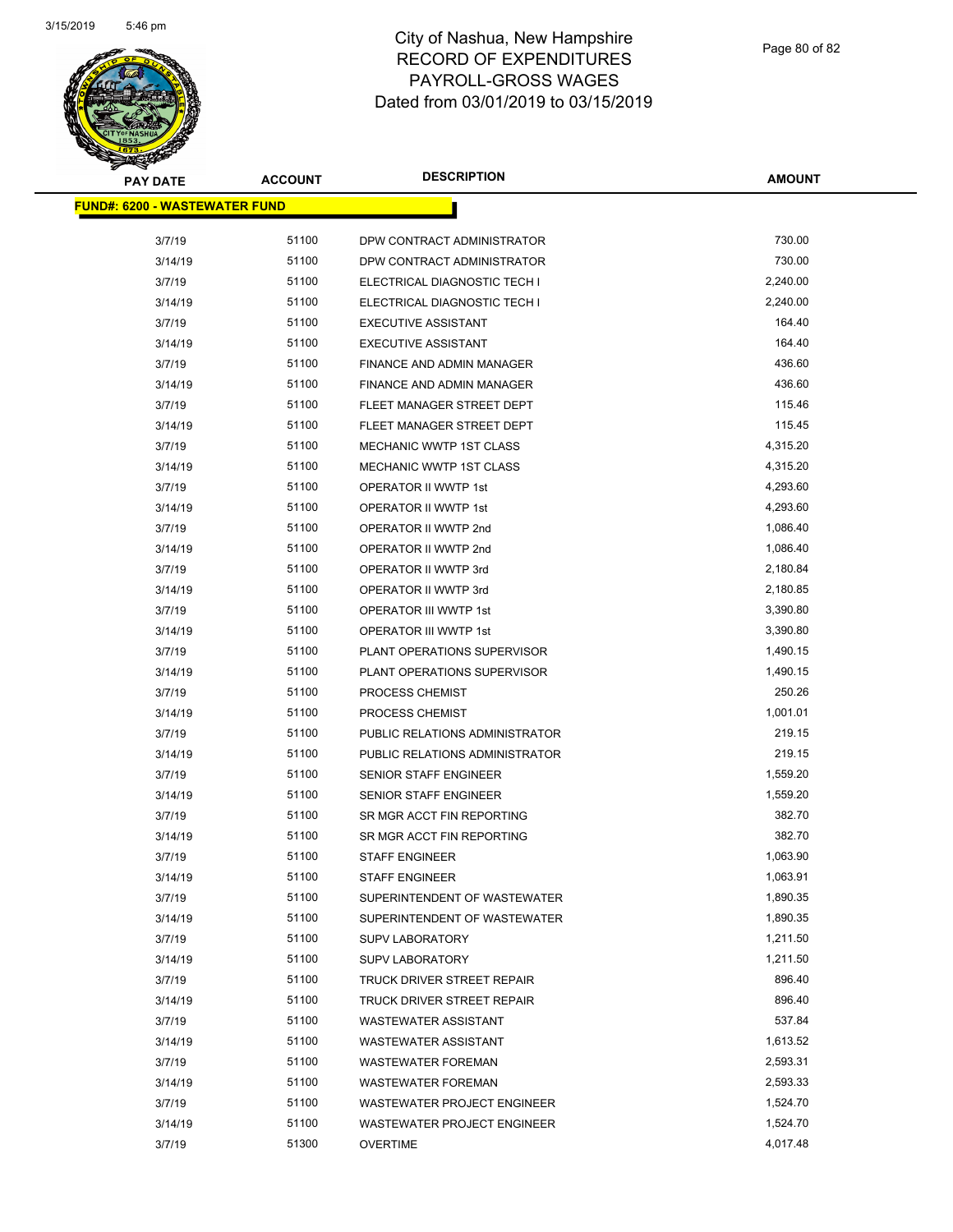

Page 81 of 82

| <b>AMOUNT</b> | <b>DESCRIPTION</b>             | <b>ACCOUNT</b> | z<br>◅<br><b>PAY DATE</b>                |
|---------------|--------------------------------|----------------|------------------------------------------|
|               |                                |                | <b>FUND#: 6200 - WASTEWATER FUND</b>     |
| 4,439.49      | <b>OVERTIME</b>                | 51300          | 3/14/19                                  |
| 4.60          | <b>CLOTHING &amp; UNIFORMS</b> | 61107          | 3/14/19                                  |
| \$98,393.78   |                                |                | <b>TOTAL FUND 6200 - WASTEWATER FUND</b> |

#### **FUND#: 6500 - PROPERTY & CASUALTY FUND**

| 3/7/19  | 51100 | ADMINISTRATIVE ASSISTANT I         | 695.60    |
|---------|-------|------------------------------------|-----------|
| 3/14/19 | 51100 | ADMINISTRATIVE ASSISTANT I         | 695.60    |
| 3/7/19  | 51100 | <b>PROGRAM SUPV</b>                | 1.347.95  |
| 3/14/19 | 51100 | <b>PROGRAM SUPV</b>                | 1,347.95  |
| 3/7/19  | 51100 | PROPERTY AND CASUALTY ADJUSTER     | 2,356.80  |
| 3/14/19 | 51100 | PROPERTY AND CASUALTY ADJUSTER     | 2,356.80  |
| 3/7/19  | 51100 | <b>RISK MANAGER</b>                | 1,808.50  |
| 3/14/19 | 51100 | <b>RISK MANAGER</b>                | 1.808.50  |
| 3/7/19  | 51100 | SAFETY LOSS PREVENTION SPEC        | 1,136.95  |
| 3/14/19 | 51100 | SAFETY LOSS PREVENTION SPEC        | 1,136.95  |
| 3/7/19  | 59207 | WORKERS COMPENSATION CLAIMS        | 8,179.89  |
| 3/14/19 | 59207 | <b>WORKERS COMPENSATION CLAIMS</b> | 11,893.13 |
| 3/7/19  | 59290 | LONG TERM DISABILITY CLAIMS        | 505.37    |
| 3/14/19 | 59290 | LONG TERM DISABILITY CLAIMS        | 505.37    |
|         |       |                                    |           |

#### **TOTAL FUND 6500 - PROPERTY & CASUALTY FUND \$35,775.36**

## **FUND#: 6600 - BENEFITS SELF INSURANCE FUND**

| 3/7/19  | 51100 | EMPLOYEE BENEFITS ASSISTANT | 728.25   |
|---------|-------|-----------------------------|----------|
| 3/14/19 | 51100 | EMPLOYEE BENEFITS ASSISTANT | 728.25   |
| 3/7/19  | 51100 | EMPLOYEE BENEFITS MANAGER   | 1.438.16 |
| 3/14/19 | 51100 | EMPLOYEE BENEFITS MANAGER   | 1.438.15 |
| 3/7/19  | 51100 | EMPLOYEE BENEFITS SPEC      | 1.033.42 |
| 3/14/19 | 51100 | EMPLOYEE BENEFITS SPEC      | 1.033.41 |
| 3/7/19  | 51100 | HUMAN RESOURCES DIRECTOR    | 318 20   |
| 3/14/19 | 51100 | HUMAN RESOURCES DIRECTOR    | 318.20   |
|         |       |                             |          |

#### **TOTAL FUND 6600 - BENEFITS SELF INSURANCE FUND \$7,036.04**

#### **FUND#: 7565 - SCHOOL RELATED PROGRAMS-ETF**